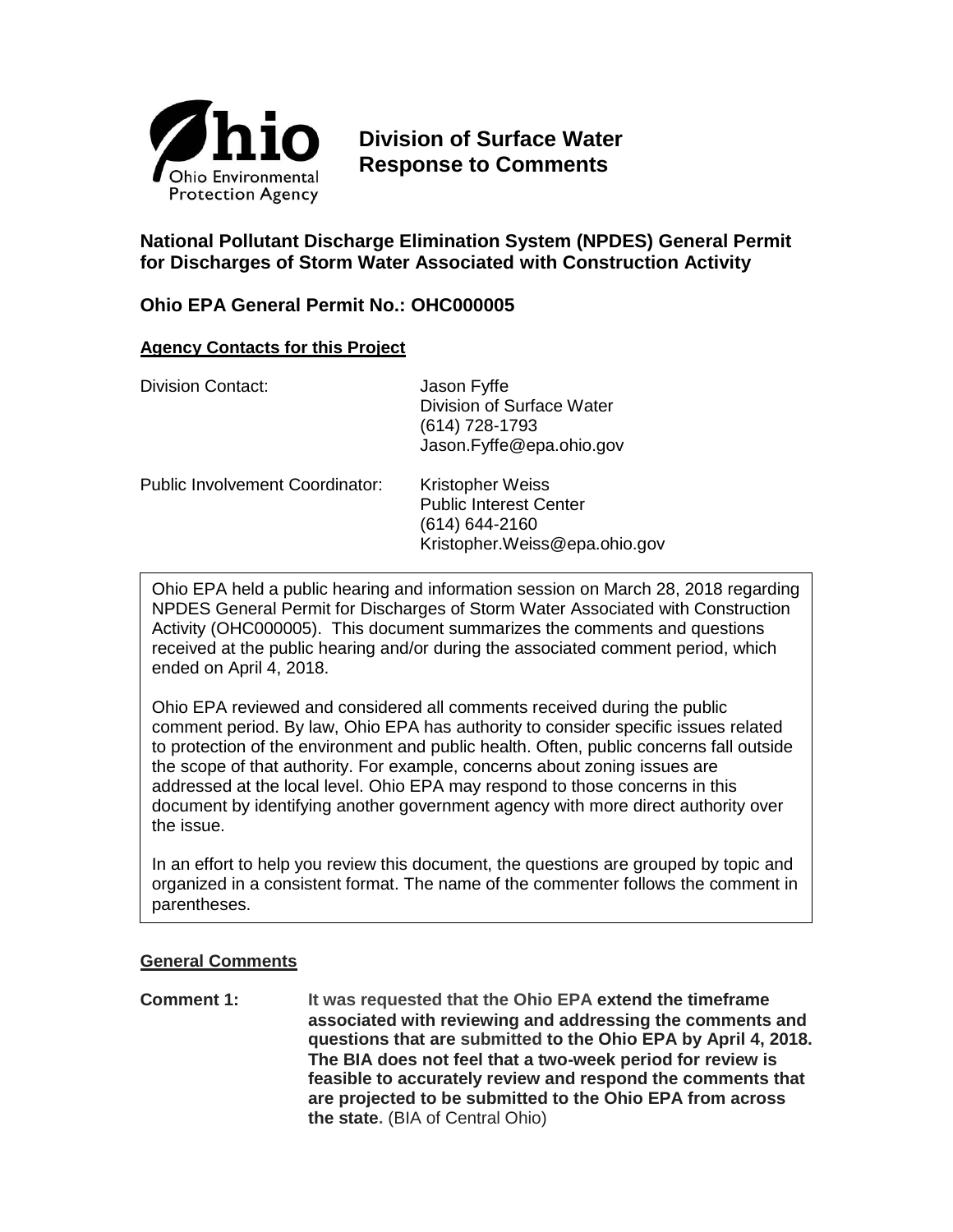**It was requested for the comment period to be extended at least 90 days to allow for a stakeholder meeting between OEPA and City of Delaware or remove the Appendix for the Olentangy Watershed and allow the special permit to continue to exist separately.** (City of Delaware)

### **Response 1:** Ohio EPA actively provided outreach and opportunities for discussing this proposed general permit renewal with stakeholders by participating in the following events:

- Potential revisions shared at public forums:
	- o May 11 and 12, 2017 Ohio Stormwater Conference
	- o September 28, 2017 Stormwater, Erosion and Sediment Control Expo for Southwest Ohio & Northern KY
	- o November 24, 2017 Summit SWCD Annual Meeting (Akron)
	- o November 1, 2017 WMAO Annual Meeting (Columbus)
- OEPA CGP Renewal Early Stakeholder Outreach Sessions
	- o November 17, 2017 in Richfield, Ohio
	- o November 29, 2017 in Columbus, Ohio
	- o December 1, 2017 in Hamilton, Ohio
	- o A recorded session available for stakeholders at *epa.ohio.gov/dsw/storm/index.aspx*
- Meeting with ODOT January 5, 2017
- Meeting with Association of Shopping Centers February 21, 2018
- Meeting with Central Ohio BIA March 21, 2018
- Meeting with Ohio Manufacturers' Association April 5, 2018

Ohio EPA met with any organization which requested a meeting to discuss the draft general permit renewal. In addition, topics and comments discussed during all the outreach efforts allowed Ohio EPA adequate time to evaluate common comments received and proceed with final issuance of the general permit renewal.

The Portions of Olentangy River Watershed CGP (OHCO00002) expires on May 31, 2019. Projects can continue to obtain coverage under OHCO00002 until May 31, 2019. After this date, such projects would apply for coverage under OHC000005.

**Comment 2: The OMA fully supports the comments separately submitted by General Motors LLC ("GM") and GM's specific list of issues with the current permit. The OMA additionally shares in the overarching concern articulated by GM that with this draft permit, Ohio EPA's new approach to construction storm water permitting suffers from "mission creep" into areas that are not authorized by the Clean**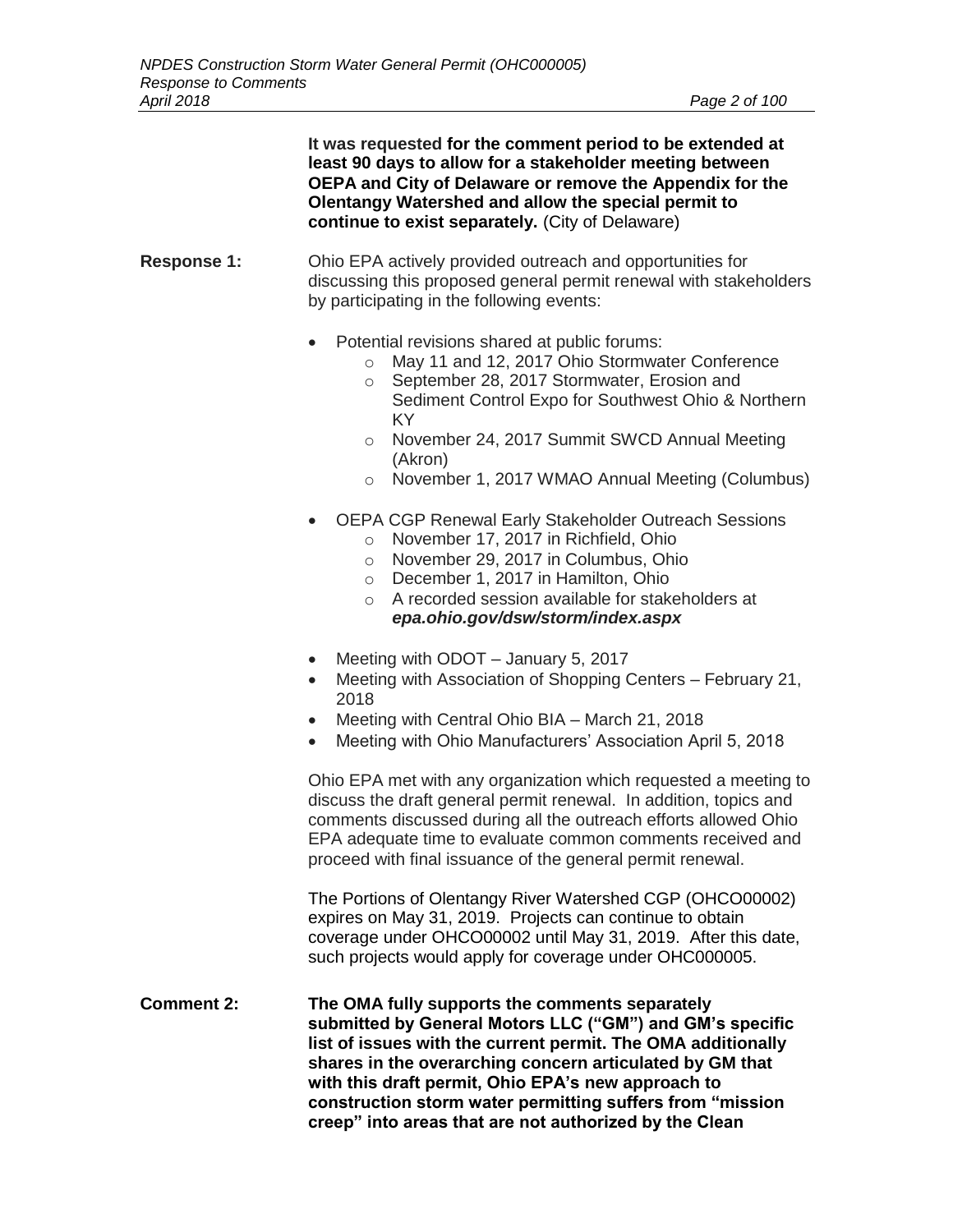**Water Act or NPDES regulations, and in fact, that some of the provisions in the draft permit conflict with NPDES regulations.**

**The proposed changes encompassed in the draft permit would fundamentally change how this permit currently operates. The OMA is very concerned that Ohio EPA has expanded the scope and complicated the application and compliance processes associated with the draft permit. Many of the new conditions included in the draft permit are unnecessary for Ohio EPA to have an environmentallyprotective and fully compliant construction storm water permit program under the NPDES. Moreover, the changes would create state requirements that are substantially different than the federal requirements. This latest draft moves even farther from federal guidelines than previous drafts. The draft permit not only requires the protection of storm water quality during the construction phase of projects, but now also attempts to control engineering and site hydrology both during and after (into perpetuity) all construction, resulting in a substantially increased burden on permittees. Further explanation and clarity is needed with these changes, to allow permittees to understand Ohio EPA's expectations and intent.** *(The Ohio Manufacturers' Association)*

- **Response 2:** Ohio EPA is updating the water quality volume capture requirements that were first included in the permit in 2003. The changes are being made after 15 years of application of postconstruction practices and are being modified to incorporate updated rainfall, the performance of BMPs and to raise capture nearer to the performance target established at that time. The intent was described in the text provided in 2003 and is the same. The term "in perpetuity" was part of that original language and has the intent that post-construction BMPs would be designed and constructed for continued function after the construction has ceased and permit coverage has closed. However, in response to comments "perpetuity" was removed and replace with "long term".
- **Comment 3: In a competitive economic development environment, placing more restrictions and greater potential expense on a business for storm water mitigation will place Ohio at an even greater disadvantage to surrounding states.** (City of Delaware)
- **Response 3:** Ohio is competitive with other states in their storm water requirements and these requirements do not represent a "leading of the pack". We recognize the concern and therefore have proposed very reasonable updates and even provided relief for the most affected sites that would affect small business and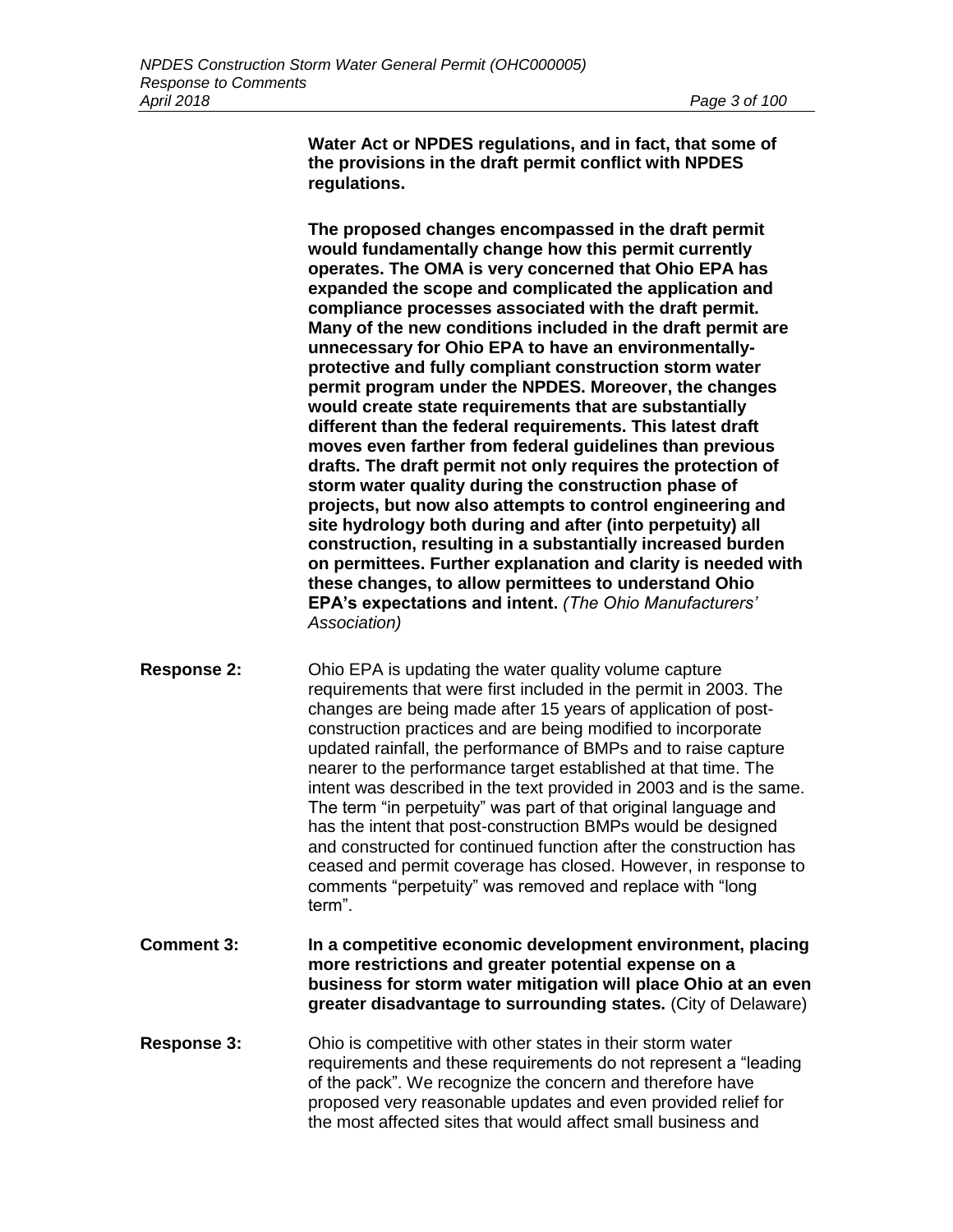individuals most. Ohio EPA contends the new requirements are, the new requirements are mindful to economic growth and add certainty for the development community. In addition, in response to comments, the agency has changed the requirements of post construction associated with the 2 acres or less construction site.

**Comment 4: Ohio Senate President Larry Obhof stated on March 21, 2018, "Unnecessary red tape and regulation is stifling the potential of Ohio's small businesses, which in turn limits job opportunities for Ohioans. The legislature has a responsibility to make sure any rules or regulations created by state government have a specific purpose and intent to protect our citizens and do not create needless barriers to growth and opportunity". We propose that if the regulations are implemented they be paired with removal of existing regulations at a 2:1 ratio of removed regulations to new regulations.** (City of Delaware)

**Response 4:** See Response 3.

**Comment 5: The webpage for the Olentangy watershed permit does not provide information about the new permit, giving the impression to visitors that there is no proposed change to the permit.** (City of Delaware)

**Response 5:** Thank you for your comment. This has been corrected.

**Comment 6: The Construction and Demolition Association of Ohio, Inc. ("CDAO") is a statewide association of construction and demolition debris ("C&DD") disposal and recycling facilities in Ohio. As a representative of the C&DD industry, the CDAO has an interest in assuring that programs, plans, guidance, studies, regulations and regulatory definitions affecting the C&DD industry in Ohio are appropriate.**

> **The CDAO has many members that operate in many fields that are and will be affected by OEPA's General Storm Water Permit, through Construction and Demolition (C&DD) Facility construction or the operation of construction or demolition sites. The customers of C&DD facilities, ie home builders, general contractors and road builders, are also directly influenced by these proposed regulations. Soil and water conservation districts may also be affected by the proposed permit, as they may be involved in reviewing the applications to the local authorities. The C&DD industry currently provides significant funding the Soil and Water Conservation Districts, adding additional unfunded burdens on the these organizations may result in the need for additional fees.**

**Of concern to the CDAO include any reference to "perpetual care/management" or any reference to undefined terms like**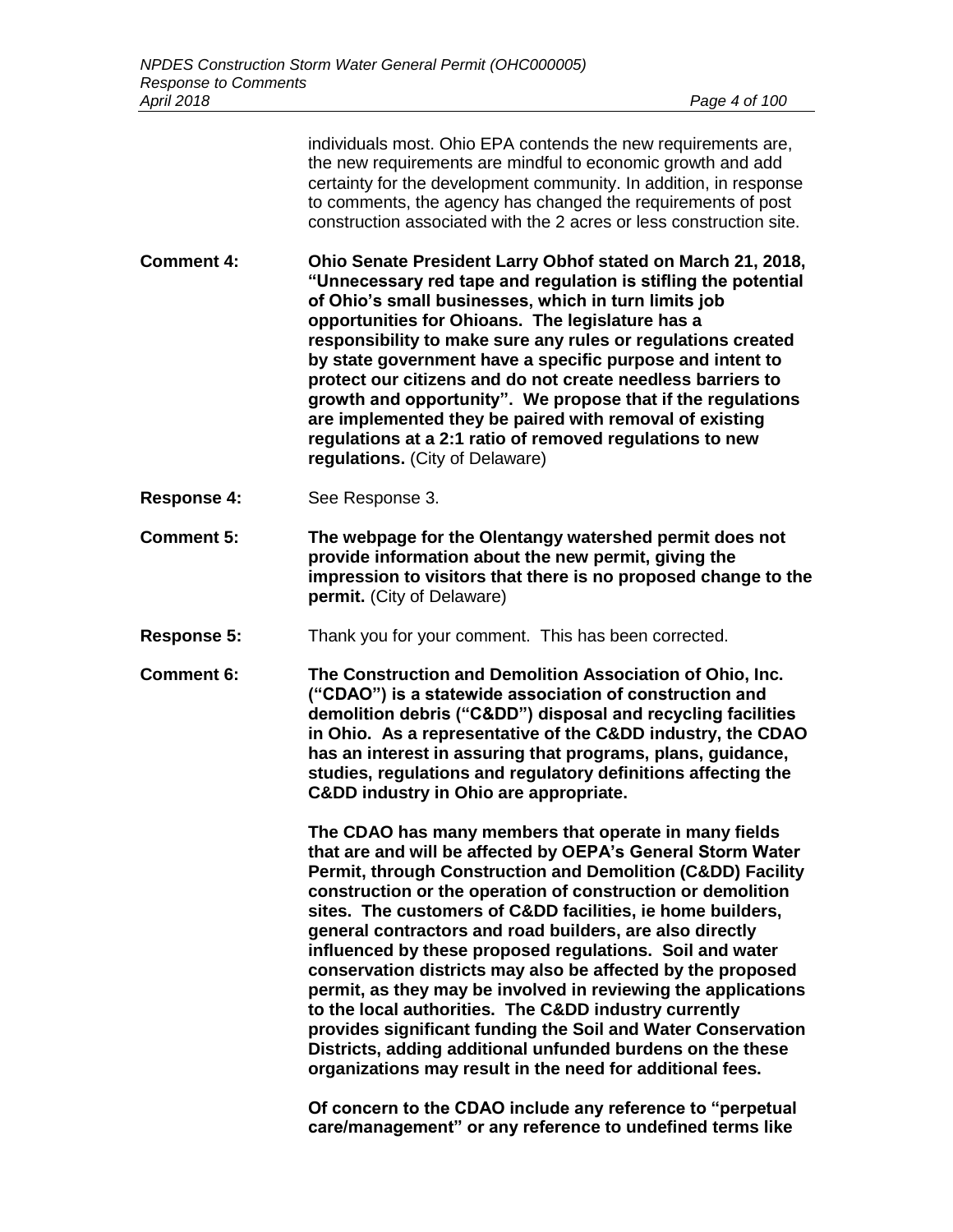**the term "Contaminated Soil" in the proposed general permit. Terms as such, create ambiguity that can influence other permits and create waste streams that the waste industry may not be capable of handling. The CDAO is also concerned about the unfunded work that is created by the additional submittal of information the OEPA and the local authorities. This action can create delays in construction and/or create the need for additional funds to the reviewing agencies. The CDAO supports the comments of the coalition of Construction and Development Associations, who has provided the agency with comments in greater detail. Many modifications seem necessary in creating the final draft of the permit to reduce confusion, create consistency, and refrain from creating an undue burden on the regulated community.** (Construction and Demolition Association of Ohio) **Response 6:** Adequate plan review has always been a part of sound local building and development programs and these changes do not increase the level of plan review and therefore should not create delays or increase the need for funding. Many of the proposed modifications should remove uncertainty and assist in clarifying local reviews. Ohio EPA does not anticipate any increased burden to Soil and Water Conservation Districts because of these changes. The term "contaminated soil" has been replaced with "known contaminated soil". The term "perpetual" has been changed to long-term in the final permit. **Comment 7: There are many sections in the draft permit that specify the number of days for when a condition applies. Where applicable, we recommend Ohio EPA include the word "calendar days" to further clarify each of these conditions.**  *(American Electric Power)* **Response 7:** Ohio EPA recognizes that days is calendar days unless otherwise noted in the text of the permit. **Comment 8: We suggest replacing the word "you" with "operators", which is a defined term, throughout the permit.** *(American Electric Power)* **Response 8:** In response to this comment, the following definition has been added to Part VII (Definitions) of the final permit: "You" and "Your" as used in this permit is intended to refer to the permittee, the operator or the discharger as the context indicates and that party's responsibilities.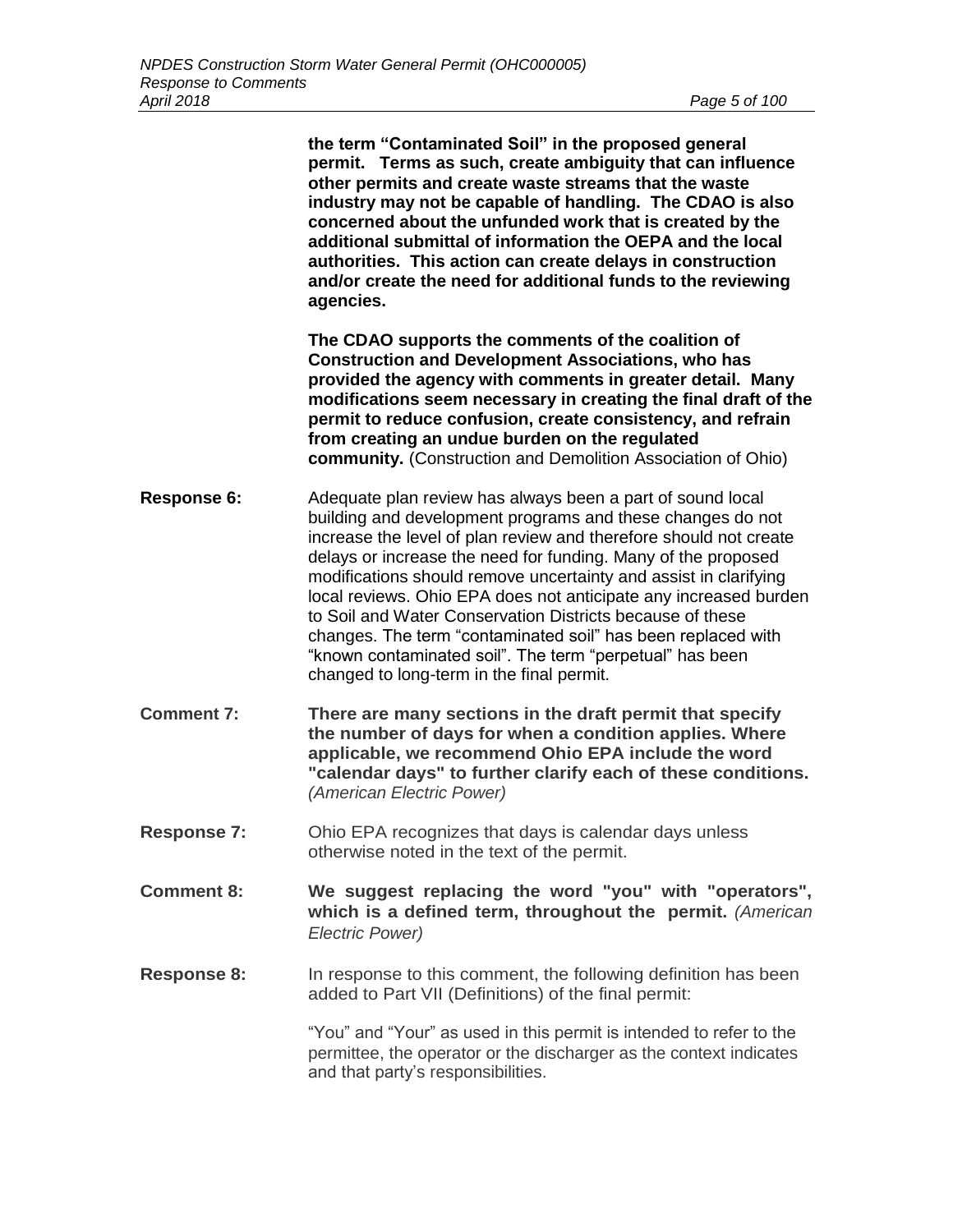# **Eligibility**

| <b>Comment 9:</b>  | Part I.A. Although we understand the specific, more stringent<br>requirements are only applicable to the named watersheds,<br>we object to the incorporation of the Big Darby and<br>Olentangy storm water permitting requirements into the<br>statewide permit. First, the statewide Construction Storm<br>Water General Permit (CGP) includes general design<br>requirements that are intended to apply across the state and<br>becomes more complicated and onerous when referencing<br>specific permit requirements or individual watersheds in an<br>appendix.                                    |
|--------------------|--------------------------------------------------------------------------------------------------------------------------------------------------------------------------------------------------------------------------------------------------------------------------------------------------------------------------------------------------------------------------------------------------------------------------------------------------------------------------------------------------------------------------------------------------------------------------------------------------------|
|                    | Second, we believe that the incorporation of requirements<br>applicable to only the Big Darby and Olentangy watersheds<br>would open the door to the potential inclusion of similar<br>requirements for additional watersheds in the future. This<br>was acknowledged by Ohio EPA at the public hearing on the<br>CGP.                                                                                                                                                                                                                                                                                 |
|                    | Finally, we are concerned that the Big Darby and Olentangy<br>watershed-specific requirements impact private property<br>rights, and that objections to the incorporation of these<br>watershed-specific requirements into the statewide permit,<br>whether now or in the future, could result in legal challenges<br>that might potentially impact the ability to obtain permit<br>coverage for projects in other watersheds and, therefore,<br>adversely affect the viability of the statewide permit.                                                                                               |
|                    | For these reasons, we strongly urge the Ohio EPA to maintain<br>separate storm water permits for the Big Darby and<br>Olentangy watersheds, and to develop separate storm water<br>permits for any additional watersheds that, in the opinion of<br>the agency, require enhanced protection in the future. (Ohio<br>Home Builders Association, Inc., The Associated General<br>Contractors of Ohio, Ohio Contractors Association, Ohio Chamber<br>of Commerce, The Ohio Manufacturers' Association, NAIOP of<br>Ohio)                                                                                  |
| <b>Response 9:</b> | Ohio EPA assures that watershed specific requirements apply<br>only to the areas designated within the appendices and that no<br>application of these additional or higher standards would be<br>applied to the statewide standard without a sufficient public review<br>process. Ohio EPA is selecting to proceed in combining the three<br>permits to place future renewals on the same cycle. Ohio EPA<br>also is maintaining the current geographic separation of the<br>watershed specific requirements and has separated these within<br>the permit document with watershed specific appendices. |

#### **Comment 10: Part I.A. Clarification is needed on whether sites within the watershed covered by the Olentangy GCP will be able to**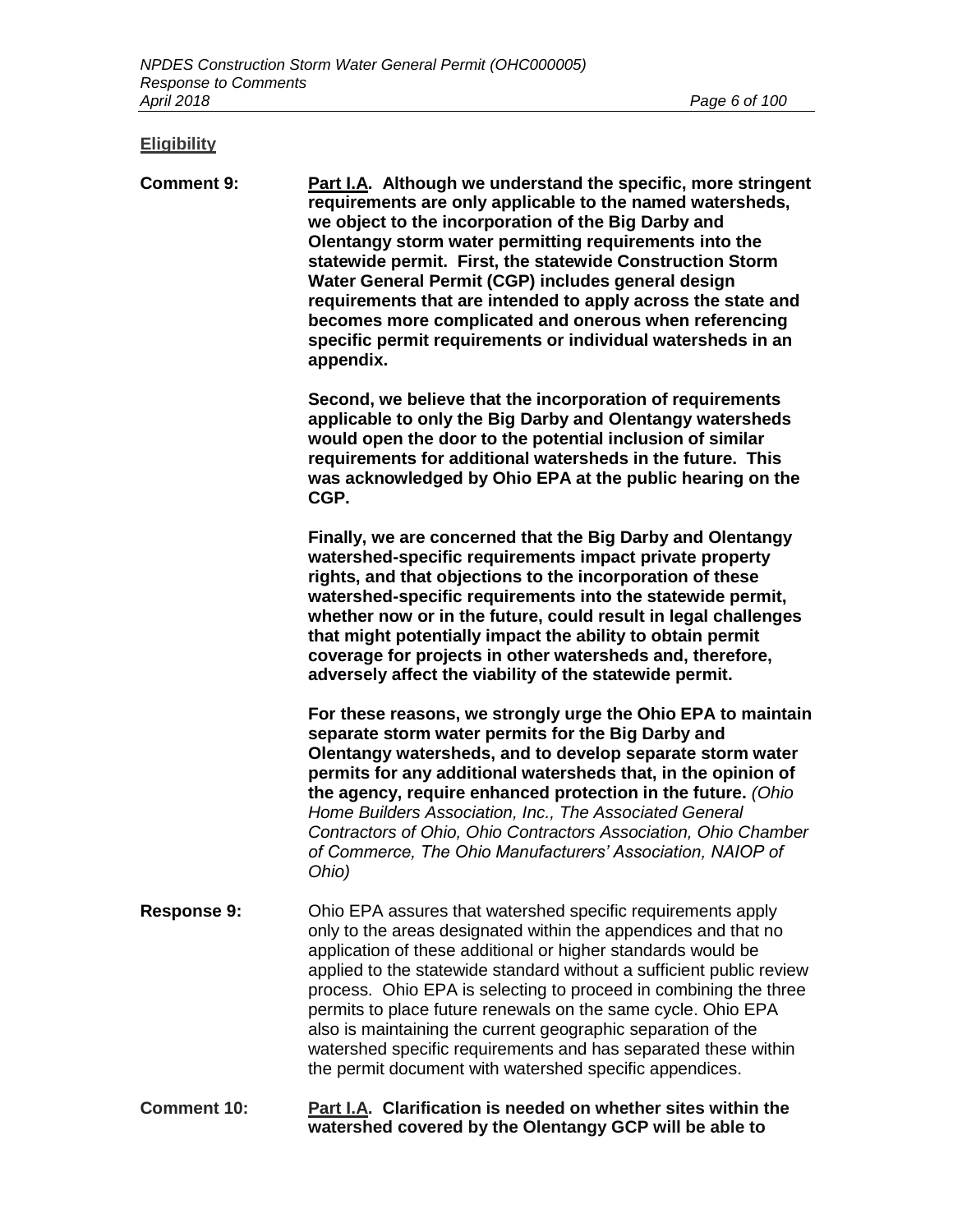**follow that permit if it is not expired before the renewal GCP is issued.** (Franklin County Engineer's Office)

**Response 10:** The Portions of Olentangy River Watersheds CGP (OHCO00002) expires on May 31, 2019. Projects can continue to obtain coverage under OHCO00002 until May 31, 2019. After this date, such projects would apply for coverage under OHC000005.

**Comment 11: Part I.A. Although the Ohio Utilities Group (OUG) members understands the more stringent requirements are applicable to the named watersheds (Appendix A (Big Darby) and Appendix B (Olentangy)), OUG members seek clarification that these requirements will not be applied to all projects. With the blending of the three permits, the general construction permit is elevated to a new level of complexity, which is more in line with the Darby general permit. OUG members suggest that Ohio EPA continue to keep these three permits separate. In the alternative, OUG members suggest that non-Darby and non-Olentangy projects be excluded from some of these provisions that are above and beyond the general construction permit.** *(Ohio Utilities Group)*

- **Response 11:** Ohio EPA affirms that the conditions contained in the appendices are only applicable to the special watershed areas designated within them. We appreciate your concern and can assure you that the current NOI application has multiple fields that will be used to ensure that special conditions are only applied to these watershed areas.
- **Comment 12: Part I.B1. Site development often includes pre-construction activities that do not disturb the ground and therefore are not required to be covered under the construction storm water general permit. To further clarify eligibility, we recommend the following sentence in Part I.B.1 of the draft permit be revised to "For the purposes of this permit, construction activities include any clearing, grading, excavating, grubbing and/or filling activities that disturb** *result in ground disturbance of* **one or more acres."** (American Electric Power)
- **Response 12:** Ohio EPA did not incorporate the suggested change as this is the current understanding and application of the existing language.
- **Comment 13: Part I.B.1. Up to this point there have been allowed exceptions to the requirements of the permit for routine maintenance. However, there is no language in the permit that defines what is considered "routine maintenance" and what is not maintenance. Additionally, the US EPA has defined in its latest Construction General Permit small and large construction activities and both definitions include the language "…construction activity does not include routine maintenance that is performed to maintain the original line**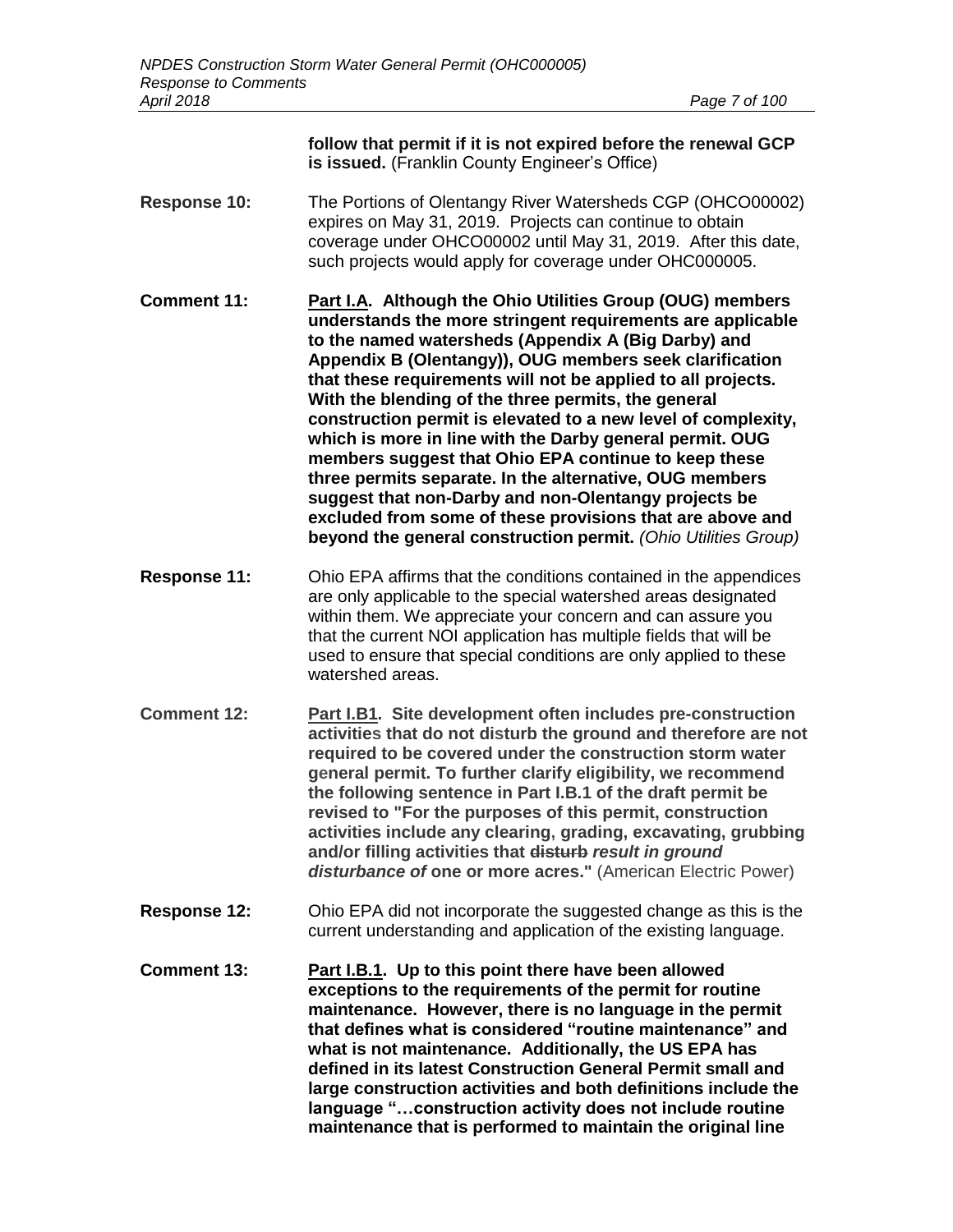**and grade, hydraulic capacity, or original purpose of the site." As this language is included in both definitions it is apparent that the intent of the general permits was not to include projects that do not change the current drainage patterns.** *(Ohio Turnpike and Infrastructure Commission)*  **Response 13:** This change will be addressed outside of the permit, either in an approved L&D manual addition (referenced in the permit as an acceptable alternative for linear transportation projects) and in material explaining routine maintenance on Ohio EPA's website.

- **Comment 14: Part I.B.4. This permit part highlights the exceptions to discharges composed entirely of storm water. The City suggests adding waterline repairs (emergency and nonemergency) along with saw-cutting and saw slurry control as these relate to street repairs and curb cuts.** (City of Columbus)
- **Response 14:** The list of allowable non-storm water discharges stated in Part I.B.4 of the general permit is a list created by U.S. EPA, which are typical discharges that will not violate water quality standards. This list is also found in OAC rule 3745-39-04(D)(2)(d)(ii)(*a*). Discharges of potable water from waterline repairs is part of the list, Ohio EPA believes that discharges from "saw-cutting and saw slurry control" will likely violate Ohio's water quality standards. Ohio EPA did not make the suggested change as other construction related discharges, such as concrete wash out, are not acceptable.

#### **Authorization & Notice of Intent Requirements**

**Comment 15: Part I.E.1 and Part I.F. It is unnecessary for the submittal of SWP3s. The permit proposed submittal of a SWP3 with each NOI for coverage. USEPA considered a similar proposal in 2016 during the renewal of its CGP. The agency ultimately dropped this provision after receiving many comments from regulated entities and the U.S. Small Business Administration. We strongly suggest Ohio EPA also remove this provision.**

> **Submitting a SWP3 before construction has even begun means this information is already stale. USEPA acknowledged in 2017 in its final CGP that the SWP3 is a "living, breathing document" that can and should be updated regularly to reflect changing site conditions. Thus, citizens groups or inspectors attempting to use "on file" SWP3s to investigate current site conditions will be using an inaccurate, misleading picture. Plans should continue to be required to be kept on site and be made available for review upon request. Currently, permittees must develop SWP3s,**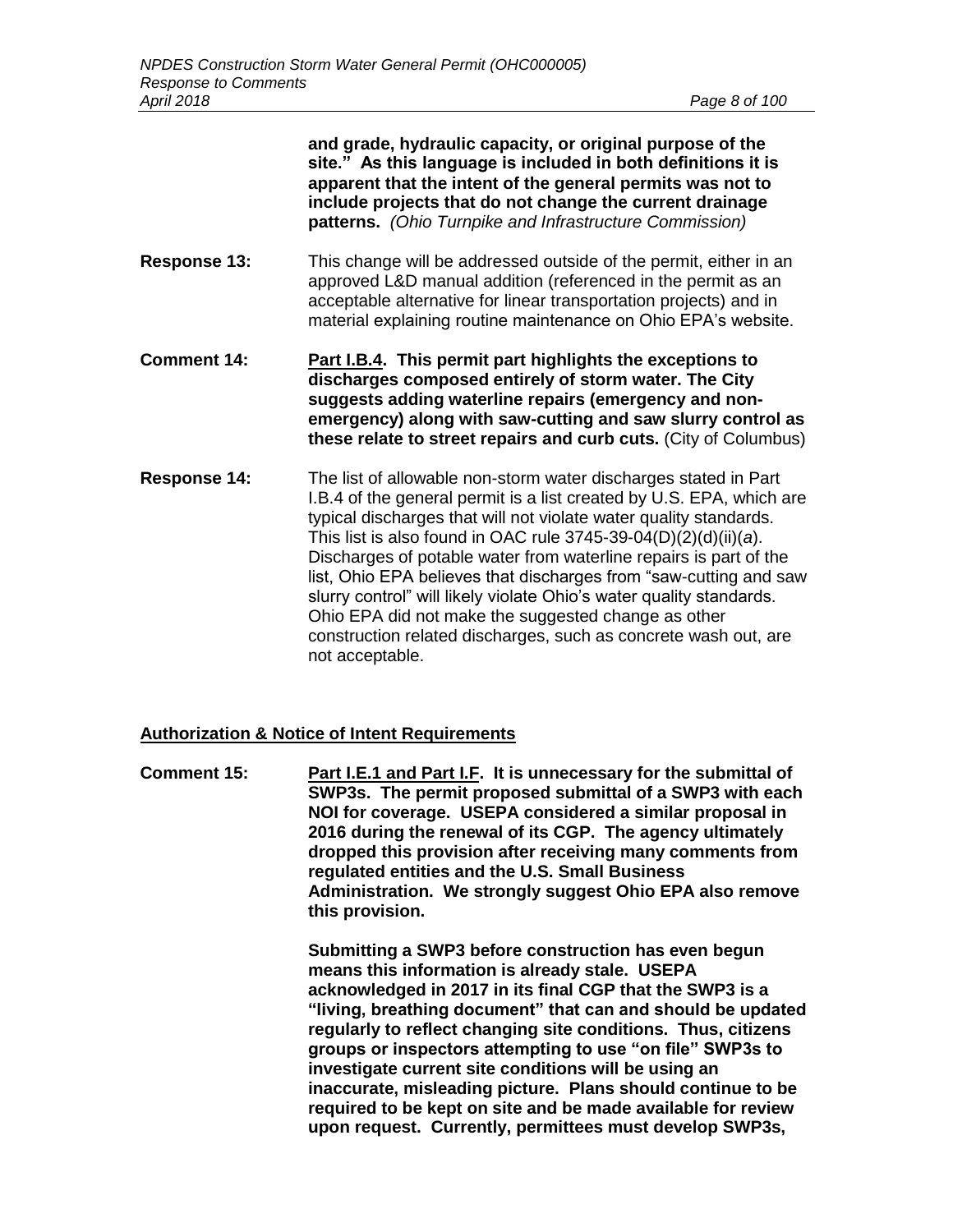**but are only required to provide copies, upon request to Ohio EPA. Storm water plans must be revised frequently to comply with the terms and conditions of the CGP. Enforcement tips should come from people who observe pollutant discharges that have environmental consequences – not from well-meaning citizens who scan outdated paperwork online. The current process already allows engaged citizens to access updated copies of SWP3 documentation at their request.**

**Providing the public with access to initial jobsite SWP3s will not improve the government's enforcement or permit requirements. Instead, it could lead to 'false alarms' and dilute enforcement resources. Further, mandating SWP3 ereporting requirements would impose unreasonable, unprecedented paperwork burden for permittees.** *(Ohio Home Builders Association, Inc., The Associated General Contractors of Ohio, Ohio Contractors Association, Ohio Chamber of Commerce, The Ohio Manufacturers' Association, NAIOP of Ohio)*

**Part I.F.1.a. It was not clear in the proposed permit text whether the review and approval of SWPPP plans will be required as a pre-requisite for start of construction. If review is required, it is unclear which government entity would be responsible for conducting the review. This isn't an issue if the submission to the MS4 community is considered a concurrent review by the OEPA. However, there is an issue if the MS4 must approve the SWPPP before submission to the OEP A. Requiring individual reviews by MS4's could present unnecessary cost and delays for the construction industry. Is there assurance that each MS4 has enough qualified staff to review every plan in a timely manner? Does the state have funding available to assist with hiring and training additional staff to meet this increased demand? Moreover, USEP A 2017 CGP does not include such provisions for plan review at any site level, and this is an unnecessary overreach beyond minimum federal standards. The OEP A should remove the requirement of submitting an approved SWPPP and Operation and Maintenance plan (O&M) with the Notice of Intent (NOI) submission and allow for submission of a preliminary SWPPP and O&M along with the potential for updates. Furthermore, the OEPA should clarify in the construction storm water permit that the approval of an SWPPP is not a required prerequisite to obtaining an approval letter granting coverage under the statewide permit.**  *(Ohio Home Builders Association, Inc., The Associated General Contractors of Ohio, Ohio Contractors Association, Ohio Chamber of Commerce, The Ohio Manufacturers' Association, NAIOP of Ohio)*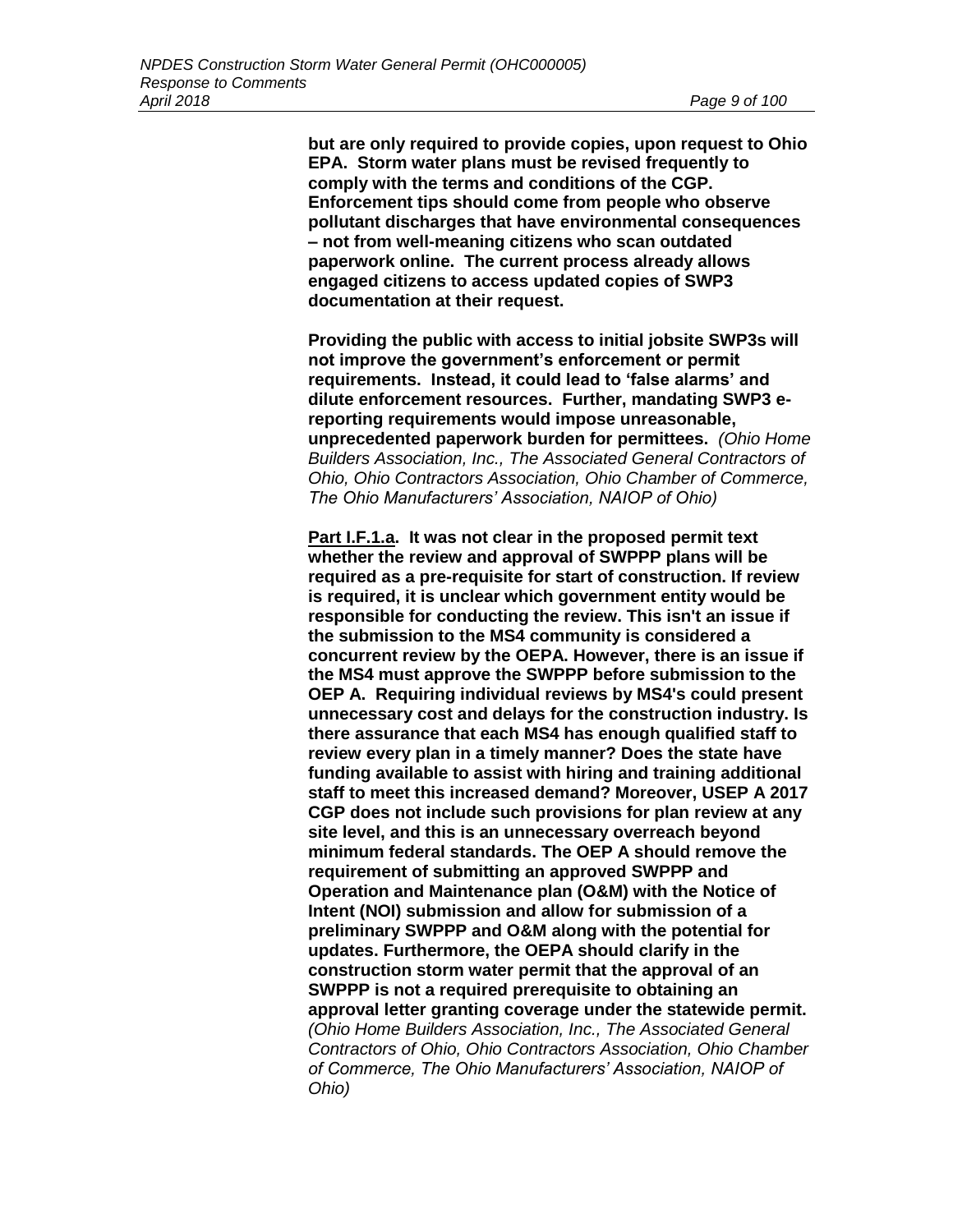- **Response 15:** Based on comments received, Ohio EPA has elected to not require the submission of a SWP3 with the NOI application unless the construction activity is in the Big Darby Creek watershed or specified portions of the Olentangy River Watershed. This approach continues the previous NOI application requirements throughout the entire state. The language in OHC000005 has been updated to reflect this change.
- **Comment 16: Part I.E.1 and Part I.F. The concern here is if the regulated entity is solely responsible for submitting the completed SWPPP via the Ohio EPA STREAMS portal and the SWP3 cannot be uploaded by the SWP3 designer this could result in the regulated entity not uploading the required SWP3. As such, Ohio EPA would not receive this document as required by the draft permit.**

**It is recommended to allow the SWP3 designer to upload the completed SWP3s on behalf of the regulated entity. Allow the SWP3 designer to obtain a PIN for uploading these plans on behalf of the regulated entity.** *(American Council of Engineering Companies of Ohio)*

**Response 16:** The SWP3 designer can upload the SWP3 onto the NOI application in Ohio EPA's eBusiness Center. A signature PIN is not required to do this. Once the NOI application is complete with the uploaded vicinity map and SWP3, then the SWP3 designer can save the NOI application and delegate it to his/her client to submit. Ohio EPA has developed detailed guidance to do this and can be found at *http://epa.ohio.gov/dsw/ebs.aspx#170645012 streams-applications*.

> Please see Response 15 regarding the revised requirement in the final permit pertaining to submittal of a SWP3 with the NOI application.

- **Comment 17: Part I.E.1 and Part I.F. Requiring a completed SWP3 with the NOI is a positive step and clearly defines the requirement.**  *(Envi-Environmental)*
- **Response 17:** Please see Response 15 regarding the revised requirement in the final permit pertaining to submittal of a SWP3 with the NOI application.
- **Comment 18: Part I.E.1 and Part I.F. Recommend a joint notification within NOI form (including engineer contact information) to assist with inspection/contact information for the most current SWPPP, etc.** (BIA of Central Ohio)
- **Response 18:** Thank you for this suggestion and Ohio EPA will evaluate the implications and feasibility of this during this permit term.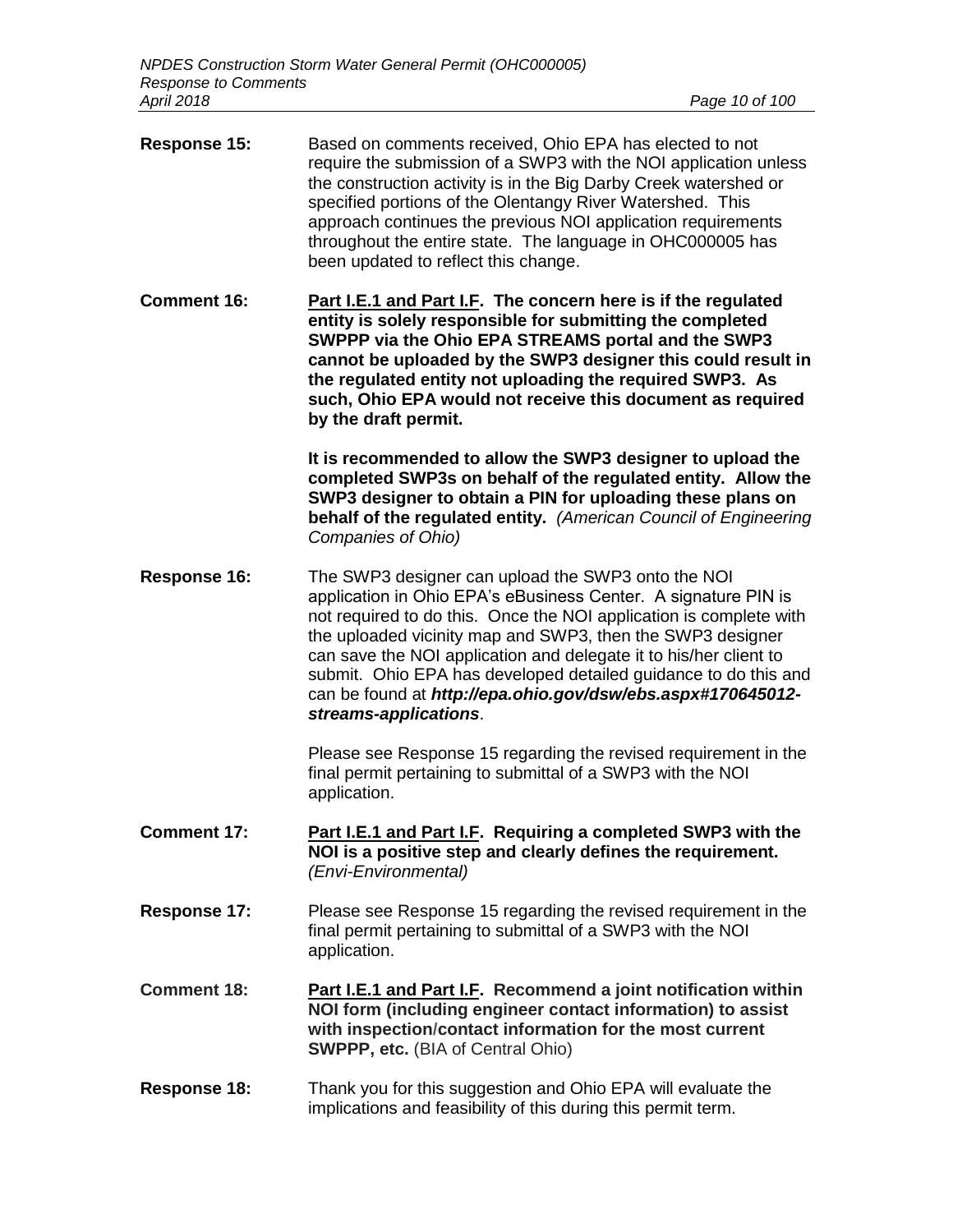| <b>Comment 19:</b>  | Part I.E.1 and Part I.F. Due to the number of transmission and<br>generation projects taking place in Ohio, we frequently obtain<br>coverage under the construction storm water general permit.<br>Since 2007, AEP and its subsidiary companies have applied<br>for coverage for over 200 projects. Our projects typically<br>have aggressive construction schedules to meet mandated<br>reliability of the electric transmission grid or to ensure<br>uninterrupted service to our customers. The draft permit<br>includes a new provision under Part I.F.1 that a completed<br><b>Storm Water Pollution Prevention Plan (SWP3) must be</b><br>submitted with the Notice of Intent (NOI). However, a<br>technical review of a project SWP3 by Ohio EPA prior to NOI<br>approval could severely impact the timeframe necessary for<br>Ohio EPA to grant coverage under the permit and<br>consequently, delay project schedules.                                                                                                                                                                                                                                                                                                                                                                                                                                                                                                                                                                                                                        |
|---------------------|--------------------------------------------------------------------------------------------------------------------------------------------------------------------------------------------------------------------------------------------------------------------------------------------------------------------------------------------------------------------------------------------------------------------------------------------------------------------------------------------------------------------------------------------------------------------------------------------------------------------------------------------------------------------------------------------------------------------------------------------------------------------------------------------------------------------------------------------------------------------------------------------------------------------------------------------------------------------------------------------------------------------------------------------------------------------------------------------------------------------------------------------------------------------------------------------------------------------------------------------------------------------------------------------------------------------------------------------------------------------------------------------------------------------------------------------------------------------------------------------------------------------------------------------------------|
|                     | It is our understanding that Ohio EPA is not changing the<br>processing of NOI applications and will not conduct a<br>technical SWP3 review under Part I.F.1. except for projects<br>located in the Big Darby and Olentangy Watersheds and<br>within the 45-day stipulated period for them. We support this<br>approach. Further, we do not see an immediate benefit in<br>requiring permittees to upload SWP3s for projects outside of<br>those watersheds. We note that USEPA had requested<br>comments during the 2017 renewal of the federal general<br>permit on the question of requiring the initial SWP3 to be<br>made publicly available by requiring operators to either post<br>it online on a website or submit it to EPA. Ultimately, USEPA<br>did not include such a requirement in the final permit. We<br>recommend that the electronic NOI form only include a<br>checkbox that requires the applicant to certify that a SWP3<br>meeting the requirements established in the permit has been<br>prepared prior to the submittal of the application.<br>Alternatively, and/or to the extent that Ohio EPA ultimately<br>requires submittal of SWP3s, we request the agency clarify<br>that this applies only to the initial project SWP3 and that<br>subsequent amendments or revisions to the SWP3 made after<br>coverage is granted (other than increases in disturbed<br>acreage) only be made available if requested by Ohio EPA.<br>Continual uploading of amended SWP3s would be overly<br>burdensome. (American Electric Power) |
| <b>Response 19:</b> | Please see Response 15 regarding the revised requirement in the<br>final permit pertaining to submittal of a SWP3 with the NOI<br>application.                                                                                                                                                                                                                                                                                                                                                                                                                                                                                                                                                                                                                                                                                                                                                                                                                                                                                                                                                                                                                                                                                                                                                                                                                                                                                                                                                                                                         |
| <b>Comment 20:</b>  | Part I.E.1 and Part I.F. That SWPPP's for an approved NPDES<br>permit coverage area, can be filed on a site for activities such<br>as clearing and/or mass grading, and then updated to include<br>final engineering if the disturbed coverage area indicated on                                                                                                                                                                                                                                                                                                                                                                                                                                                                                                                                                                                                                                                                                                                                                                                                                                                                                                                                                                                                                                                                                                                                                                                                                                                                                       |

**the initial approved NOI hasn't changed. This includes**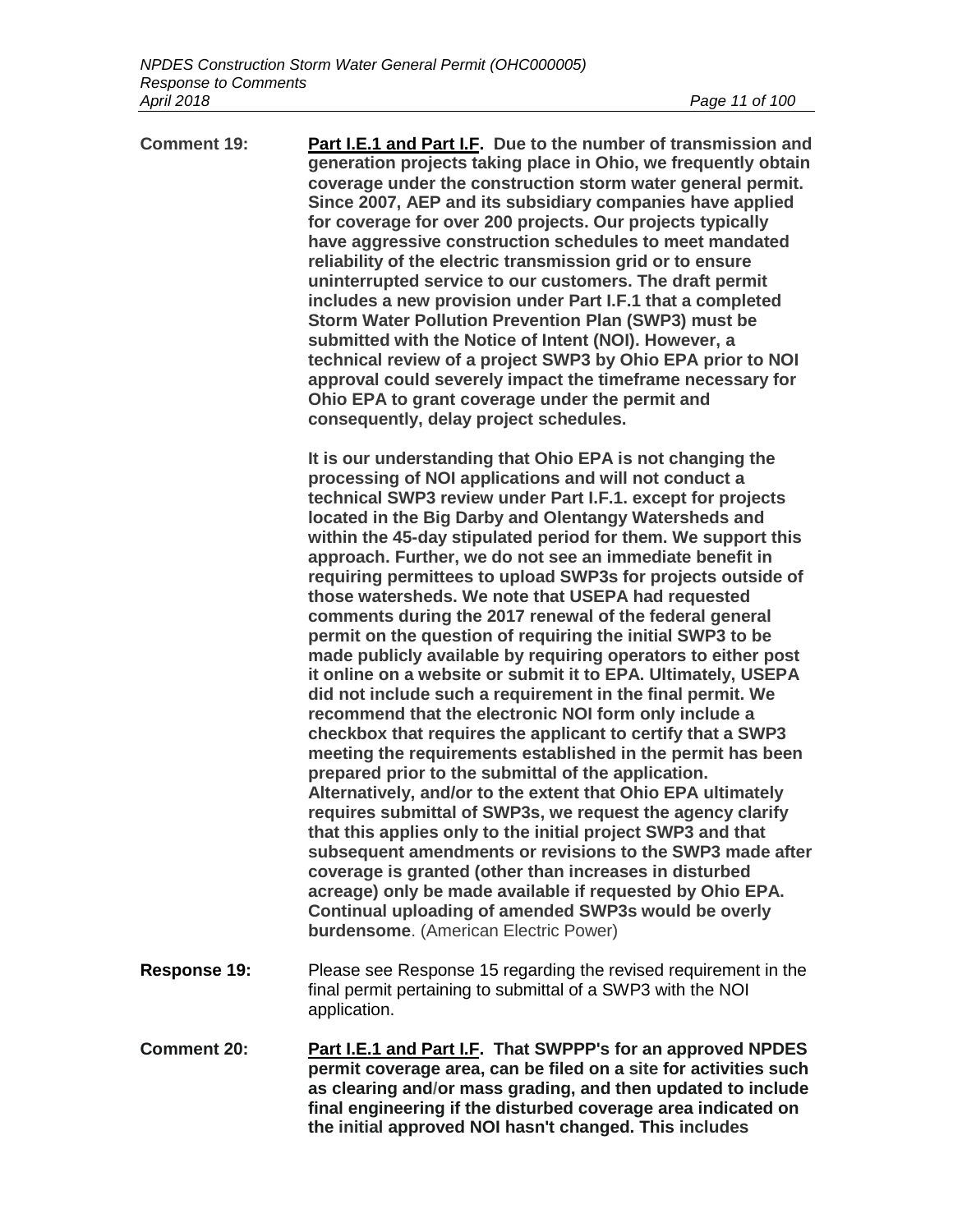|                     | allowing for the updating of the SWPPP and O&M (operations<br>and maintenance) manual as design progresses. This will<br>result in not having to submit multiple NOI's for the same<br>project and rely on developers to submit multiple Notice of<br>Termination's. (BIA of Central Ohio)                                                                                                                                                                                                                                          |
|---------------------|-------------------------------------------------------------------------------------------------------------------------------------------------------------------------------------------------------------------------------------------------------------------------------------------------------------------------------------------------------------------------------------------------------------------------------------------------------------------------------------------------------------------------------------|
| <b>Response 20:</b> | A SWP3 must be developed for each NOI application. If a SWP3<br>can be prepared for the clearing and for the "final engineering"<br>before the NOI application is submitted, then the NPDES general<br>permit coverage can address both phases of activity. Although<br>the SWP3 can change as the project continues, the SWP3 must<br>include details about the final engineering BMPs before the NOI is<br>submitted. If this cannot be done and a second SWP3 is needed,<br>then a second NOI application may be needed as well. |
|                     | Please see Response 15 regarding the revised requirement in the<br>final permit pertaining to submittal of a SWP3 with the NOI<br>application.                                                                                                                                                                                                                                                                                                                                                                                      |
| <b>Comment 21:</b>  | Part I.E.1 and Part I.F. The EPA should make it clear on how<br>O&M manuals are to be uploaded with the SWPPP. It is<br>suggested that there is an option to submit separate. (BIA of<br>Central Ohio)                                                                                                                                                                                                                                                                                                                              |
| <b>Response 21:</b> | This is not a new requirement and maintenance plans are<br>currently included in the SWP3 by designers in construction<br>drawings and/or in narrative documents. A maintenance plan<br>needs to be in place prior to termination of the NPDES general<br>permit coverage, but it does not need to be included with the<br>SWP3 prior to initiation of construction activities.                                                                                                                                                     |
|                     | Please see Response 15 regarding the revised requirement in the<br>final permit pertaining to submittal of a SWP3 with the NOI<br>application.                                                                                                                                                                                                                                                                                                                                                                                      |
| <b>Comment 22:</b>  | Part I.E.1 and Part I.F. Submitting the SWPPP with the NOI<br>will offer little or no value but will significantly increase the<br>cost for Public Transportation Linear Capital Improvement<br>Projects. Under current regulations, the contractor who is<br>selected for a project has the right to determine the means,<br>methods and sequence of construction. For that reason, we<br>require the contractor to develop a SWPPP after award of the<br>contract but before the start of construction.                           |
|                     | Preparing the SWPPP prior to awarding the project would be<br>futile. The pre-award version would bear little resemblance to<br>the version filed after the selected contractor determines the<br>means, methods and sequence of construction. Therefore,<br>the money and effort spent to develop the SWPPP in advance<br>of the contract award would be largely wasted and additional<br>money would need to be spent through the construction                                                                                    |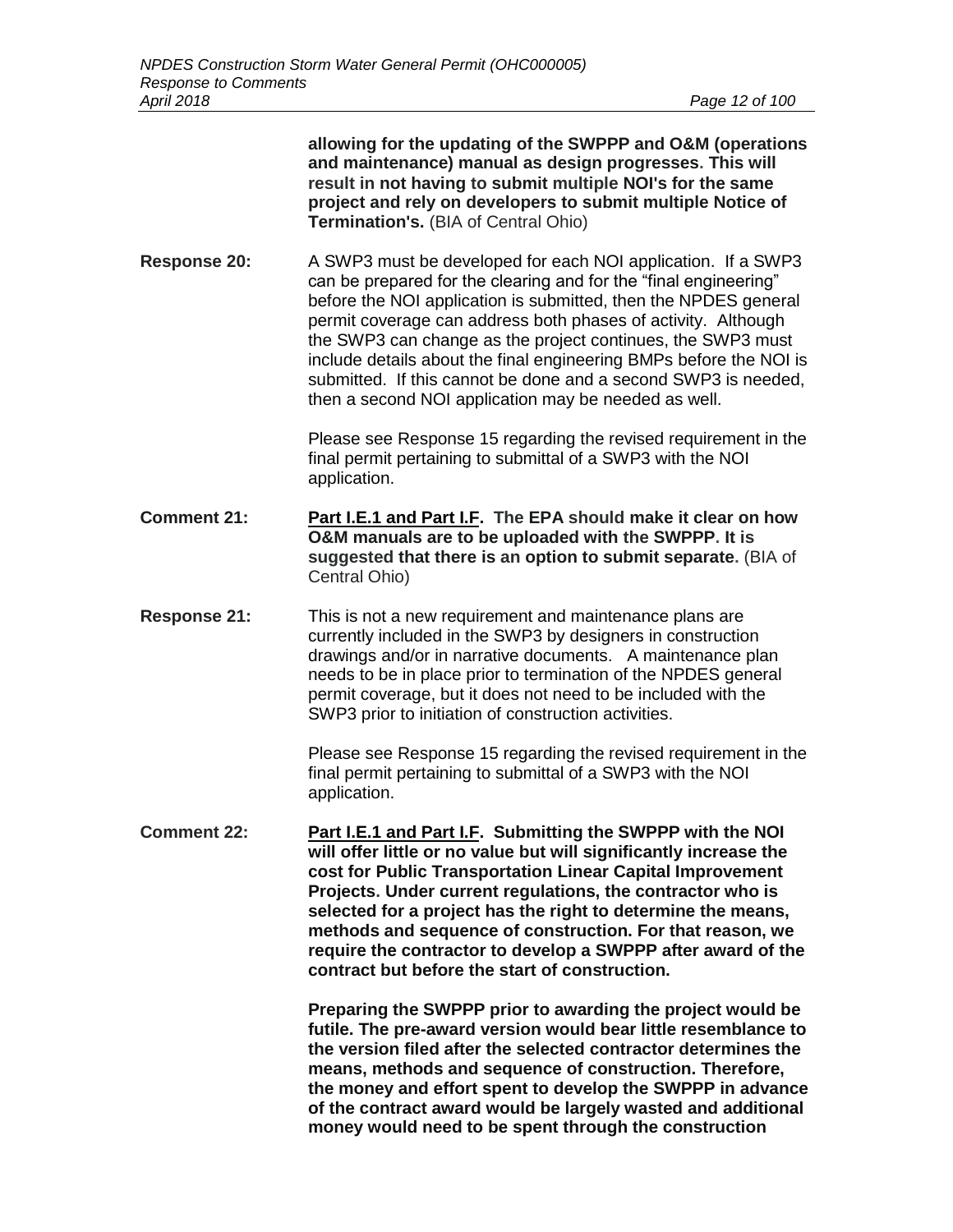**contract to redo the SWPPP.**

**If the above comments are ignored and the OEP A insists that the SWPPP be submitted with the NOI, please commit to reviewing each SWPPP in a timely manner and providing feedback to the Permittee. If the OEP A is unwilling to make that commitment, it is unreasonable to require the submission with the NOI.** (Franklin County Engineer's Office) **Part I.E.1 and Part I.F. The agency should consider an effective means to ensure that the initial submittal of the** 

**SWP3 to the MS4 Permittee (MS4) is not the final version on file with the agency. Changes to the SWP3 may be required by the MS4 and thus the approved version may differ from that which is on file with the agency.** *(City of Columbus)*

**Response 22:** Ohio EPA has a memorandum of understanding with ODOT to accept an initial base drainage plan only rather than a fully developed SWP3 to allow for contractor development of SWP3.

> Please see Response 15 regarding the revised requirement in the final permit pertaining to submittal of a SWP3 with the NOI application.

- **Comment 23: Part I.E.1. It is requested that the NOI coverage letter include a disclaimer that Ohio EPA's authorization does not replace the local MS4/jurisdiction's approval process.** *(City of Toledo)*
- **Response 23:** Ohio EPA recognizes this fact and will consider whether to add this to the authorization letter.
- **Comment 24: Part I.F.1.a. The draft permit requires the SWPPP to be electronically submitted with the NOI. The Ohio Turnpike and Infrastructure Commission's process currently includes a starting template SWPPP with the bid documents. Upon award to a contractor, the contractor's hired SWPPP inspector is to modify SWPPP bid template with the applicable project information and modify the SWPPP by adding or modifying any required construction site runoff controls to construct the project according to the contractor's estimated means and methods. The language in the permit should be modified to allow the most current SWPPP available at the time of the NOI submission.** *(Ohio Turnpike and Infrastructure Commission)*
- **Response 24:** Please see Response 22.
- **Comment 25:** For "... and portions of the Olentangy Watershed)... ", Add "River." We assume this should be stated as "and portions of the Olentangy River Watershed" here and throughout the permit. *(The Nature Conservancy)*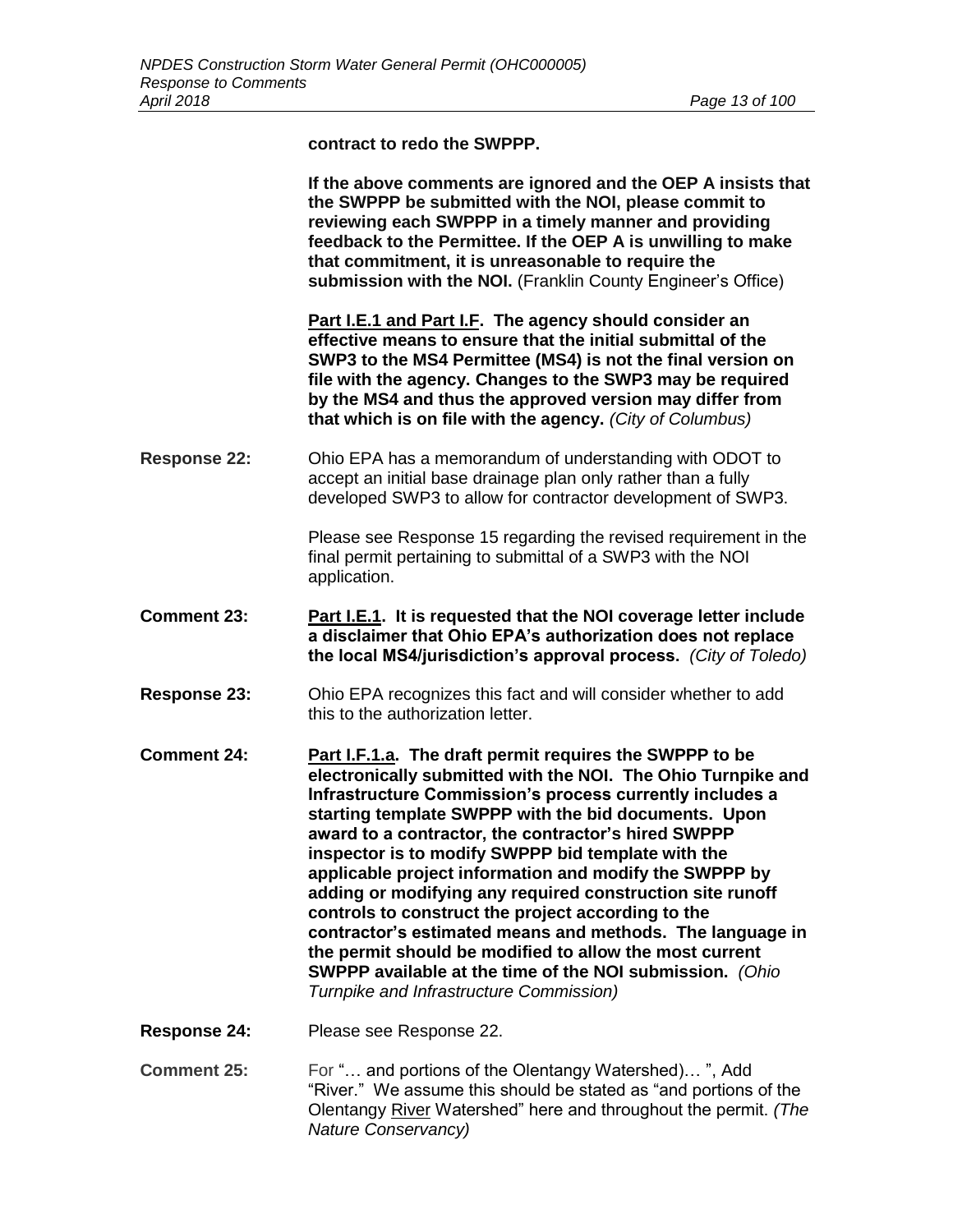- **Response 25:** In response to this comment, the final permit has been revised to address this error.
- **Comment 26: Part I.F.5. Will the Ohio EPA notify permittees of continued coverage under OHC000005 after submittal of a timely renewal application? Also, it is our understanding that the renewal process will not require an upload of a projectspecific SWP3 for projects permitted since 2013. See item 5 under the following section. (Comment: 5. It is our understanding that project SWP3s must be updated within 180 days after the effective date of the renewed permit and that coverage under OHC000005 will not require submittal of project-specific SWP3s with the application, since a renewal NOI is required within 90 days of the effective date of the renewed permit.)** (American Electric Power)
- **Response 26:** In response to comments, Ohio EPA has revised Part I.F.5 to allow 180 days from the effective date of OHC000005 to submit a NOI application to renew coverage if needed. Ohio EPA will provide renewal notifications to all active permits that OHC000005 has been issued and provide instructions on how to continue coverage if needed.
- **Comment 27: Part I.F.5. The EPA should implement an appeal process if a developer misses the 90-day window for permit coverage renewal.** (BIA of Central Ohio)
- **Response 27:** Please see Response 26.

#### **Non-Numeric Effluent Limitations**

- **Comment 28: Part II.A. Throughout this section are references to minimizing soil exposure, disturbances, sediment discharges, and soil compaction. However, the term "minimize" is vague and subject to interpretation. The City would appreciate a clarification as to how to quantify the term "minimize".** (City of Columbus)
- **Response 28:** Each of these terms requires an evaluation of circumstances against required controls. These non-numeric effluent limitations are generally provided more definition in other parts of the permit and a failure to minimize any of these is shown by the lack of controls, lack of timely seeding, uncaptured sediment or erosive runoff.
- **Comment 29: Part II.A.1. Non-Numeric Effluent Limitations (A.)(1) requires you "Control storm water volume and velocity within the site to minimize soil and stream erosion:" At issue here is that in**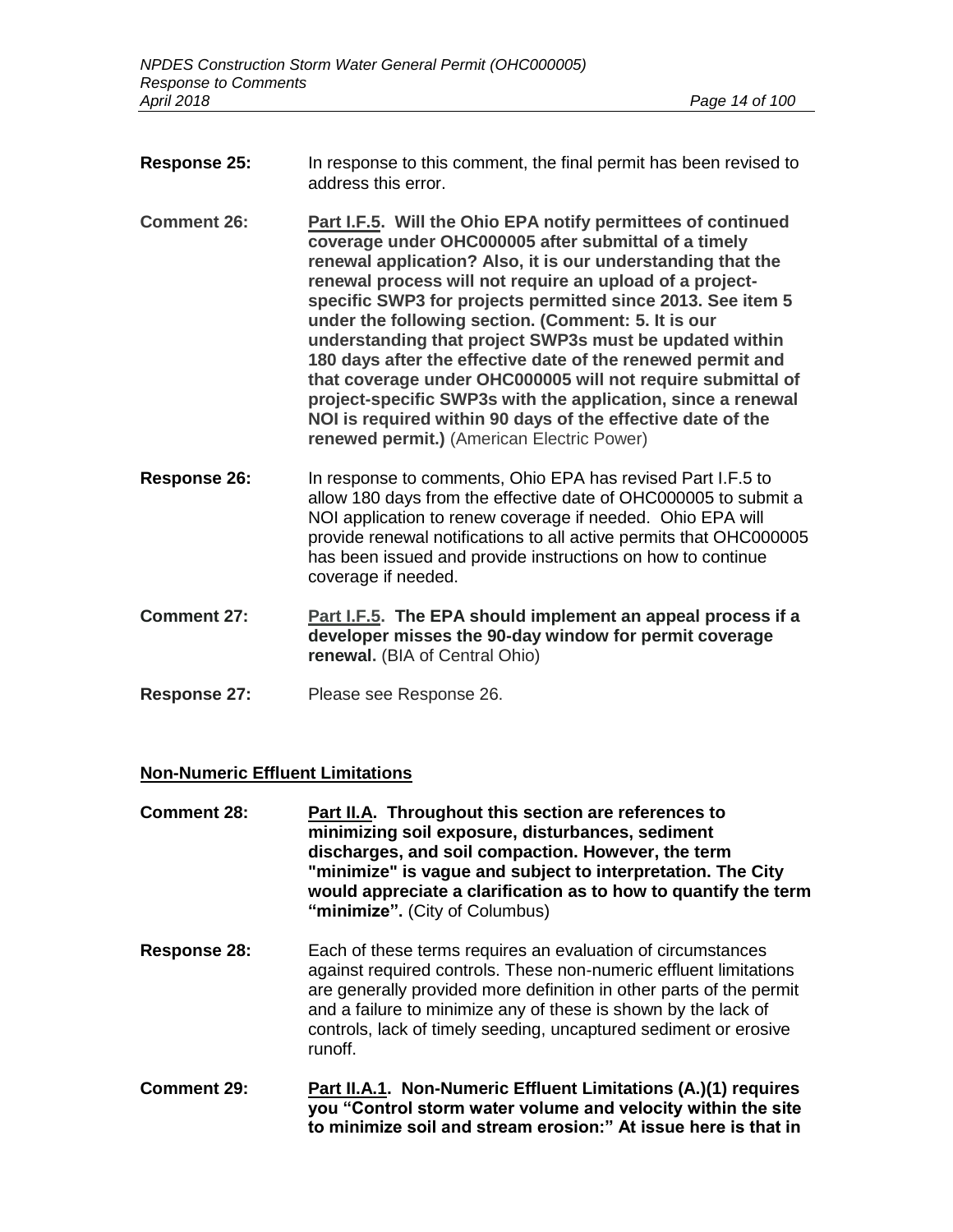**a situation where you are in a lower portion of a watershed and there is activity in the upstream watershed that causes increased flow through your site that are required to manage the stream flow. There needs to be a watershed apportionment per the acres disturbed within an entire watershed. Upper watershed activity that could also increase stream flow include releases from flood districts and/or dams.**  *(Envi-Environmental)*

- **Response 29:** This is understood, there is no expectation that offsite areas can be managed except that some controls are required to be sized according to the contributing drainage area whether onsite or offsite.
- **Comment 30: Part II.A.2. Requires the permitee to "Control storm water discharges, including both peak flow rates and total storm water volume." The agency should specify how "minimize" is determined. Departures or disruptions from or to many flows (base flows, channel forming flows) are detrimental to stream quality and survival of stream life. The Agency should establish release rates that are protective of stream quality under all flow conditions.**

**While peak flows and total volume are important, the whole range or flows is critical to lessening the impacts of stormwater. The National Research Council (2010) stated:** 

**"The full distribution and sequence of flows (i.e., the flow regime) should be taken into consideration when assessing the impacts of stormwater on streams. Permanently increased stormwater volume is only one aspect of an urbanaltered storm hydrograph. It contributes to high in-stream velocities, which in turn increase streambank erosion and accompanying sediment pollution of surface water. Other hydrologic changes, however, include changes in the sequence and frequency of high flows, the rate of rise and fall of the hydrograph, and the season of the year in which high flows can occur. These all can affect both the physical and biological conditions of streams, lakes, and wetlands. Thus, effective hydrologic mitigation for urban development cannot just aim to reduce post-development peak flows to predevelopment peak flows." (NRC 2010, Executive Summary, page 6)**

**Release rates must protect downstream channel integrity and not cause channel scour or instability. The Agency should establish and clarify how the stormwater BMP release rates improve upon stream protection required for stormwater permits. The release rates must prevent unstable channels, and protect stream integrity and biological diversity. A combination of release rates and groundwater recharge is**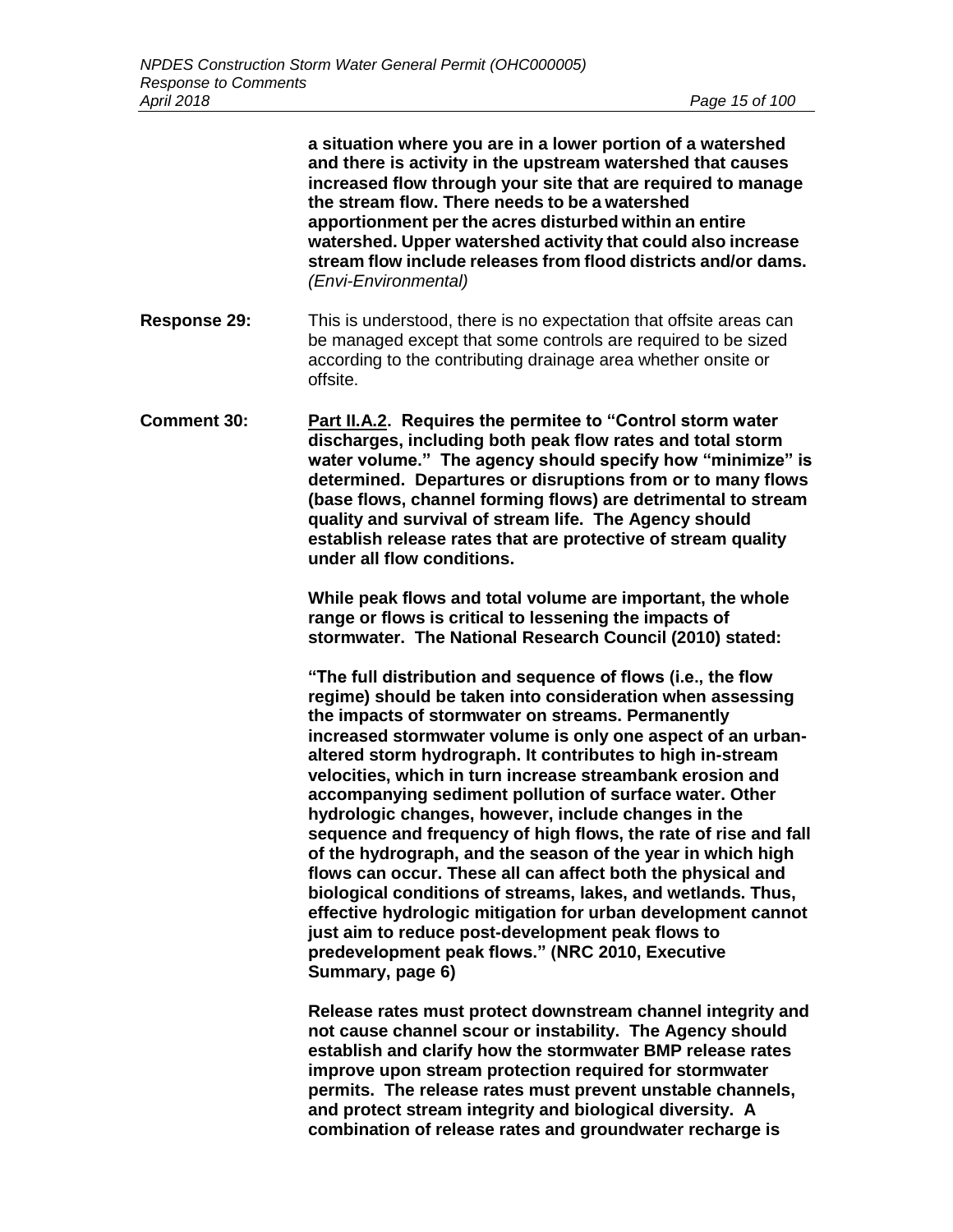#### **needed to protect base flows.** *(The Nature Conservancy)*

- **Response 30:** Part III of the permit contains the specific design criteria to meet the objectives of the Part II. Non-Numeric Effluent Limitations. The permit requires the permittee to develop and implement the SWP3 in accordance with Part III of the permit to satisfy these non-numeric effluent limitations.
- **Comment 31: Part II.B. It appears as if Ohio EPA (agency) does specify a maximum area or percentage of site that may exposed at one time. To facilitate clarity, the agency ought to limit the amount of disturbance at anyone time to five (5) acres or less - as has been done in the USEPA 2017 CGP, Section 2.2.14.** (City of Columbus)
- **Response 31:** This was not in the draft permit and Ohio EPA has not made this change. Phasing is considered a BMP under the permit and is encouraged to the maximum extent practical, however to propose a limit would be extremely difficult to impose in association with the dynamics of large construction activities.
- **Comment 32: Part II.F. This section states that when discharging from sediment basins, one should use "outlet structures that withdraw water from the surface .... " The City suggests replacing this phrase with the term "skimmer".** (City of Columbus)
- **Response 32:** Ohio EPA evaluated this comment, but no changes were made to the final permit as the current language meets the intent.
- **Comment 33: Part II.G. "***So that receiving stream's physical, chemical and biological characteristics are protected, and stream functions are maintained, post-construction storm water practices shall provide perpetual management of runoff quality and quantity."*

**This new permit term is problematic due to the "perpetual" clause, which is further expanded on in various other sections of the draft permit. Requiring perpetual management of runoff quality and quantity is concerning for several reasons. First, it significantly expands the permitting obligation, from applying only during construction activities to potentially applying long after construction activities have ceased.**

**Moreover, the idea of "perpetual" management is poorly applied within the scope of this permit, resulting in confusion over what "perpetual management" actually requires.**

**Lastly, this permit term appears to exceed the scope of Ohio EPA's regulatory jurisdiction, as courts have ruled that EPA does not have jurisdiction to regulate runoff quantity. Courts**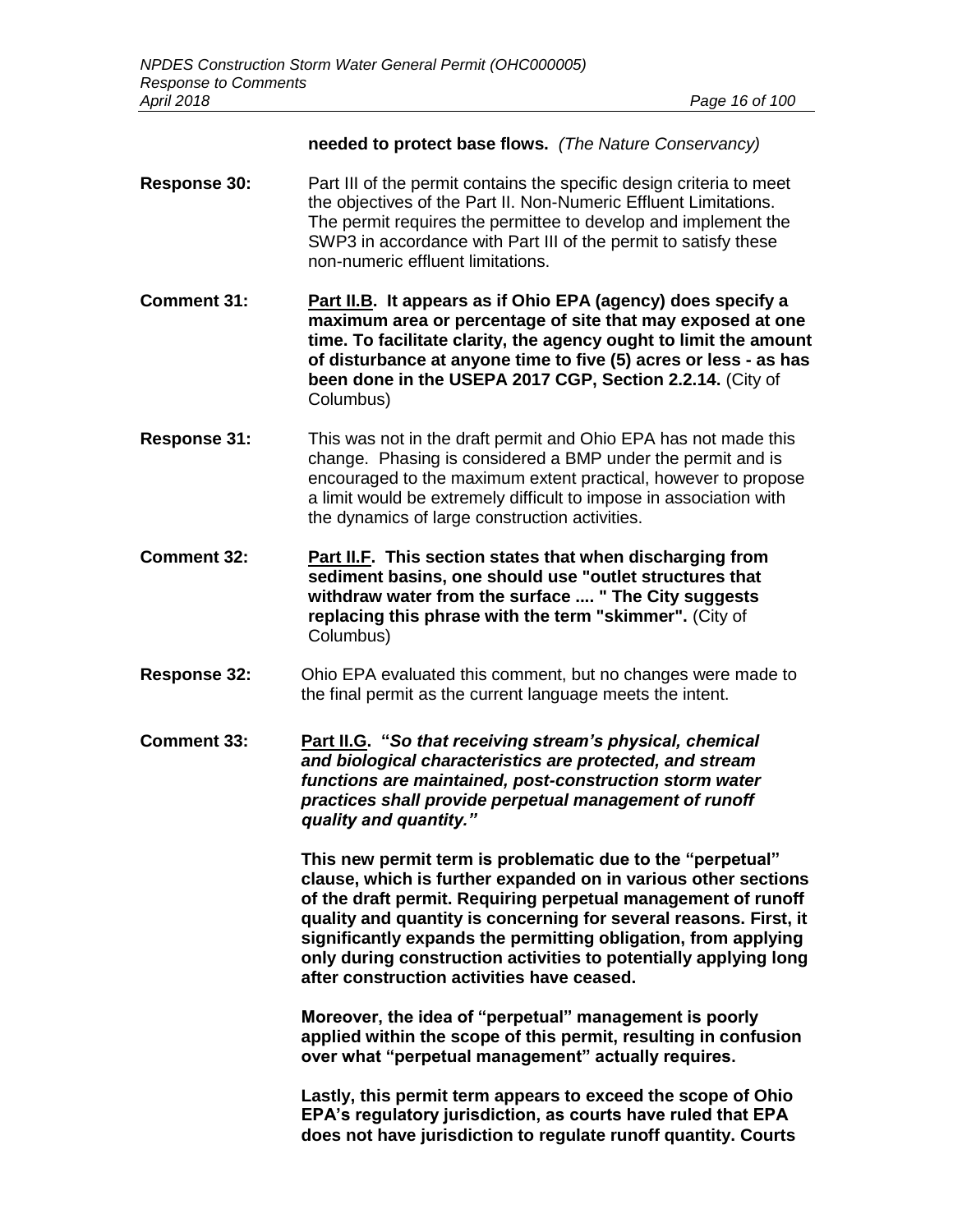**have already ruled that storm water flow and volume are not storm water pollutants. The OMA supports the comments of GM that further clarify Ohio EPA's regulatory jurisdiction in this regard.**

**The OMA requests that Ohio EPA remove this requirement from the permit, or at a minimum, clarify with specificity what "perpetual management" seeks to require of permittees.** *The Ohio Manufacturing Association*

**Part II.G. Post-Construction Storm Water Management Controls (G) states "So that receiving stream's physical, chemical and biological characteristics are protected, and stream functions are maintained, post-construction storm water practices shall provide perpetual management of runoff quality and quantity. This is a new section. See comments 3 & 4 above. This responsibility can only be borne by an Owner.** *(Envi-Environmental)*

- **Response 33:** Ohio EPA adopted this language in 2003 when post-construction requirements were first adopted. The term "perpetual" was part of that original language and has the intent that post-construction BMPs would be designed and constructed for continued function even after the construction has ceased and permit coverage has closed. In consideration of comments this term has been changed to long-term in the final permit.
- **Comment 34: Part III.A. References that the SWP3 is subject to an antidegradation review. It is unclear what this means. Is OEPA requiring an antidegradation addendum with SWP3?**  *(Envi-Environmental)*

**Part III.A. SWPPPs should not be required to identify activities requiring authorization under Section 401. A SWPPP is not a wetland delineation, nor should it be required to substitute for a wetland delineation. The statewide construction general permit should not blend the storm water and 401 programs together. They are separate programs and should be dealt with separately. The requirement that a SWPPP identify activities requiring authorization under Section 401 should be deleted from the statewide permit.**  *(Ohio Home Builders Association, Inc., The Associated General Contractors of Ohio, Ohio Contractors Association, Ohio Chamber of Commerce, The Ohio Manufacturers' Association, NAIOP of Ohio)*

**Response 34:** No, the SWP3 is not subject to an antidegradation review, but the applicant does need to identify activity associated with their project that are authorized under CWA Section 401 and subject to an antidegradation review. In addition, specific storm water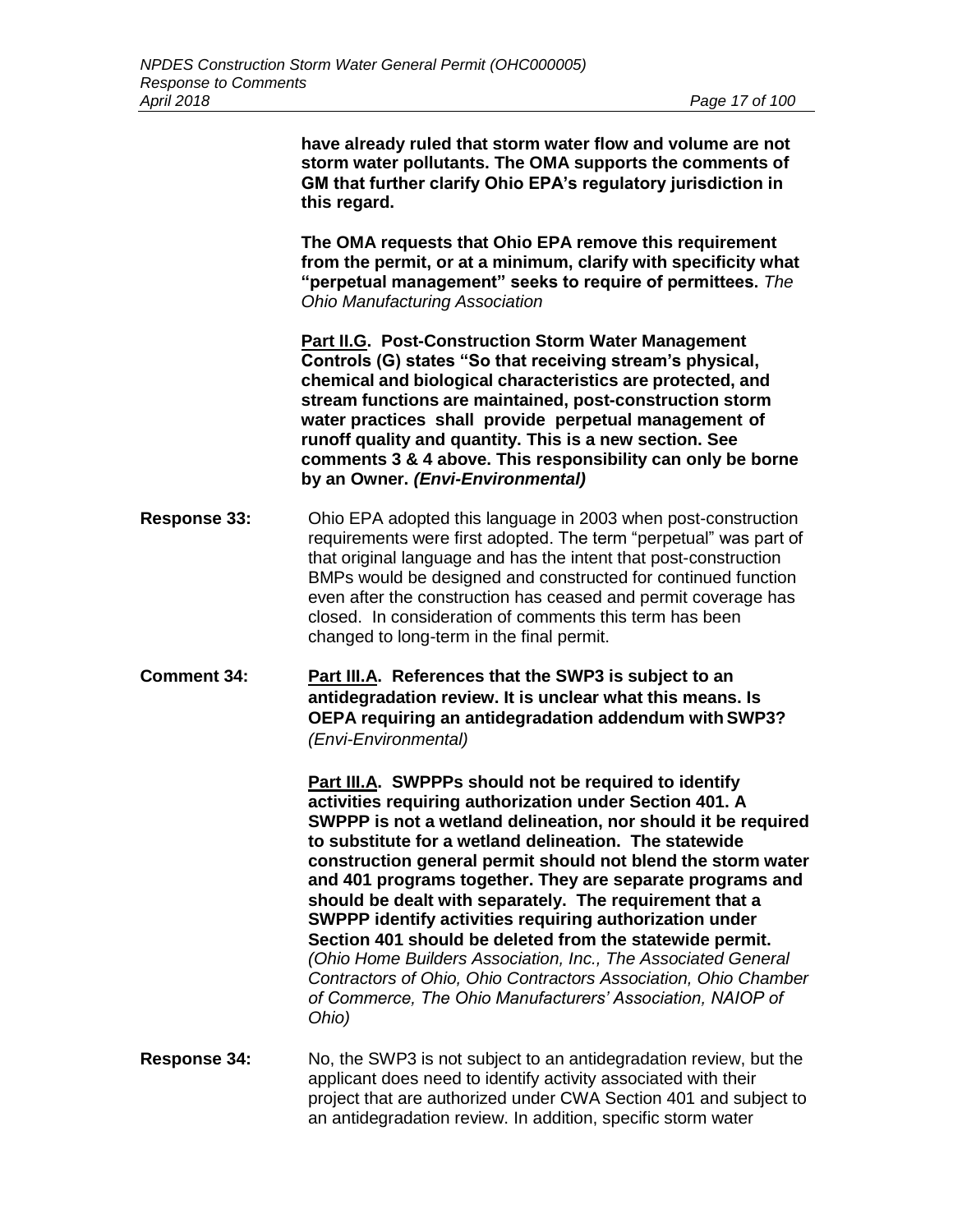management controls are considered to ensure all resources are adequately protected.

## **Timing**

| <b>Comment 35:</b>  | Part III.B. We suggest replacing the last two sentences of the<br>first paragraph with this for clarity: "If a waiver has been<br>granted, the SWP3 must be completed and implemented prior<br>to the initiation of construction land disturbance activities.<br>The SWP3 must be implemented upon initiation of<br>construction activities." (American Electric Power)                                                                                                                                                                                                                     |
|---------------------|---------------------------------------------------------------------------------------------------------------------------------------------------------------------------------------------------------------------------------------------------------------------------------------------------------------------------------------------------------------------------------------------------------------------------------------------------------------------------------------------------------------------------------------------------------------------------------------------|
| <b>Response 35:</b> | Ohio EPA evaluated this comment, but no changes to the final<br>permit were made as the permit is intended to address earth<br>disturbing activities.                                                                                                                                                                                                                                                                                                                                                                                                                                       |
| <b>Comment 36:</b>  | Part III.B. This permit part identifies "An acceptable SWP3<br>shall be completed and submitted to the applicable regulated<br>MS4 entity prior to the timely submittal of an NOI and SWP3."<br>Because the review and approval process varies between<br>MS4 entities, we recommend this provision be revised to be<br>consistent with Part I.F.4 of the draft permit stating "If<br>required by the MS4, an acceptable SWP3 shall be completed<br>and submitted to the applicable regulated MS4 entity prior to<br>the timely submittal of an NOI and SWP3." (American Electric<br>Power) |

**Part III.B. Despite the planning nature of the SWPPP and expectation that it will be revised/modified throughout the term of the active construction operations subject to the permit, Ohio is proposing, in Part III.B of the Draft CGP, that the SWPPP be submitted to the MS4 as if it was a directly enforceable plan prior to submitting it with the Notice of Intent (NOI)("An acceptable SWPPP shall be completed and submitted to the applicable regulated MS4 entity prior to the timely submittal of an NOI and SWPPP.") The previous permit required the completion of an acceptable at the time of NOI submittal, which makes sense. But the requirement to submit the SWP3 to the MS4 prior to submitting an NOI implies a review and approval step (of a planning document) by the MS4 with no specified timeframe for completion.**

**While GM recognizes the important role that the MS4 play and its regulatory obligations under the state stormwater permitting program, this subsection as written places undue resource and timing burdens on MS4s, let alone construction permittees. Limited MS4 resources could unduly prolong this review process and the start of construction, costing the site**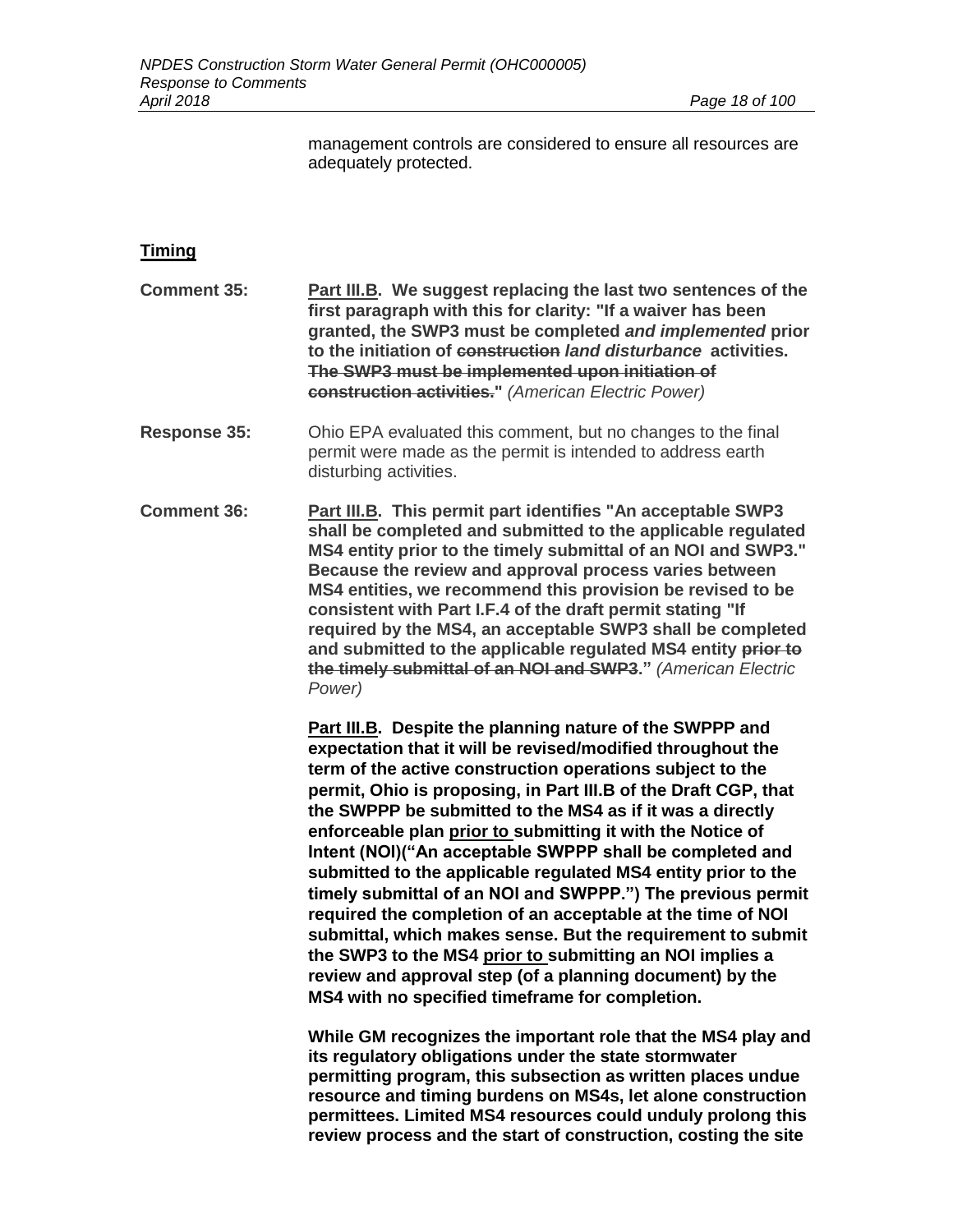|                     | owner/operator or permittee significant resources during this<br>"hold." In addition, what occurs if the construction<br>stormwater directly discharges to state waters and not into<br>an MS4? What is the purpose of submitting a SWPPP to the<br>MS4? GM believes this proposed revision is unduly<br>burdensome and unnecessary and, accordingly, requests<br>that it be deleted. (General Motors)                                                                                                                                                                                                                                                                                                                                                                                                                                                                                                                                                                                 |
|---------------------|----------------------------------------------------------------------------------------------------------------------------------------------------------------------------------------------------------------------------------------------------------------------------------------------------------------------------------------------------------------------------------------------------------------------------------------------------------------------------------------------------------------------------------------------------------------------------------------------------------------------------------------------------------------------------------------------------------------------------------------------------------------------------------------------------------------------------------------------------------------------------------------------------------------------------------------------------------------------------------------|
| <b>Response 36:</b> | Please see Response 15 regarding the revised requirement in the<br>final permit pertaining to submittal of a SWP3 with the NOI<br>application.                                                                                                                                                                                                                                                                                                                                                                                                                                                                                                                                                                                                                                                                                                                                                                                                                                         |
| <b>Comment 37:</b>  | <b>Part III.B.</b> It is requested the Ohio EPA remove the<br>requirement of submitting an approved SWPPP and O&M with<br>the NOI submission and allow for submission of a preliminary<br>SWPPP and O&M manual. Furthermore, allow for submission<br>of updates to the SWPPP and O&M, alter plans are approved<br>by the MS4 community (this submission should be done<br>through the eBusiness system). While we understand Ohio<br>EPA's objective in reviewing the "final" MS4 approved<br>SWPPP, the agency should allow for submittal prior to<br>approval. There are all sort of timing issues and concerns<br>about what constitutes "approval". Ohio EPA is obligated to<br>review what it is submitted and if the MS4 requires<br>amendment the SWPPP can then be updated with Ohio EPA.<br>Additionally, these are supposed to be "living" documents<br>that are adjusted to meet developing site issues.<br>Bottom line is that it is our understanding that this provision |
|                     | is not required by USEPA and this administration has been<br>clear that Ohio requirements should not exceed federal<br>standards. (BIA of Central Ohio)                                                                                                                                                                                                                                                                                                                                                                                                                                                                                                                                                                                                                                                                                                                                                                                                                                |
| <b>Response 37:</b> | Please see Response 15 regarding the revised requirement in the<br>final permit pertaining to submittal of a SWP3 with the NOI<br>application.                                                                                                                                                                                                                                                                                                                                                                                                                                                                                                                                                                                                                                                                                                                                                                                                                                         |
| <b>Comment 38:</b>  | Part III.B. Ohio EPA indicated that current permittees must<br>refile a complete notice of intent application as well as a<br>complete storm water pollution prevention plan ("SWP3")<br>once the existing permit expires. OUG members object to this<br>requirement as the SWP3 is a living document and is revised<br>frequently. This requirement is unreasonable. The previous<br>permit simply required that the permittee review and update<br>the SWP3. Ohio EPA should continue with this practice and<br>only require permittees to refile their Notice of Intent ("NOI").<br>(Ohio Utilities Group)                                                                                                                                                                                                                                                                                                                                                                          |
| Response 38:        | Your suggestion has been accepted and current permittees<br>repewing coverage will not have to submit their SWP3, although                                                                                                                                                                                                                                                                                                                                                                                                                                                                                                                                                                                                                                                                                                                                                                                                                                                             |

renewing coverage will not have to submit their SWP3, although they will still need to renew their coverage by submitting a renewal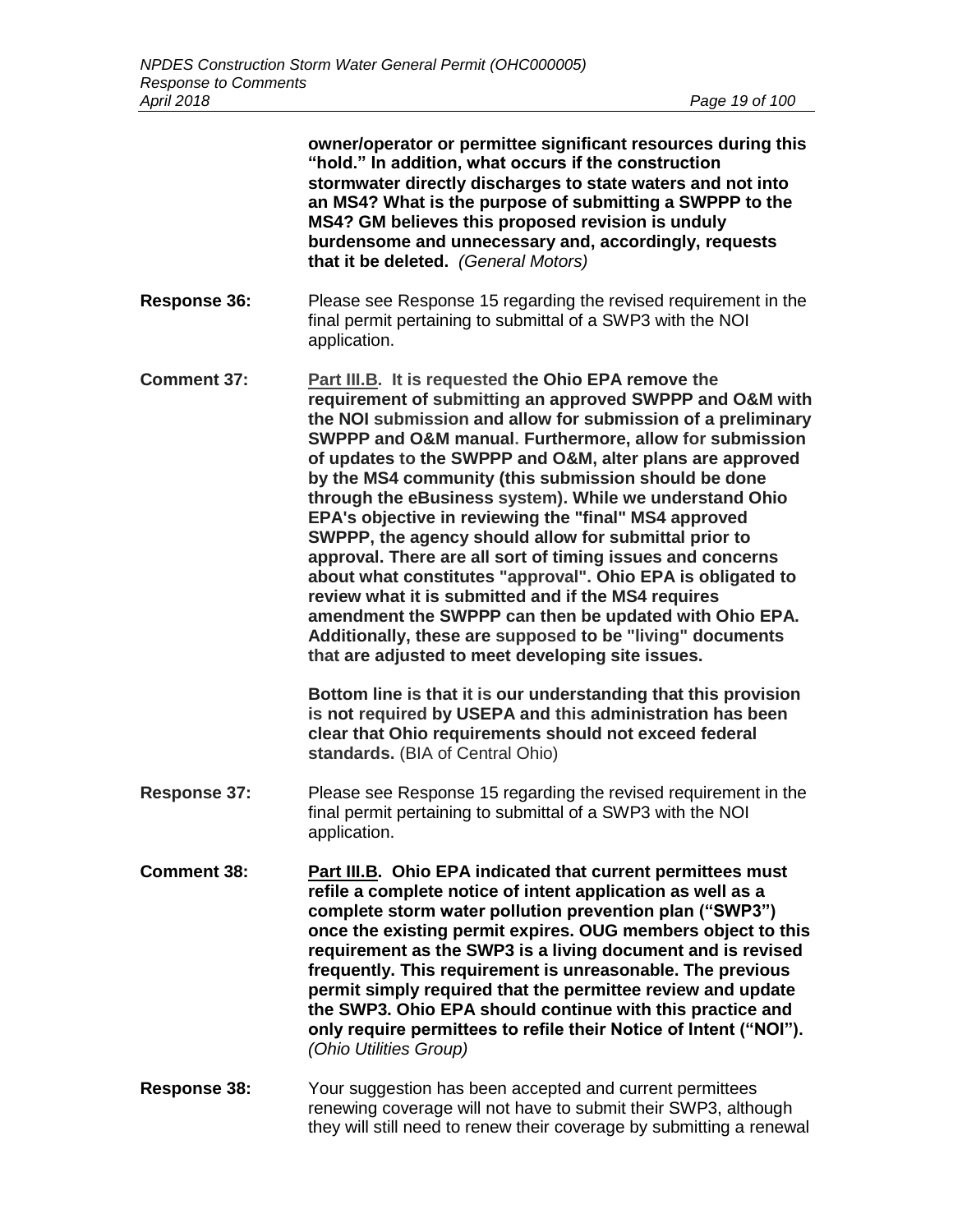NOI within 180 days of the effective date of OHC000005. An NOI application fee will only apply to permittees renewing coverage that is greater than 5 years old.

- **Comment 39: Part III.B. It is our understanding that project SWP3s must be updated within 180 days after the effective date of the renewed permit and that coverage under OHC000005 will not require submittal of project-specific SWP3s with the application, since a renewal NOI is required within 90 days of the effective date of the renewed permit.** (American Electric Power)
- **Response 39:** SWP3 updates are required within 180 days after the effective date of OHC000005.

Please see Response 15 regarding the revised requirement in the final permit pertaining to submittal of a SWP3 with the NOI application.

Please see Response 42 for revisions made to the Part III.B draft permit language regarding "grandfathering" scenarios.

**Comment 40: Part III.B. "***An acceptable SWP3 shall be completed and submitted to the applicable regulated MS4 entity prior to the timely submittal of an NOI and SWP3. The SWP3 shall be updated in accordance with Part III.D. Submission of a SWP3 does not constitute review and approval on the part of Ohio EPA."*

> **The draft permit requires that a permittee submit the SWP3 to the appropriate municipal separate storm sewer systems operator prior to submitting to Ohio EPA. The permit language lacks specificity and therefore creates confusion. It is unclear whether the permittee must first wait for the MS4's acceptance or approval prior to submittal to Ohio EPA. Such a double approval system has the potential to cause significant permit delays and create confusion among the permitted community. Further concerning, it also appears that this additional permit term will require MS4s to now approve the hydrological designs in the SWP3. It is questionable whether all MS4s even have the technical expertise or requisite funding to complete such a technical review.** *The Ohio Manufacturing Association.*

> **Part III.B. The new permit requires that a permittee must submit an acceptable SWP3 to a Municipal Separate Storm Sewer System "MS4" (where there is an MS4) before submitting the NOI and SWP3 to Ohio EPA via the eBusiness Center. The Utilities request that Ohio EPA provide a map on the Storm Water Program website of all active MS4s as an aid for quick identification of MS4s for permittees. In addition,**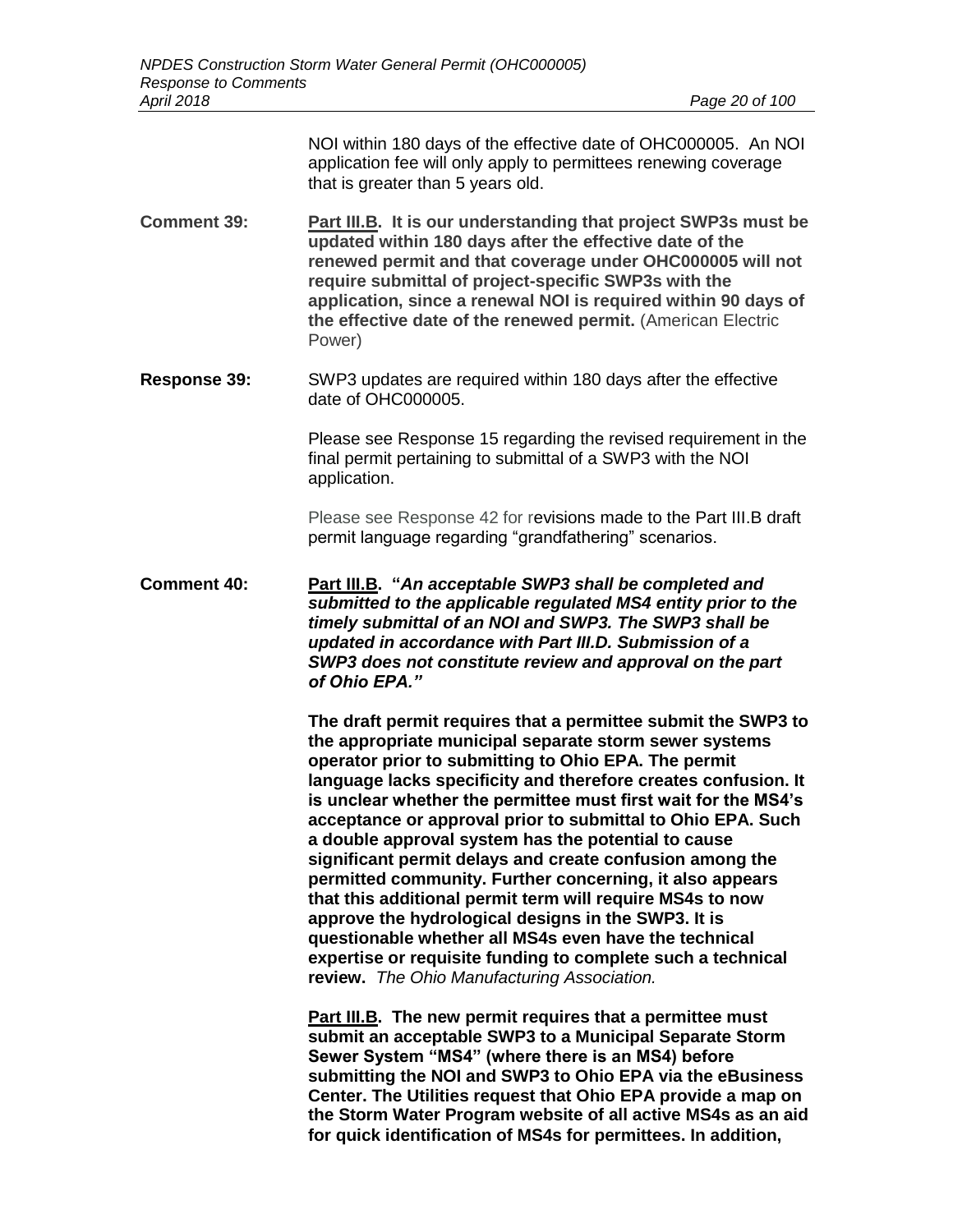**OUG members request that Ohio EPA clarify how much coordination is needed with the MS4 before sending in the NOI as MS4 coordination can be lengthy. Of primary concern to the Utilities is that transmission line projects may cross only a small area of a MS4 while the rest of the project is outside of the MS4; if there is a delay with the MS4, this could delay the entire project.** *(Ohio Utilities Group)*

**Response 40:** In response to this comment, the permit has been changed to read "An acceptable SWP3 shall be completed and submitted to the applicable regulated MS4 entity (**for projects constructed entirely within a regulated MS4 area)** prior to the timely submittal of an NOI. The SWP3 shall be updated in accordance with Part III.D. Submission of a SWP3 does not constitute review and approval on the part of Ohio EPA."

> Please see Response 15 regarding the revised requirement in the final permit pertaining to submittal of a SWP3 with the NOI application.

- **Comment 41: Part III.B. Need to submit Storm Water Plan to MS4 prior to submittal of NOI and SWP3 to Ohio EPA. Can MS4 put construction activities on hold if Ohio EPA approved the NOI and MS4 does not approve the SWP3?** *(Envi-Environmental)*
- **Response 41:** Please see Response 40.
- **Comment 42: Part III.B. The draft permit requires an update of the SWP3 to reflect the new permit and we appreciate that Ohio EPA understands in some situations it will be infeasible to comply with a specific requirement of the renewed permit. While all projects covered under the current general permit have been required to address post-construction storm water runoff and consider installation of structural BMPs, only large construction projects (greater than 5 acres) have been required to implement the specific structural postconstruction practices to address water quality volume runoff. Consequently, the changes proposed in the draft permit could have significant impacts to budget and schedule for projects that are in advanced stages of planning, detailed design, or execution. These changes could feasibly require substantial redesign, re-budgeting, purchase of additional property, as well as potentially impacting project implementation particularly for projects currently permitted, with awarded construction contracts, or under construction.**

**It is our understanding that projects currently designed and permitted under the conditions of OHC000004 and seeking renewal coverage under OHC000005 will not be required to be redesigned and reconstructed to meet the new post-**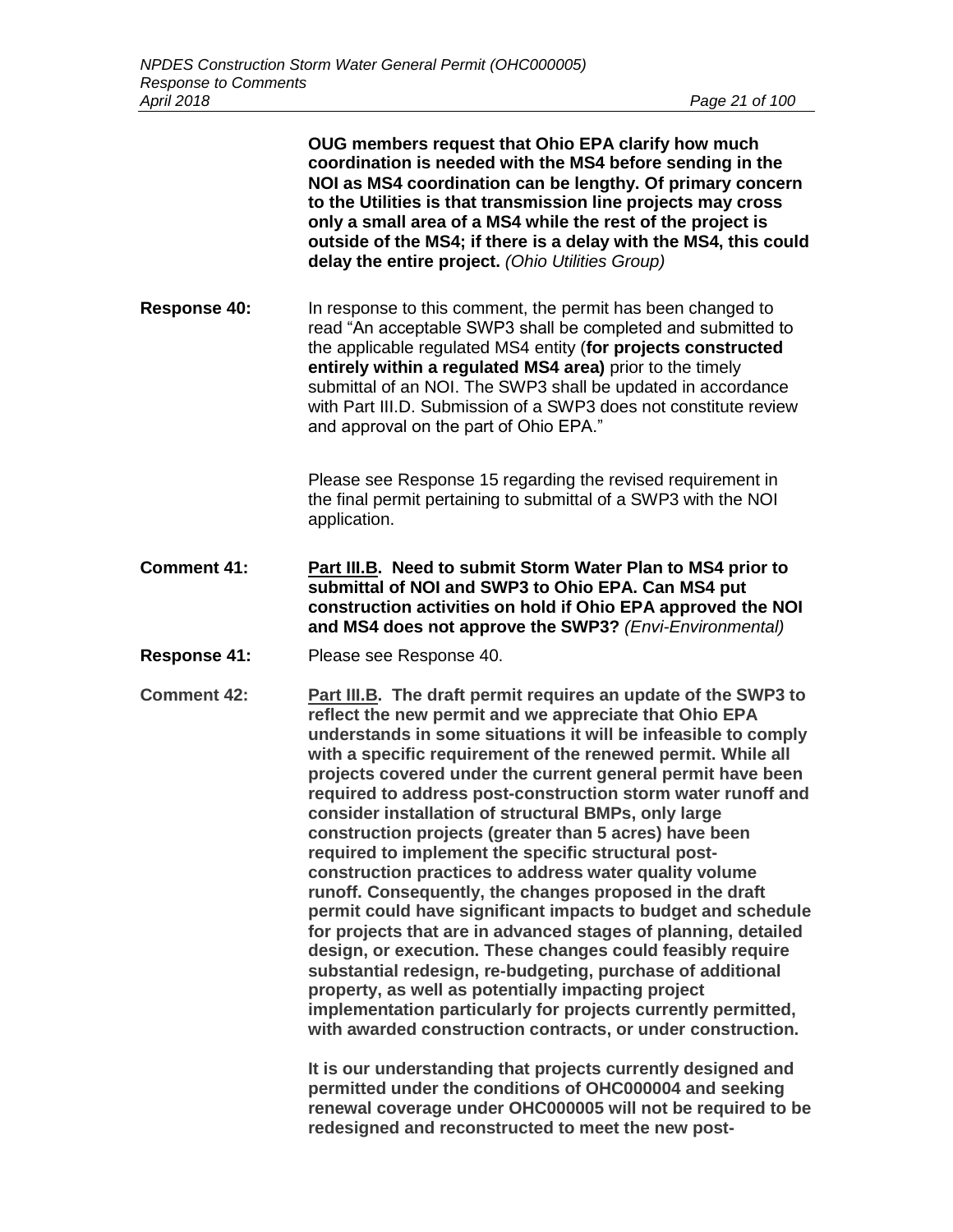**construction calculation and structural control conditions. However, for projects not yet permitted but where design has been completed and which are currently well into the project execution phase (e.g., where construction bids have been requested, where contracts have been awarded, etc.), we are very concerned that reconsideration of any significant design aspects will result in untenable impacts or delays to a project. We propose that we would document the infeasibility of such significant design changes in the SWP3.**

**If our understanding or approach is not accurate as described, we request Ohio EPA provide relief from the postconstruction requirements in these situations in the final issued permit.** (American Electric Power)

**Part III.B. The second paragraph of Part III.B includes a note with examples of conditions that OEPA considers to be examples of permit conditions in the renewed permit that may be deemed infeasible to certify compliance upon renewal. This is identical to the language in the permit currently in effect. GM requests adding another example that consider alternative BMP's that had already been installed in compliance with the previous permit: "(3) alternative BMPs approved under the previous permit that have already been installed".** *(General Motors)*

**Part Ill.B. The date at the end appears to be a typo and we recommend the language is revised to " ... (2) Sediment settling pond design requirements, if the general permit coverage was obtained prior to April 21, 20138 and the sediment settling pond has been installed.)" As written it appears to require, for example, that ponds already installed under the current permit (April 2013 to April 2018) would need to be reconstructed**. (American Electric Power)

**Part III.B. Ohio Utilities Group (OUG) members seek clarification regarding what needs to be refiled with Ohio EPA within 90 days of the expiration of the old permit. The new permit essentially requires an overhaul of the previous SWP3 because it must address the new requirements. For those cases where the contract has already been awarded or construction has commenced, and the permit is less than 5 years old, can Ohio EPA clarify if a permittee does not have to redesign the SWP3 to meet the new permit requirements?** *(Ohio Utilities Group)*

**Part III.B. Clarification is needed for the process and requirements for renewal within 90 days of the new permit for existing permits, and 180 days for existing SWPPPs. We believe that the Draft CGP places an undue burden on permit applicants that have existing jobsites covered with the 2013**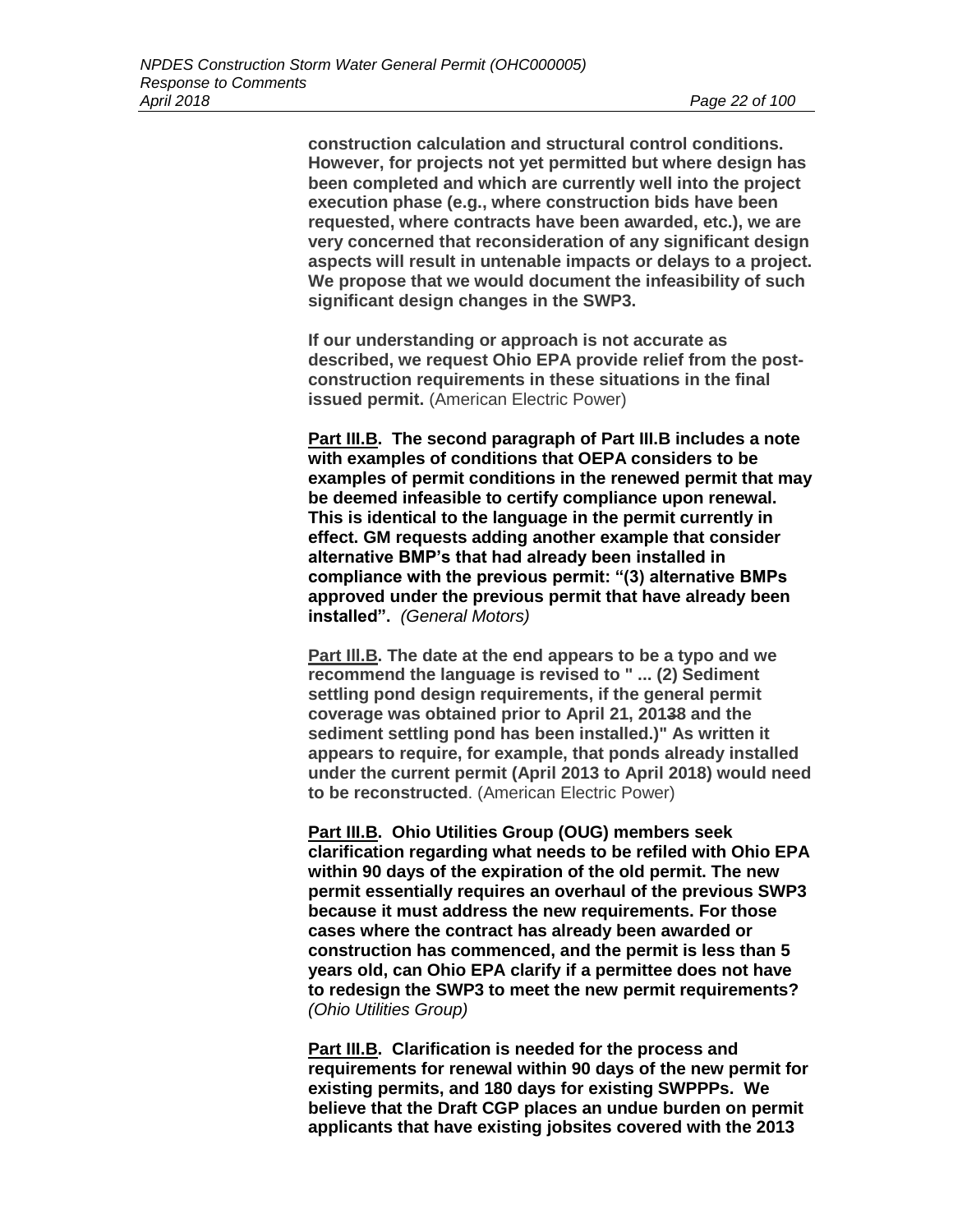**CGP. We believe additional time should be provided to jobsites already under construction and that it should be made clear in the Draft that existing jobsites will not be required to retrofit stormwater facilities to comply with the new CGP.** *(Ohio Home Builders Association, Inc., The Associated General Contractors of Ohio, Ohio Contractors Association, Ohio Chamber of Commerce, The Ohio Manufacturers' Association, NAIOP of Ohio)*

**Part III.B. That the Ohio EPA waive this change in requirements for all future phases of an overall common area of development where the runoff from these phases are tributary to a regional BMP that was approved by the MS4 community within 180 days of the new permit effective elate and the regional BMP was constructed within two (2) years of the new permit.** (BIA of Central Ohio)

**Part III.B. Projects permitted under the current or previous permits will be required by this provision to update their SWP3 if construction is not complete and the site stabilized within 180 days after the effective date of OHR000005. Several local MS4s have advised that they will interpret this language to mean that existing on-going projects will be required to update their SWP3 and comply with the new postconstruction requirements. It is recommended to allow projects or phases of projects that are in construction and that have been legally permitted under the current or previous permits to not have to update their SWP3 to comply with new requirements of OHC000005 regardless of length of schedule.** *(American Council of Engineering Companies of Ohio)*

**Part III.B. Grandfathering Projects Already In Development The OEPA should not underestimate how far in advance projects are designed and should either explicitly state grandfathering rules or explicitly leave it to the judgement of the MS4. In private subdivision development, projects are often built in phases over many years with the post construction BMP designed months in advance of the initial phase of construction and typically constructed in the initial phase. When this has occurred, the BMPs should not have to be redesigned if the initial preliminary design has been submitted to the MS4 for review within 30 days after the GCP renewal. The preliminary design cost estimates for public projects are often done years in advance for the purpose of submitting funding applications. The OEPA should grandfather public projects when it can be shown that funding approval was based on an application submitted before the GCP renewal.** (Franklin County Engineer's Office)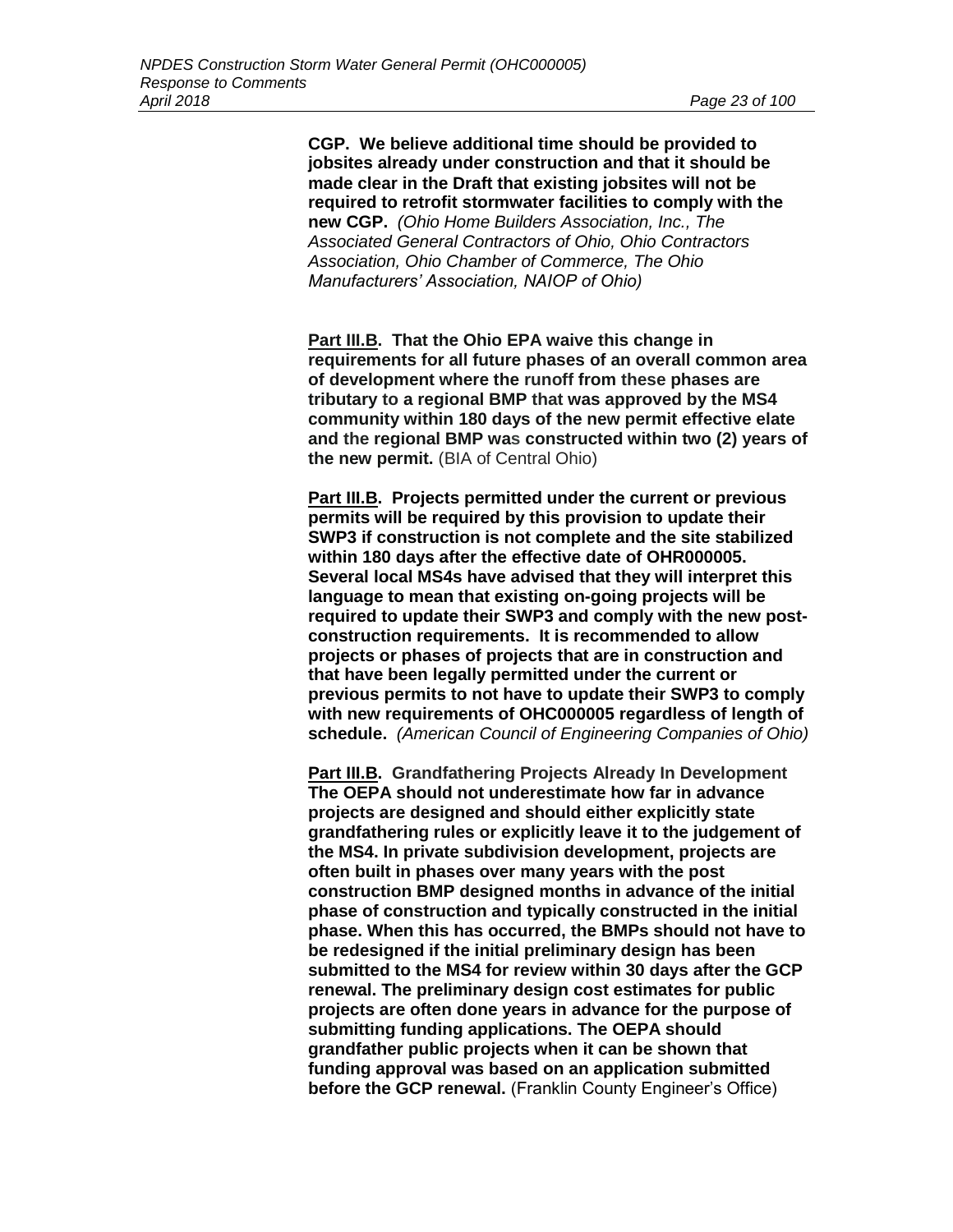**Part III.B. We have a concern over the new permit going into effect 13 months prior to the expiration of the current Olentangy River permit, which expires on May 31, 2019. Projects under various stages of development prior to the new statewide permit going into effect are proceeding with design using the current Olentangy permit, with the belief that approval could be gained under those conditions up until the end of May 2019. Some designs may have been completed even prior to the new statewide permit being released in draft format for public comment, especially multiphased developments. Therefore, to prevent the need for redesigns, we recommend that the current Olentangy permit remain in effect until May 31, 2019, after which time coverage could fall under the proposed statewide permit.** (City of Delaware)

**Part III.B. The change to the Water Quality Volume (WQv) calculation, increasing rainfall from 0.75 inches to 0.90 inches, and the change to require post-construction practices to treat 100% of the WQv is a significant and unjustified change. Any increase in the final permit should be clarified to apply prospectively; i.e., no modification would be needed for existing post- construction BMPs (e.g., such as increasing the detention volume of a basin). It is also unclear how this revised requirement pertains to in-process projects that are renewing coverage under more stringent conditions (i.e., post-construction BMPs either installed or approved for installation under the previous permit but no longer meet the post-construction requirements of the renewed permit). GM requests confirmation that any such changes apply only prospectively, as well as the basis for these more conservative criteria.** *(General Motors)* 

**Part III.B. Due to the significant changes in post-construction BMP designs proposed under OHC000005, should April 21, 2003 be changed to the effective date of OHC000005?**

**We request that OEPA consider allowing the completion of projects under previous permit conditions so long as the SWPPPs, being part of the construction plans, received formal approval by an MS4 or OEPA and were under construction within 180 days of the effective date of the new permit.**

**To comply with MS4 permits, many MS4 communities incorporate by reference OEPA's effective CGP as part of their stormwater quality regulations. Until the effective date of a new CGP, MS4s are approving SWP3s as part of the plan review process based on the current CGP that is in effect at the time of plan review. This section of the permit currently**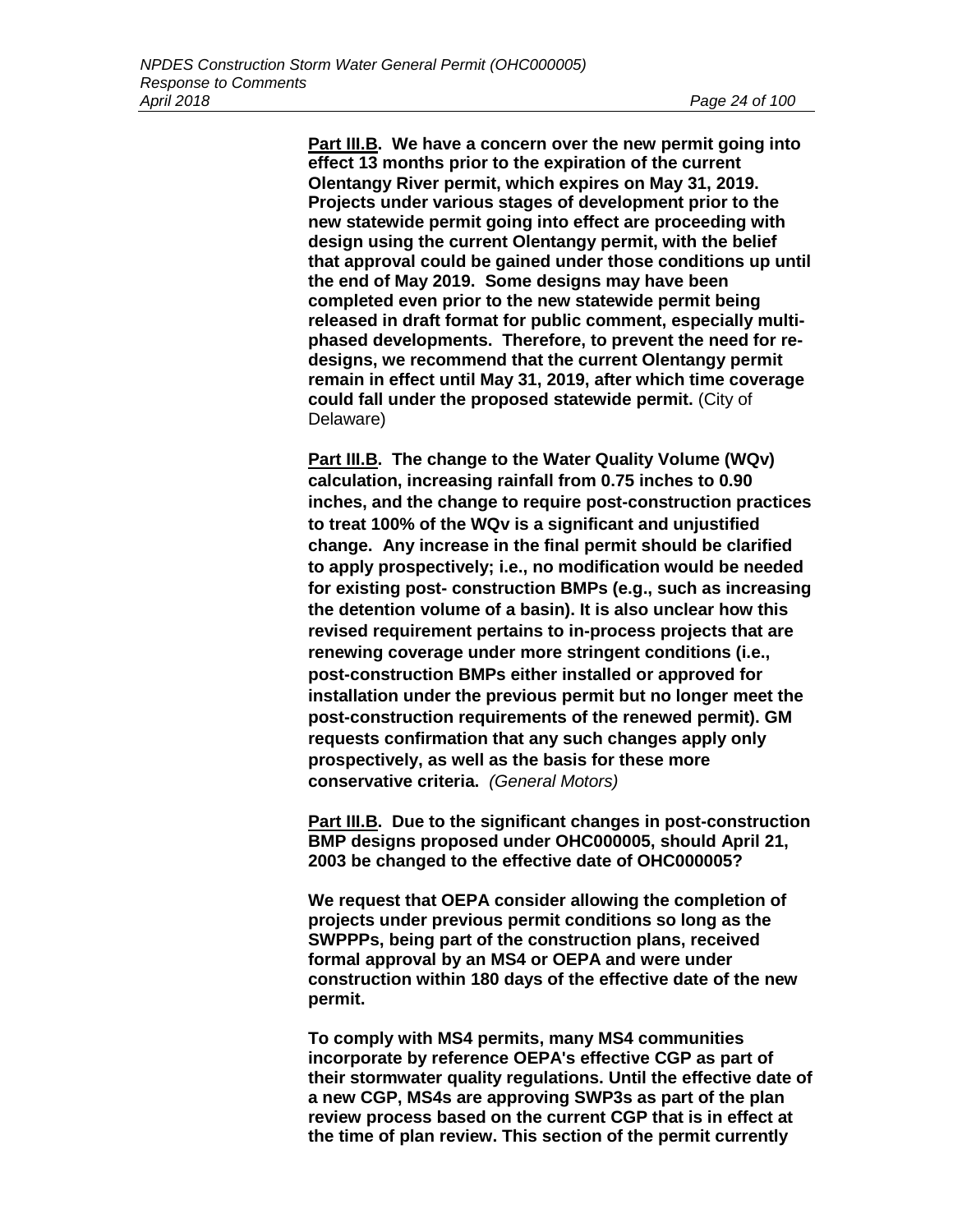**requires compliance with the new permit within 180 days of the permit effective date regardless of where in the development process a project exists at the time (I.e., planning, design, approved plans, or construction). The replanning, re-design and re-submitlal of once-approved development plans places an undue burden on developers and MS4s alike that were in full compliance with their respective CGP and MS4 permit requirements.** (City of Columbus)

**Part III.B. For the first paragraph on page 24 of redline/strikeout version, it is requested that Ohio EPA provide clear direction on what to do if an existing structural post-construction BMP is designed for WQv in accordance with OHC000004 (or earlier), but its entire drainage area still includes future development lots that are: A) part of the larger common plan of development; and/or B), not part of the larger common plan of development.** *(Northeast Ohio Regional Sewer District)*

**Response 42:** Regarding the current Portions of Olentangy River Watershed CGP (OHCO000002), please see Response 10.

> Revisions were made to the Part III.B draft permit language regarding "grandfathering" scenarios. The final permit includes the following examples of OHC000005 permit conditions that would be considered infeasible for permittees to update their SWP3:

- OHC000005 post-construction requirements, for projects that obtained NPDES construction storm water coverage and started construction activities prior to the effective date of this permit;
- OHC000005 post-construction requirements, for multi-phase development projects with an existing regional postconstruction BMP issued under previous NPDES postconstruction requirements. This only applies to construction sites authorized under Ohio EPA's Construction Storm Water Permits issued after April 20, 2003;
- OHC000005 post-construction requirements, for renewing or initial coverage and you have a SWP3 approved locally and you will start construction within 180 days of the effective date of this permit;
- Sediment settling pond design requirements, if the general permit coverage was obtained prior to April 21, 2013 and the sediment settling pond has been installed; or
- Case-by-case situations approved by the Director.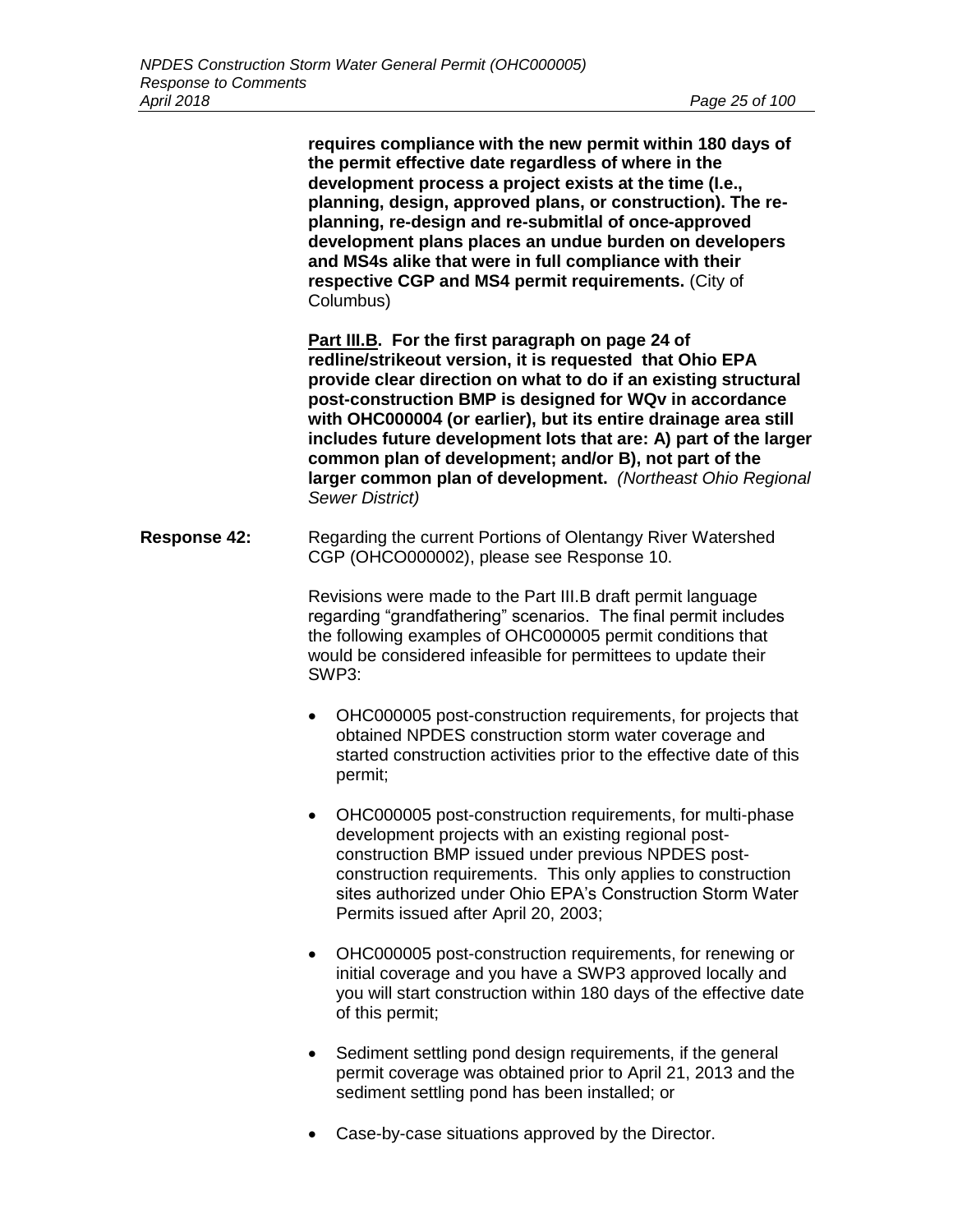# **SWP3 Signature and Review**

| <b>Comment 43:</b>  | Part III.C. Plan signature and retention onsite states "The<br>SWP3 shall include the certification in Part V.H., be signed in<br>accordance with Part V.G., and be retained on the site during<br>working hours." The references to Part V.G. and V.H. are not<br>in this draft document. Signature requirements are in G.1 on<br>page 40 of 69 of the draft general permit. (Envi-Environmental)                                                                                                                                                                                    |
|---------------------|---------------------------------------------------------------------------------------------------------------------------------------------------------------------------------------------------------------------------------------------------------------------------------------------------------------------------------------------------------------------------------------------------------------------------------------------------------------------------------------------------------------------------------------------------------------------------------------|
| <b>Response 43:</b> | Ohio EPA reviewed this comment and both the Part V.H reference<br>to certification language and the Part V.G signature requirement<br>are correct references in the permit. No changes to the final<br>permit were made.                                                                                                                                                                                                                                                                                                                                                              |
| <b>Comments 44:</b> | Part III.C.2. Further, during construction, some Utilities have<br>noted that revisions to the SWP3 are required. If Ohio EPA<br>does require submission of the SWP3 to eBusiness Center<br>(see comment above), the Utilities seek clarification on<br>whether they have to resubmit every revised SWP3 to Ohio<br>EPA via the eBusiness Center. This is unreasonable; thus,<br>the Utilities request that they only have to submit the<br>original to Ohio EPA and keep the revised SWP3 onsite and<br>available for inspection. (Ohio Utilities Group)                             |
| <b>Response 44:</b> | Please see Response 15 regarding the revised requirement in<br>the final permit pertaining to submittal of a SWP3 with the NOI<br>application.                                                                                                                                                                                                                                                                                                                                                                                                                                        |
| <b>Comment 45:</b>  | Part III.C.3. Plan Revision - The agency must be mindful of<br>the review and approval process for each MS4. If the agency<br>requires changes to the SWP3 but does not route them<br>through any established review and approval process of the<br>MS4, then the MS4 is in a position of having to enforce a plan<br>that it neither reviewed, nor approved; or alternatively,<br>enforce a plan that differs from that which the agency has<br>updated. Otherwise, this will lead to confusion, and potential<br>counterproductive efforts among all parties. (City of<br>Columbus) |
| Response 45:        | Ohio EPA agrees that they must not have conflicting requirements<br>for each storm water pollution prevention plan (SWP3). It has<br>been Ohio EPA's policy of allowing the MS4 to perform the SWP3<br>review and inspections for construction activities within their<br>municipality. Ohio EPA can then focus their SWP3 review and<br>inspections for construction activities outside of a MS4.                                                                                                                                                                                    |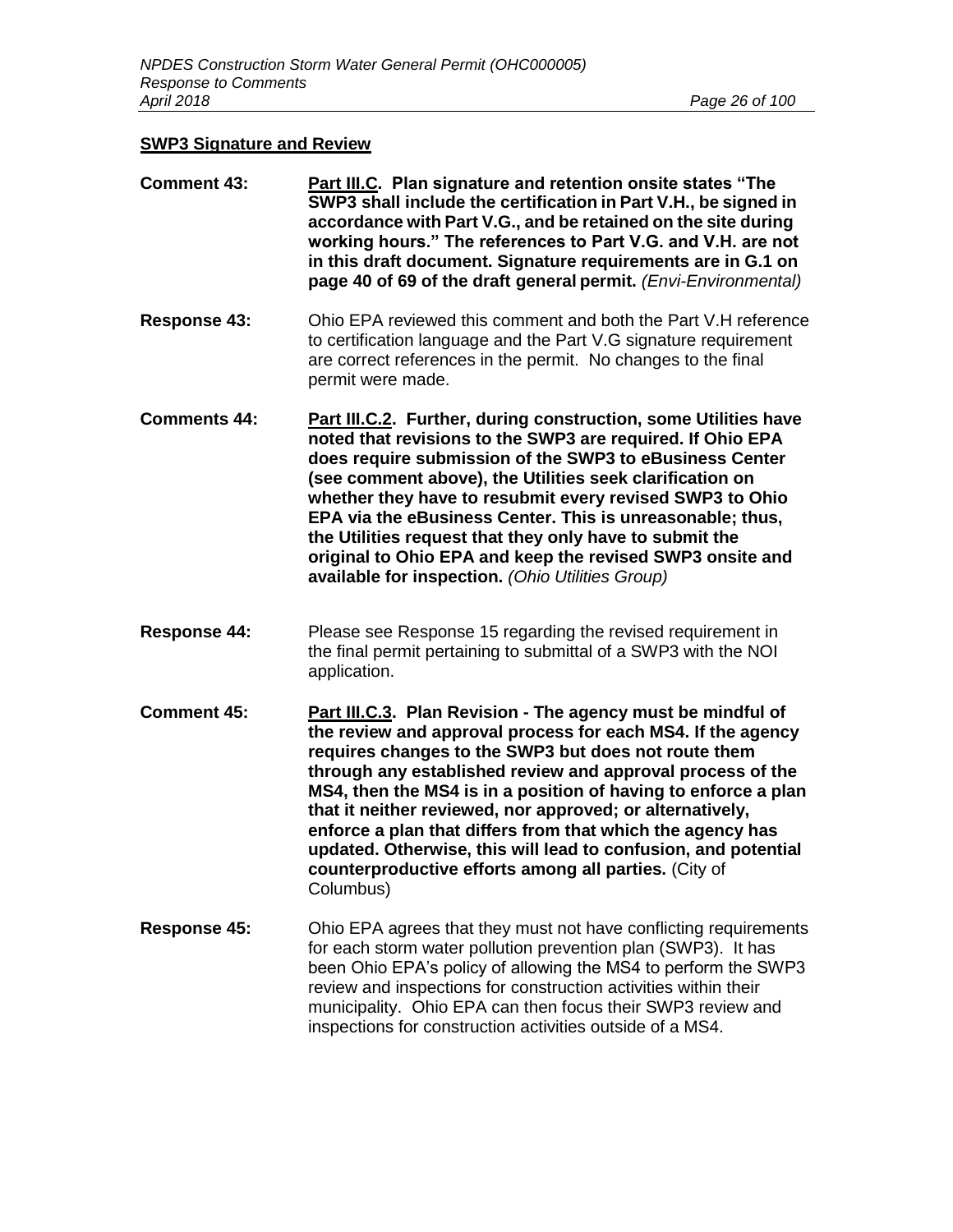#### **Duty to Inform Contractors and Subcontractors**

| <b>Comment 46:</b> | Part III.E. We suggest changing the word "work" in the<br>last sentence to "land disturbing activities" as all "work" |
|--------------------|-----------------------------------------------------------------------------------------------------------------------|
|                    | at a construction site does not necessarily affect storm<br>water discharges. (American Electric Power)               |

**Response 46:** In response to this comment, Ohio EPA has made this suggested change in the final permit.

#### **SWP3 Requirements**

- **Comment 47: Part III.G.1.c. The site description includes many new or expanded requirements. The Utilities would like clarification regarding why the additional site description requirements are necessary. In addition, the new permit requires a "measure" instead of an "estimate" of the impervious areas created by the construction area. The Utilities ask Ohio EPA to clarify what constitutes a "measure" as opposed to an "estimate."** *(Ohio Utilities Group)*
- **Response 47:** SWP3s contain scaled drawings of site improvements, a "measure" is more descriptive of what is included than an "estimate" and not a change in plan development practice.
- **Comment 48: Part III.G.1.d. "***Each SWP3 shall provide: …d. Storm water calculations, including the volumetric runoff coefficients for both the pre-construction and post- construction site conditions,; and resulting water quality volume; design details for post-construction storm water facilities and pretreatment practices such as contributing drainage areas, capacities, elevations, outlet details and drain times shall be included in the SWP3; and if applicable, explanation of the use of existing post-construction facilities. Ohio EPA recommends the use of data sheets (see Ohio's Rainwater and Land Development manual and Ohio EPA resources for examples)."*

**This new addition to the permit is highly prescriptive, as it appears that Ohio EPA now seeks to approve and regulate engineering for the hydrologic design of the site beyond construction and into the post construction life of the site. Such additional regulatory hurdle increases the burden on permittees and may cause delays in obtaining permits. Further, this section fails to address scenarios in which the local authorities and Ohio EPA are not in agreement with the plans of the permittee. More clarity is needed.** *(The Ohio Manufacturing Association)*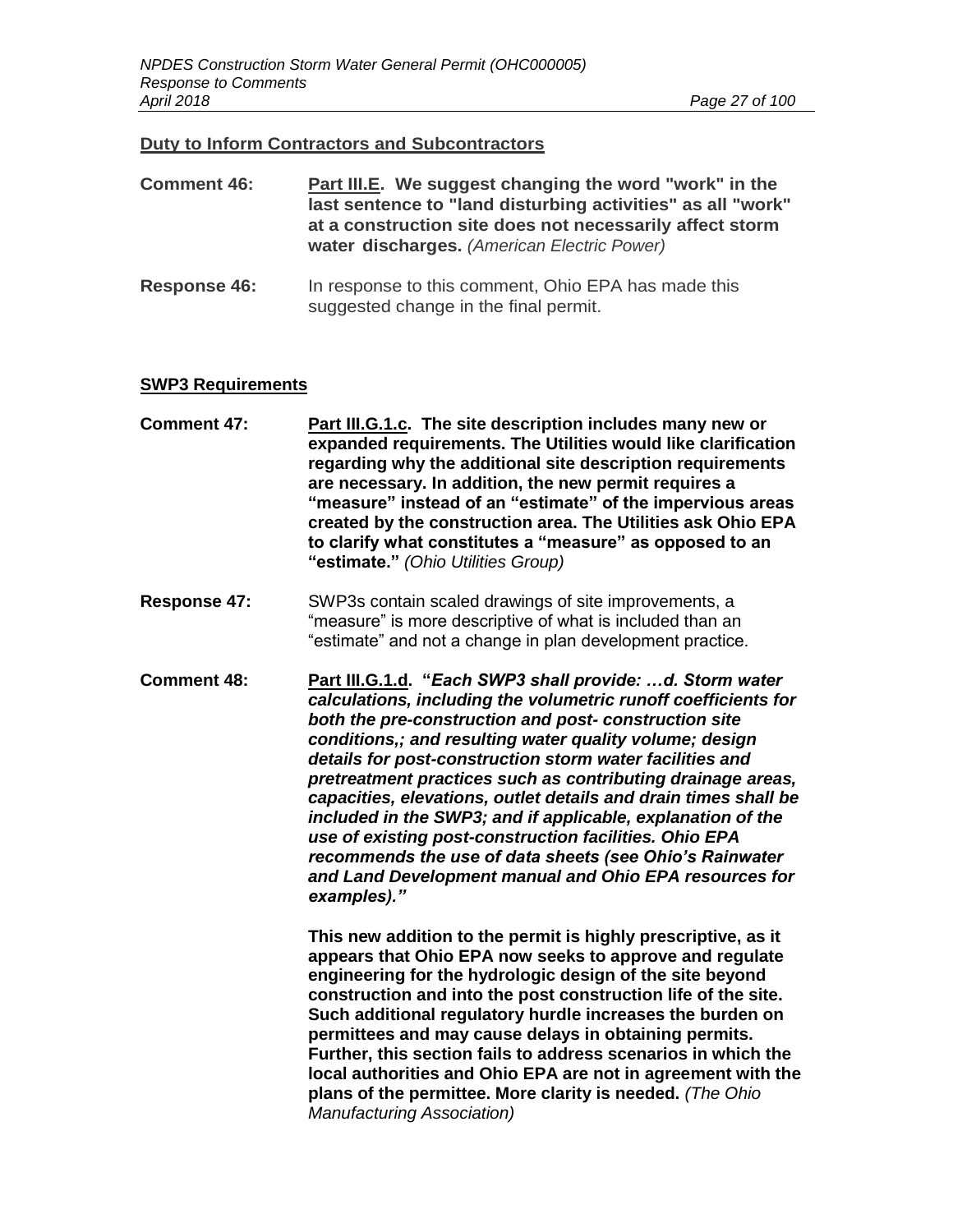**Part III.G.1.d. This includes new criteria for describing stormwater runoff from the construction project area. Noted changes include stormwater calculations, including the volumetric runoff coefficients for both the preconstruction and post-construction site conditions and resulting water quality volume; design details for postconstruction stormwater facilities and pretreatment practices such as contributing drainage areas, capacities, elevations, outlet details and drain times shall be included in the SWP3; and if applicable, explanation of the use of existing post-construction facilities.**

**Ohio EPA recommends the use of the data sheets** *(see* **Ohio's Rainwater and Land Development manual and Ohio EPA resources for examples). This added requirement may inhibit the ability to use a design-build type contract as design details often are not complete before the start of the project. To accommodate the evolving process of these complex projects, GM requests that OEPA provide language in this subsection that would allow some of these elements to be completed at a later date. As design details are determined, and needed changes identified, the SWP3 may be updated and submitted per Part Ill.D of the general permit. The inability to use a design-build contract significantly increases the time required to execute a project in Ohio and. potentially could negatively impact future siting determinations.**  *(General Motors)*

- **Response 48:** The prescriptive requirements for sediment settling pond volumes and drain times as well as for post-construction water quality volume and drain times existed in the previous 3 NPDES construction storm water general permits (OHC000002, OHC000003, and OHC000004). The new language in Part III.G.1.d of general permit (OHC000005) requires that the details be included into the SWP3.
- **Comment 49: Part III.G.1.e. This section outlines that a SWP3 shall provide a description of the "quality of any discharge .... " Given that the term "quality" is subjective, does the agency provide any method of quantifying the term?** (City of Columbus)
- **Response 49:** If this information is not available, it does not need to be included into the SWP3. The goal is to include any known information about pre-development storm water contaminant sources (e.g., runoff from abandoned mine land).
- **Comment 50: Part III.G.1.j. It is requested that Ohio EPA retain the following language from this section:**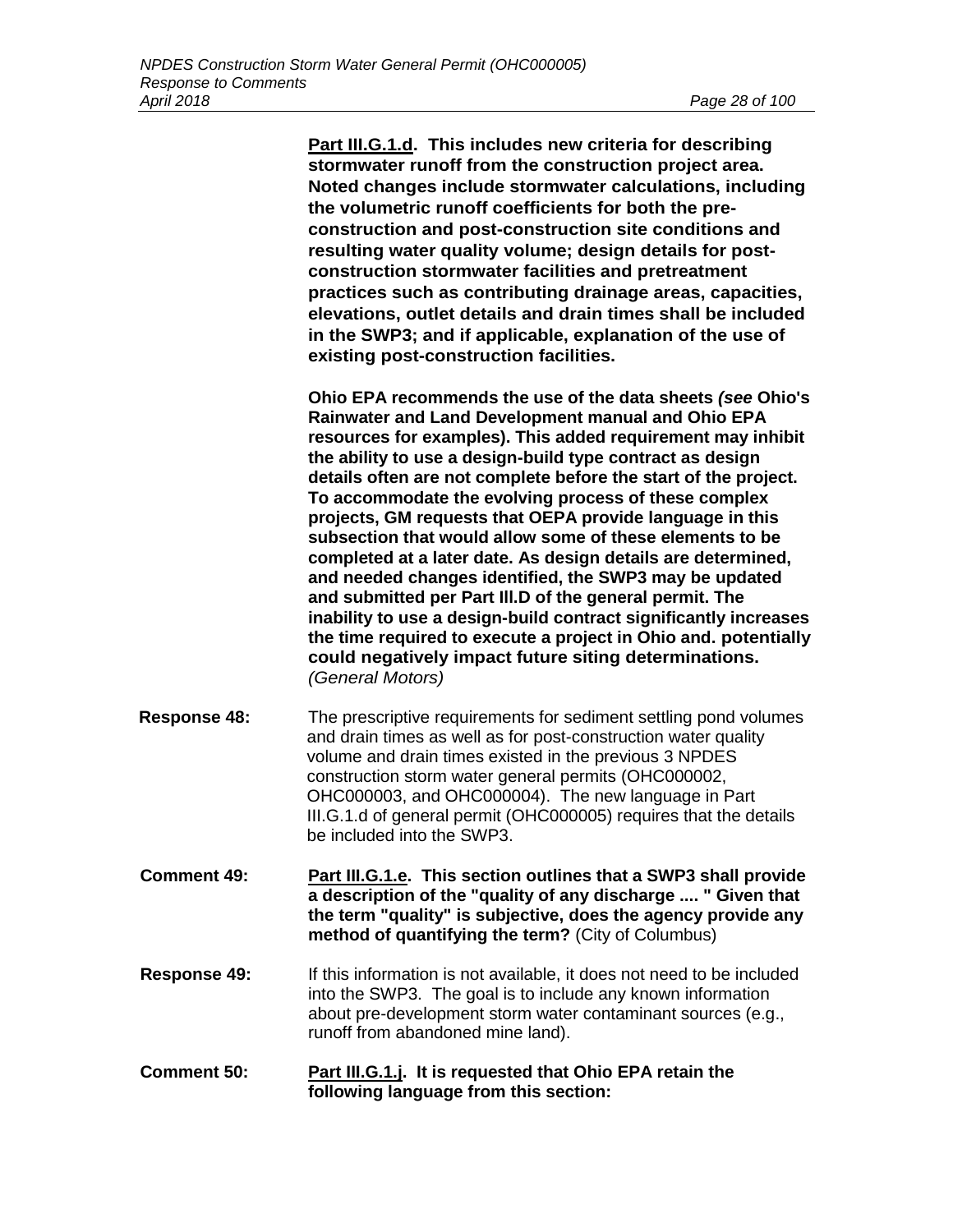**"…where SWP3 does not call for a centralized sediment control capable of controlling multiple individual lots…".**

**A centralized basin is the most cost-effective way to address sediment control on subdivided developments. The party responsible for the centralized basin should be identified on the plans, as should a requirement that the basin be returned to its original design volumes prior to transferring long-term responsibility over to another party.** *(Northeast Ohio Regional Sewer District)*

- **Response 50:** Removal of the above language requires every SWP3 for a subdivision to include a detailed drawing of a typical individual lot with sediment and erosion control practices. If the language remains, it will limit this detailed drawing to only those subdivisions without a centralized basin. Subdivisions without centralized basins will be very rare.
- **Comment 51: Part III.G.1.n. Of concern to the CDAO include any reference to "perpetual care/management" or any reference to undefined terms like the term "Contaminated Soil" in the proposed general permit. Terms as such, create ambiguity that can influence other permits and create waste streams that the waste industry may not be capable of handling.** *(Construction and Demolition Association of Ohio)*

**Part III.G.1.n.ii. Identification of contaminated soil should not be a required element of the SWPPP plan. Running necessary tests to positively identify the extents of, level and type of soil contamination can be cost prohibitive. This section should be revised to direct operators to mark "known" areas of soil contamination. While this information may be useful for site planning, it is not tied so directly to water quality that operators should be held liable for consistent delineation of fill soils, which in many areas may be almost impossible to identify.** *(Ohio Home Builders Association, Inc., The Associated General Contractors of Ohio, Ohio Contractors Association, Ohio Chamber of Commerce, The Ohio Manufacturers' Association, NAIOP of Ohio)*

**Response 51:** Ohio EPA adopted this language in 2003 when post-construction requirements were first adopted. The term "in perpetuity" was part of that original language and has the intent that post-construction BMPs would be designed and constructed for continued function even after the construction has ceased and permit coverage has closed. In response to comments this term has been changed to long-term in the final permit.

> This language in the final permit has been revised to state "known contaminated soils." If an environmental site assessment has not been performed and there are no known areas of soil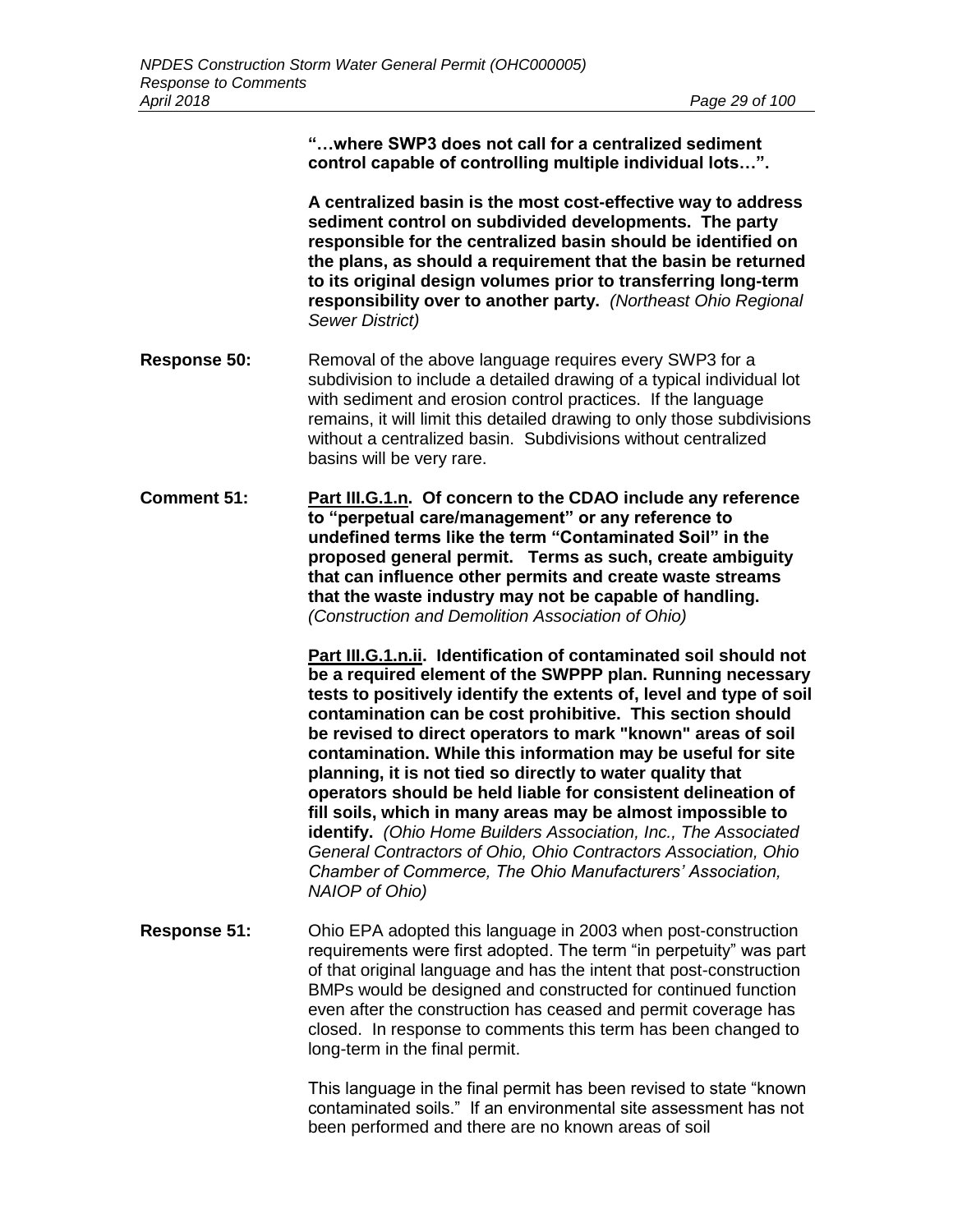contamination, Ohio EPA is not expecting a site assessment to be performed under this permit. Materials that can be disposed in a construction and demolition debris landfill are not considered "contaminated soil."

- **Comment 52: Part III.G.1.n. This is a new requirement. How will a contractor know of contaminated soils on a site? Will OEPA provide a reference database like a FEMA Firmette or ODNR Endangered Species list? What kind of characterization or SAP is required? What are the standards that determine if a soil is contaminated?** *(Envi-Environmental)*
- **Response 52:** Please see Response 51.
- **Comment 53: Part III.G.1.n.vii. "***Each SWP3 shall provide: …n.vii. Sediment traps and basins noting their sediment storage and dewatering (detention) volume and contributing drainage area. Ohio EPA recommends the use of data sheets (see Ohio EPA's Rainwater and Land Development manual and website for examples) to provide data for all sediment traps and basins noting important inputs to design and resulting parameters such as their contributing drainage area, disturbed area, detention volume, sedimentation volume, practice surface area, dewatering time, outlet type and dimensions;"*

**Notably, the term "water quality" has been deleted, and the term "volume" remains. Such edits are confusing and implausible, as water quality can be regulated but runoff "volume" cannot, as it is not a storm water pollutant. The OMA requests that Ohio EPA clarify its intent with these proposed edits. Furthermore, use of the term "sediment traps" is highly prescriptive. The OMA requests that Ohio EPA instead use the term "sediment controls" in order to provide greater flexibility to the permittee.** *(The Ohio Manufacturing Association)*

**Response 53:** Ohio EPA replaced the term "water quality" with the word "detention" since the term "water quality" incorrectly applies only to post-construction detention basins. A minimum volume for sediment settling basins has been required since 1992 to achieve a goal of 80% reduction of total suspended solids for sedimentladen runoff from active construction sites. Sediment basins (including sediment traps) are prescribed sediment controls to treat concentrated sediment-laden runoff. Other sediment controls (e.g., silt fence) are not designed to treat concentrated storm water runoff.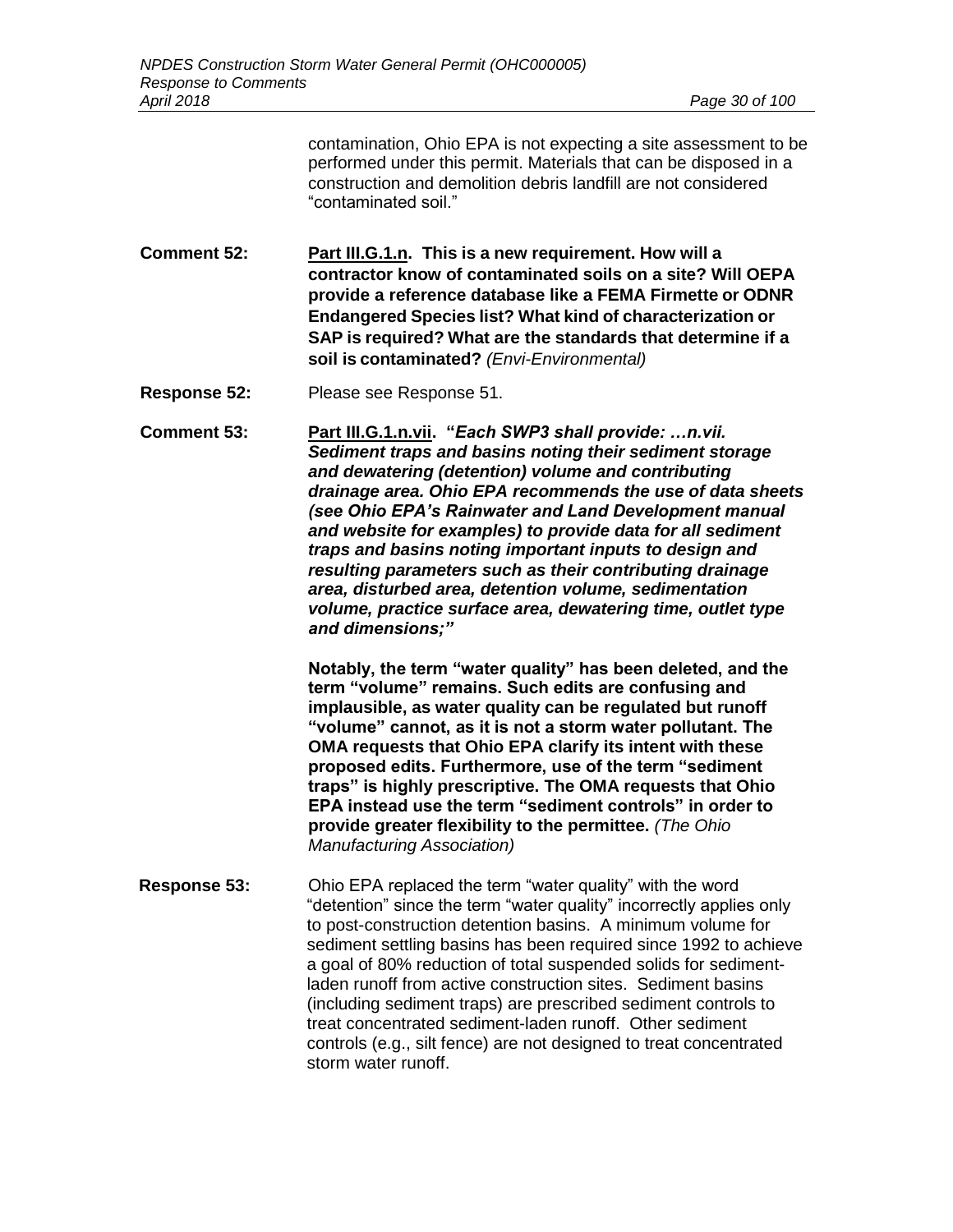| <b>Comment 54:</b>  | Part III.G.1.n.vii. We recommend including an electronic link<br>in the permit to the Rainwater and Land Development Manual<br>when referred to in Part III.G.I.vii. (American Electric Power)                                                                                                                                                                                                                                          |
|---------------------|-----------------------------------------------------------------------------------------------------------------------------------------------------------------------------------------------------------------------------------------------------------------------------------------------------------------------------------------------------------------------------------------------------------------------------------------|
| <b>Response 54:</b> | Ohio EPA has considered this comment and has elected to not<br>put the hyperlink in the permit due to the long (5 year) cycle of the<br>permit. The manual is easily accessible on Ohio EPA's website.                                                                                                                                                                                                                                  |
| <b>Comment 55:</b>  | Part III.G.1.n.xi. We request the Ohio EPA clarify if the SWP3<br>needs to show all stream crossings or just those below the<br>ordinary high water mark per Part III. G. I .xi. We believe only<br>the latter is appropriate. (American Electric Power)                                                                                                                                                                                |
| Response 55:        | Ohio EPA considers a "stream crossing" to be a location where fill<br>material will be placed within the ordinary high-water mark of a<br>stream for vehicles to cross the stream.                                                                                                                                                                                                                                                      |
| <b>Comment 56:</b>  | Part III.G.1.n.xi. "Each SWP3 shall provide:xi. The<br>location of any areas of floodplain fill, floodplain excavation,<br>stream restoration or stream crossings."                                                                                                                                                                                                                                                                     |
|                     | The addition of this permit term is confusing, and further<br>clarity regarding the scope of this new regulation is needed.<br>It appears Ohio EPA may be asking for details beyond the<br>scope of the stream that the storm water runoff may reach.<br>Does the agency seek to require information regarding<br>floodplains both on and offsite? (The Ohio Manufacturing<br>Association)                                              |
| Response 56:        | This requirement is intended to identify the locations of impacts to<br>floodplain and streams caused by the construction activity. This<br>does not include offsite impacts unless those are done for the<br>same development.                                                                                                                                                                                                         |
| <b>Comment 57:</b>  | Part III.G.1.n.xi. A requirement for floodplain fill, floodplain<br>excavation, stream restoration or stream crossings. These<br>are new requirements. How will a contractor know of any<br>such historic activities such as excavating or filling? Will<br>OEPA provide a reference database like a FEMA Firmette or<br><b>ODNR Endangered Species list? What kind of</b><br>characterization or SAP is required? (Envi-Environmental) |
| Response 57:        | This should not be more than the current activities known by the<br>applicant and no exhaustive or historic characterization. Common<br>resources can be provided on Ohio EPA's website, but it is only<br>intended to be simple characterization.                                                                                                                                                                                      |
| <b>Comment 58:</b>  | <b>Part III.G.1.n.xi.</b> This statement lists out multiple impacts that<br>are generally permanent after construction is completed.<br>However, stream crossings are often temporary features that<br>allow access to opposing sides of a stream during a                                                                                                                                                                              |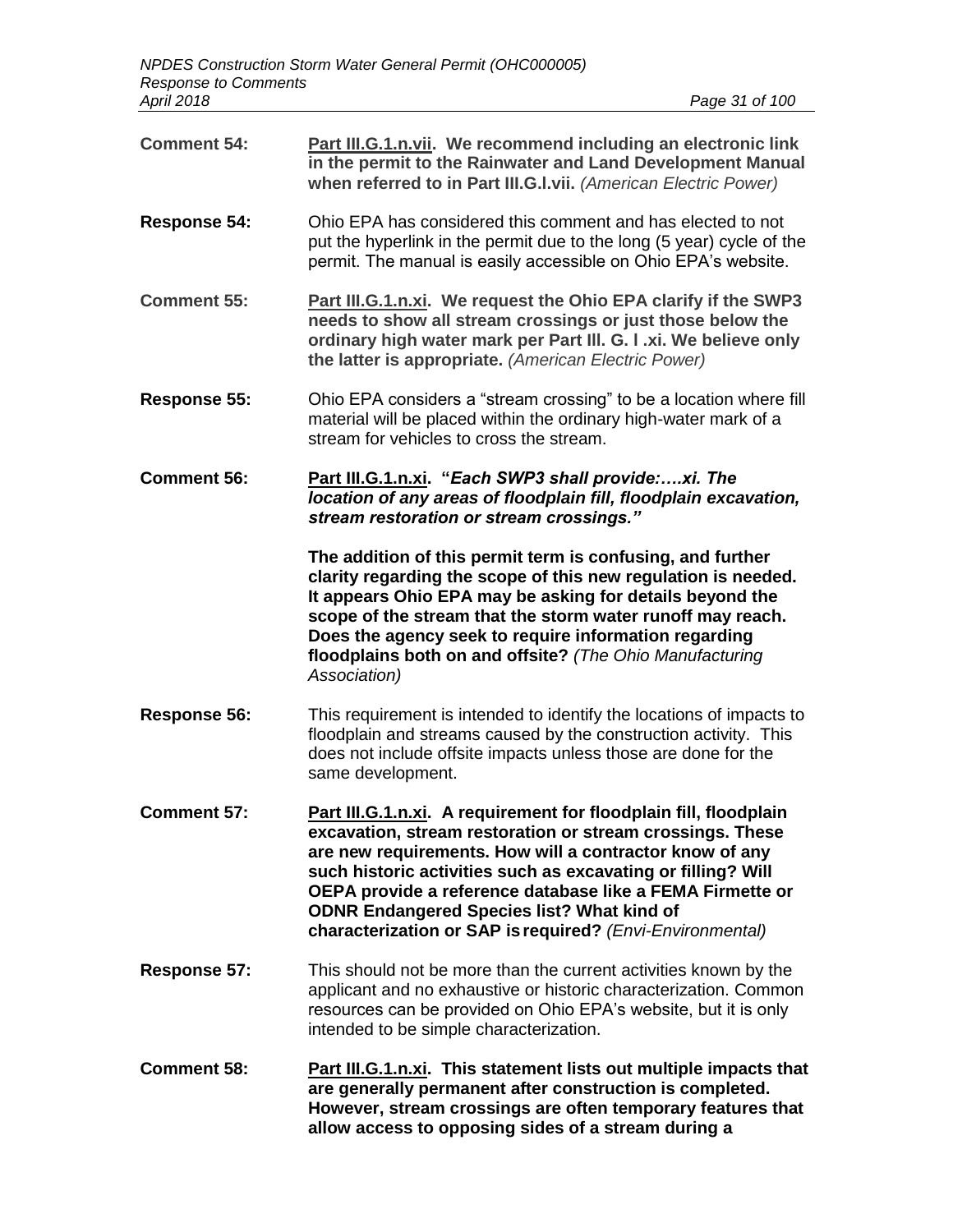|                     | construction operation. Therefore, they should be included<br>as a required site map component. As such, it is requested<br>that Ohio EPA include the following language (underlined) in<br>this section:                                                                                                                                                                                                                                                                                                                                                                                                                                                                                                                                          |
|---------------------|----------------------------------------------------------------------------------------------------------------------------------------------------------------------------------------------------------------------------------------------------------------------------------------------------------------------------------------------------------------------------------------------------------------------------------------------------------------------------------------------------------------------------------------------------------------------------------------------------------------------------------------------------------------------------------------------------------------------------------------------------|
|                     | "stream restoration and temporary or permanent stream"<br>(Northeast Ohio Regional Sewer District)                                                                                                                                                                                                                                                                                                                                                                                                                                                                                                                                                                                                                                                 |
| <b>Response 58:</b> | In response to the comment, Ohio EPA has made this clarification<br>to Part III.G.1.n.xi of the general permit.                                                                                                                                                                                                                                                                                                                                                                                                                                                                                                                                                                                                                                    |
| <b>Controls</b>     |                                                                                                                                                                                                                                                                                                                                                                                                                                                                                                                                                                                                                                                                                                                                                    |
| <b>Comment 59:</b>  | Part III.G.2. We would urge that a specific adopted version of<br>the rainwater manual be referenced in the permit language<br>(e.g. version 1.0). Simply referring to the manual leaves room<br>for the adoption of new standards or an updated manual<br>without proper notice. The consistency and predictability of<br>the permit is important, and we would suggest including<br>which version of the referenced document is applicable. In<br>the definition section of the Draft, the ODNR Rainwater<br>Manual is still referenced. (Ohio Home Builders Association,<br>Inc., The Associated General Contractors of Ohio, Ohio<br>Contractors Association, Ohio Chamber of Commerce, The Ohio<br>Manufacturers' Association, NAIOP of Ohio) |
| <b>Response 59:</b> | Part III.G.2 states that Ohio EPA recommends that the erosion,<br>sediment and storm water management practices used to satisfy<br>the conditions of the permit should meet the standards and<br>specifications in the most current edition of Ohio's Rainwater and<br>Land Development manual or other standards acceptable to Ohio<br>EPA. Please see Response 66 for more information. No changes<br>to the final permit were made.                                                                                                                                                                                                                                                                                                             |
| <b>Comment 60:</b>  | <b>Part III.G.2.c.</b> We suggest revising the last sentence for<br>clarity: "Velocity dissipation devices shall be placed at<br>discharge locations and at required intervals along the length<br>of any outfall channel to provide non-erosive flow velocity<br>reduction from the structure " (American Electric Power)                                                                                                                                                                                                                                                                                                                                                                                                                         |
| <b>Response 60:</b> | Ohio EPA considered your request, but no changes to the final<br>permit were made and contends the intent is satisfied with the<br>currently language.                                                                                                                                                                                                                                                                                                                                                                                                                                                                                                                                                                                             |
| <b>Comment 61:</b>  | Part III.G.2.c. This section requires that "velocity dissipation<br>devices shall be placed at discharge locations  " We submit<br>that a better reference would be "energy dissipation devices"                                                                                                                                                                                                                                                                                                                                                                                                                                                                                                                                                   |

**and suggest that all references to "velocity" dissipation**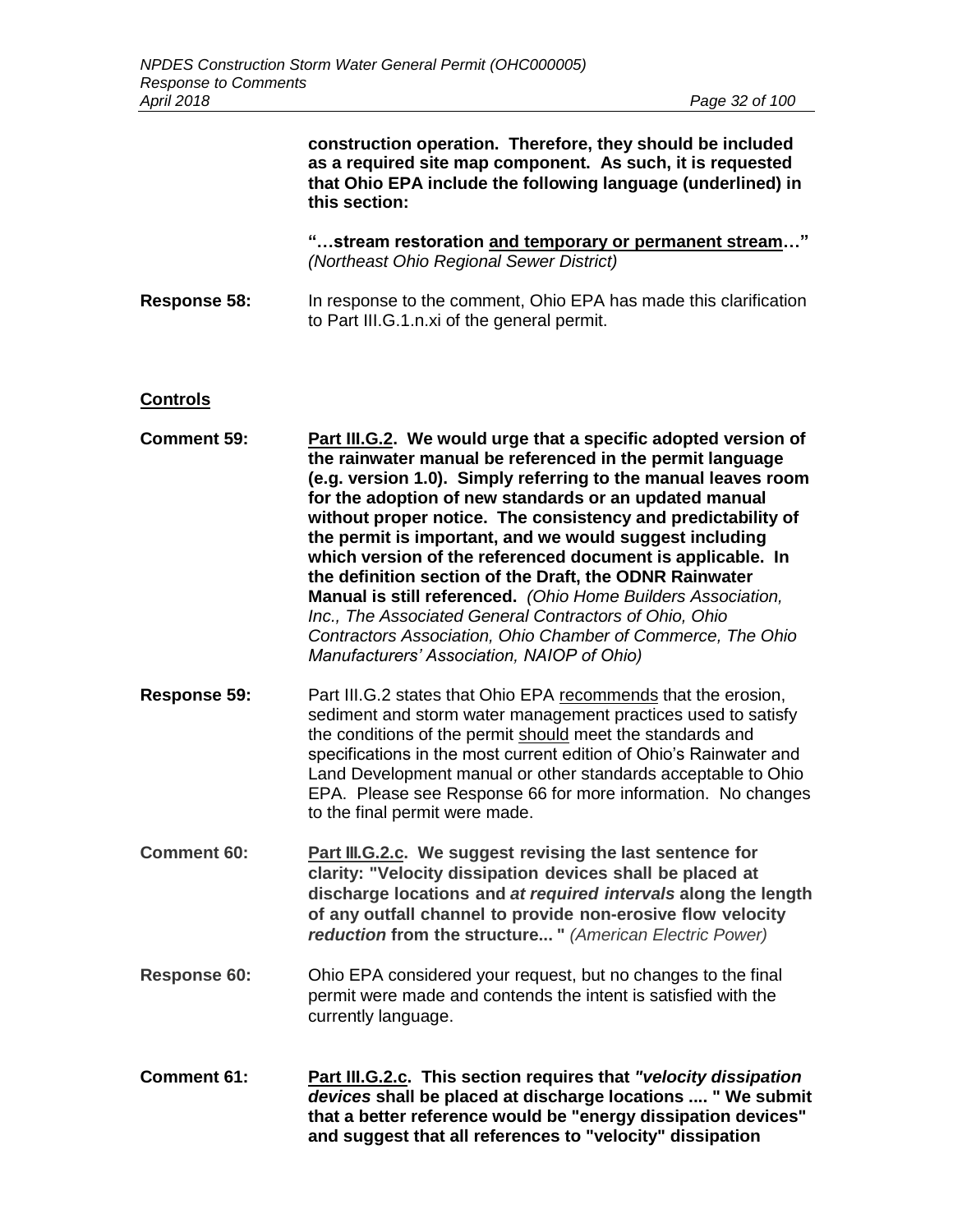|                     | devices be changed to "energy" dissipations devices. (City of<br>Columbus)                                                                                                                                                                                                                                                                                                                                                                                                                                                                                                                                              |
|---------------------|-------------------------------------------------------------------------------------------------------------------------------------------------------------------------------------------------------------------------------------------------------------------------------------------------------------------------------------------------------------------------------------------------------------------------------------------------------------------------------------------------------------------------------------------------------------------------------------------------------------------------|
| <b>Response 61:</b> | Please see Response 60.                                                                                                                                                                                                                                                                                                                                                                                                                                                                                                                                                                                                 |
| Comment 62:         | Part III.G.2.d. This section includes a reference to "silt"<br>fences." This reference ought to be updated to "sediment<br>barrier" as has been done elsewhere. (City of Columbus)                                                                                                                                                                                                                                                                                                                                                                                                                                      |
| Response 62:        | Agreed, the final permit has revised "silt fence" to "sediment<br>barrier".                                                                                                                                                                                                                                                                                                                                                                                                                                                                                                                                             |
| Comment 63:         | Part III.G.2.d.ii. "Accumulated sediment shall be removed<br>from the sediment storage zone once it exceeds 50 percent of<br>the minimum required sediment storage design capacity and<br>prior to the conversion to the post-construction practice<br>unless suitable storage is demonstrated based upon over-<br>design."                                                                                                                                                                                                                                                                                             |
|                     | The intended reach of this permit term is confusing. Does<br>Ohio EPA plan to make sediment settling ponds mandatory<br>on all permitted sites, as opposed to just the larger<br>developments? Such requirement would be burdensome,<br>unnecessary, and challenging for smaller sites.<br>Furthermore, setting the sediment removal requirement at<br>the 50% mark appears arbitrary; is there a reason for the<br>standard of 50%? How was the 50% mark arrived at? (The<br>Ohio Manufacturing Association)                                                                                                           |
|                     | Part III.G.2.d.ii. At the fifth paragraph on page 18, reference is<br>made to accumulated sediment being removed from the<br>storage zone once it exceeds 50% of the sediment storage<br>design capacity. The City questions how will 50%, of what<br>amounts to "chunky soup", be determined and who will make<br>that determination - especially if that volume is under several<br>feet of pond storage? (City of Columbus)                                                                                                                                                                                          |
|                     | Part III.G.2.d.ii. Sediment Settling Ponds - sediment needs to<br>be removed when it "exceeds 50 percent of the minimum<br>required sediment storage design capacity and prior to the<br>conversion to the post-construction practice unless suitable<br>storage is demonstrated based upon over-design" Used to be<br>remove sediment when it was FULL. What do contractor do<br>with sediment that has been removed from sediment basins.<br>Is it able to be reused on site or is it trucked off? Would a<br>LAMP be required for removed sediment? Comparative<br>Standards to reuse sediment? (Envi-Environmental) |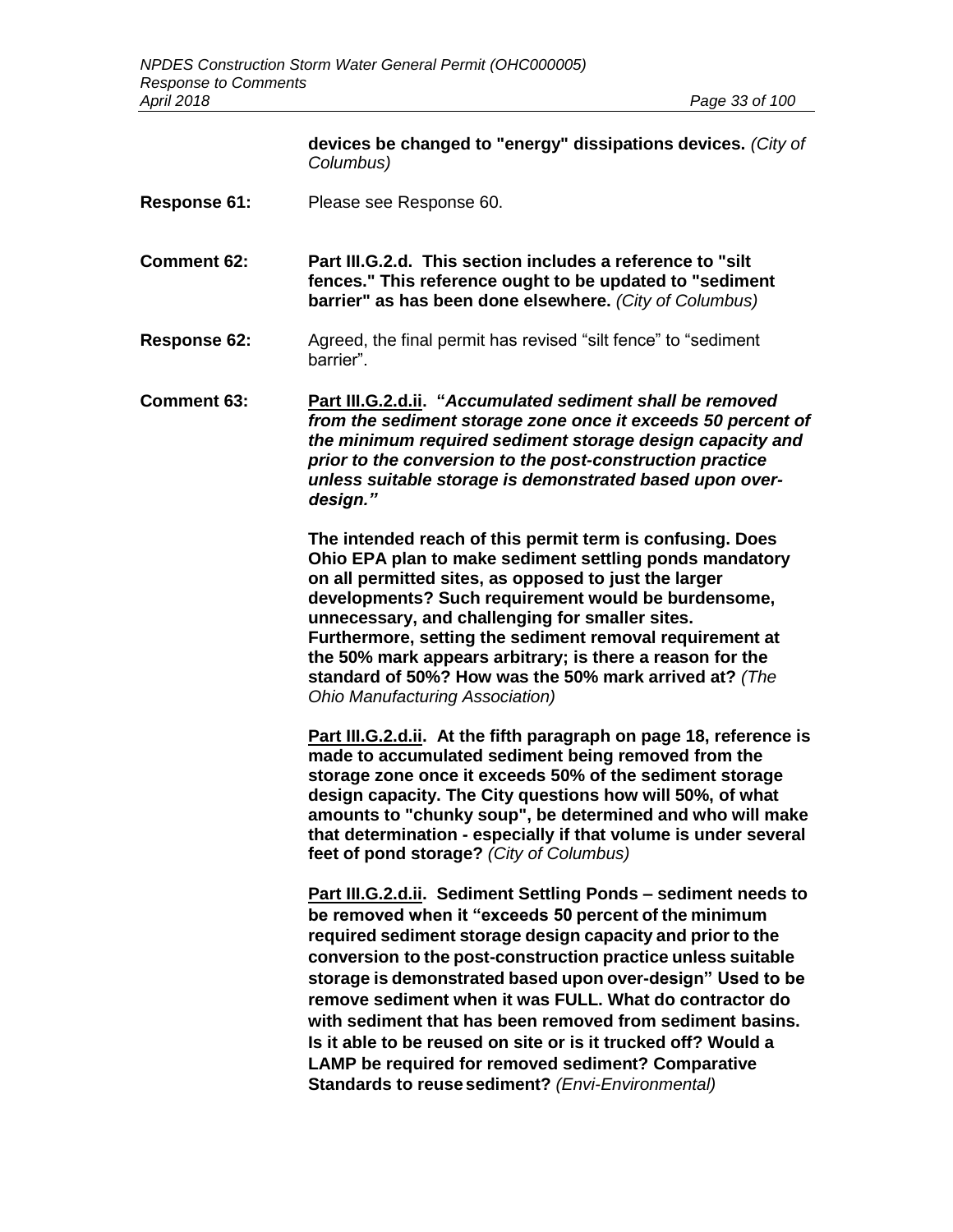|                     | Part III.G.2.d.ii. GM also believes the proposed revision in<br>G.2.d.ii to remove accumulated sediment from a storage zone<br>after it exceeds 50 percent capacity instead of the current<br>requirement of being full is unduly burdensome, over-<br>reaching, and an unnecessary added expenditure with no<br>anticipated benefit. GM requests that the original language<br>remain intact. (General Motors)                                                                                           |
|---------------------|-----------------------------------------------------------------------------------------------------------------------------------------------------------------------------------------------------------------------------------------------------------------------------------------------------------------------------------------------------------------------------------------------------------------------------------------------------------------------------------------------------------|
| Response 63:        | This corrects variations in construction general permits and the<br>Rainwater and Land Development manual. Sediment can be<br>spoiled and seeded onsite unless it is known to be contaminated.<br>This is not a typical problem on construction sites. Failure to<br>remove the sediment from the sediment storage zone greatly<br>affects the basin to function as intended.                                                                                                                             |
| <b>Comment 64:</b>  | Part III.G.2.d.ii. The first paragraph on page 18 of the red line<br>draft states that a permittee may request approval from OEPA<br>to use alternative controls. The City suggests adding the<br>following sentence to the end of the paragraph: "The<br>permittee shall obtain approval from Ohio EPA prior to<br>submitting the SWP3 to the applicable MS4 for review." (City<br>of Columbus)                                                                                                          |
| <b>Response 64:</b> | Ohio EPA recognizes that approved MS4s have review authority,<br>and as such, can require Ohio EPA approval at any time for<br>considerations of alternatives to the General Permit. For this<br>reason, no change was made to the final permit.                                                                                                                                                                                                                                                          |
| <b>Comment 65:</b>  | Part III.G.2.d.iii. This permit language states that a 12"<br>sediment barrier can be substituted for a standard silt fence.<br>8" socks are the right size for use when appropriately sized<br>for slope & flow as shown below from<br>https://www.erosionandstormwater.com/images/pdf/SlopeInt<br>erruption.pdf. We are strongly opposed to requiring a 12" or<br>larger sock based on the engineering and math behind the<br>table below and infield performance of 8" socks. (Envi-<br>Environmental) |
|                     | Slope Interruption:<br>.<br>.                                                                                                                                                                                                                                                                                                                                                                                                                                                                             |

| CFS      |     |     | and he turned to the money<br>Maximum Interval Spacing (in feet) |      |      |
|----------|-----|-----|------------------------------------------------------------------|------|------|
| Diameter | 2:1 | 3:1 | 5:1                                                              | 10:1 | 25:1 |
| 8 in     | 30  | 40  | 75                                                               | 125  | 200  |
| 12 in    | 40  | 50  | 100                                                              | 150  | 250  |
| 18 in    | 50  | 60  | 125                                                              | 200  | 300  |
| 24 in    | 60  | 70  | 200                                                              | 300  | 400  |
| 32 in    | 70  | 80  | 300                                                              | 400  | 500  |

**Response 65:** No change was made in response to this comment as the current general permit reconciles the construction general permit with guidance given in the Rainwater and Land Development manual.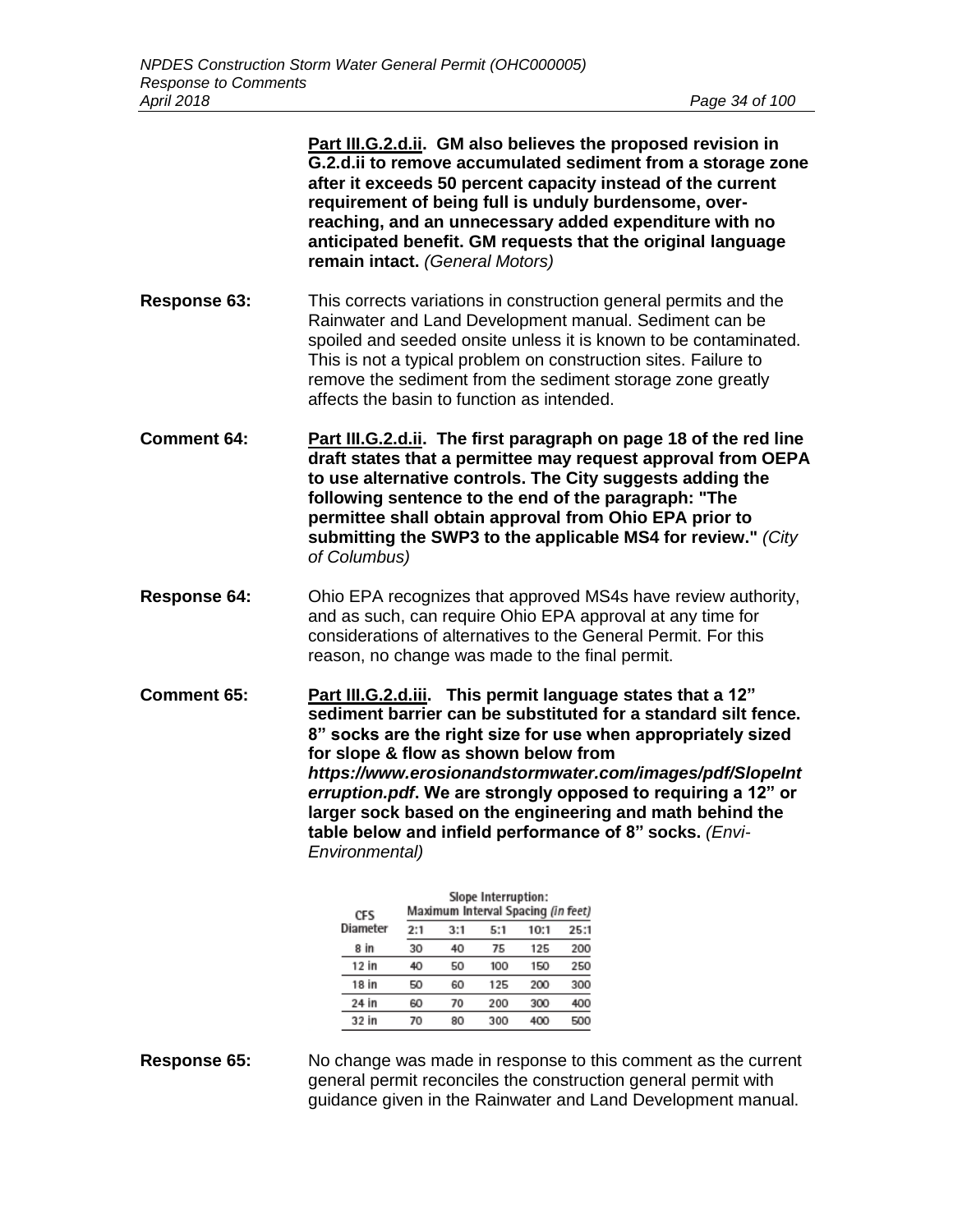| <b>Comment 66:</b> | Part III.G.2.d.iii. Sediment Barriers and Diversions. Both silt<br>fence and filter sock are used interchangeably in the field as<br>equivalent sediment controls for sheet flow. Therefore, we<br>appreciate Ohio EPA modifying the language in Part<br>III.G.2.d.iii. of the draft permit from "Silt Fence" to "Sediment<br>Barriers." We also agree for most applications, 12-inch<br>diameter sediment barriers are an appropriate substitution for<br>silt fence.                                         |
|--------------------|----------------------------------------------------------------------------------------------------------------------------------------------------------------------------------------------------------------------------------------------------------------------------------------------------------------------------------------------------------------------------------------------------------------------------------------------------------------------------------------------------------------|
|                    | The Rainwater and Land Development Manual provides a<br>detailed discussion on utilization of sediment barriers and<br>applicable contributing drainage areas and slope lengths.<br>While we understand sediment barrier function is limited by<br>the contributing drainage area and slope, we recommend the<br>renewed permit simply refer to the Rainwater and Land<br>Development Manual for applicable design criterion instead<br>of including Table 3 of the draft permit. (American Electric<br>Power) |
| Response 66:       | Ohio EPA can recommend the use of the Rainwater and Land<br>Development Manual or other guidance documents from other<br>NPDES permit programs. A concern of Ohio EPA is that<br>language to refer the use of the manual will make the manual a<br>part of the NPDES general permit. Ohio EPA can only suggest<br>use of the manual.                                                                                                                                                                           |
|                    |                                                                                                                                                                                                                                                                                                                                                                                                                                                                                                                |
| <b>Comment 67:</b> | Part III.G.2.d.iii. New language was added to the Sediment<br>Barriers and Diversions portion which suggested that for<br>most applications, a standard silt fence may be "substituted<br>with a 12-inch diameter sediment barrier." We suggest using<br>the terms "wattle" and/or "filter sock" instead. (City of<br>Columbus)                                                                                                                                                                                |
| Response 67:       | Ohio EPA prefers to use the broad term "12-inch diameter<br>sediment barrier" so that it does not limit the use of other potential<br>barriers such as compost filter berms. Details of acceptable<br>sediment barriers will be described in Ohio EPA's Rainwater and<br>Land Development Manual.                                                                                                                                                                                                              |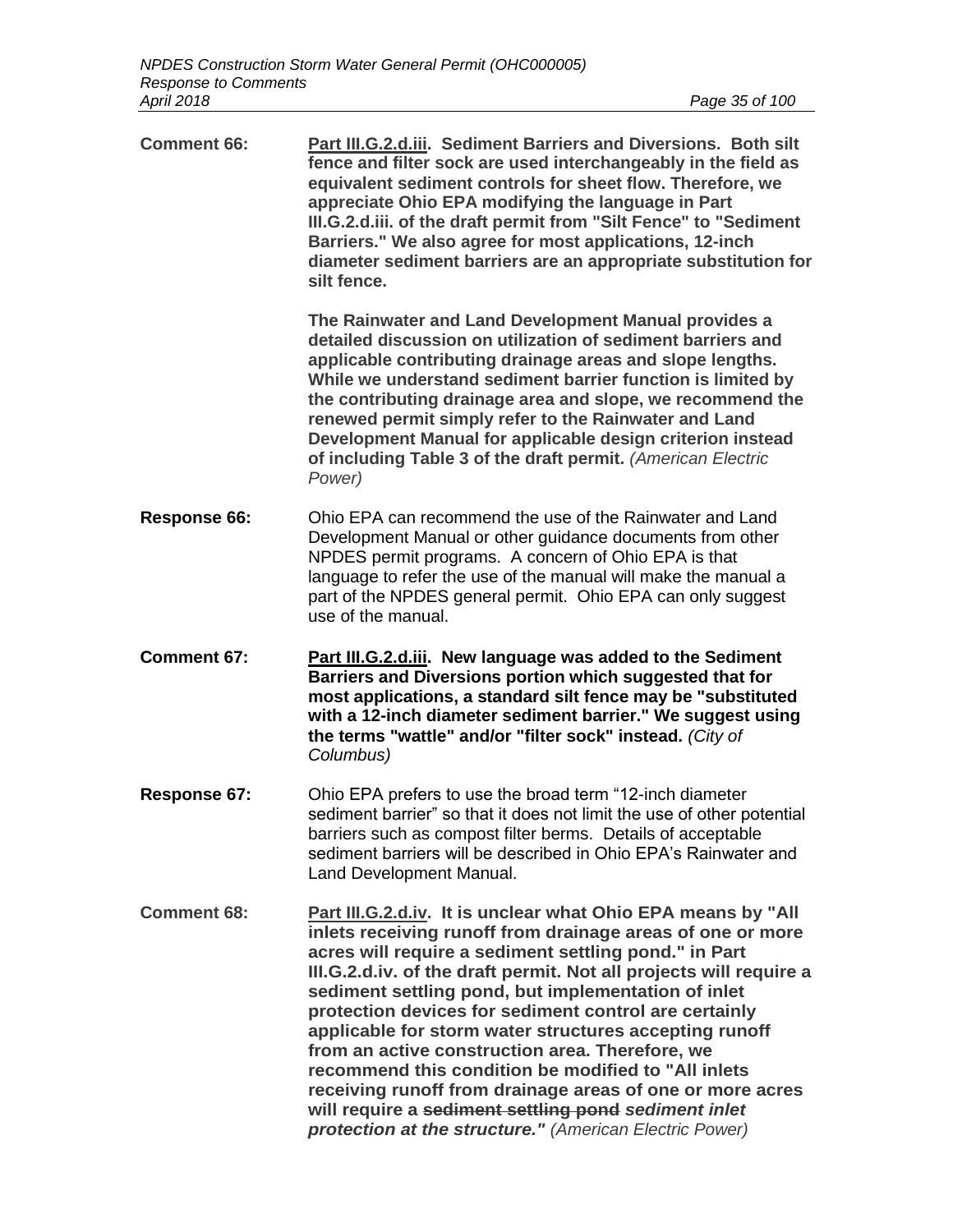**Response 68:** The use of sediment inlet protection alone is appropriate for drainage areas under one acre. Larger drainage areas than that will exceed the design capacity of most inlet protection. For this reason, no change was made to the language.

#### **Part III.G.2.e – Post -Construction Storm Water Management Requirements**

**Comment 69: Part III.G.2.e. Ohio EPA is proposing many updates to the Construction General Permit that will increase the postconstruction treatment requirements for permittees by a significant amount. Ohio EPA is proposing to increase the water quality volume depth, increase the volumetric runoff coefficient, increase the water quality volume calculated from the redevelopment equation, increase the water quality volume for wet extended detention basins, and increase the treatment requirements for sites disturbing 1to 5 acres. Based on the information provided, it appears that the benefits of the proposed permit changes have not been quantified or communicated and impacts to development in Ohio have not been thoroughly considered.**

> **In the Construction General Permit renewal fact sheet, Ohio EPA indicated that "during a short period of time, construction sites can contribute more sediment to streams than can be deposited naturally during several years." The sediment load during active construction is managed by erosion and sediment controls; however, Ohio EPA has focused the Construction General Permit updates on post-construction stormwater treatment. ODOT recommends that Ohio EPA utilizes the wealth of Ohio-specific water quality data available in TMDL reports to quantifiably estimate the benefits of increased post-construction requirements. ODOT would like Ohio EPA to consider the following questions to justify the increased regulatory requirements:**

- **How much sediment does Ohio EPA estimate is being captured by existing post-construction practices?**
- **How much more sediment does Ohio EPA expect to keep out of Ohio's streams based on incorporating the proposed permit changes?**
- **How much closer would this reduced sediment load bring Ohio's streams towards waste load allocation attainment?**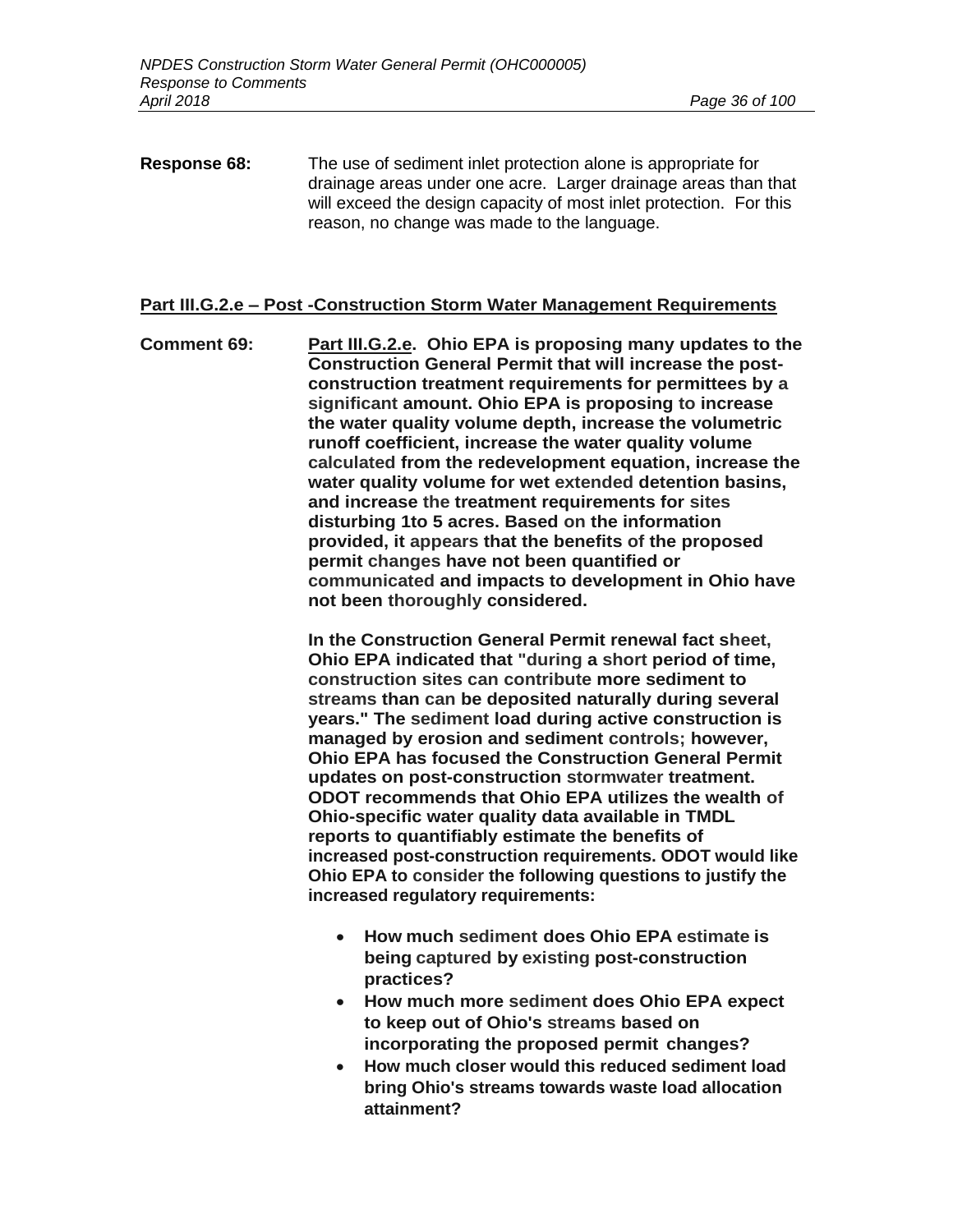- **How do the new post-construction requirements impact development in Ohio?**
- **Does the estimated water quality benefit of the proposed requirements justify the potential impacts to development?**

**Based on the information provide it is unclear how the proposed regulatory changes are related to any specific water quality goals. ODOT is concerned that since Ohio EPA has chosen to consider sediment in TMDL reports as a function of habitat indicators, and not discreetly with a quantifiable waste load allocation, that it may not be possible to compare the benefits of the proposed permit changes towards stream waste load allocation attainment.**

**In justifying the increased requirements, Ohio EPA has referenced the following memo: "Water Quality Capture Volume Analysis" provided to Ohio EPA from the Ohio State University Stormwater Management Program. The analysis in this memo focuses on the goal of achieving "removal of at least 80% of th e average annual total suspended solids (TSS) load. " The memo assumes if a BMP captures 90% of the average annual runoff and gets 90% TSS removal, that the total TSS reduction will be 81% (0.9 \* 0.9 = 0.81). This analysis assumes that TSS load is equally distributed throughout the distribution of storm events and throughout an individual hydrograph. This assumption is that there is no first flush of TSS in the run off. Ohio EPA's 2007 Post-Construction Q&A Document, which is referenced as the source of the 80% average annual TSS load removal in the memo, states on Page 20 that the "WQv is designed to capture and treat the first flush of runoff. " A report titled "First Flush Phenomenon Characterization" prepared for Caltrans by the University of California, Los Angeles and the University of California, Davis in August 2005 quantified the magnitude of the first flush for TSS for various sites. That study showed that approximately 90% of the TSS for an average hydrograph was contained in the first 60% - 70% of the runoff volume. If 90% of the TSS runs off within the first 70% of runoff volume, and the BMPs are assumed to achieve 90% TSS removal, then BMPs would only need to be sized to capture the first 70% of the average annual volume to achieve a removal of at least 80% average annual TSS. Therefore, by following the memo's assumptions, but including consideration for first flush, it may be appropriate to consider reducing the postconstruction treatment requirements. (The memo states that the current precipitation value of 0.75 inches captures 83% of the average annual runoff, which would capture more than 80% of the average annual TSS load if 90% of the TSS load runs off in the first 70% of the runoff volume.)**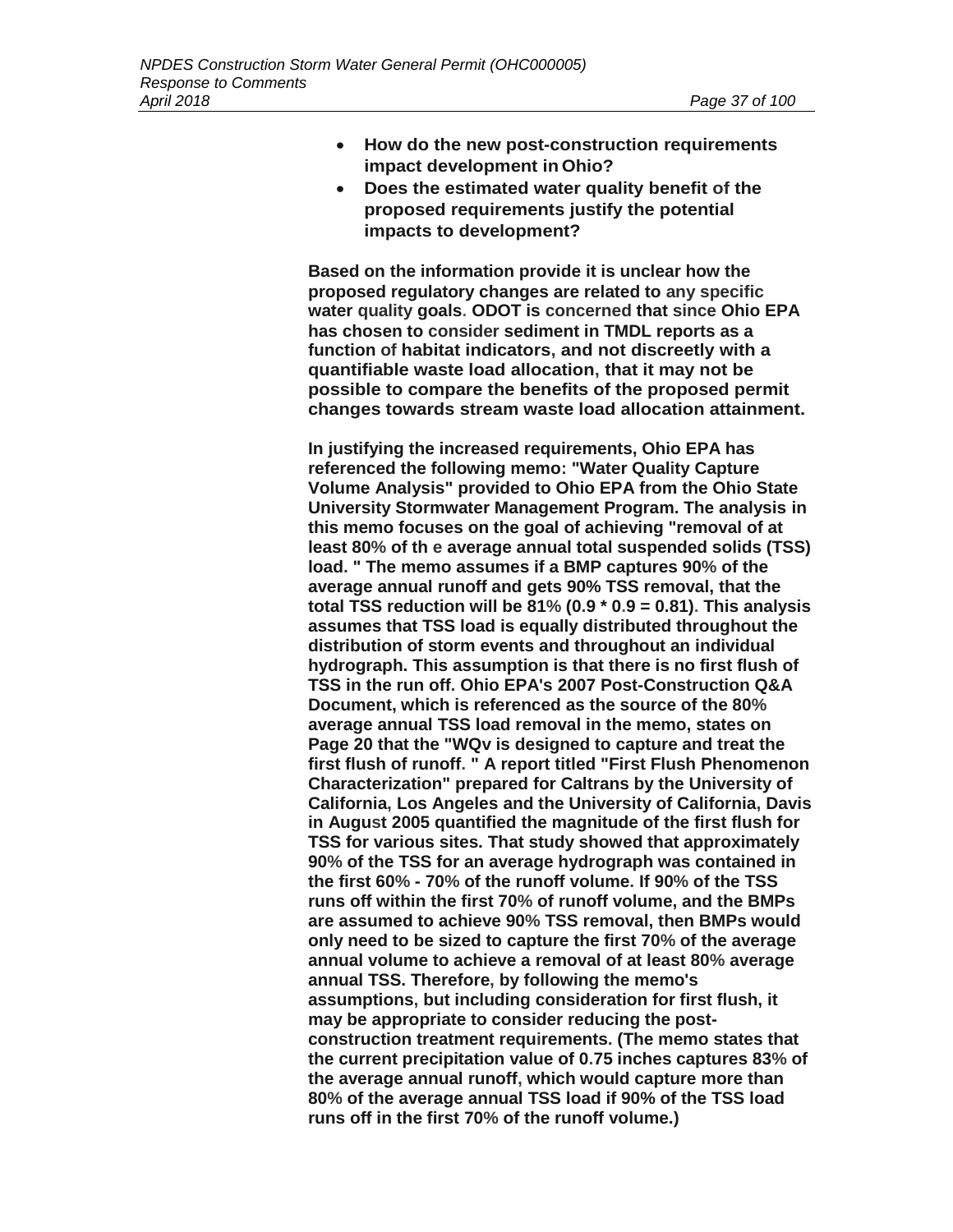**ODOT is concerned that although the proposed regulatory requirements are based on positive objectives, such as making Ohio's streams better, or making Ohio's regulation s more in line with neighboring states, the science to support those requirements remains unclear.** *(Ohio Dept. of Transportation)*

**Response 69:** The commenter's questions seem to represent a request to rethink the approach used that Ohio has used since 2003. Ohio EPA is updating the water quality volume capture requirements that were first included in the permit in 2003 and proposed changes represent updates being made after 15 years of application to incorporate updated rainfall, the performance of BMPs and to raise capture nearer to the performance target established at that time.

- **Comment 70: Part III.G.2.e. On page 26, 1st paragraph, it states that postconstruction practices shall be located to treat areas most likely to generate the highest pollutant load. Aren't all impervious areas to be routed through post-construction practices? Additionally, how would this be enforced?** *(City of Columbus)*
- **Response 70:** On previously developed areas, permittees have a reduced requirement for treating the impervious area and therefore have choices about selecting a portion of their project. Ideally this is best considered during plan development and plan review. The enforcement mechanism is the General Permit itself as all applicants are required to adhere to this and all conditions.
- **Comment 71: Part III.G.2.e. In the last paragraph on page 21 of the redline draft reference is made to "another design manual acceptable for use by OEPA. The City would like clarification as to whether the design manuals maintained by the MS4** *have* **or receive blanket approval from the agency? If the manuals are not approved by the agency, the City requests that the agency maintain a list of approved manuals on its website so it is clear as to what design manuals are in fact acceptable to the agency.** *(City of Columbus)*
- **Response 71:** If the base requirements of the permit area can be fulfilled and alternate specifications or design manuals appear to represent sound design practices, these alternatives will be accepted. As staff resources allow your suggestion for creating a list of approved manuals will be considered.
- **Comment 72: Part III.G.2.e. In general, OUG members think it could be disastrous if Ohio EPA does not relax the post-construction criteria for projects that are already well under way in the design phase or contract execution phase, which in some cases takes months to complete (e.g., bidding, approvals,**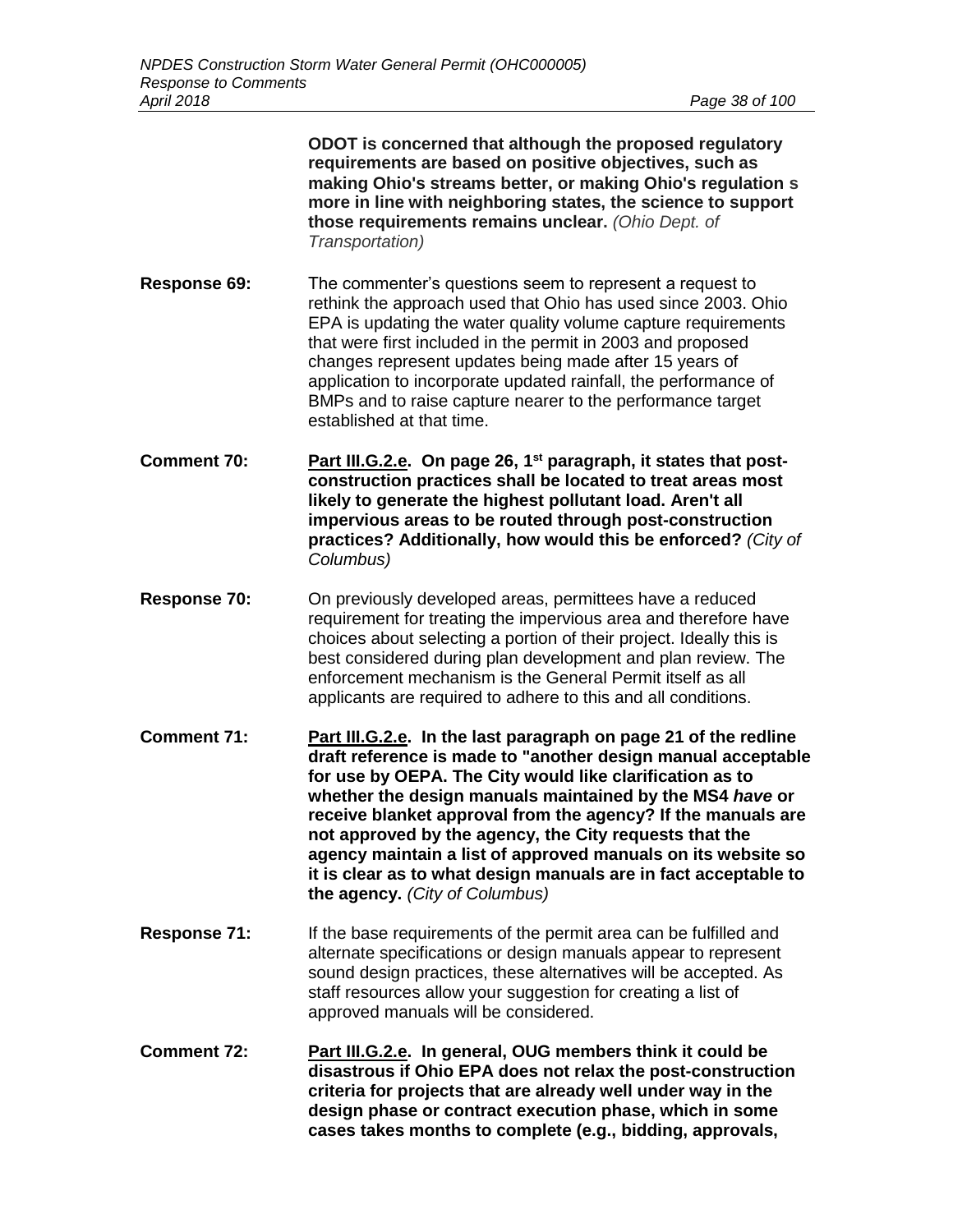**etc.). Regarding projects currently under construction, OUG members are very concerned that a requirement to revise the design to meet the new post-construction criteria will cause them problems because it would require them to reengineer and, possibly, impact the planned project bid and schedule. This could also have rippling effects for the budget allocated for this year and beyond, and impact PJM schedules. Thus, the Utilities ask that these projects be grandfathered in under their NOI andSWP3.** *(Ohio Utilities Group)*

- **Response 72:** Ohio EPA has addressed this concern by clarified permit language in Part III.B. Please see Response 42.
- **Comment 73: Part III.G.2.e. The draft permit has a new emphasis to streams. Could Ohio EPA clarify if this relates to the purple and yellow areas that Ohio EPA has designated for more stringentpermitting?** *(Ohio Utilities Group)*
- **Response 73:** The permit does not add any new requirements for streams except that SWP3 plans should identify: activities authorized section 401, areas of stream restoration, crossings, any boundaries for riparian setbacks or the general stream condition/maintenance that should be known by the landowner. This permit does not have any special requirements related to the commenter's reference to the map of Ohio EPA 401 Water Quality Certification for Nationwide Permits.
- **Comment 74: Part III.G.2.e. In small development situations, the design, construction, installation, and maintenance of a structural storm water control will be excessive and burdensome. Depending on the type of construction project, the change in water quality volume from the pre-construction to postconstruction condition may be negligible or able to be managed without a designed structural control. For example, a small expansion of an existing gravel electrical substation pad that does not drain to a common drainage point and/or is adjacent to a vegetated area will adequately manage the post-construction water quality volume. Implementation of runoff control practices (e.g., rock check dams, outlet dissipation) alone may also be adequate to address the calculated water quality volume.**

**Although Ohio EPA acknowledges situations where postconstruction storm water criterion does not apply (i.e., linear construction projects), we request Ohio EPA also acknowledge situations where it may not be necessary to install a structural control. Additionally, because there is no criterion in the draft permit that identifies the**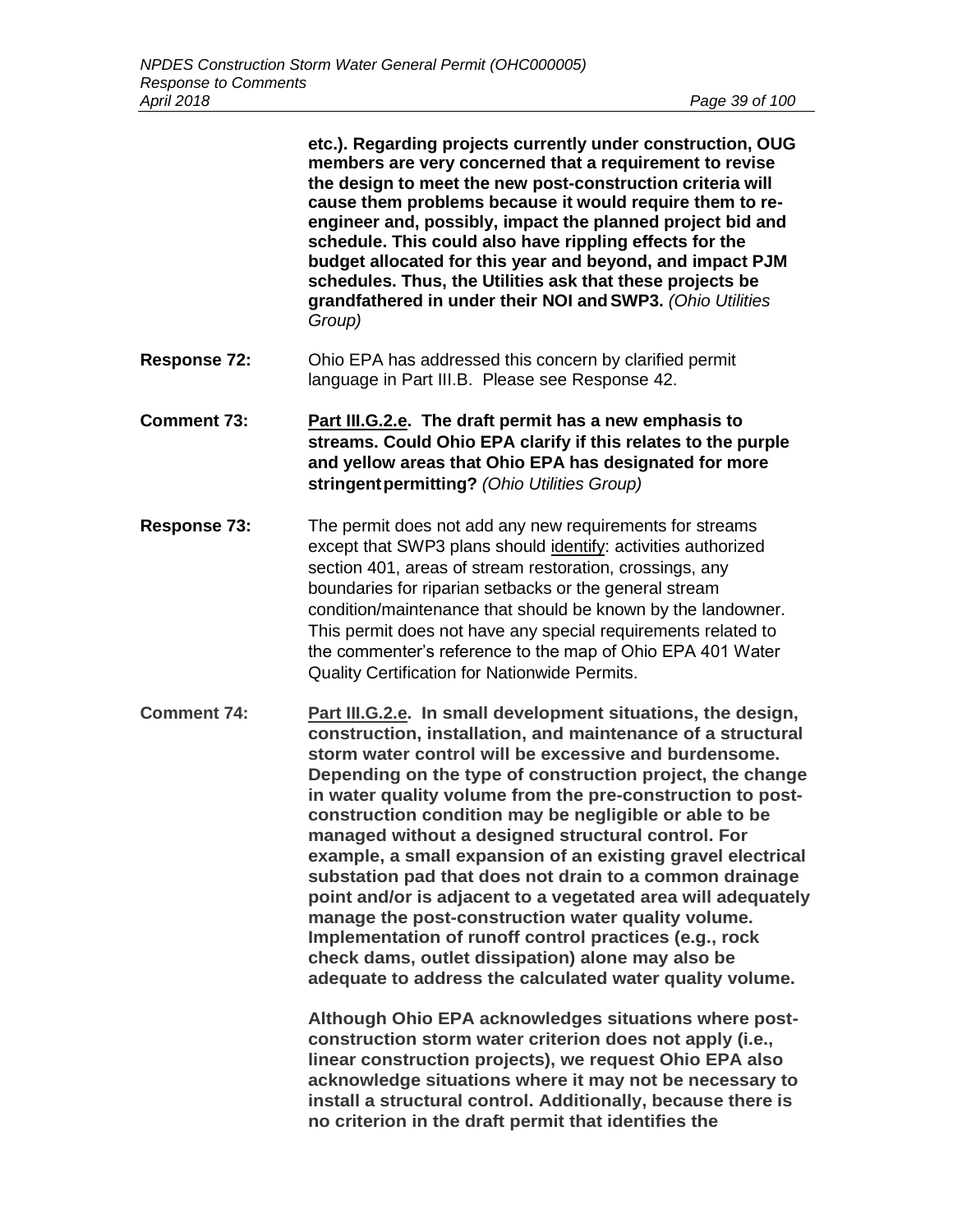**conditions for when a structural storm water control should be implemented, the need for a structural storm water control based on the change in runoff should be evaluated and at the recommendation of a professional knowledgeable in storm water management practices. Based on this discussion, we request the following revision to Part III.G.2.e. of the draft permit:**

**"For all construction activities that will disturb one or more acres of land, or will disturb less than one acre, that is part of a larger common plan of development or sale which will disturb one or more acres of land, the post construction BMPs(s) chosen** *development* **shall be able to manage storm water runoff for protection of stream channels, stream stability, and water quality."** *(American Electric Power)*

**Response 74:** In response to comments, Ohio EPA has inserted a threshold of 2 acres for the size of the disturbed area that must apply a practice from the table of acceptable practices (now table 4a and 4b). The intent remains for all sites to meet the purpose of the postconstruction section, but there is now smaller subset of sites where the designer is not necessarily bound to a table 4a or 4b practice and may choose a BMP that is acceptable with the MS4. They must show their technical rationale for selecting the BMP. For projects that are disturbing 2 acres or greater, they are directed first to select from table 4a or 4b, but alternative practices may still be proposed. This reduction of the threshold from 5 acres to 2 should not affect most linear utility projects to any significant degree as they often do not require post-construction practices. For other development sites, it will improve the application of acceptable post-construction practices and remove any misunderstood ambiguity about the need for post-construction practices.

**Comment 75: Part III.G.2.e. "So that receiving stream's physical, chemical and biological characteristics are protected and stream functions are maintained, post-construction storm water practices shall provide perpetual management of runoff quality and quantity. To meet the post-construction requirements of this permit, the SWP3 shall contain a description of the post-construction BMPs that will be installed during construction for the site and the rationale for their selection. The rationale shall address the anticipated impacts on the channel and floodplain morphology, hydrology, and water quality."**

> **While "The rationale shall address the anticipated impacts on the channel" requirement is good, it seems vague and it is not clear what would be adequate. Ohio EPA needs to develop clear expectations on these impacts. While all are**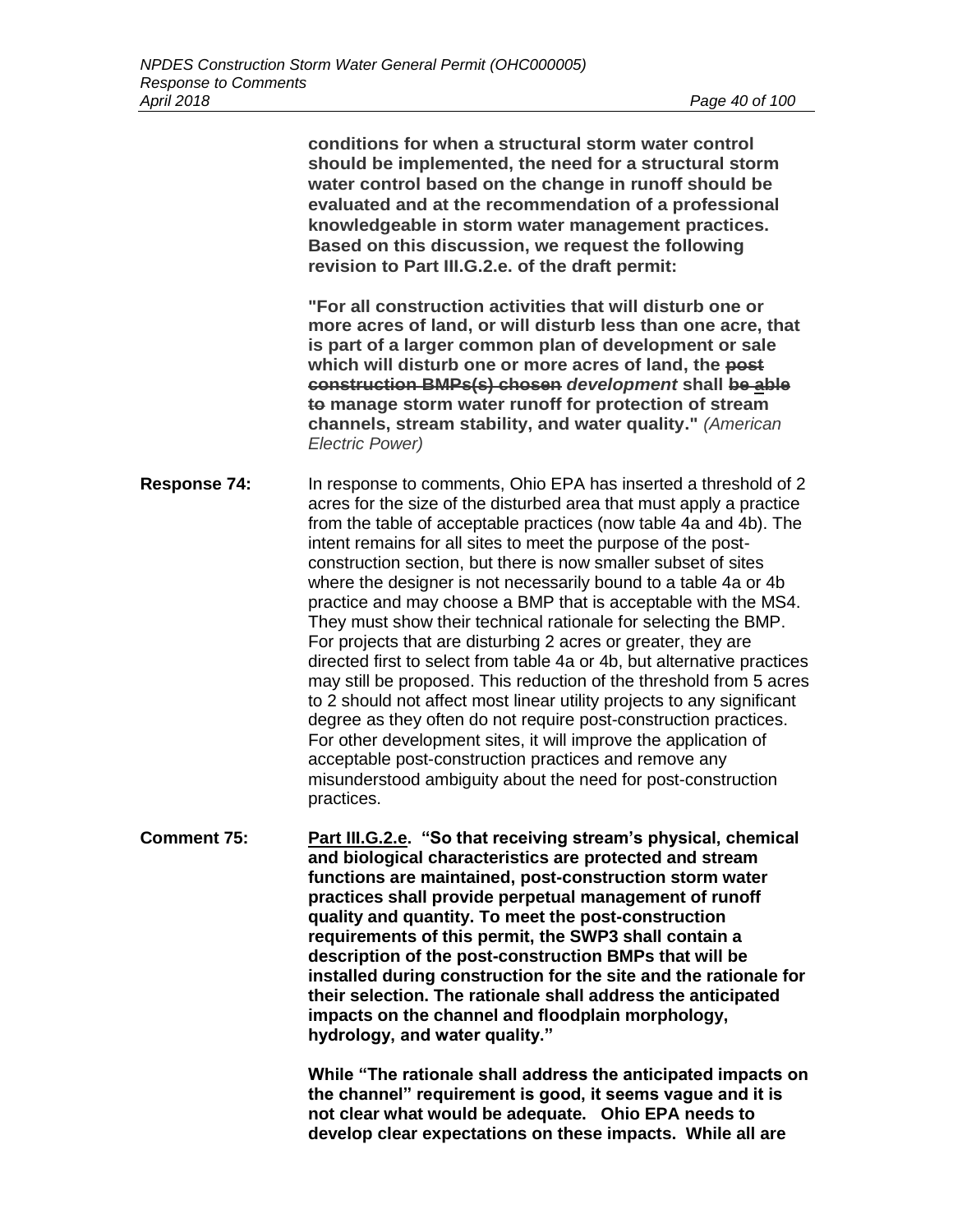**important, we strongly encourage you to address hydrologic impacts, i.e., the flow regime, of stormwater units and ensure these are adequate to protect downstream aquatic life. This rule should clarify when the channel is protected from stormwater runoff, especially channel-forming flows or flashiness.**

**This section states "practices … shall provide perpetual management of runoff quality and quantity." How do these practices ensure a natural flow regime that is critical to stream life, such as base flow, among other factors? How does this rule protect base flow?**

**No stormwater BMPs should be sited within the floodplain or stream meander belt. BMPs in the floodplain will eventually lose their pollutants in floods, and these pollutants will be released to the stream. BMP units within the meander belt will eventually be eroded by the stream and result in the same releases. Also, BMPs with berms or levees within the meander belt can restrict streams and damage the natural and higher quality formation of stream features (riparian areas, meanders, riffles, pools, etc.) Damage to or restrictions of these natural stream features should always be avoided since it could be a significant negative impact on stream quality.** *(The Nature Conservancy)*

**Response 75:** Ohio EPA recognizes the commenter's concerns regarding hydrologic impacts and changes to the natural flow regime as legitimate concerns in developing watersheds. Through the water quality monitoring and total maximum daily load programs, Ohio EPA will continue to evaluate streams to recognize trends, determine appropriate use designations, and to see if the use is meeting the goals of the federal Clean Water Act. On this basis, Ohio EPA established recharge requirements, higher sediment control standards and riparian setbacks in the Big Darby Creek and riparian setbacks in portions of the Olentangy river watershed. As more information becomes available, Ohio EPA will attempt to incorporate sound requirements that are strongly connected with a source into applicable permits.

> The siting of berms, levees and perhaps storm water BMPs is problematic on frequently inundated floodplains and within the meander belt of streams, but the riparian setback has proved is helpful in discouraging this practice. Ohio EPA contends the recharge requirement in the Big Darby watershed as beneficial in providing some protection of base flow and the natural flow regime. We welcome more information that helps to define these requirements or additional requirements that improve for the protection of the natural flow regime but has not proposed additional requirements in this permit aside from an increase in water quality volume.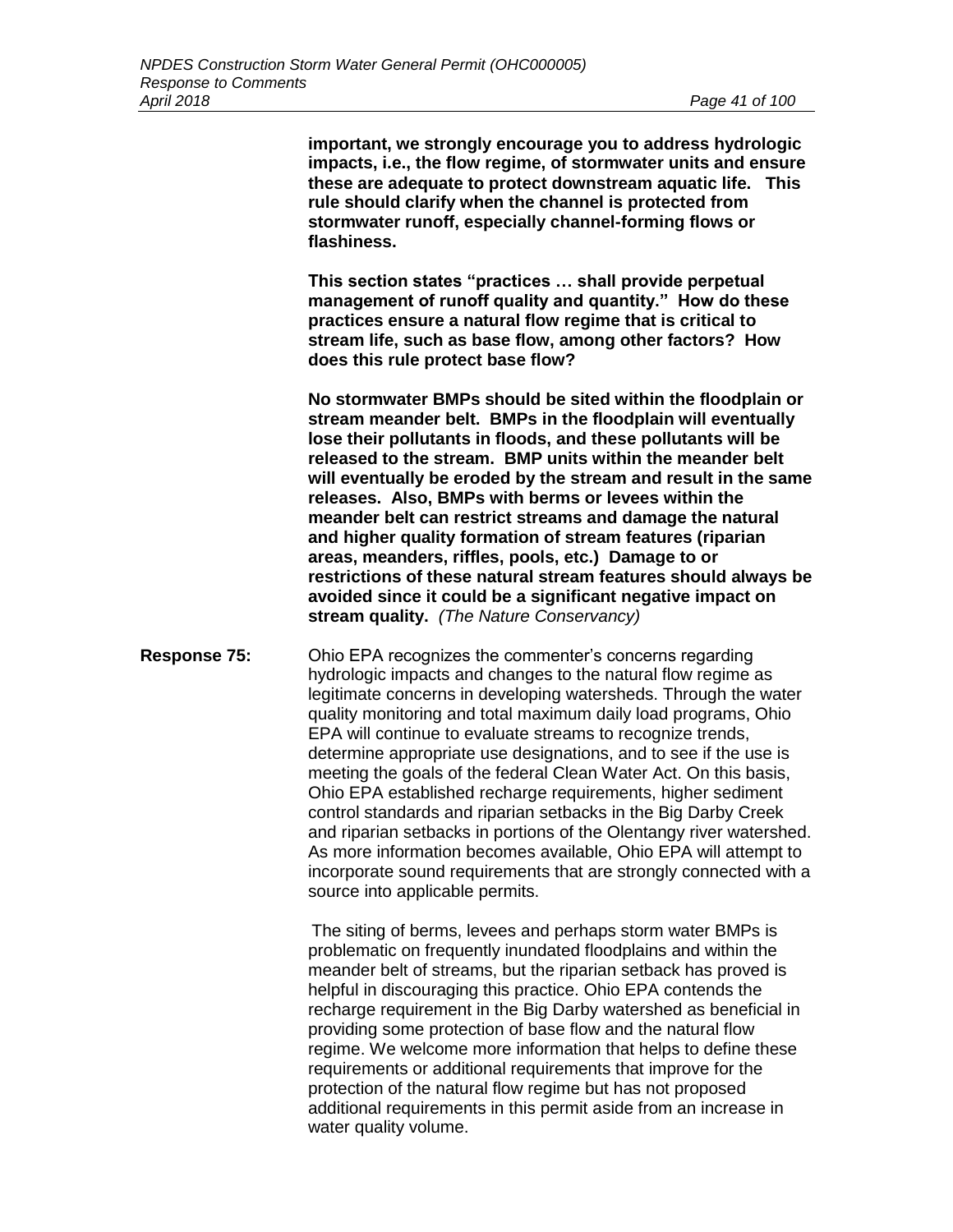$\overline{a}$ 

**Comment 76: Part III.G.2.e. Hydrology. We strongly encourage that Ohio EPA further evaluate the impacts of altered hydrology and stormwater, and review and propose practices that can be demonstrated to achieve minimum stream degradation, maximum protection and achieve attainment. For a review of this issue, see Walsh et al (2016)<sup>1</sup> , who emphasize that "stormwater management objectives still typically center on flood and pollution mitigation without an explicit focus on altered hydrology. Resulting management approaches are unlikely to protect the ecological structure and function of streams adequately." The 2018 permit should further encourage (compared to the 2013 permit) smaller development footprints, conservation development green infrastructure and low impact development where these would significantly reduce the downstream impacts on the receiving stream. Stormwater management and rules should result in reaching attainment goals for those streams out of attainment and avoid declines toward nonattainment and degradation where streams are in better condition.** *(The Nature Conservancy)*  **Response 76:** Thank you for your comments. Ohio EPA welcomes suggested evaluation metrics that would better monitor flow regime change as related to potential permit activities. The suggested additions to the permit of encouraging smaller development footprints, conservation development, green infrastructure and low impact development are positive and currently a consideration in the permit as non-structural alternatives in the permit. As new TMDLs are finalized, the agency will consider additional BMP's with the understanding Ohio EPA is not directly a Land Use governing agency. Methods to encourage green infrastructure was considered to some degree and resulting in the addition of runoff reducing practices in the practice. **Comment 77: Part III.G.2.e. Green Infrastructure and Low Impact Development. The 2018 permit should further encourage green infrastructure, low impact development and conservation development. We see some of this in response to some of the content proposed in the Agency's 11/28/17 presentation on the rules. The 2013 "Response to Comments" (Response 61) stated that "Ohio EPA supports the use of green infrastructure practices" and "is supportive of this approach" (referring to the "credit system associated with the runoff reduction method" that the former ODNR (now DSW) stormwater staff was tasked with). These BMPs require demonstration that they meet performance standards for stormwater management, and we strongly encourage such**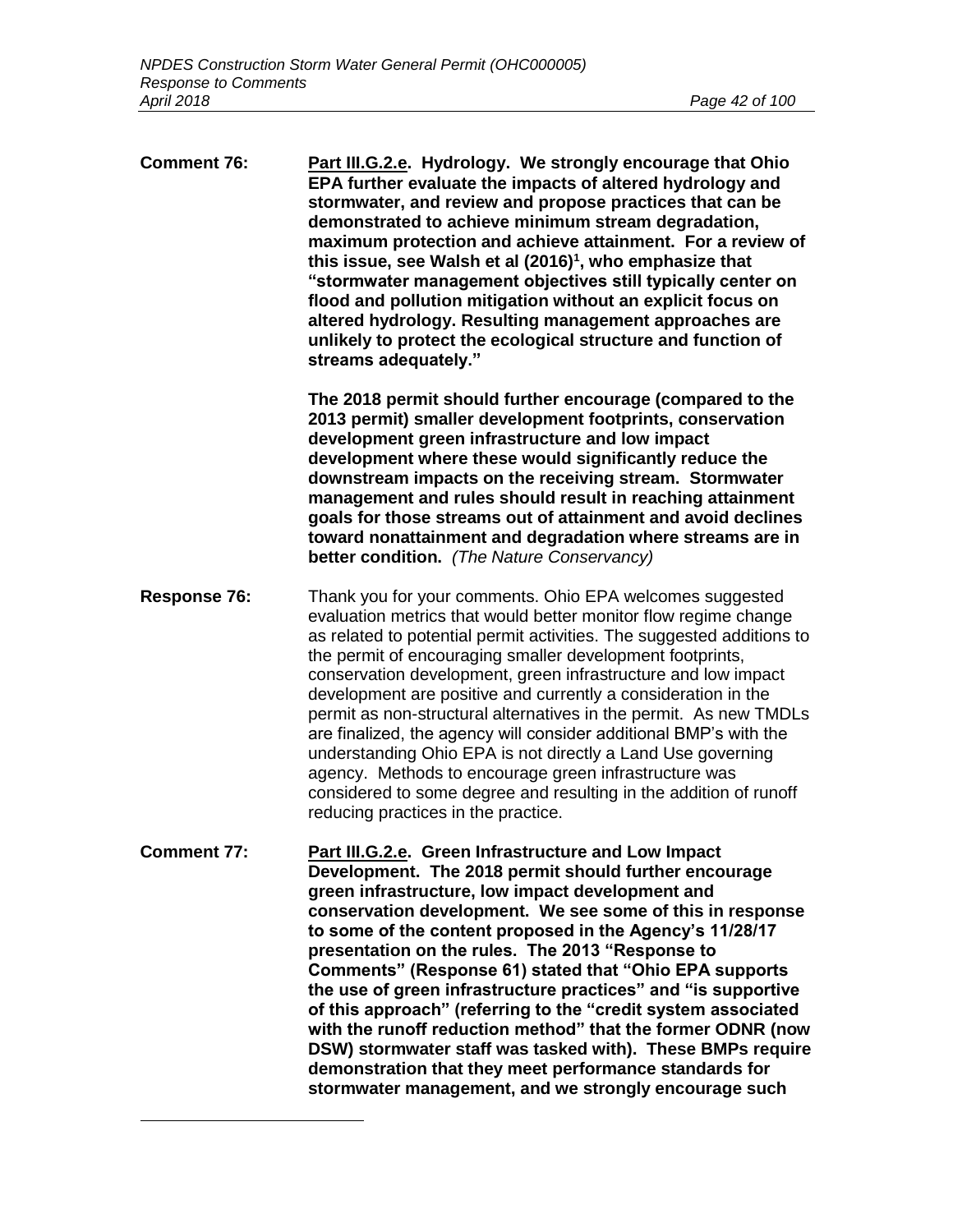**analysis and inclusion in Table 2 prior to establishment of the 2018 rules. In the 2018 stormwater permit draft, we also see reference to green infrastructure in the Runoff Reduction Practices in G.2.e., page 26, and we support this and further refinement of an adequate flow regime that avoids channel instability and maintains low flows.**

**We need to emphasize that whether "green" or gray/conventional, stormwater practices must achieve performance goals, i.e., achieving and exceeding stream use designation goals. While many gray infrastructure practices are inadequate to protect stream health, "green" infrastructure without adequate performance achievement can be no more beneficial than, and as damaging as, conventional stormwater management. Factors can be overlooked but can make important differences, for example, long-term performance decline such as through occlusion of permeable pavements, or lack of groundwater recharge from green roofs. Performance of both green and gray infrastructure need to be carefully evaluated for water quality, hydrology results and stream biology results, e.g., see**  *https://www.epa.gov/green-infrastructure/performance-greeninfrastructure***.** 

**Encouraging going beyond the minimum permit standards through Low Impact Development**

**While we appreciate the effort in these rules and the thought that went into improving Ohio's stormwater protections, we ask that Ohio EPA also consider ways to encourage permitees to exceed the present requirements of permits by significant amounts, particularly to the degree that stream life is permanently protected, especially high-quality species and aquatic communities. To date, despite the best efforts of stormwater management, it appears that streams in urban areas continue to fail to support high quality (rare and sensitive) species and communities. In fact, very few, if any, reach Exceptional Warmwater habitat attainment, and few seem to have Antidegradation status as Outstanding State Waters.** 

**We encourage the Agency to develop incentives and new programs that are based on adequately protecting these species and communities. This might entail incentives for Low Impact Development (LID) that uses local planning that reduces the overall impact and protects sensitive resources, performance-based "green infrastructure" and significantly exceeds stormwater permit requirements for quality and quantity. While we recognize that examples of LID are already in place and concepts are known, we are concerned about additional factors such as establishing a natural flow**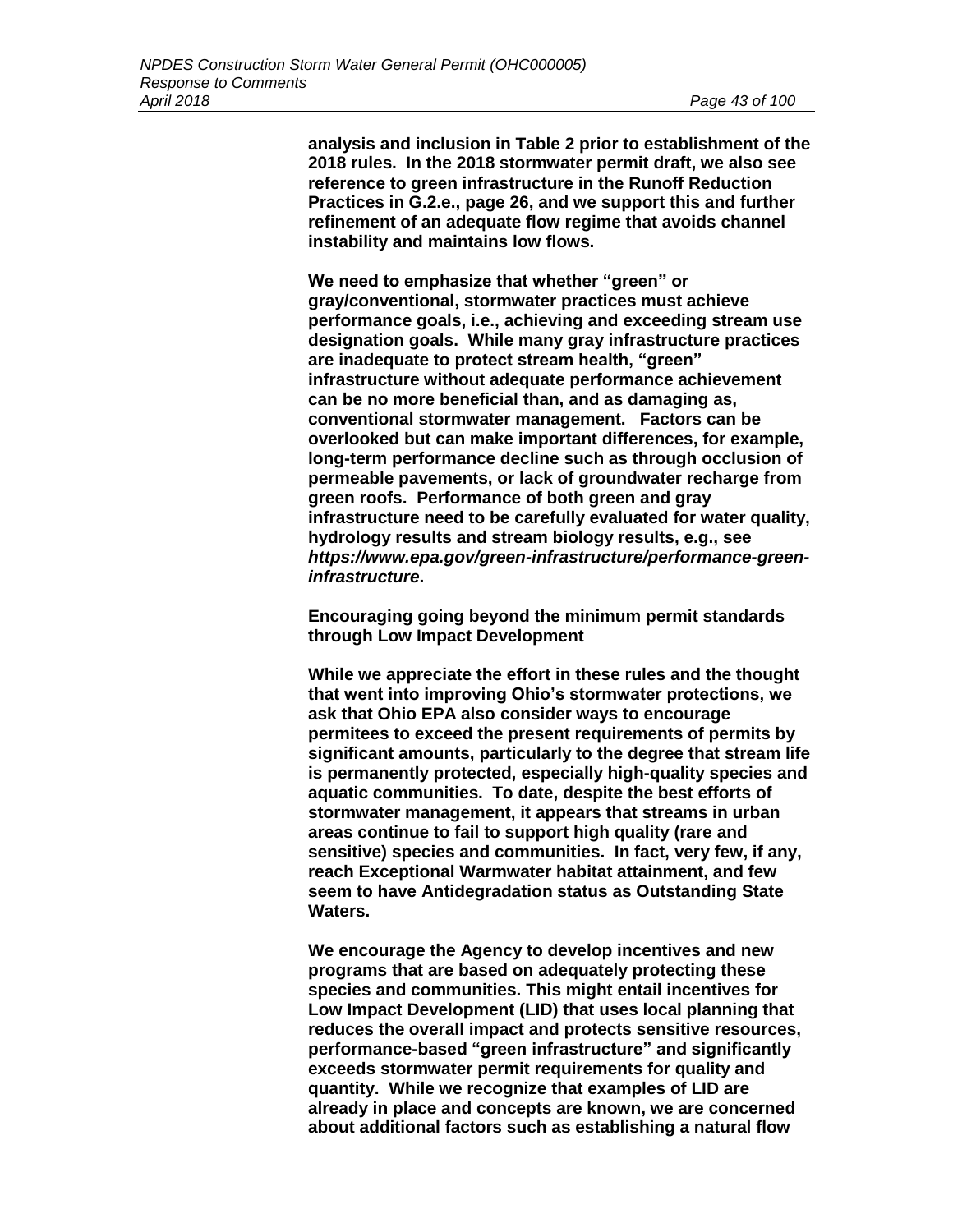**regime, and, above all, the adequacy of stormwater management to prevent declines in stream quality. We feel the evidence is lacking that shows that full protection is achieved.** 

**We encourage Ohio EPA to work with local governments to establish adequate protections of high quality streams through such local planning, related requirements and incentive programs. We encourage working with U.S. EPA for guidance on BMP and LID performance.** *(The Nature Conservancy)* 

- **Response 77:** Please see Response 76 regarding flow regime. Additionally, Ohio EPA will continue to support the use of LID, green infrastructure, and updated BMP guidance and welcomes suggestions on refining requirements or incenting the use of these approaches.
- **Response 78: Part III.G.2.e. Thermal impacts. We strongly encourage Ohio EPA to evaluate the post-construction storm water permit requirements and identify needed improvement opportunities related to thermal impacts of stormwater management.**

**"Urbanization is known to increase the temperature of surface runoff during storm events and to increase the mean summer monthly temperature of receiving waters downstream."<sup>2</sup>** 

**We note that related rules, Ohio's Water Quality Standards, OAC 3745-1-07, Table 7-1, state "At no time shall the water temperature exceed the temperature which would occur if there were no temperature change attributable to human activities." This criterion should apply to stormwater discharges and be incorporated or referenced in this permit.**  *(The Nature Conservancy)*

**Response 78:** Ohio EPA acknowledges that thermal impacts to storm water runoff from urbanized areas is a concern that has been documented in literature. No changes regarding this issue were made in this permit renewal. Understanding, Ohio EPA is in the process of finalizing over 40 plus TMDL's and will evaluate whether there are sufficient data to support a change in requirements or whether there are means for permitees to address the concern. The recharge requirement (within the Big Darby) does provide some amelioration of this concern.

 $\overline{a}$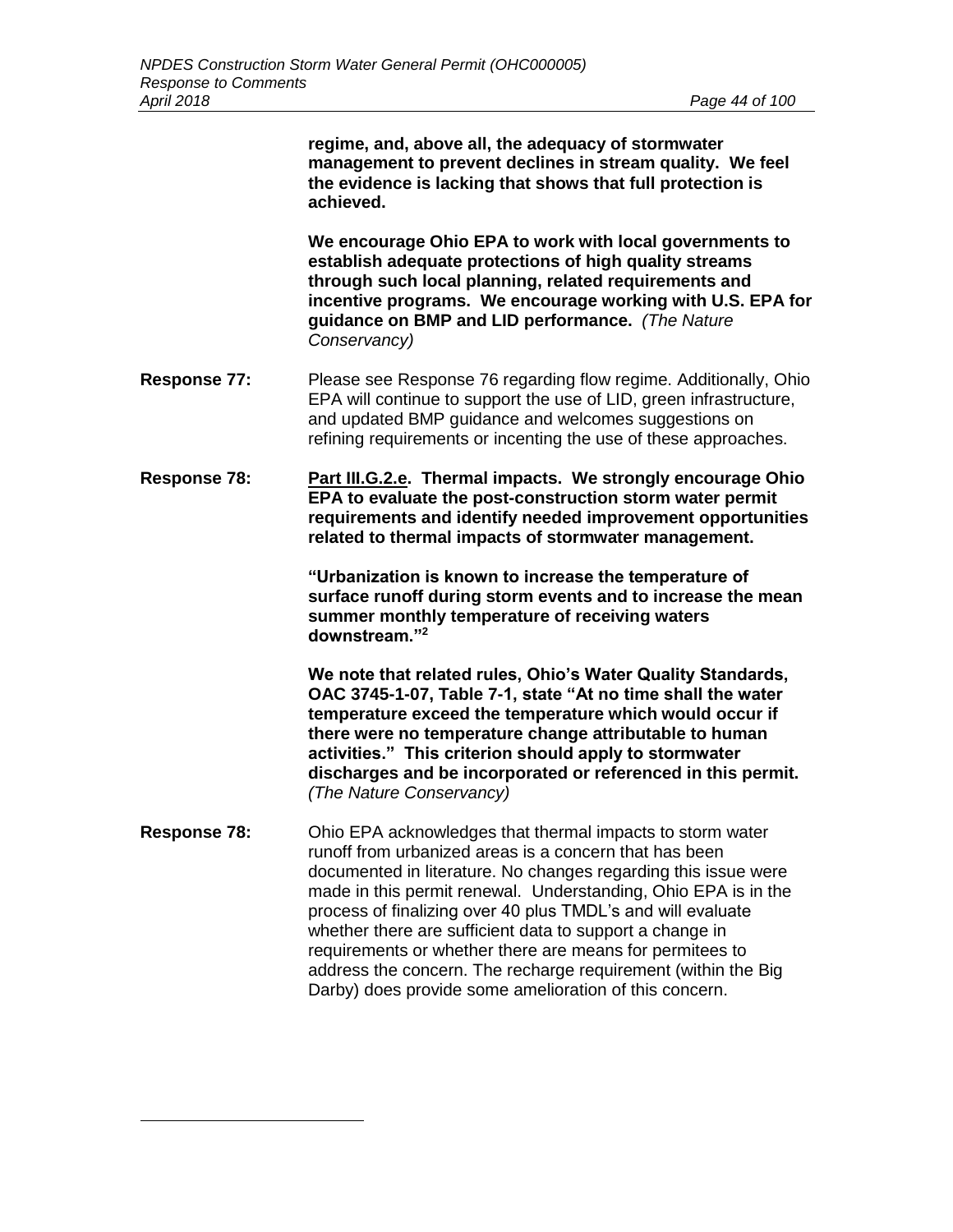#### **Post-Construction - 1-5 Acre Sites**

**Comment 79: Part III.G.2.e. The proposed requirement of all sites from 1 to 5 acres to have a post-construction BMP from Table 5 will deter development of small sites. These small sites are often limited in budget and in site characteristics. The postconstruction BMP for these smaller sites should be left up to the local jurisdiction and should maintain the option to install hydrodynamic separators as a satisfactory post-construction BMP.** *(Choice One Engineering)*

> **Part III.G.2.e. Action threshold defined as one or more acres. This catches Ohio up to current Clean Water Act requirements.** *(Envi-Environmental)*

> **Part III.G.2.e. It is essential that Ohio EPA provide maximum flexibility to address storm water issues on infill projects and encourage green infrastructure.** *(BIA of Central Ohio)*

**Part III.G.2.e. Reduction of the acreage threshold from 5 acres to 1 acre, along with the redevelopment requirements for small sites will discourage development or redevelopment of "in-fill" lots in existing developed areas and instead push development out into areas with more land availability, due to the relatively high cost of providing water quality treatment on small lots with limited space compared to larger lots with available area for traditional water quality treatment practices. Regulations such as this should encourage in-fill development, not make it harder than green field development, especially if the entire watershed is to be better served long term.** (City of Delaware)

**Part III.G.2.e. Ohio EPA has proposed the same requirements for both large (greater than five acres) and small (greater than one acre but less than five acres) construction projects. The Utilities find this burdensome for small construction projects. OUG members understand that Ohio EPA thinks this is necessary because some permittees with small construction projects were not fulfilling the requirements under the permit. While this may be the case, it is unreasonable for those permittees with small projects that did fulfill the requirements to now require the more stringent provisions that were previously only required for large construction projects. The Utilities request that Ohio EPA continue to separate the requirements for small and large projects and use its enforcement discretion for those bad actors that are not following the permit requirements.** *(Ohio Utilities Group)*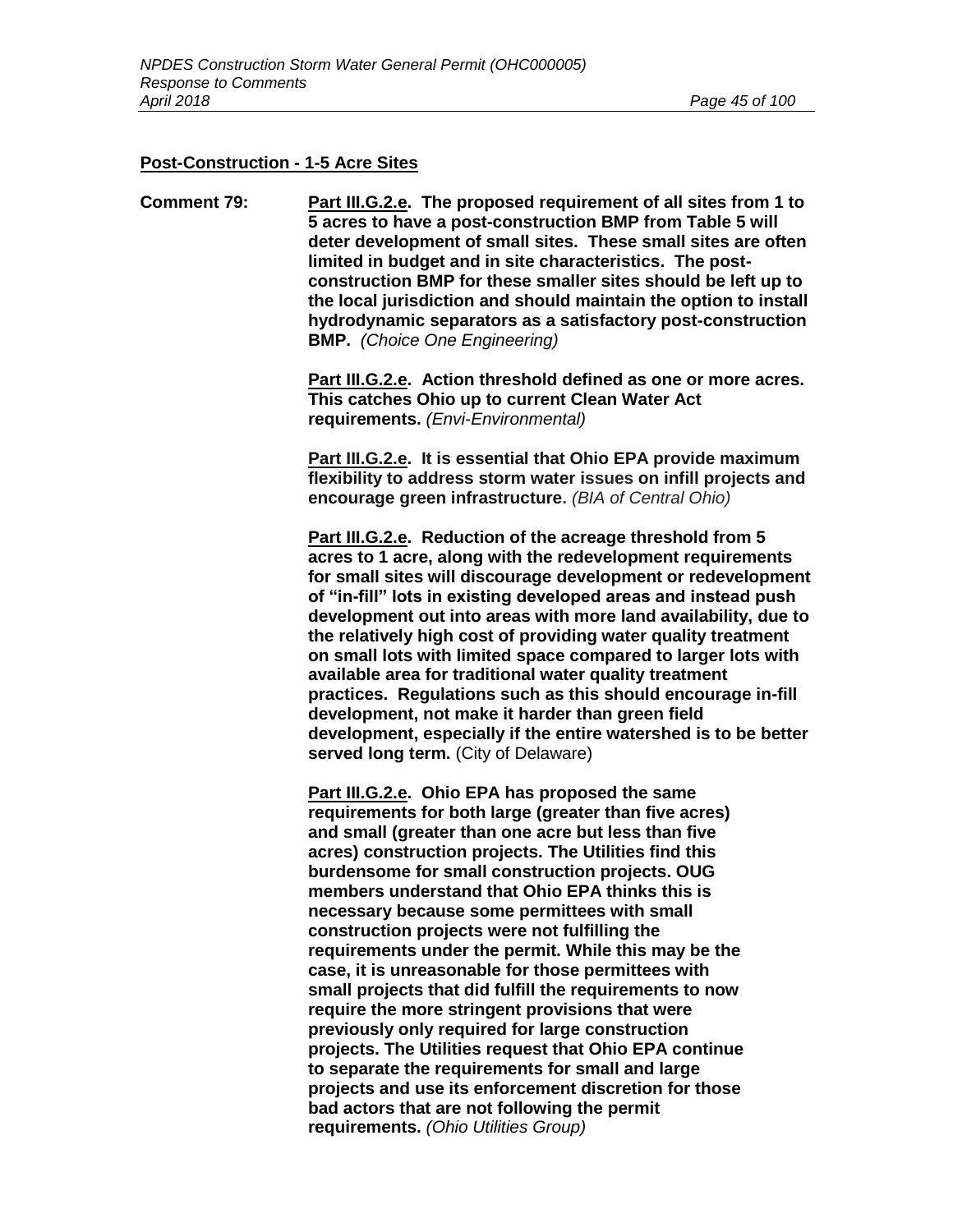**Part III.G.2.e. Requiring Detention On Sites with Less than 5 Acres of Disturbed Area. This requirement, combined with the increased redevelopment requirement, will significantly discourage private investment in high density areas where revitalization is most needed, and it would likely result in more urban sprawl.**

**If the water quantity treatment threshold for linear public transportation projects is lowered in an equivalent way, it will cause significant additional costs for right of way, design, construction and maintenance. The result will be less funds available for transportation safety improvements, particularly for small county, township and village agencies.** (Franklin County Engineer's Office)

**Part III.G.2.e.** *"For all construction activities that will disturb one or more acres of land, or will disturb less than one acres, that is a part of a larger common plan of development or sale which will disturb one or more acres of land, the post construction BMP(s) chosen shall be able to manage storm water runoff for protection of the stream channels, stream stability, and water quality."*

**This section makes the extra requirements for postconstruction BMPs mandatory for all sites which are at least one acre. This could have major impacts on small construction activity and may bring an entire site's hydrology into a permit's engineering design requirement, thereby substantially increasing the engineering and regulatory burdens for numerous permitted sites. The OMA requests further explanation for what Ohio EPA hopes to achieve with this proposed change, and requests that Ohio EPA consider leaving this provision at the previous five acre requirement.** *(The Ohio Manufacturing Association)*

**Part III.G.2.e. On pages 20-21 of the redline draft, it appears as if the large construction project designation of disturbing more than five acres has been eliminated and now speaks to all construction projects disturbing one or more acres requiring post-construction BMPs. A question the City has is why have these different designations (i.e., disturbance of 5 acres, disturbance of 1 acre) been rolled into one category?**  *(City of Columbus)*

**Part III.G.2.e. We believe it would be worthwhile to see the reasoning for changing the water quality volume acreage threshold from 5 acres to 1 acre.** (City of Delaware)

**Part III.G.2.e. The water quality volume threshold being moved from 5 acres to 1 acre impacts small business and re-**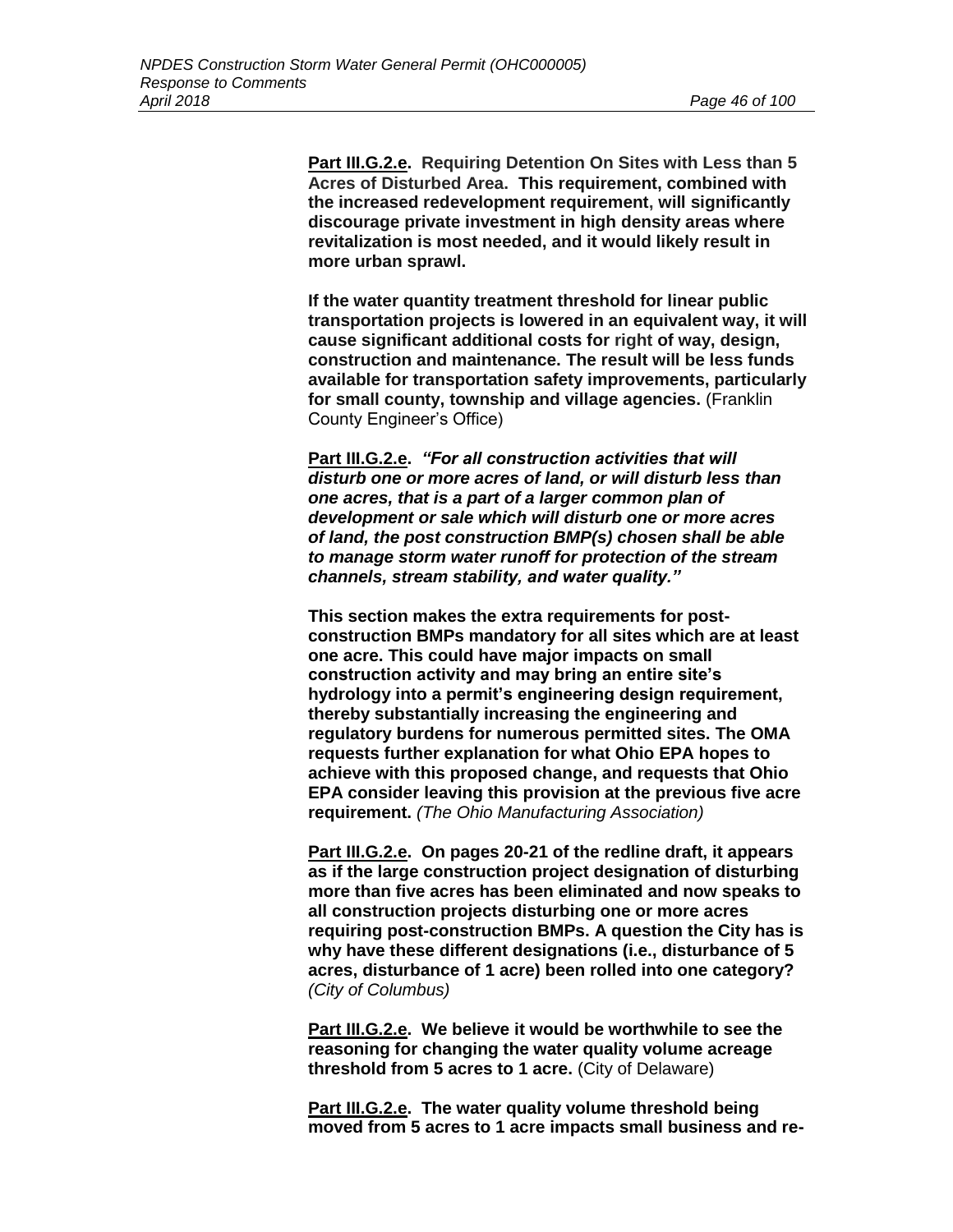**development of small sites the most. Instead of adding office space to accommodate new jobs, small business will be forced to build more ultra-expensive underground storage – or even worse, kills the expansion project altogether.** (City of Delaware)

**Part III.G.2.e. Ohio incorporates or modifies various "land use" provisions for post construction that are inappropriate. The fifth paragraph changes applicability of postconstruction BMPs from projects involving 5 or more acres to projects involving 1 or more acres. The requirement to calculate and manage water quality volumes and install structural controls for small projects (1-5 acres) adds unnecessary complexity and cost. GM requests that the requirement for post-construction BMPs be applied to large projects only.** *(General Motors)*

- **Response 79:** Please see Response 74.
- **Comment 80: Part III.G.2.e. For the last paragraph on page 21 of redline/ strikeout version, it is requested that Ohio EPA provide clarification that it is not necessary for bioretention cells designed in accordance with the standard in the Rainwater and Land Development Manual to provide an additional storage volume equal to 20 percent of the WQv.** *(Northeast Ohio Regional Sewer District)*
- **Response 80:** Ohio EPA is clarifying here that while bioretention practices do need adequate pretreatment, they do not need additional storage volume equal to 20 percent of the WQv. The use of guidance with in the Rainwater and Land Development manual is recommended.
- **Comment 81: Part III.G.2.e. The draft permit includes the incentive (20% WQV vs. 40%) to use infiltration-based BMPs on redevelopment projects. It appears there are no such incentives for non-redevelopment projects. If OEPA prefers infiltrationbased BMPs, and would like to encourage their use, it is suggested that an incentive (similar to the 25% reduction in WQV for wet ponds in the current permit) be included in the permit for non-redevelopment projects as well.** (*Korda*)
- **Response 81:** OEPA has provided a credit for infiltration practices listed in table 4b in the runoff reduction credit summary provided on Ohio EPA's website: **http://epa.ohio.gov/Portals/35/permits/OHC000005/Runoff%20 Reduction%20Credits%20and%20Criteria.pdf***.*
- **Comment 82: Part III.G.2.e. Given that the post-construction requirements are significant enough on their own and distinctly different from the temporary construction BMPs, the City proposes**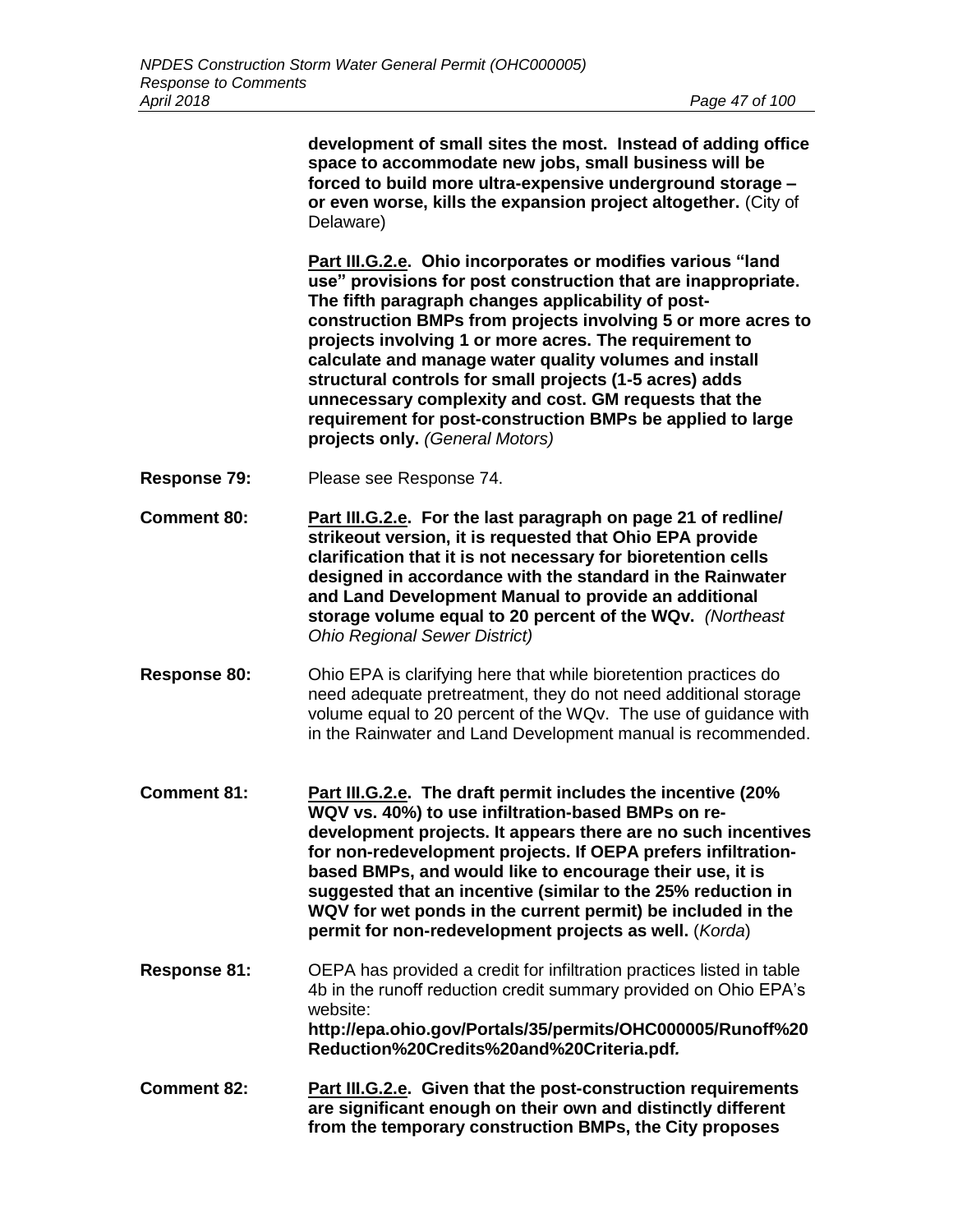**that the entire section, and all related sections, be** *moved* **to a separate Part of the permit. Such a reorganization of the permit would provide better clarity and ensures proper emphasis. [NOTE: The additional language added to Part III.G.2.e in the first full paragraph on page 20 is necessary and appreciated.]** *(City of Columbus)*

**Response 82:** This comment was evaluated however the agency contends the current structure is sufficient and clear on what is required for post-construction.

## **WQv Change from Previous General Permit**

- **Comment 83: Part III.G.2. It is not clear from the SWMM Runoff Modeling Analysis results narrative in the 2/12/18 "WQv Analysis" memo if the percentage runoff captured is considering a detention practice that also provides water quantity control. These practices have much more storage volume in addition to the water quality volume in order to attenuate peak flows, thus providing essentially 100% capture of the runoff volume from the site.** *(City of Delaware)*
- **Response 83:** Each peak discharge scenario would be complicated by the watershed and the local peak discharge requirements. Peak discharge controls do add additional storage and some additional level of treatment, but not all communities require peak discharge control and peak discharge requirements discharge runoff at a substantially higher rate than that of the water quality volume and extended detention thus providing little additional treatment (comparatively minutes and hours rather than 24-48 hours).
- **Comment 84: Part III.G.2.e. Rather than relying completely on modeling, we believe it would valuable to examine actual constructed BMPs to determine if the 80% removal of total suspended solids is being achieved, especially in a community with its own regulations and enforcement of construction storm water and post-construction storm water practices.** *(City of Delaware)*
- **Response 84:** Ohio EPA agrees and would be supportive of any local effort.
- **Comment 85: Part III.G.2.e. Quoting from the 2/12/18 "WQv Analysis" memo, "the intent of post-construction best management practices (BMPs) was to assure that storm water runoff from developed land does not negatively impact receiving streams, either through hydrologic impacts or pollutant discharges". However, the reasoning behind the increased water quality volume requirements does not include a discussion about the quality of receiving streams. Removal of 80% of total suspended solids is a "means" to achieve an "end" of**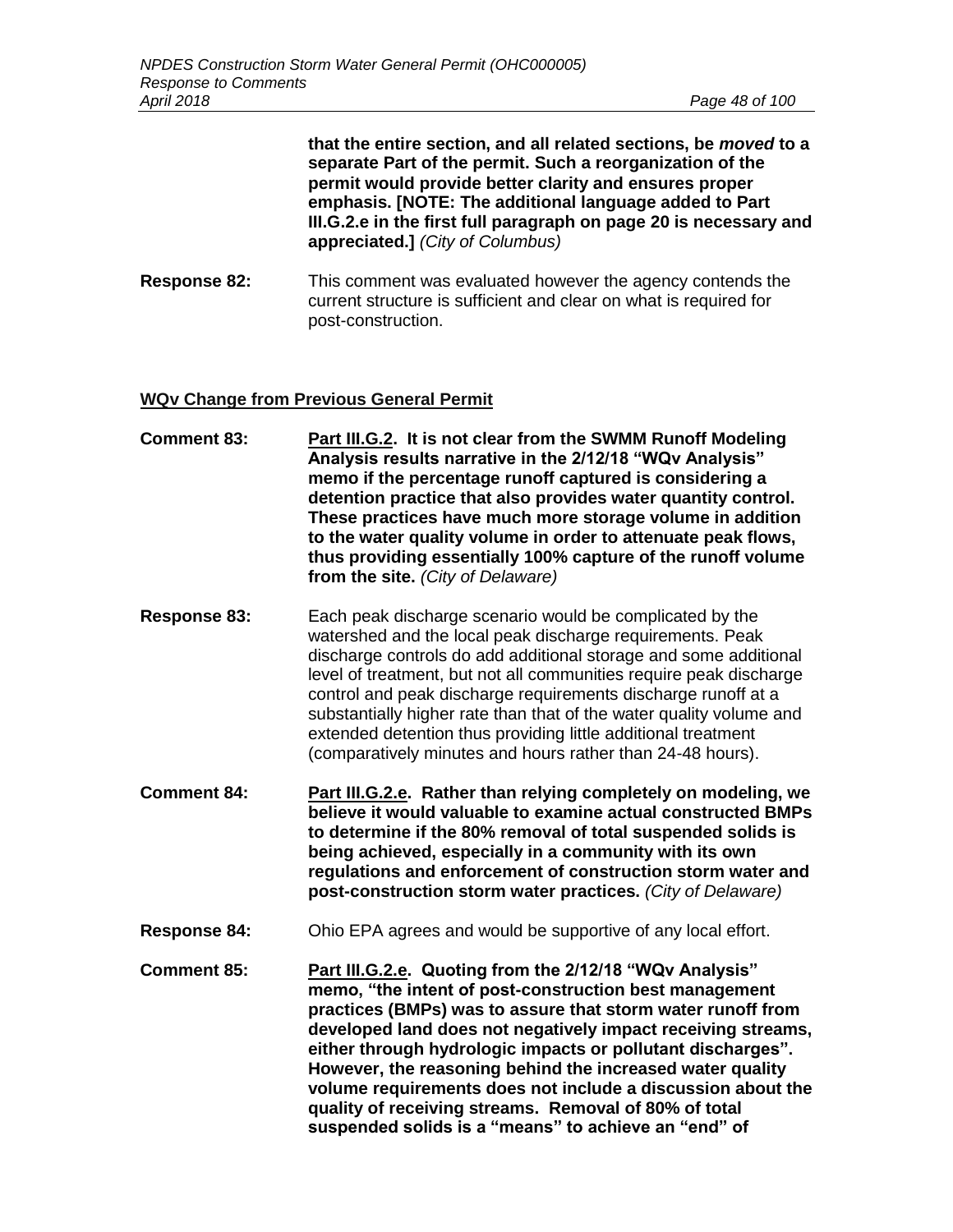|                     | improved water quality in receiving streams. It is unclear if<br>the Ohio EPA has determined that the increased water quality<br>volume requirements proposed in this permit will result in a<br>noticeable difference in the water quality in the receiving<br>streams. Has a cost/benefit analysis for the proposed<br>increase in water quality volume been performed? (City of<br>Delaware)                                                                                                                                                    |
|---------------------|----------------------------------------------------------------------------------------------------------------------------------------------------------------------------------------------------------------------------------------------------------------------------------------------------------------------------------------------------------------------------------------------------------------------------------------------------------------------------------------------------------------------------------------------------|
| Response 85:        | This has not been performed due to the resources and uncertainty<br>required in performing this work. Water quality of receiving<br>streams is complex and it would be difficult to determine the exact<br>result of improving just one adverse source. The water quality<br>volume method is an accepted approach that is known to reduce<br>pollution from development and reducing erosive energy in<br>receiving streams.                                                                                                                      |
| <b>Comment 86:</b>  | Part III.G.2.e. On page 21 of the redline draft, the water<br>quality volume calculation has been revised. The City asks<br>what is the empirical basis for changing the calculation?<br>Further, is there evidence that the regions are starting to<br>meet set criteria? (City of Columbus)                                                                                                                                                                                                                                                      |
| <b>Response 86:</b> | The basis for the changes were provided in the Water Quality<br>Capture Volume Analysis, which can be viewed at: . There is<br>evidence that SWP3 designers are beginning to incorporate the<br>changes into upcoming projects.                                                                                                                                                                                                                                                                                                                    |
| <b>Comment 87:</b>  | Part III.G.2.e. We are concerned about the effect of the<br>proposed changes on development costs. Increased costs to<br>industrial projects have an effect on job creation. The<br>proposed permit would result in a 63% increase to the water<br>quality volume on a recent industrial project proposed in the<br>City, requiring either an increase in the pond depth or an<br>increase in the pond size from 0.6 acres to 1 acre. (City of<br>Delaware)                                                                                        |
| <b>Response 87:</b> | While the increase in the water quality volume is significant (to<br>bring performance up to acceptable standards), most sites should<br>not experience as significant of an increase as you describe. On<br>most sites, the footprint of a storm water pond should only<br>increase slightly if at all, but the capacity of the pond may increase<br>about 10% (dry basin) or less. Because every situation is unique<br>and local peak discharge control has greater influence over pond<br>sizing, it is difficult to do objective comparisons. |
| <b>Comment 88:</b>  | Part III.G.2.e. The design standard proposed in this section<br>will result in the requirement of larger retention basins,<br>leading to a potential increase of basin size by 42+%. There<br>is grave concern that this may not be attainable for many                                                                                                                                                                                                                                                                                            |

**sites. Additionally, the OMA is concerned that this decision appears arbitrary. The OMA requests further explanation for**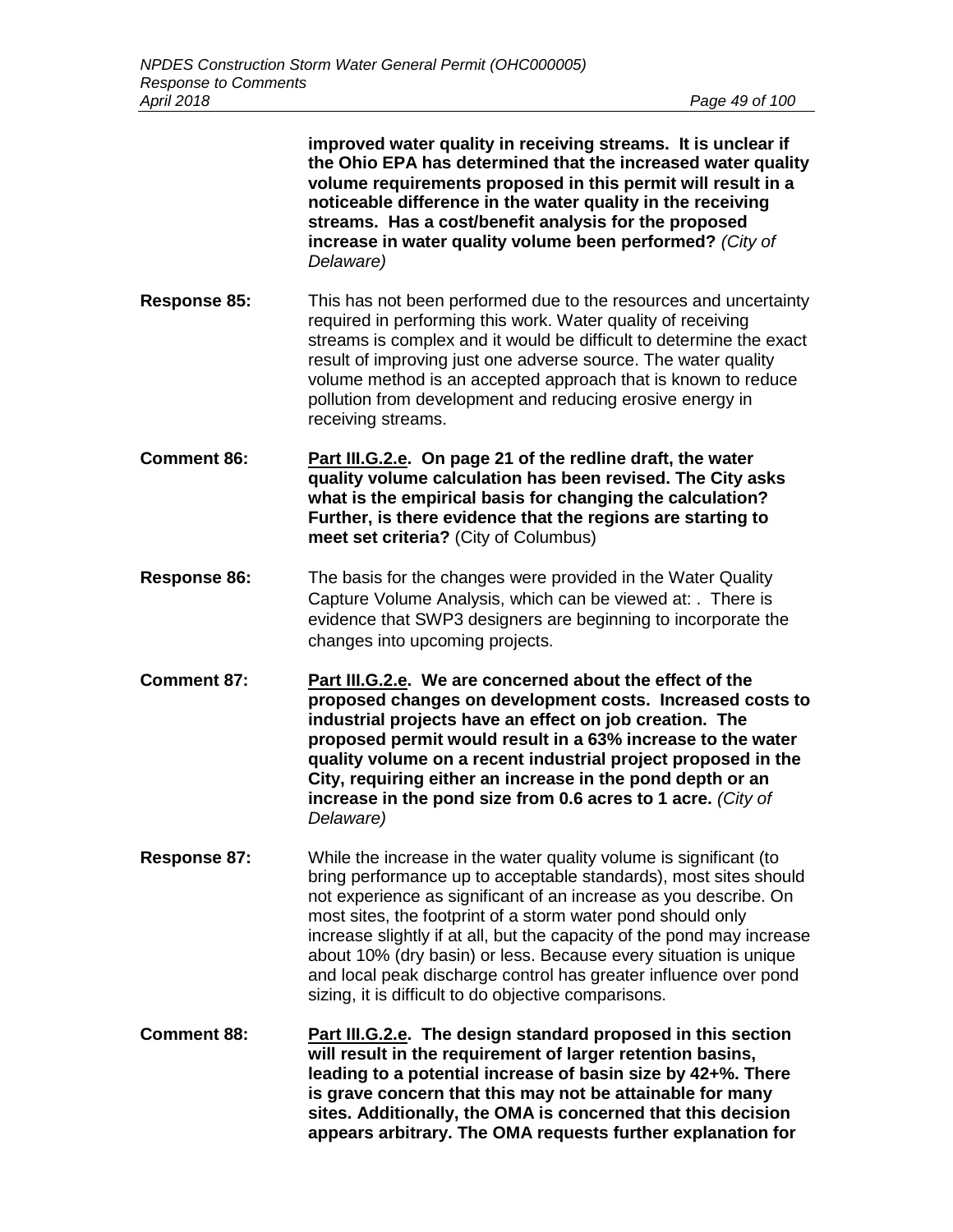**the reasoning behind this change. Further, the OMA requests that Ohio EPA amend this permit term to provide for additional cost effective alternative options for compliance.** (*The Ohio Manufacturing Association)*

**Part III.G.2.e. The proposed increases in the water quality volume will result in significantly larger detention basins and much higher costs. So far, the OEPA has only expressed its desire to increase water quality volumes, which is certainly admirable. But it seems prudent, here, to caution the OEPA to conduct a comprehensive cost-benefit analysis to compare the costs associated with stricter regulations and the benefit in terms of water quality in receiving streams.**

**Additionally, there are insufficient alternatives available in areas where space and road right-of-way are limited. One consideration might be a formalized credit system where permittees can accumulate credit on sites with favorable conditions or combine funds for regional BMPs when favorable site conditions are not available. It is possible that much more favorable cost/benefit results and much better water quality in receiving streams could be achieved with such a system for water quality and groundwater recharge.**  *(Franklin County Engineer's Office)*

- **Response 88:** Please see Response 87. The draft contained additional alternatives to the list of acceptable practices (in tables 4a and 4b). Ohio EPA also already allows for off-site mitigation and alternative practice approval.
- **Comment 89: Part III.G.2.e. The current post-construction requirements of OHC000004 should be maintained as it offers the proper balance between successful economic development and successful protection of the environment. The proposed method of calculating the water quality volume/flow to be treated results in significantly higher volumes/flows, which will increase detention volumes and the size of postconstruction BMPs.** *(Choice One Engineering)*
- **Response 89:** Ohio EPA acknowledges the increases in treated volume and sizing of practices, but these updates are expected to bring performance to that expected when the requirements were first implemented in 2003. We believe that successful economic development can still occur with these changes.
- **Comment 90: Part III.G.2.e. Proposed regulations will result in larger retention ponds, increasing the probability of vehicles driving into ponds, and will enlarge a drowning hazard. Regulations must level the playing field between wet retention ponds and dry detention basins.** *(City of Delaware)*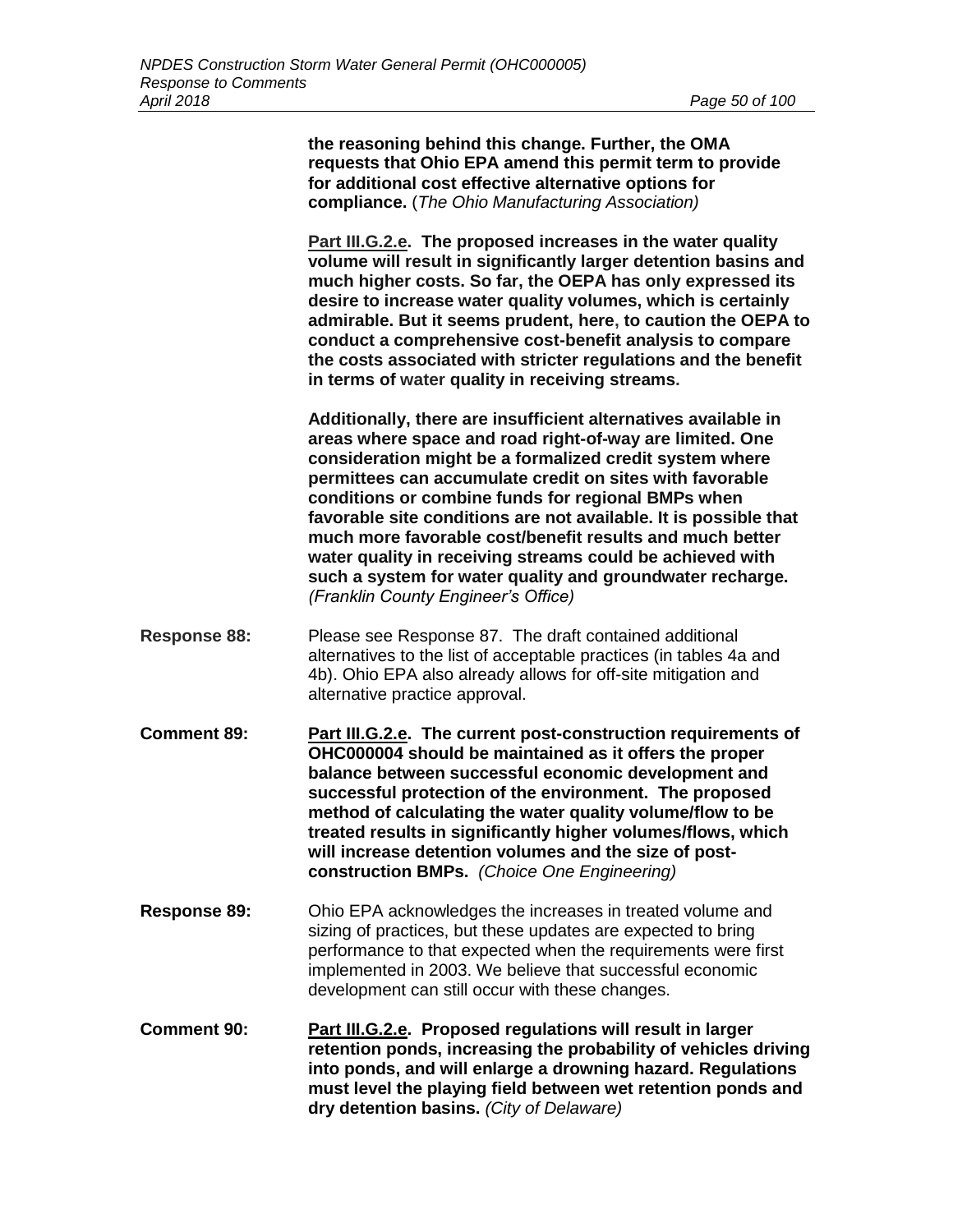**Response 90:** Dry detention basins are still an option in table 4a. Wet basins have been in use long before the water quality volume approach. And safety is something that nearly every storm water designer incorporates into design by necessity.

## **Table 5a and Table 5b**

**Comment 91: Part III.G.2.e. Tables 5a and 5b. Drain times and channel instability and erosion. Drain times for WQv are included in Tables 5 a and b. Ohio EPA should evaluate the drain times to ensure that they are adequate to avoid downstream channel erosion.** 

> **The Agency should establish an approach to estimate flows that will disturb the stream bed, such as described by Vietz and Hawley (2016), and establish stormwater BMP release rates that will avoid such stream bed disturbance. A statement such as "avoid the creation of nuisance conditions" (SWP3 Requirements, G.2.e., page 22) related to drain times does not provide sufficient guidance.** *(The Nature Conservancy)*

**Response 91:** The established minimum and maximum drain times balance residence time to maximize treatment processes (including infiltration) and readiness for the next rainfall to maximize the annual runoff captured. Detention and/or infiltration of the Water Quality Volume does afford some physical protection of the stream bed and function. OEPA will continue to monitor the effects of post-construction practices.

**Comment 92: Part III.G.2.e. See Table 5b Infiltration Post-Construction Practices with Maximum Drain Times. This table includes "permeable pavement." Since all pavements eventually are replaced, there is likelihood that this permeability would be lost when replaced with a pavement that is not permeable. Also, pores might become occluded and reduce the permeability. Permeability could lead to groundwater pollution in certain high pollution and shallow groundwater situations (a problem common to all infiltration). Permeable pavement should only be used when it is ensured that the maintenance and performance is permanent. The permit, such as in the Post-Construction Storm Water Management Requirements, should require permanent inspection and maintenance of all permeable pavement installations, and it should be required to be demonstrate that it is permanently adequately functional.** *(The Nature Conservancy)*

**Response 92:** In this permit, Ohio EPA requires that a maintenance plan be developed that ensures that storm water management systems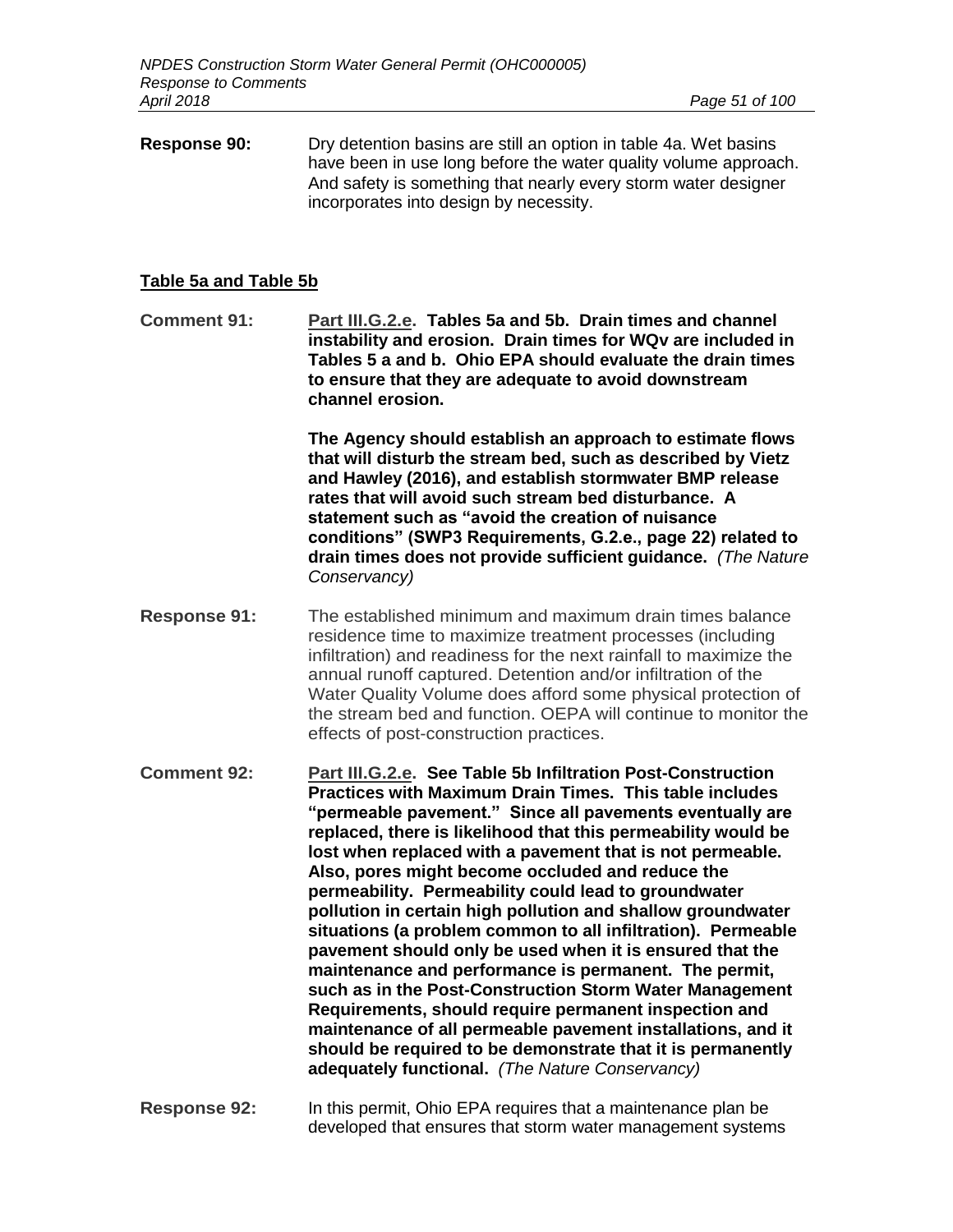|                     | function as designed and constructed. The long-term functioning<br>of these practices is also addressed through requirements that the<br>MS4, through their separate MS4 permit have a program focused<br>on this issue. The issue of properly siting and constructing<br>permeable pavements is addressed through proper design and<br>use of standards such as the Rainwater and Land Development<br>manual and through the MS4 review of plans and site inspection.                                                                                                                                                                                                                                                                                                                                                                                                                                                                                                                                                                    |  |
|---------------------|-------------------------------------------------------------------------------------------------------------------------------------------------------------------------------------------------------------------------------------------------------------------------------------------------------------------------------------------------------------------------------------------------------------------------------------------------------------------------------------------------------------------------------------------------------------------------------------------------------------------------------------------------------------------------------------------------------------------------------------------------------------------------------------------------------------------------------------------------------------------------------------------------------------------------------------------------------------------------------------------------------------------------------------------|--|
| <b>Comment 93:</b>  | Since "Table 5" is actually split into two tables (5a & 5b),<br>we suggest revising all references to "Table 5" as "Table<br>5a & 5b" for clarity. (American Electric Power)                                                                                                                                                                                                                                                                                                                                                                                                                                                                                                                                                                                                                                                                                                                                                                                                                                                              |  |
| <b>Response 93:</b> | The language in the permit has been updated to refer to these<br>tables as "4a" and "4b".                                                                                                                                                                                                                                                                                                                                                                                                                                                                                                                                                                                                                                                                                                                                                                                                                                                                                                                                                 |  |
| <b>Comment 94:</b>  | Part III.G.2.e. Table 5a is used for extended detention<br>practices, while Table 5b is used for infiltration post-<br>construction practices. Underground storage is listed for<br>both. What determines if an underground system is being<br>used for extended detention versus infiltration? For closed<br>systems (i.e., solid pipe), it is obvious that extended<br>detention will be used. However, open systems (i.e.,<br>perforated pipe and chambers) may be used for extended<br>detention and/or infiltration. An advantage of open systems is<br>the use of surrounding stone void space for storage which<br>results in a smaller footprint and lower installation costs as<br>compared to solid systems. Stone void space may be utilized<br>for storage even if a site is not conducive to infiltration. Will<br>all open systems be classified as an infiltration practice?<br>Clarification of this item is important because it will dictate<br>the type of pretreatment that is required for each system.<br>(Contech) |  |
| <b>Response 94:</b> | Classification is based on whether the system is open or closed to<br>the surrounding soil and will infiltrate the WQv or claim runoff<br>reduction credit for infiltration. If so, it is expected that the designer<br>will follow recommendations in the RLD manual or other technical<br>guidance on the configuration of the BMP, outlets and pre-                                                                                                                                                                                                                                                                                                                                                                                                                                                                                                                                                                                                                                                                                    |  |

**Comment 95: Part III.G.2.e. At Table 5a, Note 3, page 22 of redline draft, discussion is included relative to dry basins including a forebay and a micro pool sized appropriately. It is the City's experience that standing water is a common problem associated with forebays and micropools. One question the City has is whether flow-based BMPs (e.g., centrifugal separators) are considered acceptable, alternative pretreatment practices? In addition, another question is what is considered an alternative "protected outlet"?** *(City of Columbus)*

maximize exfiltration.

treatment, to prevent clogging at the soil interface and to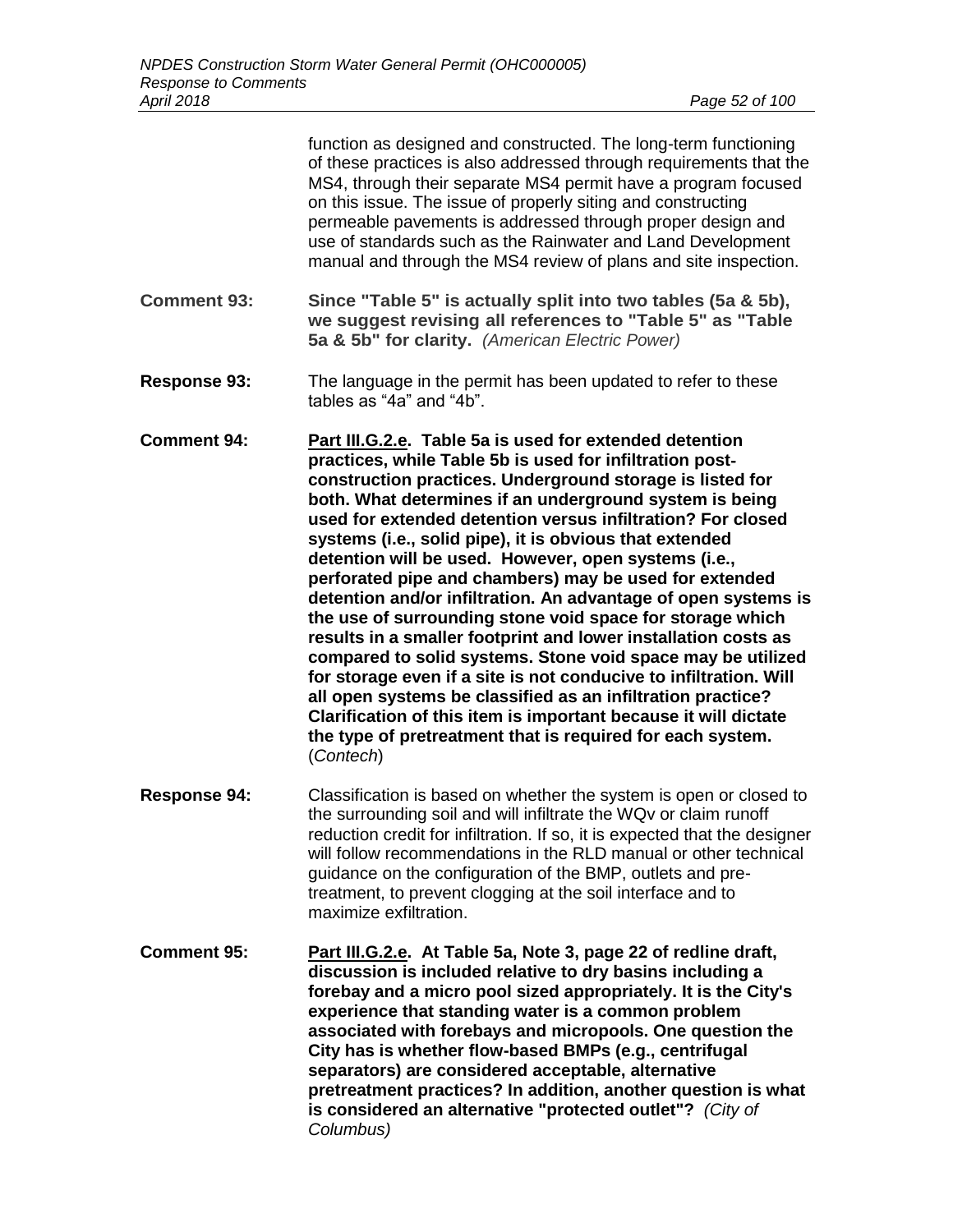- **Response 95:** Ohio EPA is willing to work with the City and others to determine suitable alternatives. Flow-based BMPs will be considered acceptable alternative pretreatment based on their effectiveness and services (coarse sediment removal and energy dissipation) compared to forebays. Generally, protected outlets will be assessed on their ability to provide non-clogging service.
- **Comment 96: Part III.G.2.e. At Table 5a, Note 4, page 22 of red line draft, discussion is included relative to underground storage must have pretreatment for removal of suspended sediments included in the design and documented in the SWP3. It is unclear to the City how pretreatment applies to pervious pavement as presented here and the** *Rainwater Manual.* **The**  *Rainwater Manual* **recommends pretreatment for higher pollutant areas such as maintenance yards. The CGP; however, appears to require pretreatment in all cases. Was this intended? What pretreatment practices does OEPA find suitable for pervious pavement systems?** *(City of Columbus)*
- **Response 96:** The surface itself is the pretreatment in most pervious pavements. Where water from other sources (i.e., roofs or vegetated areas) is directly introduced into the underground storage below the previous pavement, a sump or other pretreatment maybe necessary.
- **Comment 97: Part III.G.2.e. The City questions whether the paragraphs immediately prior to and following Tables 5a and 5b are redundant?** *(City of Columbus)*
- **Response 97:** Ohio EPA agrees with this comment and the final permit has been revised to correct this issue.

# **Post-Construction – Transportation Projects**

- **Comment 98: Part III.G.2.e. Are pedestrian path projects, not related to roadway improvement projects, considered transportation related and the ODOT L&D Manual can be used regarding BMP options? Additionally, can grass filter strips or channels be used for such projects?** *(EMH&T)*
- **Response 98:** Based on the nature of these projects (narrow, long and linear) not being well suited for storm water being captured in a typical storm water basin, Ohio EPA allows these projects to use grass filter strips as appropriate treatment. Sizing is guided by the ODOT L&D Manual in that case.
- **Comment 99: Part III.G.2.e. It is our understanding that in the recent years, the Ohio Environmental Protection Agency (OEPA) and Ohio**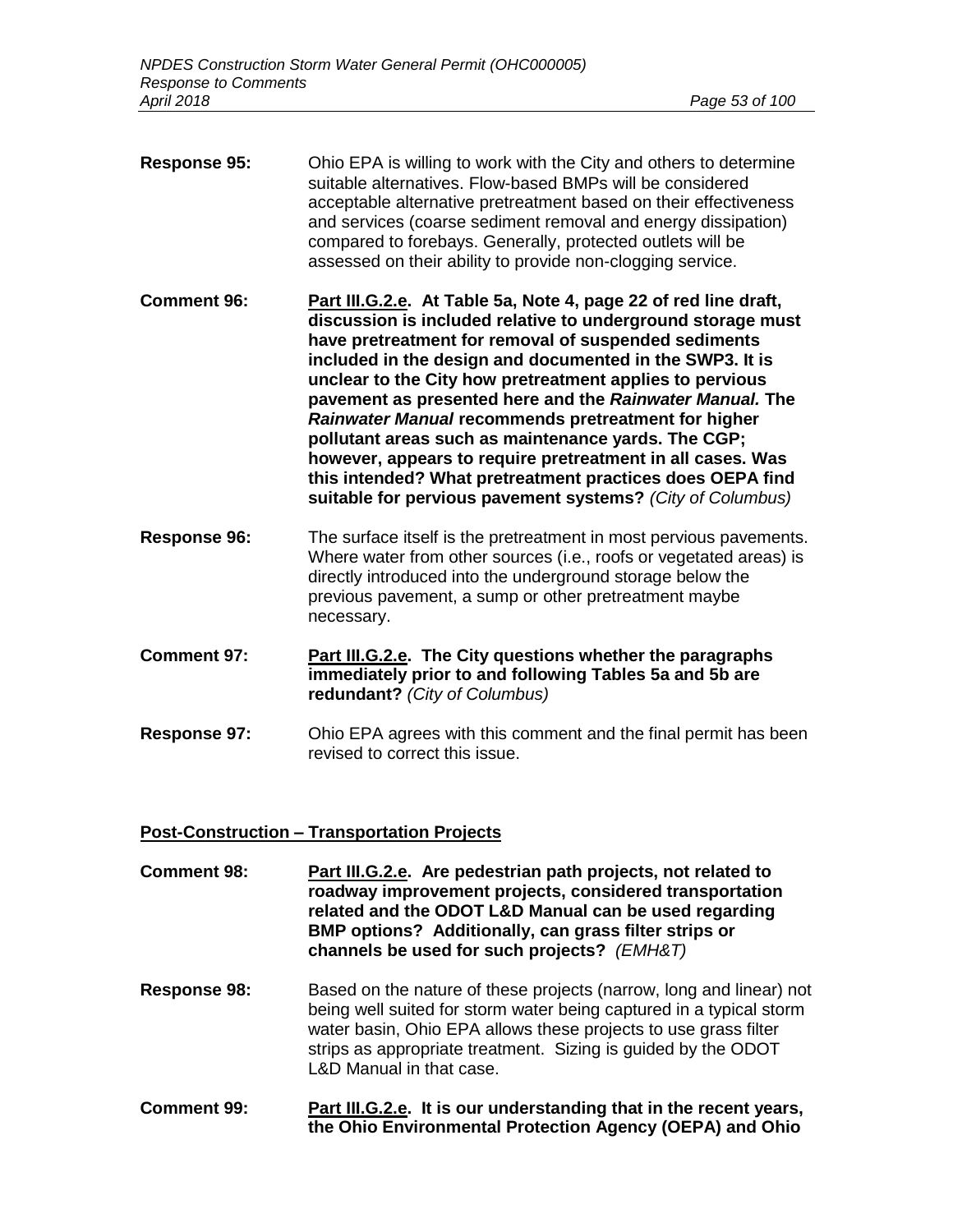**Department of Transportation (ODOT) have had multiple discussions regarding acceptable post-construction controls on roadway projects. The result of these discussions were a set of transportation-minded post-construction BMPs, along with applicable design parameters in the current ODOT Location & Design Manual, Volume II (L&D Vol.II). It is requested that WQv calculations remain unchanged or allow linear roadway projects to continue to provide BMPs on transportation projects in accordance with the current version of the ODOT L&D Vol. II manual. If this is not acceptable, please provide what new information is available to suggest that the BMPs recently approved by the OEPA for the latest ODOT L&D Vol. II manual are not providing water treatment to the maximum extent practicable.** *(Ohio Turnpike and Infrastructure Commission)*

- **Response 99:** The WQv calculation represents the maximum extent practical for all categories of development. Highways and interstates are unique types of development because of their linearity, public investment and safety issues. Because of this uniqueness, OEPA continues to accept ODOT's L&D Volume II manual to engineering storm water BMPs for these areas. For this reason, ODOT has requested Ohio EPA's review and approval of updates to the L&D as permit changes are made.
- **Comment 100: Part III.G.2.e. It is requested that transportation related projects utilizing the current ODOT L&D Vol. II manual to design and install OEPA approved BMPs, continue to design with the twenty (20%) redevelopment standards. If this is not acceptable, please provide what new information is available to suggest that the BMPs recently approved by the OEPA for the latest ODOT L&D Vol. II manual are not providing water treatment to the maximum extent practicable.** *(Ohio Turnpike and Infrastructure Commission)*
- **Response 100:** Because of the interpretation of right-of-way imperviousness in the ODOT L&D Manual, OEPA has agreed to continue the general approach to redevelopment as of the 1/19/2018 L&D Manual, with the understanding that designers would first attempt bioretention and green infrastructure practices prior to utilizing extended detention practices or other suitable practices.

## **Offsite Mitigation of Post-Construction**

**Comment 101: Part III.G.2.e. Offsite mitigation only results in a net environmental improvement if the site designated for mitigation is developable, and is designated for development, such as within an area zoned (or could be zoned) as residential, a municipal planning area and/or within a facility**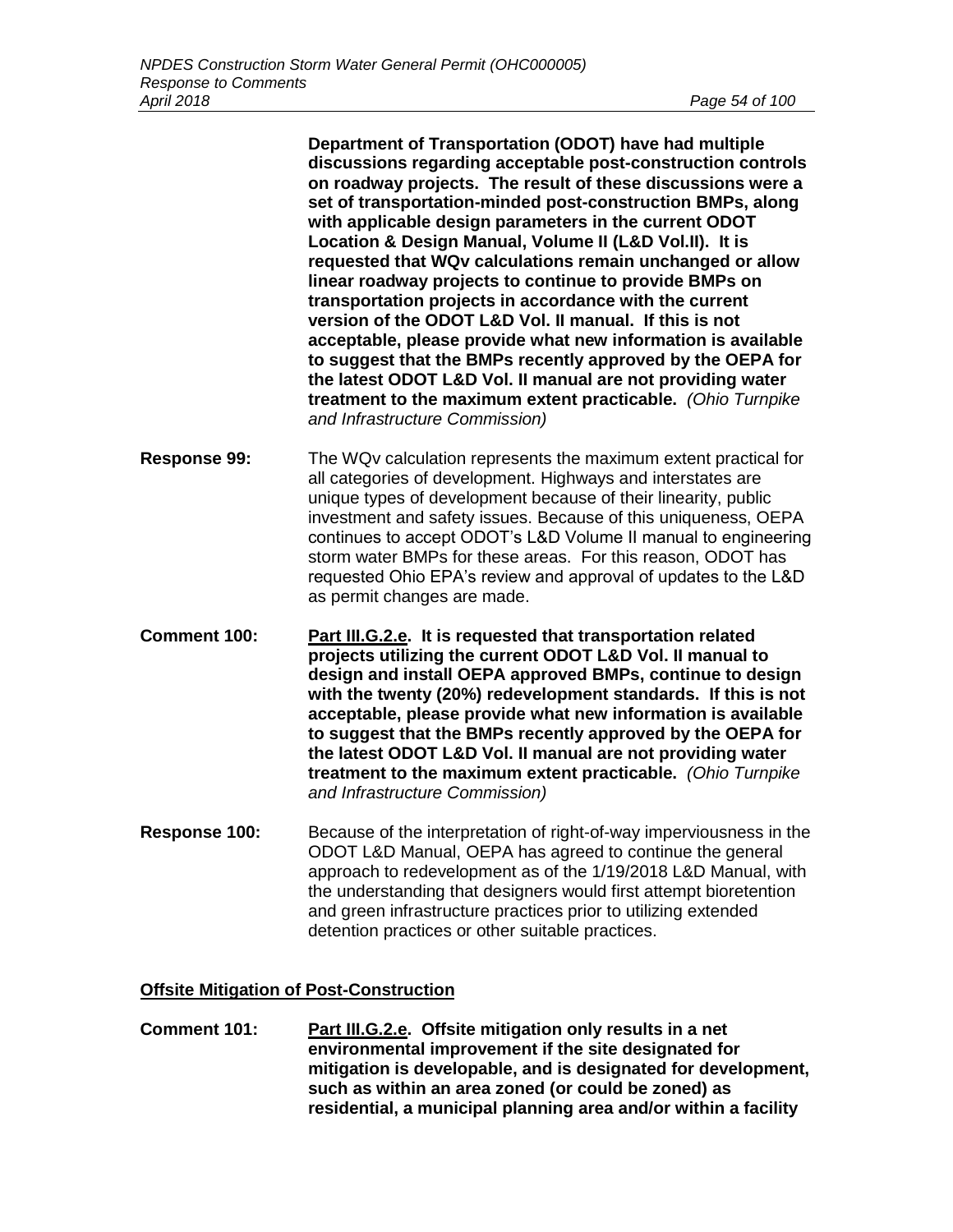**planning area designated to receive water and wastewater utilities (e.g., a Section 201 Facility Planning Area).** 

**These cases do not result in a net positive environmental mitigation when the area designated for mitigation could not have been developed anyway. Even when "the mitigation ratio of the WQv is 1.5 to 1 or the WQv at the point of retrofit, whichever is greater" is used, there is a net loss since the protected area (e.g., floodplain, wetlands) could not have been developed.**

**In this permit, any mitigation should only be allowed in areas that could have been developed and are zoned and designated as developable. Areas that could not be developed (e.g., floodplains, steep slopes, etc., do not provide a net gain when mitigation is allowed on them, since they could not have been developed.** *(The Nature Conservancy)*

**Response 101:** Offsite mitigation is a rarely used action, that receives Ohio EPA review before approval. The agency recognizes the value of the offsite mitigation to achieve greater implementation of water quality services and acknowledges the concern of the commenter. These concerns have been applied during review of potential offsite mitigation. If the commenter has examples where those concerns were ignored, please share these (so that future issues may be avoided).

#### **Previously Developed Areas**

**Comment 102: Part III.G.2.e. Increase in Redevelopment Requirements. The proposed increase in redevelopment requirements may stifle revitalization of economically depressed areas. Redevelopment projects are submitted by a wide variety of applicants with varying levels of storm water compliance sophistication. The requirements in the proposed GCP renewal lack clarity and seem over-burdensome for redevelopment projects.** (Franklin County Engineer's Office)

> **Part III.G.2.e. In the Previously Developed Areas ("redevelopment projects") section of the draft permit, we suggest adding clarity that Equation 3 in the permit is for use when the runoff coefficient (Rv) increases. We recommend replacing the paragraph immediately preceding Equation 3 with the following: "For a previously developed area, if the post-project Rv for the disturbed area is greater than the preproject Rv for the disturbed area, a weighted approach shall be used with the following equation:"** *(City of Delaware)*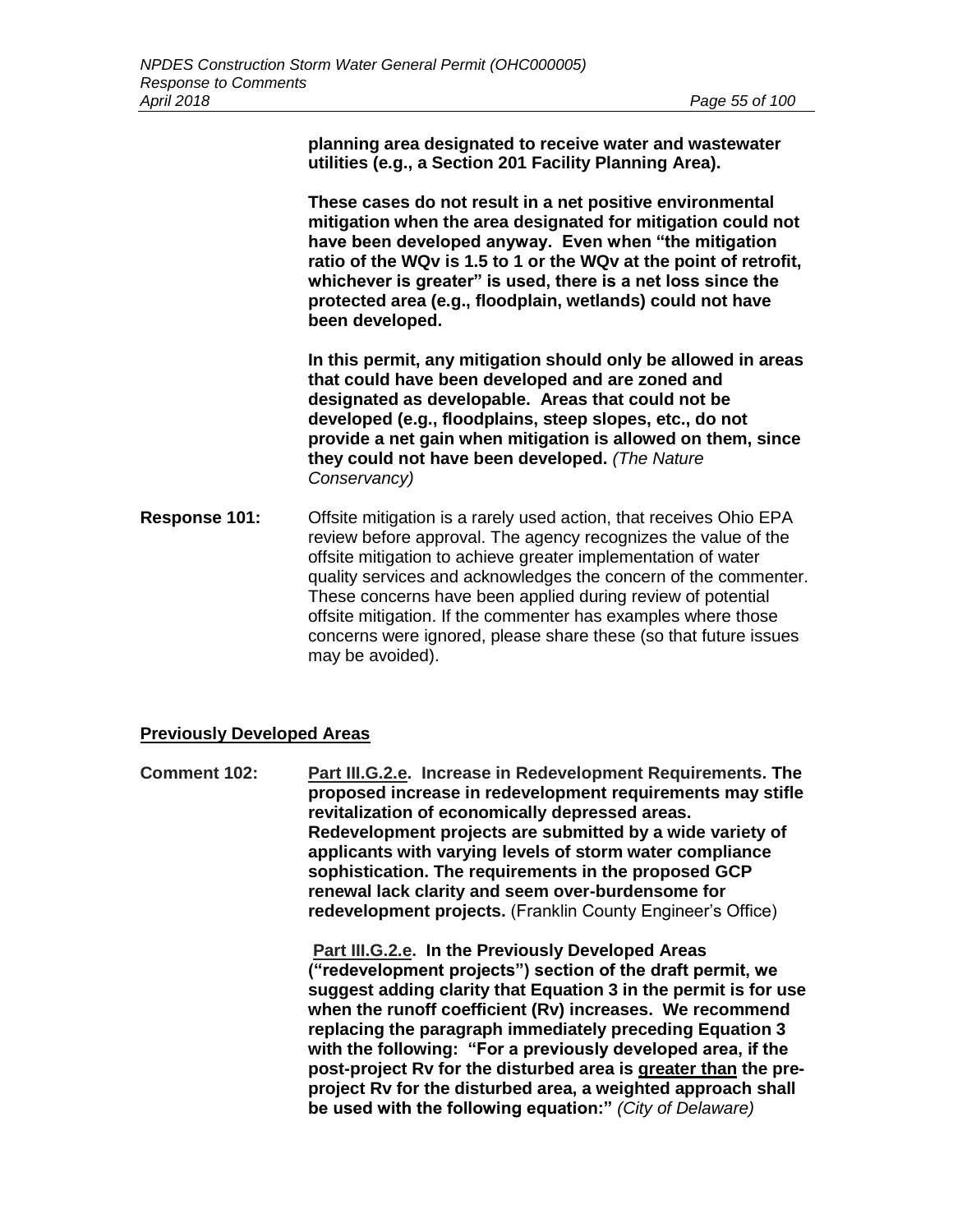**Part III.G.2.e. Requiring all proposed projects on previously developed sites (redevelopment) to have a post-construction BMP from Table 5 will be an undue burden on the site owner. Due to the existing impervious nature of such a project, it does not need its own detention basin (which could be used under the proposed permit as a post-construction BMP since the detention requirement is not applicable). As such, more feasible and cost-effective options (such as hydrodynamic separators) should be allowed for such sites. The increased requirements for these sites may actually hinder redevelopment of sites and incentivize developers to build on undeveloped sites, which would be counterproductive to improving water quality and promoting redevelopment.** *(Choice One Engineering)*

**Part III.G.2.e. "***Ohio EPA encourages the redevelopment of previously graded, paved or built upon sites through a reduction of the WQv treatment requirement."*

**The OMA is concerned with how Ohio EPA will treat the various regulated entities in these instances. What will be Ohio EPA's process for evaluating sites and applying this new permit term?** (*The Ohio Manufacturing Association)*

**Part III.G.2.e. On page 25 of the red line draft, the agency makes reference to "soil restoration" among the three conditions that need to be met relative to previously**  *developed* **areas. Details as to what is meant by "soil restoration" ought to be provided. For instance see, Seattle's Stormwater Code requirement for Post-Construction Soil Quality and Depth. Last** *viewed* **at**  *[www.seattle.govIDPDIPublications/CAMlcam531.pdf.](http://www.seattle.govidpdipublications/CAMlcam531.pdf) (City of Columbus)*

**Response 102:** Based on comments received, Ohio EPA has changed the final permit's "Previously Developed Areas" requirement to be consistent with OHC000004. The intent of the draft permit's requirement was to incentivize green infrastructure practices. Ohio EPA will evaluate and study the redevelopment requirement over the upcoming permit term.

> What is meant by "soil restoration" is the set of steps that restore previously impervious areas to areas that will allow some infiltration and vegetative growth. Guidance for soil restoration is expected to be developed in upcoming Rainwater and Land Development manual materials. Until that point, applicants may propose suitable methods or utilize other standards such as what you've referred. Steps are expected to include measure remove pavement, and rock fill, reduce compaction, replace soil and amend with compost as needed to prevent resettling into a compacted state and to grow vegetation and to plant vegetation.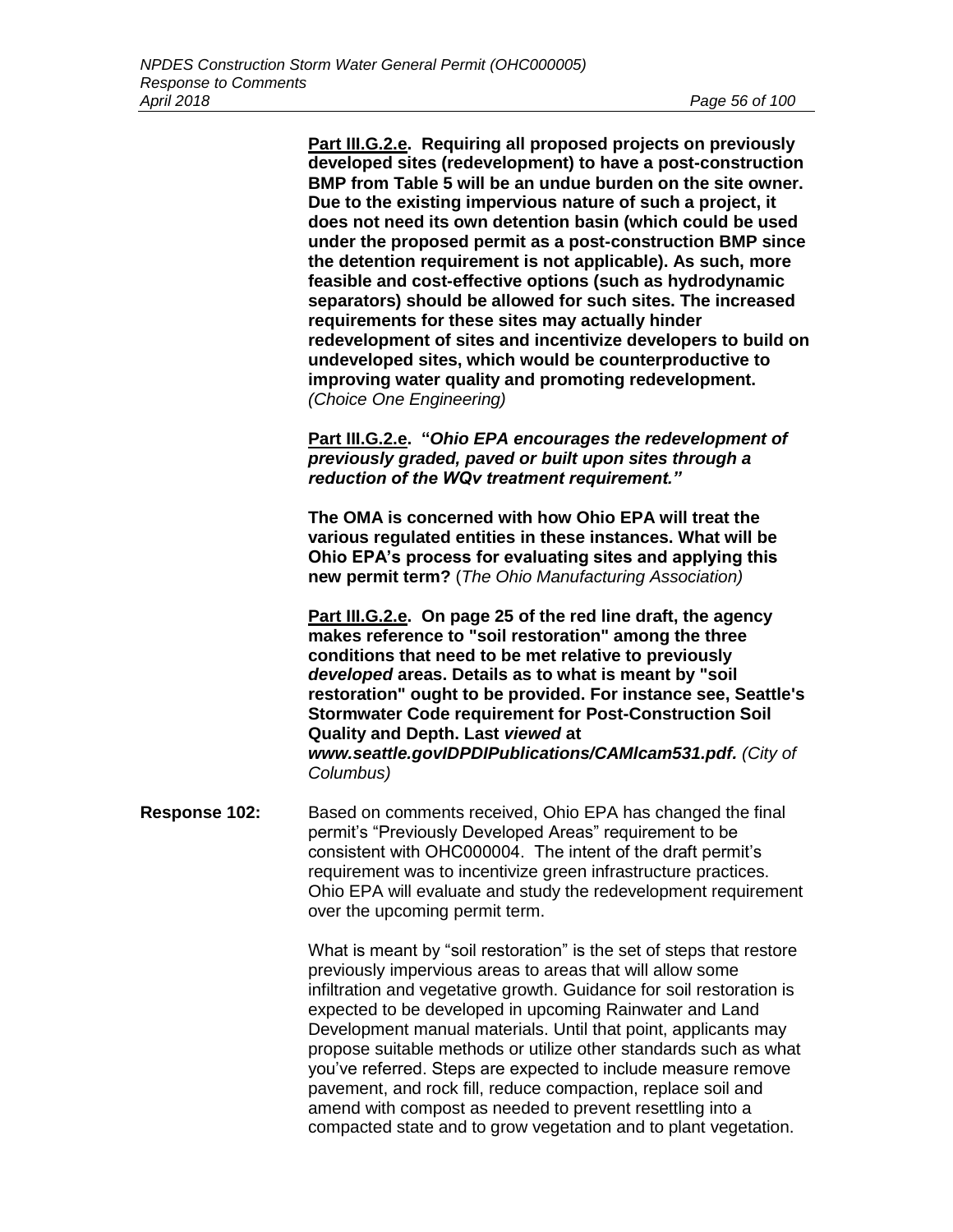#### **Runoff Reduction Practices**

- **Comment 103: Part III.G.2.e. This section needs more detail and explanation. While we applaud OEPA's inclusion of alternative avenues to reduce reliance on structural BMPs, there needs to be more guidance provided to increase the regulated community's knowledge of how and when to implement and credit runoff reduction strategies. We encourage OEPA to provide training on the proper design, installation and management of nonstructural BMP's. Members of the coalition could work with OEP A to coordinate training sessions.** *(Ohio Home Builders Association, Inc., The Associated General Contractors of Ohio, Ohio Contractors Association, Ohio Chamber of Commerce, The Ohio Manufacturers' Association, NAIOP of Ohio)*
- **Response 103:** OEPA appreciates the offer of assistance. OEPA intends to provide design guidance on the runoff reduction practices (and entire updated permit) through local training sessions, webinars and within the Rainwater & Land Development manual. OEPA will reach out to interested parties when planning these events. John Mathews (614-265-6685) and Justin Reinhart (614-705-1149) are the primary contact for storm water technical assistance.

## **Alternative Post-Construction BMPs**

- **Comment 104: Part III.G.2.e. On page 27, general discussion is about permittees requesting approval from OEPA to use alternative post-construction BMPs on a case-by-case basis. The City requests OEPA add language stating that MS4s** *have* **the right to reject alternative BMPs in their jurisdiction that** *have* **been approved by OEPA.** *(City of Columbus)*
- **Response 104:** This is assumed by Part III.B. which requires submittal to the MS4 prior to submission of the NOI to Ohio EPA. Ohio EPA recognizes this authority incumbent in the review process by the MS4, as such, change to the permit is not necessary.
- **Comment 105: Part III.G.2.e. On page 28, testing protocols are outlined. However, it is unclear whether all the alternative BMPs presented in the first paragraph on page 31 will** *have* **to undergo testing in accordance with the testing protocols?**  *(City of Columbus)*
- **Response 105:** The paragraph gives examples of potential practices for clarification. All practices not included in Tables 4a or 4b require testing demonstrating their ability to capture 80% of TSS to be approved for use.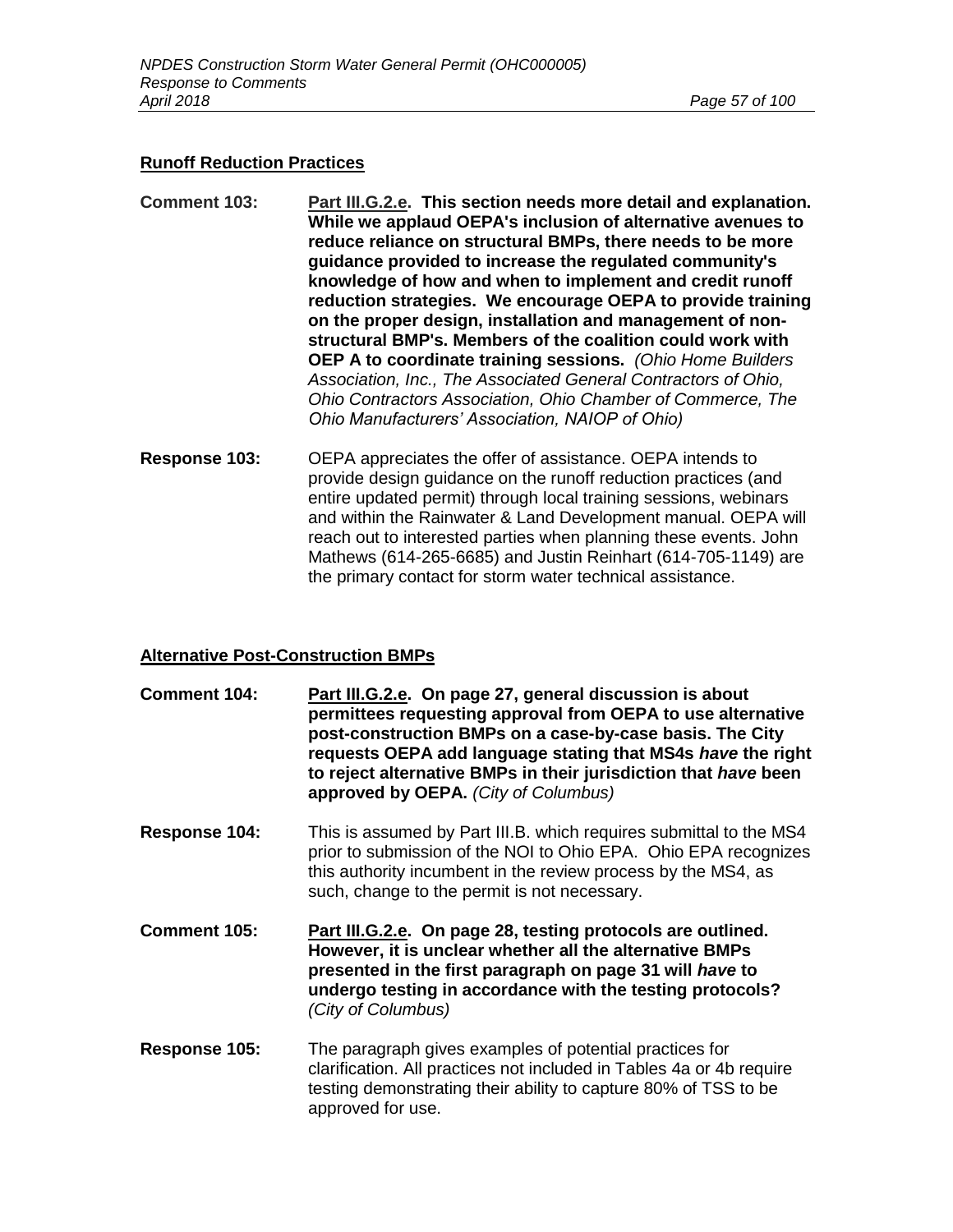| <b>Comment 106:</b> | Part III.G.2.e. On page 27, second paragraph of the redline<br>draft the agency has added the sentence "Where the<br>development project is located within a regulated municipal<br>separate storm sewer system (MS4) community, the use of an<br>alternative practice requires pre-approval by the MS4 before<br>submittal of the Ohio EPA permit application", the City<br>suggests changing the sentence to "Where the development"<br>project is located within a regulated municipal separate storm<br>sewer system (MS4) community, the use of an alternative<br>practice requires pre-approval by the Ohio EPA before<br>submittal of the SWP3 to the MS4 for review." (City of<br>Columbus) |
|---------------------|-----------------------------------------------------------------------------------------------------------------------------------------------------------------------------------------------------------------------------------------------------------------------------------------------------------------------------------------------------------------------------------------------------------------------------------------------------------------------------------------------------------------------------------------------------------------------------------------------------------------------------------------------------------------------------------------------------|
|                     |                                                                                                                                                                                                                                                                                                                                                                                                                                                                                                                                                                                                                                                                                                     |

**Response 106:** Please see Response 104.

**Comment 107: Part III.G.2.e. "Use of Alternative Post-Construction BMPs". The first paragraph on page 28 of redline/strikeout version, the permit states that discharge rate is considered to have negligible impact if the permittee can demonstrate that one of the following three conditions exist:**

- **i. The entire WQv is recharged to groundwater;**
- **ii. The larger common plan of development or sale will create less than one acre of impervious surface;**
- **iii. The storm water drainage system of the development discharges directly into a large river with drainage area equal to 100 square miles or larger upstream of the development site or to a lake where the development area is less than 5 percent of the watershed area, unless a TMDL has identified water quality problems into the receiving surface waters of the state.**

**Regarding iii, clarification is requested on whether the requirements in this section include the proposed development site.** *(Northeast Ohio Regional Sewer District)*

- **Response 107:** Yes, the site must be tributary to the watershed and should be considered in its sizing of the drainage area.
- **Comment 108: Part III.G.2.e. Pre-treatment is required for all underground detention systems in Tables 5a and 5b. Although underground extended detention and infiltration are accepted as standard BMPs, associated pretreatment BMPs require case-by-case approval by the MS4 and OEPA. This seems inefficient if underground detention is to be classified as a standard BMP, particularly as it is likely these systems will be used on a relatively frequent basis as is the case today. Using case-by-case approval also leaves review and approvals of manufactured treatment devices open to interpretation which can easily lead to inconsistencies in the**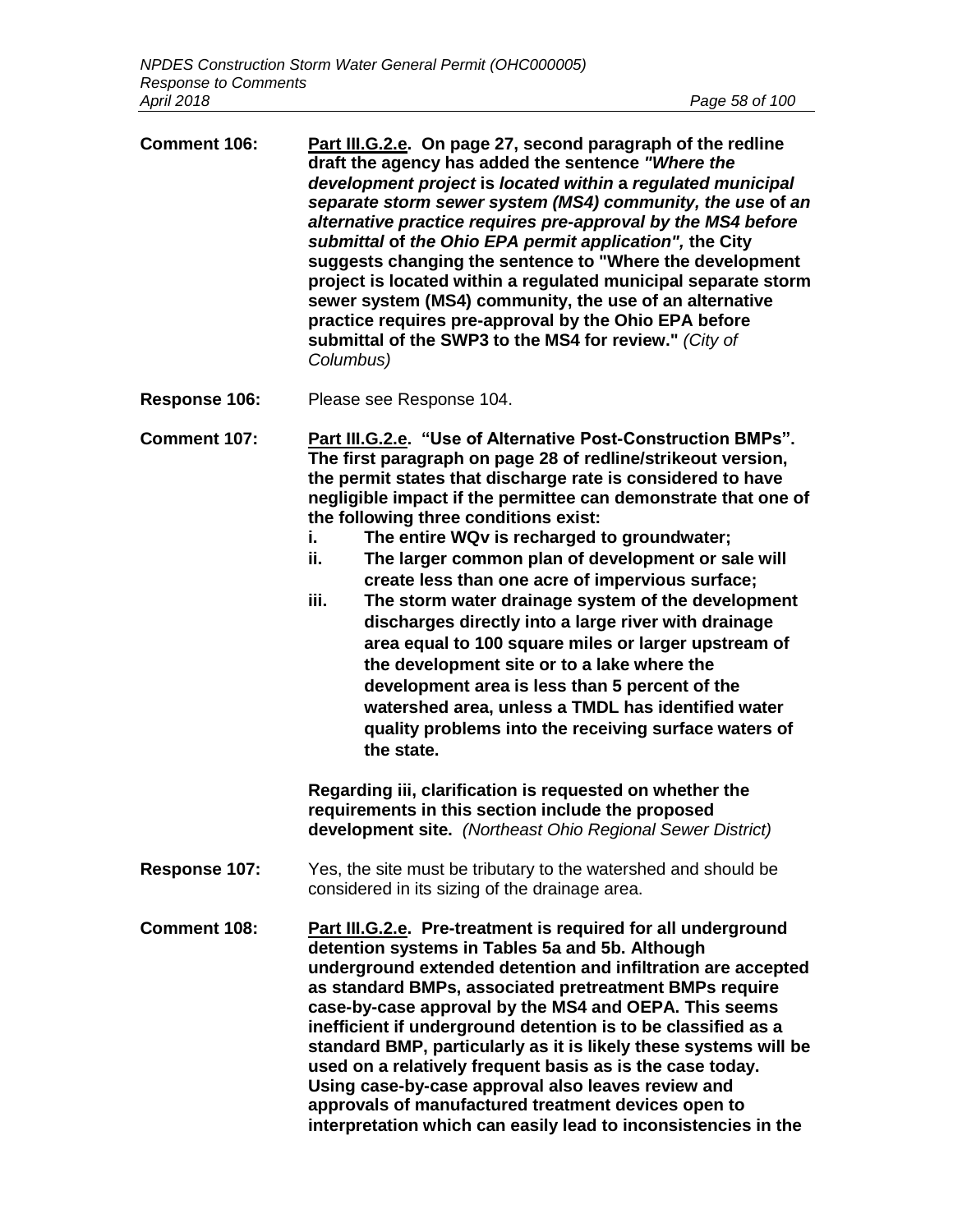|               | performance and implementation of such BMPs. We strongly<br>suggest standard approvals of products certified through the<br>referenced lists for which OEPA will provide reciprocity<br>(NJDEP, TAPE). (Contech)                                                                                                                                                                                                                                                                                                                                                                                                                                                                                                                                                            |
|---------------|-----------------------------------------------------------------------------------------------------------------------------------------------------------------------------------------------------------------------------------------------------------------------------------------------------------------------------------------------------------------------------------------------------------------------------------------------------------------------------------------------------------------------------------------------------------------------------------------------------------------------------------------------------------------------------------------------------------------------------------------------------------------------------|
| Response 108: | OEPA does not intend for pretreatment practices to require case-<br>by-case approval by MS4s or OEPA. Designers should select<br>pretreatment practices based on tested efficiency and<br>demonstrate that in a SWPPP. It is expected designers will rely on<br>NJDEP and Washington TAPE for these test results in many<br>cases.                                                                                                                                                                                                                                                                                                                                                                                                                                          |
| Comment 109:  | Part III.G.2.e. The Use of Alternative Post-Construction BMPs<br>is referenced in determining which pretreatment BMP is<br>appropriate for underground extended detention (50% credit)<br>versus underground infiltration (80% credit). However,<br>nowhere in this section does it define what BMPs get 50%<br>credit versus those that get 80% credit. It is assumed that<br>50% credit references hydrodynamic separators on the<br>NJDEP approval list, while 80% references filtration on<br>NJDEP or TAPE. Are other options available for 50%<br>pretreatment credit? There is currently no further mention or<br>discussion of approving or testing 50% alternative BMPs in<br>the alternative testing protocol section. Please provide<br>clarification. (Contech) |
| Response 109: | The 50% and 80% minimum effectiveness goals are set to assure<br>performance of the primary BMP. OEPA intends that the<br>Alternative Post-Construction BMP testing protocol will be<br>followed to demonstrate either 50% or 80% effectiveness as<br>needed. the Alternative Post-Construction BMP Testing section<br>only references 80% to reduce confusion.                                                                                                                                                                                                                                                                                                                                                                                                             |

- **Comment 110: Part III.G.2.e. Tables 5a and 5b both allow for underground storage to meet the water quality treatment and infiltration requirements of the permit. Including these as "standard BMPs approved for general use" provides greater flexibility and more options for designers particularly as they face site obstacles like space constraints.** (*Contech*)
- **Response 110:** Thank you for your comment.
- **Comment 111: Part III.G.2.e. Based on the current pretreatment requirements for underground extended detention in Table 5a, it is assumed that hydrodynamic separation will be allowed for pretreatment. NJDEP certifies hydrodynamic separators at 50% TSS removal based on the specified lab testing protocol. However, TAPE only references hydrodynamic separators as part of its Pretreatment Program. TAPE's pretreatment recognition does not require field testing or third-party approvals like the other categories**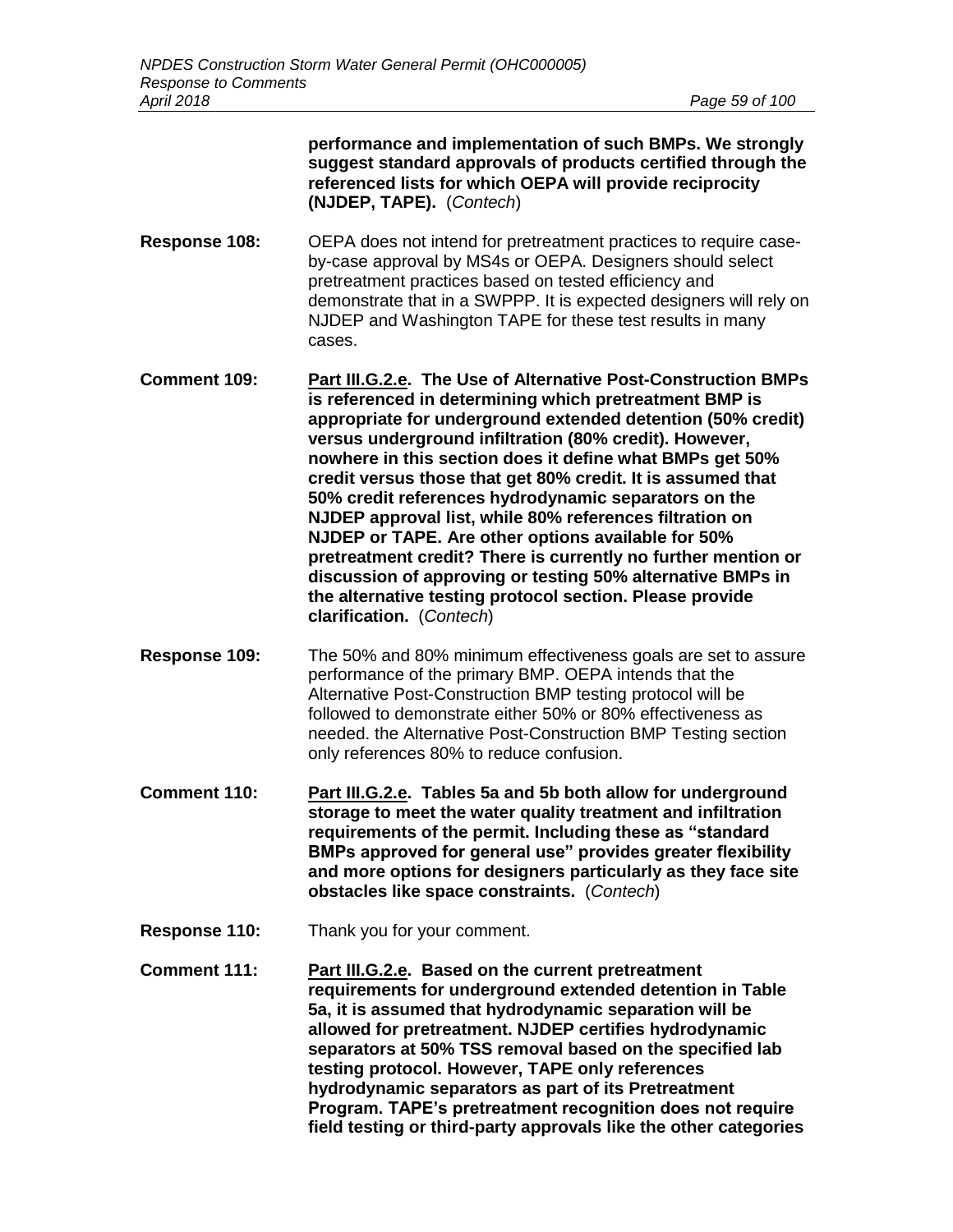**(Basic, Enhanced, Phosphorous, etc.); it is simply based upon data previously collected from manufacturers. NJDEP sizing of HDS units is also more conservative than that of TAPE. For this reason, it's important that only NJDEP is referenced for hydrodynamic separator approvals.** (*Contech*) **Response 111:** The permit provides alternative post-construction testing protocol which must be followed to equitably demonstrate TSS removal efficiency. The permit also recognizes testing performed by the New Jersey DEQ and the Washington, Dept. of Ecology (TAPE) as equal or exceeding that protocol and expresses nonconditioned acceptance of TEST results by those agencies and not reciprocity of that agency's "certification" or "approval" of a BMP. Footnotes in Table 4a and 4b cross-reference the Alternative

Post-Construction Testing Protocol section with respect to the required 50% (extended detention) or 80% (infiltration) TSS removal efficiency for pretreatment. Pretreatment practices utilized with Standard BMPs in Table 4a and 4b are not typically reviewed or evaluated by Ohio EPA. Therefore, OEPA expects that designers will rely on the New Jersey and TAPE certification programs for verification of a BMP's efficiency. OEPA understands that TAPE does not provide for testing at the 50% "pretreatment" level. In response to comments, OEPA has clarified the pretreatment effectiveness requirement footnotes.

- **Comment 112: Part III.G.2.e. As acknowledged by the draft permit, NJDEP utilizes lab testing protocol for both hydrodynamic separation and filtration units. TAPE is a field-based testing program. Because one protocol is lab-based and one is field-based, it can be difficult to effectively compare units approved on each list and for designers to decipher how to size/scale units that are approved on both lists. Since NJDEP no longer contains a field-testing component, several communities have moved toward referencing one program or another. If wanting to reference both TAPE and NJDEP, consider referencing NJDEP for 50% certification for hydrodynamic separation and referencing TAPE certification for 80% certification for filtration. Lab testing is appropriate for hydrodynamic separators, but field testing is typically recommended for filters since they are more sensitive to field pollutant loading conditions.** (*Contech*)
- **Response 112:** Please see Response 111.
- **Comment 113: Part III.G.2.e. As performance protocol and acceptance criteria is currently written for alternative BMPs, it is very open-ended leaving much room for interpretation by manufacturers, designers, and plan reviewers. This leaves the potential for inconsistent implementation, particularly as**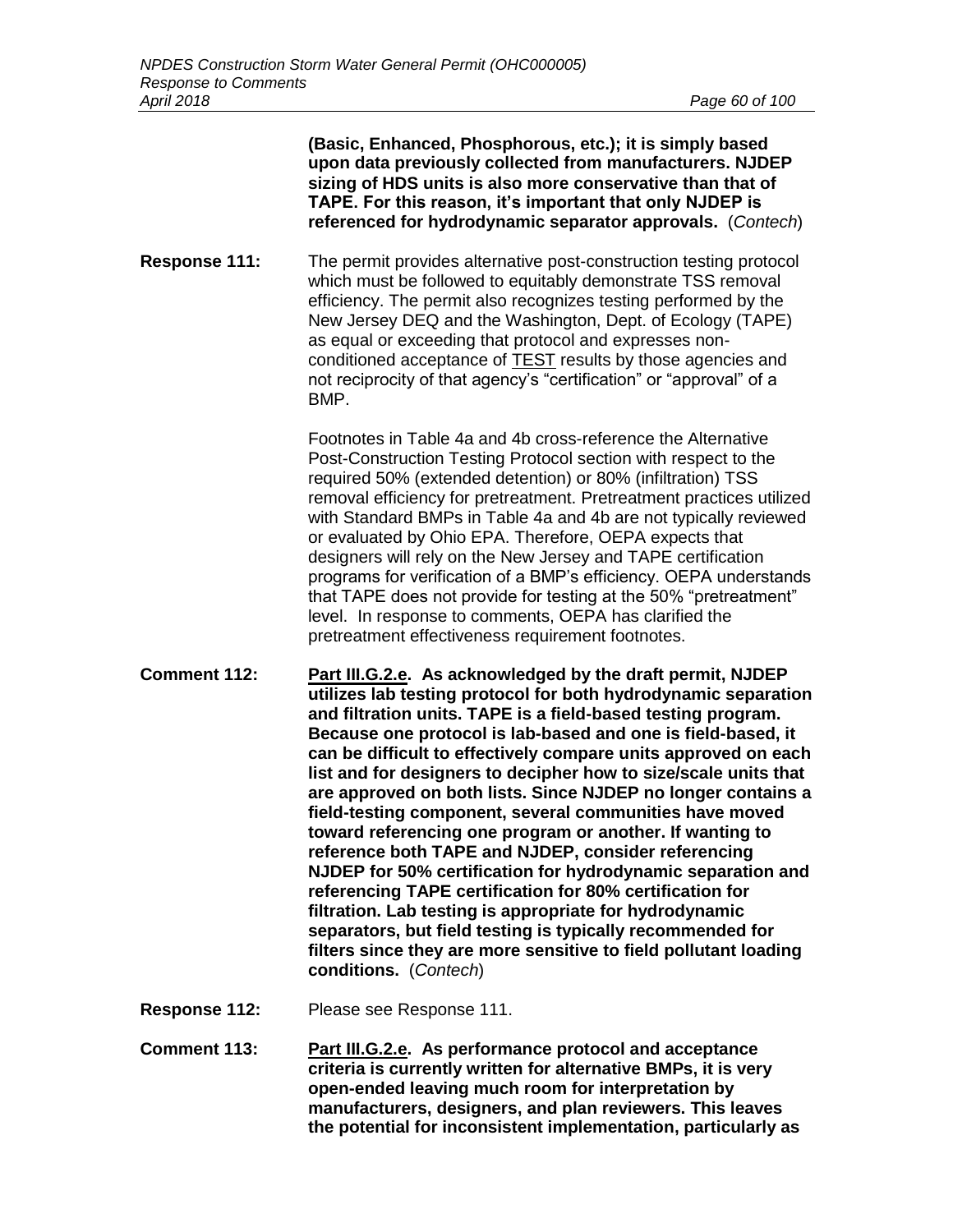**the program progresses. More open-ended protocol has proven to result in deviations from the performance criteria and exceptions being made as more products seek approval. Requirements for alternative BMPs should clearly reference the programs that testing must comply with. If providing reciprocity for NJDEP and/or TAPE, why not just reference these programs? Any alternative pathway for approvals that do not follow the referenced programs are likely to result in inequality between units leading to inconsistent performance and inequitable market conditions.** (*Contech*)

- **Response 113:** Please see Response 111.
- **Comment 114: Part III.G.2.e. Requiring testing of manufactured treatment devices by a third-party testing organization is not common. NJDEP and TAPE, for example, do not mandate this; they only require that testing is overseen by an independent party. Several manufacturers perform test of units in their own lab with oversight and analysis performed by an independent party. Consider requiring independent, third-party observation and analysis versus actual testing.** (*Contech*)
- **Response 114:** In response to comments, the permit has been updated to allow for third-party testing or oversight of testing.
- **Comment 115: Part III.G.2.e. Alternative BMP testing protocol requires demonstration of the maximum volume of sediment and floatables that can be collected in the BMP. Performance testing will not necessarily reveal these maximum amount of material that can be captured. Performance testing typically indicates, for example, the maximum treatment flow rate that a unit can operate before scour occurs, but it does not necessarily indicate maximum sediment storage capacity. These attributes are typically outlined in product specifications.** (*Contech*)
- **Response 115:** It is expected that the manufacturer's recommendations regarding volume of sediment and floatables allowed to accumulate before cleanout is necessary to maintain the expected long-term performance of all manufactured treatment devices will be provided in the Operation and Maintenance Plan and followed by the owner.
- **Comment 116: Part III.G.2.e. We believe that requiring the approval of each individual application of an alternative practice may prove to be cumbersome. Furthermore, if a design is completed with an alternative practice, waiting until an NOI and SWPPP is submitted to OEPA to know whether the alternative practice will even be approved introduces a great deal of uncertainty into the approval process. We suggest modifying the language of the permit to make it clear that the alternative**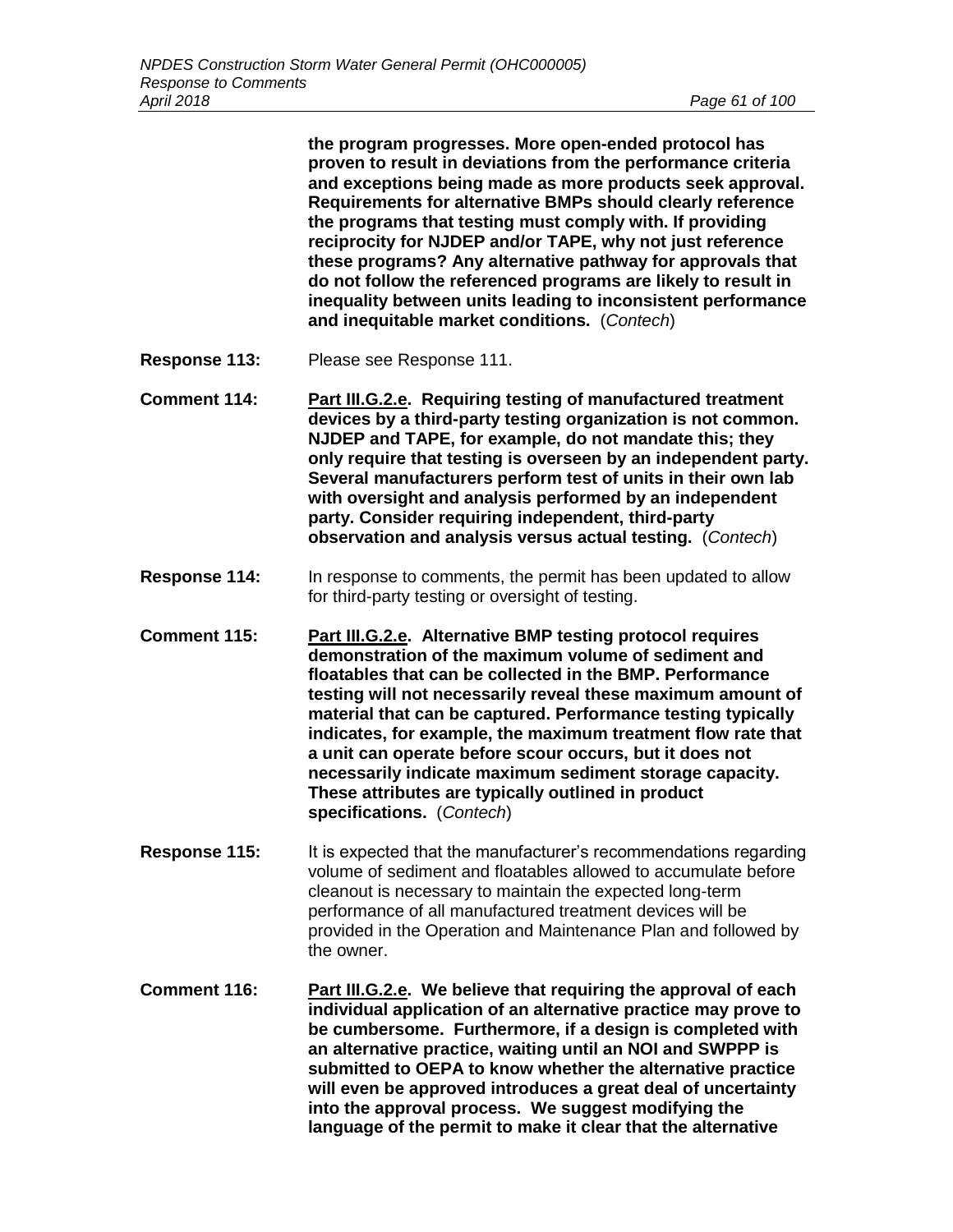**practices listed in the permit** *will* **be approved if applied correctly. We suggest that manufactured water quality units always be approved if the manufacturer certifies its compliance with the total suspended solids removal criteria.**  *(City of Delaware)*

**Part III.G.2.e. The change in language to require OEPA approvals to be finalized for alternative post-construction approvals before permittees submit an NOI for permit coverage is unreasonable. For design-build type contracts in particular, post-construction controls may be evaluated much further into a project rather than well before commencement. This has the potential to cause undue delays in starting a project. GM requests that Ohio EPA establish a timeline and providing resources for reviewing NOIs, SWP3s and request for alternative BMPs in a timely manner within the language of this subsection. As indicated above, forcing project design to be 100% complete has the potential to impact the costs and siting decisions of such projects as it significantly increases the time to execute a project.** *(General Motors)*

**Part III.G.2.e. The new proposed requirement in G.2.e for OEPA approval of alternative post-construction BMPs before submitting an NOI also is unduly restrictive, could significantly increase the time required to execute a project in Ohio and potentially could negatively impact future siting determinations for construction projects.** *(General Motors)*

**Part III.G.2.e.** *"Permittees shall request approval from Ohio EPA to use alternative post-construction BMPs on a case-bycase basis. To use an alternative post-construction BMP, the permittee must demonstrate that a BMP listed in Table 5 is not feasible and the proposed alternative post-construction BMP meets the minimum treatment criteria as described in this section. The permittee shall submit an application to Ohio EPA for any proposed alternative post-construction BMP. Where the development project is located within a regulated municipal separate storm sewer system (MS4) community, the use of an alternative practice requires preapproval by the MS4 before submittal of the Ohio EPA permit application. Ohio EPA requires that approvals for alternative post- construction BMPs are finalized before permittees submit an NOI for permit coverage."*

**Manufacturers are concerned with this new requirement for both Ohio EPA and MS4 approval for alternative postconstruction BMPs. How will Ohio EPA guarantee that these two additional approvals will not slow down projects? Will Ohio EPA and the MS4 commit to acting within a specified time period? The extra time and lack of certainty that these additional hurdles pose could prove very problematic and**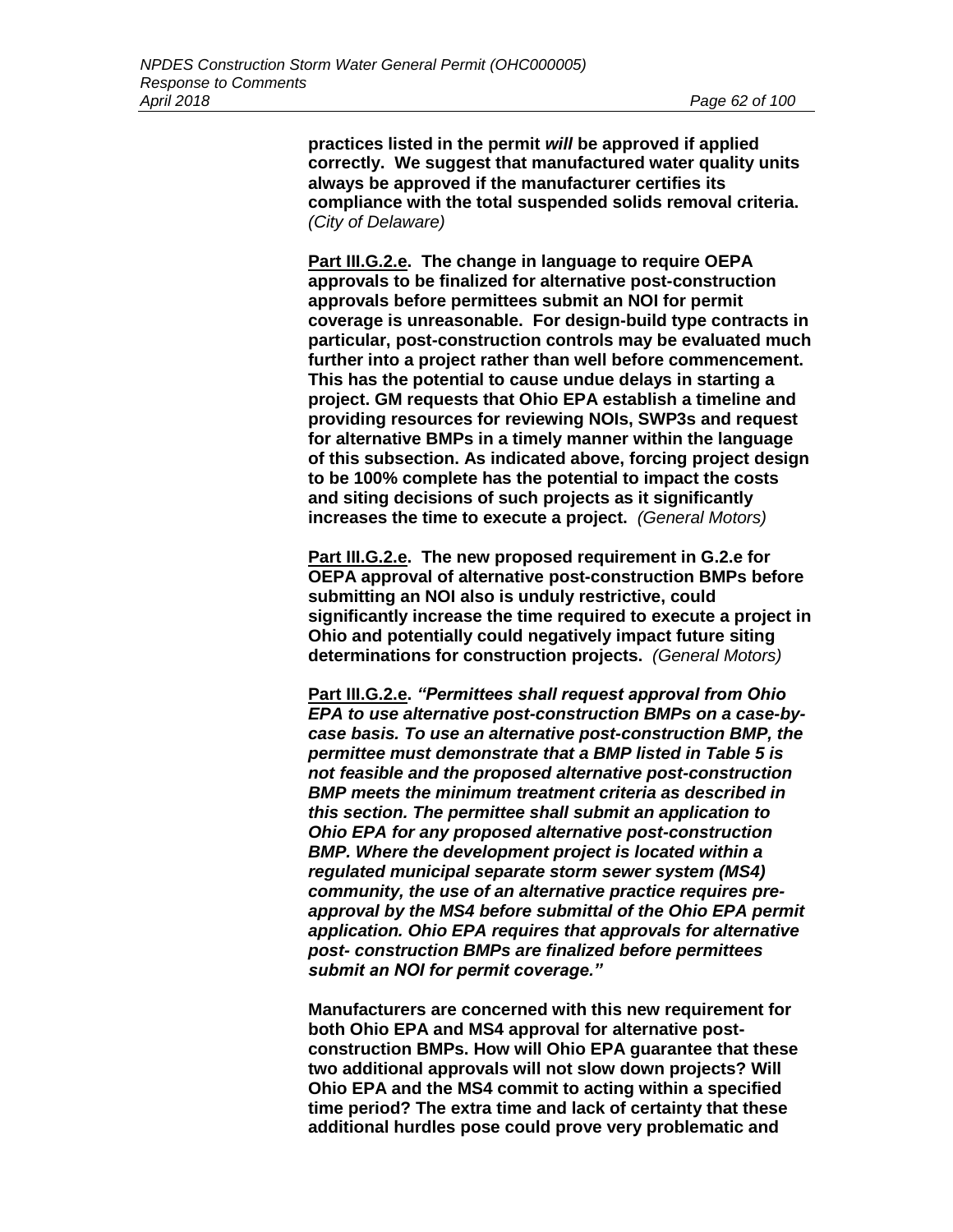#### **simply not feasible for the permittee.** (*The Ohio Manufacturing Association)*

**Response 116:** It should not be routine that approval of an alternative practices would need to be requested as additional flexibility has been provided to small sites disturbing less than 2 acres. This should reduce the need as well as the additional options to the tables of acceptable practices. But Ohio EPA is committed to and is preparing for a quick response to requests for approval of alternatives BMP. This will be helped by applicants using the referenced programs that have provided testing results. Ohio EPA does not control local government processes and therefore cannot speak regarding MS4 communities' commitments.

**Comment 117: Part III.G.2.e.** *"The alternative post-construction BMP testing protocol described in this section is similar to testing requirements specified by the New Jersey Department of Environmental Protection (NJDEP) for storm water Manufactured Treatment Devices (MTD) and therefore testing results certified by NJDEP shall be accepted by Ohio EPA. For examples of BMPs that have been tested using New Jersey Department of Environmental Protection's procedures, see the website: [www.njstormwater.org.](http://www.njstormwater.org/) Another nationally recognized storm water product testing procedure is the Technology Assessment Protocol – Ecology (TAPE) administered by the State of Washington, Department of Ecology. The TAPE testing procedure describes testing to achieve 80% TSS removal using a sediment mix with a particle size distribution with approximately 75% of the mass of the aggregate with particle diameters less than 45 microns. Overall, this particle size distribution is finer than the distribution in Table 6. Therefore, if TAPE testing results are available for a proposed alternative post-construction BMP, those results shall be accepted by Ohio EPA. The State of Washington, Department of Ecology website is www.ecy.wa.gov."*

> **The OMA would appreciate an explanation of Ohio EPA's rationale for selecting New Jersey and the state of Washington as standards to cite to and emulate. Were other states' protocols reviewed, and why were these two selected over other states?** (*The Ohio Manufacturing Association)*

**Response 117:** A white paper prepared by the Water Environment Federation may be helpful here: *http://wefstormwaterinstitute.org/wpcontent/uploads/2016/08/WEF-STEPP-White-Paper\_Final\_02- 06-142.pdf*. There are no currently active national programs or actively maintained national standards for testing. Both New Jersey and Washington TAPE have specified high-quality protocol for testing. New Jersey's particle size distribution has been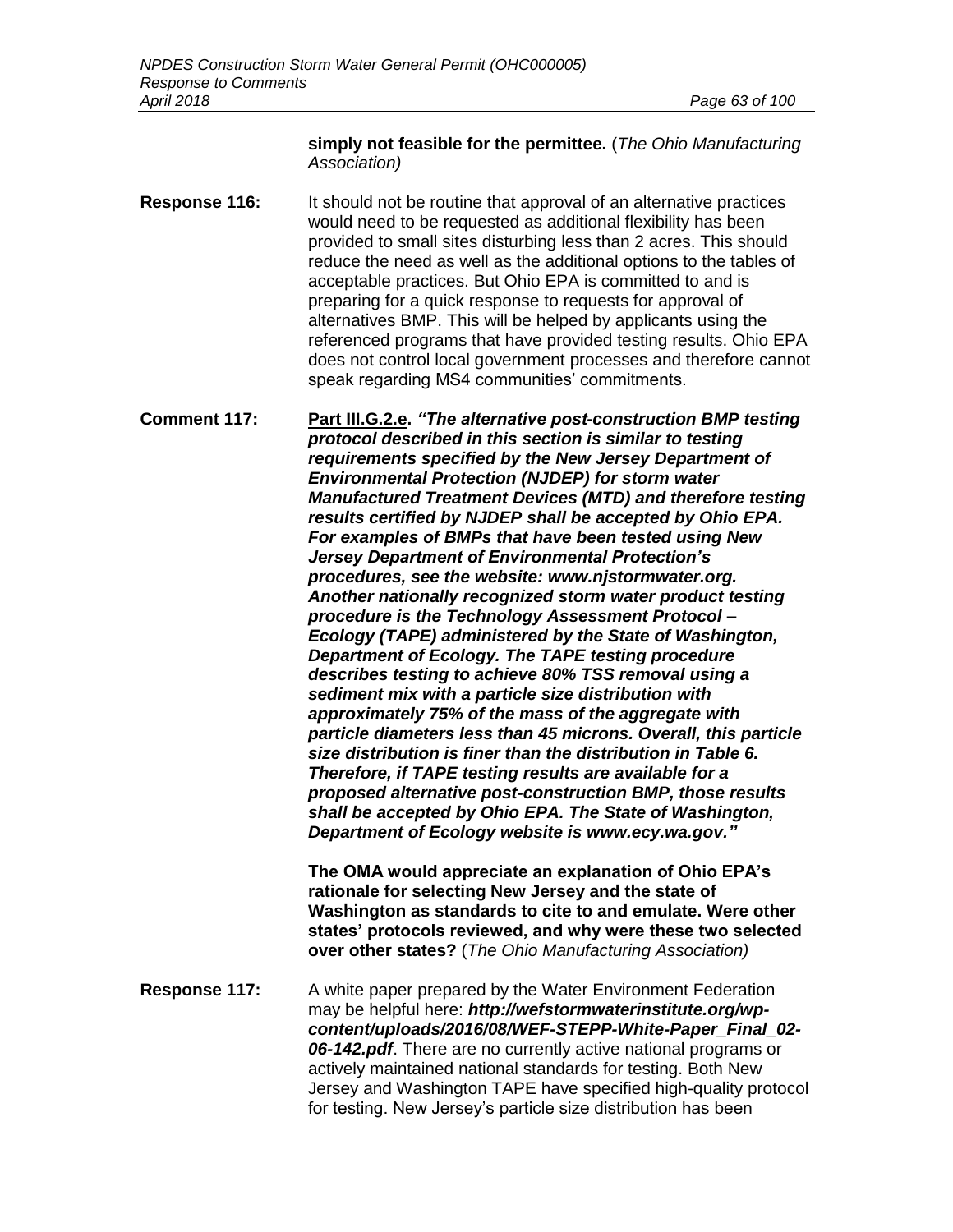evaluated as appropriate for Ohio. It is for these reasons these two were selected.

- **Comment 118: Part III.G.2.e. That the EPA have their list completed including the BMPs to be grand-fathered in prior to issuing the permit and update the list as additional BMP's are approved for use. Clarify EPA's intent regarding the New Jersey list:** *http://www.njcat.org/verificationprocess/technology-verification-database.html (BIA of Central Ohio)*
- **Response 118:** Please see Response 111. OEPA intends to provide assistance to designers as well as local reviewers with the determination of acceptable pretreatment devices. OEPA intends to keep record of pretreatment practices found acceptable as they are approved for use. Currently used pretreatment practices that have not completed required testing may be conditionally approved based on OEPA's past evaluation until testing can be verified. OEPA has pointed to the New Jersey certification program as a quick source of verification that a pretreatment practice meets the 50% (extended detention) or 80% (infiltration) pretreatment requirement. Other sources of verification, including in certain cases Washington TAPE, may also be utilized provided they meet the protocol established for testing.

## **Water Quality Flow Rate and Pretreatment**

- **Comment 119: Part III.G.2.e. Specifying a method to calculate the water quality flow for flow-based BMPs, including manufactured treatment devices, will provide a clear sizing methodology and help create equitable market conditions for manufacturers. This addition will provide value to designers, plan reviewers, and manufacturers.** (*Contech*)
- **Response 119:** Thank you for your comment.
- **Comment 120: Part III.G.2.e. The proposed Water Quality Flow Rate Rainfall Intensity table provides the rainfall intensities developed with the intent to provide 90% treatment of average annual runoff. Since the 2/5/18 "Intensity-Duration Curve for Water Quality Flow" memo indicates that alternative practices must only achieve 50% TSS removal if used as pretreatment for underground detention facilities (as opposed to 80% removal). We believe the permit itself should include the separate criteria for pretreatment applications, whether that's treating a lower amount of total suspended solids for the given water quality flow rate formula, or if it's a separate rainfall intensity that should be used to obtain a lower water quality flow rate (that would represent a lower percent**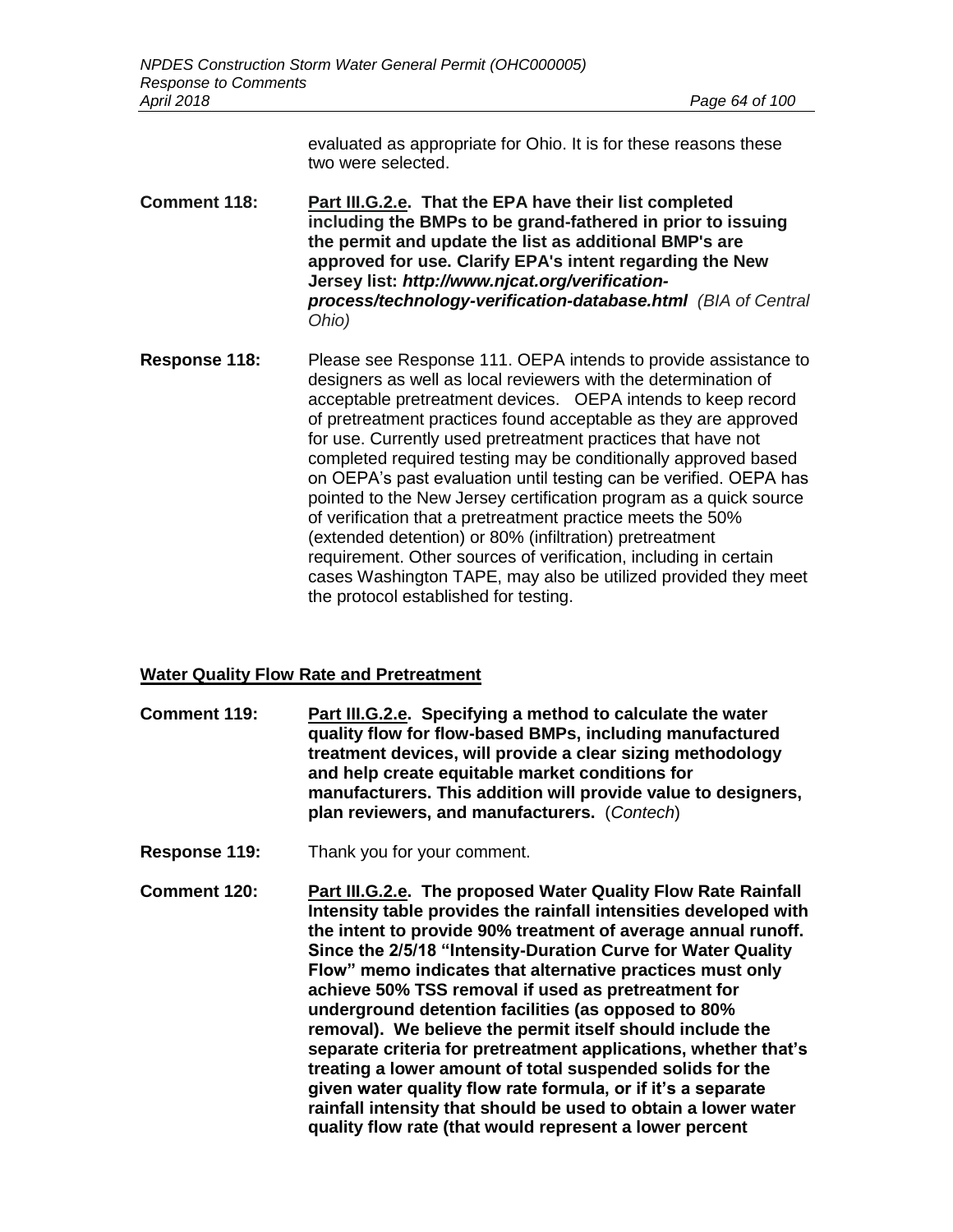**treatment of annual average runoff leading to a 50% TSS removal). If it's a separate water quality flow rate, a separate set of rainfall intensities should be provided.** *(City of Delaware)*

- **Response 120:** To clarify, the Water Quality Flow Rate Rainfall intensity table is developed with the intent to capture 90% of runoff, not treat 90% of runoff. The treatment rate is the runoff capture rate reduced by the efficiency of the practice. Additionally, the pretreatment requirement for 50% TSS removal in the permit applies only to Extended Detention versions of permeable pavement or underground detention. The pretreatment criteria is raised to 80% for infiltrating versions of permeable pavement and underground detention due to the risk of clogging the infiltrating surface. Therefore, a designer may choose to apply a lower efficiency practice than the table 4a/4b practices at the 90% capture rate to obtain the required 50% or 80% pretreatment treatment rate.
- **Comment 121: Part III.G.2.e. Consistent with the current Construction General Permit, an additional volume equal to 20% of the water quality volume is required to be incorporated into the BMPs listed in Tables 5a and 5b for sediment storage. For volume-based BMPs such as underground detention, incorporation of this additional volume is relatively straightforward. However, does this have any impact on sizing of the flow-through practices such as alternative BMPs used for pretreatment?** (*Contech*)
- **Response 121:** Please see Response 115. The 20% sediment storage applies only to the primary treatment practice.
- **Comment 122: Part III.G.2.e. Requiring pretreatment for underground detention practices as outlined in the footnotes of each of these tables is a best practice that is encouraged. Pretreatment requirements are outlined in the permit section titled "Use of Alternative Post-Construction BMPs" on page 24. This section requires that permittees request approval from OEPA to use alternative BMPs on a case-by-case basis. This section further states that to use an alternative BMP, the permittee must demonstrate that a BMP listed in Table 5 is not feasible. This seems contradictory and confusing given that underground detention/infiltration solutions are considered standard BMPs for general use in Table 5. If underground detention is utilized, will the pre-treatment device need to be approved on a case-by-case basis? This seems inefficient and defeats the purpose of listing underground detention as a Table 5 option. We suggest including a section that clearly outlines accepted pretreatment practices, such as a pre-approved product list, so these pretreatment BMPs may be accepted without caseby-case approval.** (*Contech*)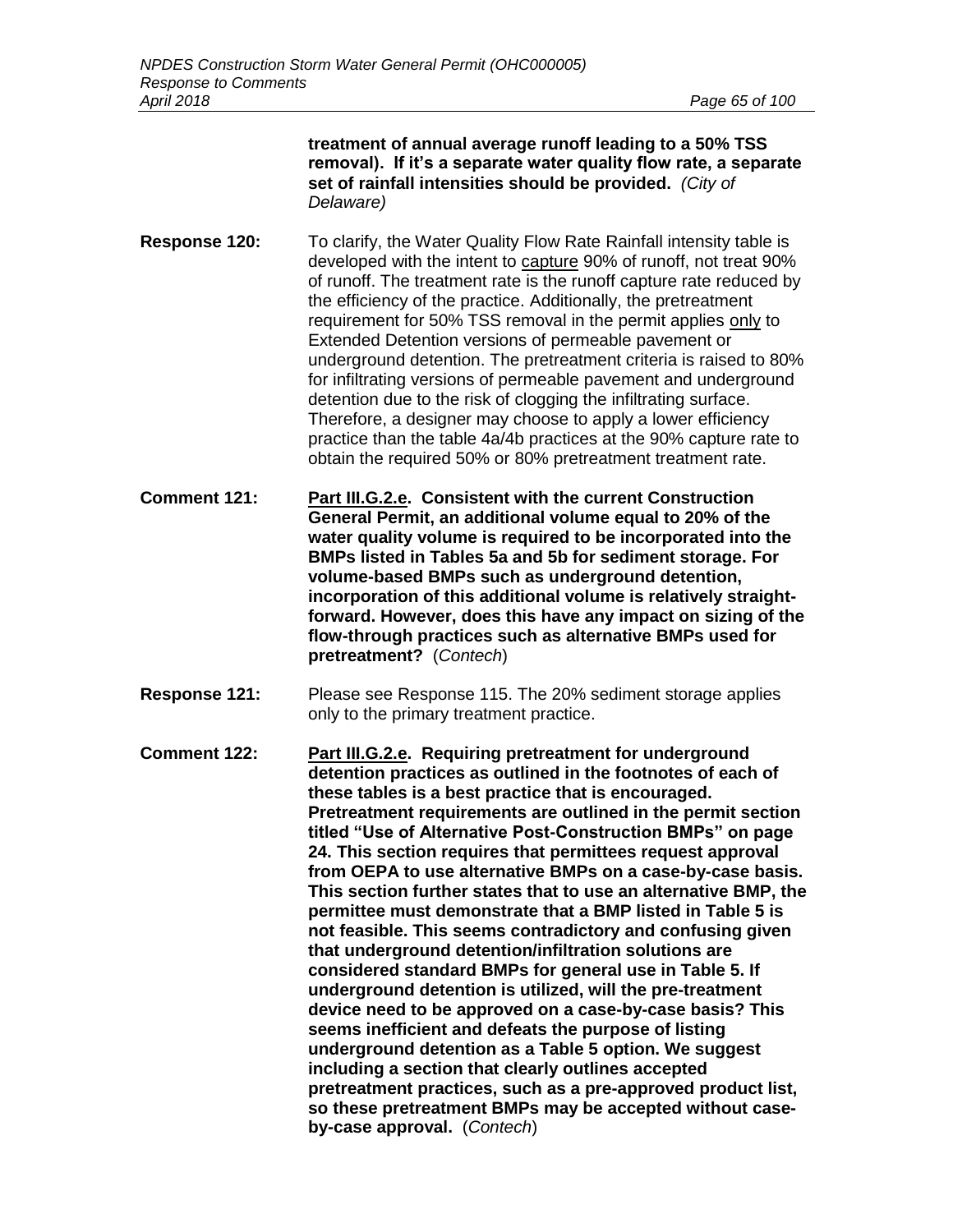- **Response 122:** Because of the variability and rapid development in this arena, OEPA chose not to lock in a table of pre-approved pre-treatment practices at this time. OEPA will evaluate this over the next permit cycle and provide guidance in the RLD manual.
- **Comment 123: Part III.G.2.e. This section clearly sets forth the portion of a site's water quality volume that requires treatment/infiltration based on the type of BMP utilized. However, it does not specify sizing impacts to flow-through practices. For example, if underground extended detention provides treatment for 40% of the water quality volume for the previously developed area, pretreatment will be required as noted in Table 5a. However, there is no direction for how flow-based pretreatment BMPs should be sized for redevelopment. Should the water quality flow still be calculated for the entire site, or should a reduced water quality flow also be calculated similar to the reduced water quality volume? Please provide clarification.** (*Contech*)
- **Response 123:** Post-construction practices must be sized to meet 100% of the Water Quality Volume, or the Water Quality Flow, associated with their contributing area. Previously Developed Areas (Redevelopment) would be expected to have practices sized to the full WQv or full WQf for a contributing area equal to or greater than 20% of the site area. This area should be target to the most likely to contribute pollutants.

#### **Post-Construction BMP Operation and Maintenance**

**Comment 124: Part III.G.2.e. On page 20 of redline/strikeout version, when designed correctly, extended detention basins (both wet and dry) include specific storage volumes and associated elevations. This includes the required additional 20% sediment storage volume, which should be utilized as an indicator to remove accumulated sediments. When sediment accumulates to the elevation associated with the 20% sediment storage volume, the sediments must be removed to restore original storage volumes. Owners of these practices should not have to guess how frequently sediments must be dredged (e.g., dredge sediments every 5-7 years) when there are absolutes built into the design. As such, the District requests that Ohio EPA includes the following language (underlined) in the second paragraph:**

> **"…maintenance easements; (7) For extended detention postconstruction practices (Table 5a), provide relevant elevations and associated volumes that dictate when dredging of**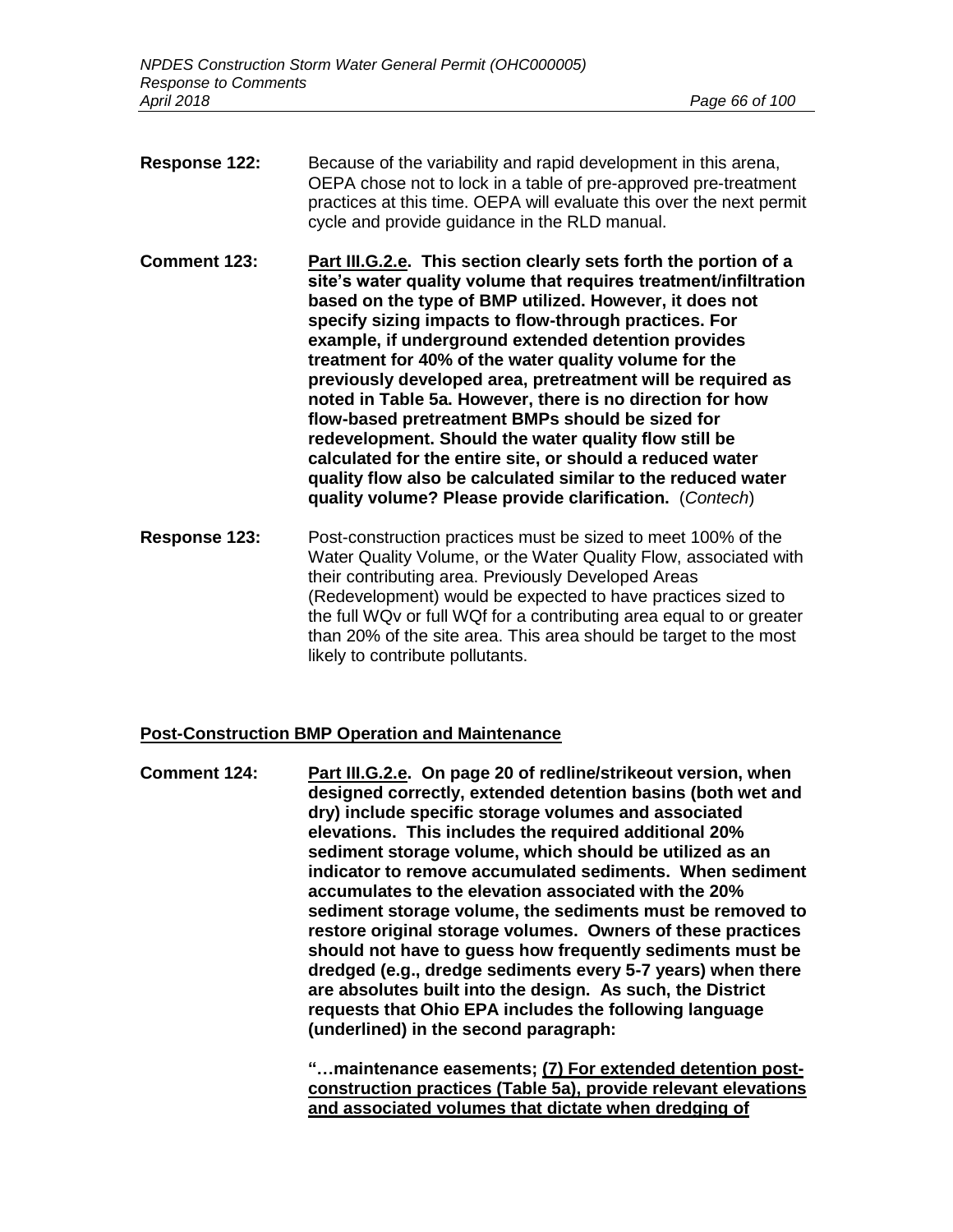| accumulated sediments must occur." (Northeast Ohio |  |
|----------------------------------------------------|--|
| <b>Regional Sewer District)</b>                    |  |

- **Response 124:** Ohio EPA considered the comment and similar language has been added to the permit.
- **Comment 125: Part III.G.2.e. "***Permittees are responsible for assuring all post-construction practices meet plan specifications and intended post-construction conditions have been met (e.g., sediment removed from, and sediment storage restored to, permanent pools, sediment control outlets removed and replaced with permanent post-construction discharge structures, and all slopes and drainageways permanently stabilized), but are not responsible under this permit for operation and maintenance of post-construction practices once coverage under this permit is terminated."*

**Manufacturers have serious concerns with this provision. As discussed above, imposing requirements to make permittees responsible for perpetual post-construction storm water management is a big issue and significantly expands the permitting obligation. Further clarity is needed.**  (*The Ohio Manufacturing Association*)

- **Response 125:** Please see Response 33 regarding the change of "in perpetuity". Other issues described above are issues that considered normal concerns within site development and long-term maintenance.
- **Comment 126: Part III.G.2.e. "***a legal agreement is established through which the regional BMP owner or operator agrees to provide this service in perpetuity."*

**The OMA reiterates its opposition to such broad long-term language requiring obligations to be met "in perpetuity." Requiring perpetual management of runoff is unreasonably onerous for the reasons discussed above, and the additional requirement that this be memorialized via a legal agreement adds an entirely new regulatory and procedural hurdle for permittees to jump through. More clarity is needed regarding both Ohio EPA's justification for, and expectations for, these legal agreements.** (*The Ohio Manufacturing Association)* **Part III.G.2.e. The proposed permit states that postconstruction controls shall be implemented, "so that receiving stream's physical, chemical and biological characteristics are protected, and stream functions are maintained, post construction storm water practices shall provide perpetual management of runoff quality and quantity." Operators of active construction sites cannot be held liable for post-construction flows in perpetuity. The proposed permit later states that operators "are not**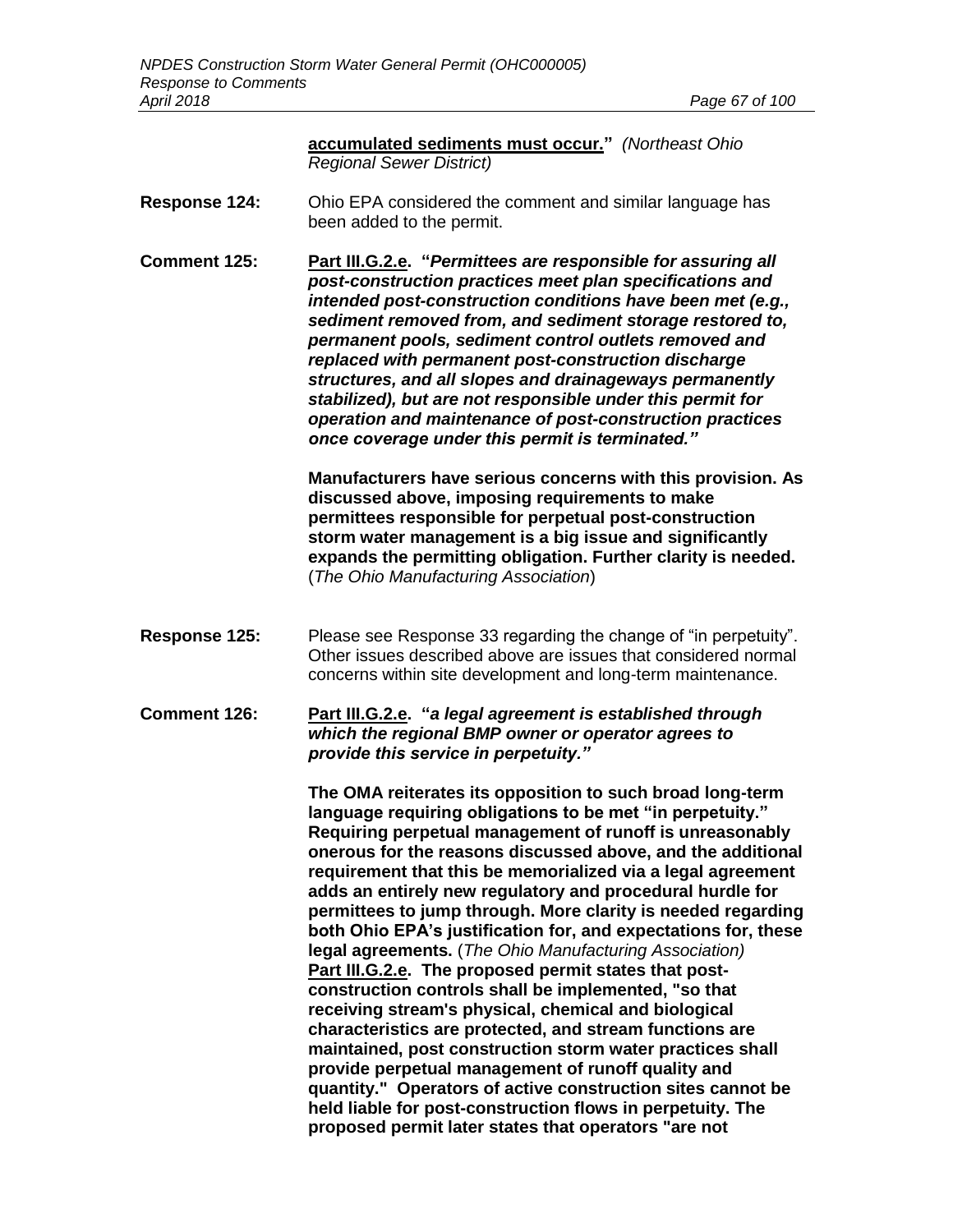**responsible under this permit for operation and maintenance of post-construction practices once coverage under this permit is terminated." (redline, page 20). What assurance will be required for approval of such perpetual maintenance? We strongly urge the agency to remove the perpetual language and replace it with a more reasonable long-term standard.**  *(Ohio Home Builders Association, Inc., The Associated General Contractors of Ohio, Ohio Contractors Association, Ohio Chamber of Commerce, The Ohio Manufacturers' Association, NAIOP of Ohio)*

**Part III.G.2.e. We are concerned there is not enough detail in the long-term maintenance provision within this section to adequately describe how permitees may ensure lasting maintenance of features. We suggest looking to other states NPDES permit language, such as Massachusetts, New Hampshire, and West Virginia. Simply requiring "in perpetuity" is not appropriate or reasonable.** *(Ohio Home Builders Association, Inc., The Associated General Contractors of Ohio, Ohio Contractors Association, Ohio Chamber of Commerce, The Ohio Manufacturers' Association, NAIOP of Ohio)*

- **Response 126:** Please see Response 33 regarding "in perpetuity". In response to comments, the term has been changed to long-term in the final permit.
- **Comment 127: Part III.G.2.e. Post-construction BMPs that are subject to the maintenance plan should be those designed and engineered such as underground storage, sandfilters, and other unique engineered facilities that do need extra care. However, postconstruction BMPs such as vegetated swales, grass swales, filter strips, and similar post-construction BMPs should not be included in a maintenance plan as the only maintenance warranted or required to maintain function would be normal maintenance such as mowing. A maintenance plan on general maintenance practices is unreasonable and provides no added value or assurance of a better facility.** *(Ohio Utilities Group)*
- **Response 127:** Ohio EPA has some agreement with the commenter that some BMPs need more care and therefore a maintenance plan is critical to their continued function but disagrees that a maintenance plan is unreasonable for other less engineered BMPs. The latter will have simpler requirements such as checking for erosion and providing maintenance of vegetation as needed to assure continued performance.
- **Comment 128: Part III.G.2.e. Section E and G Post Construction Storm Water Management. The draft rules state: "So that receiving stream's physical, chemical and biological characteristics**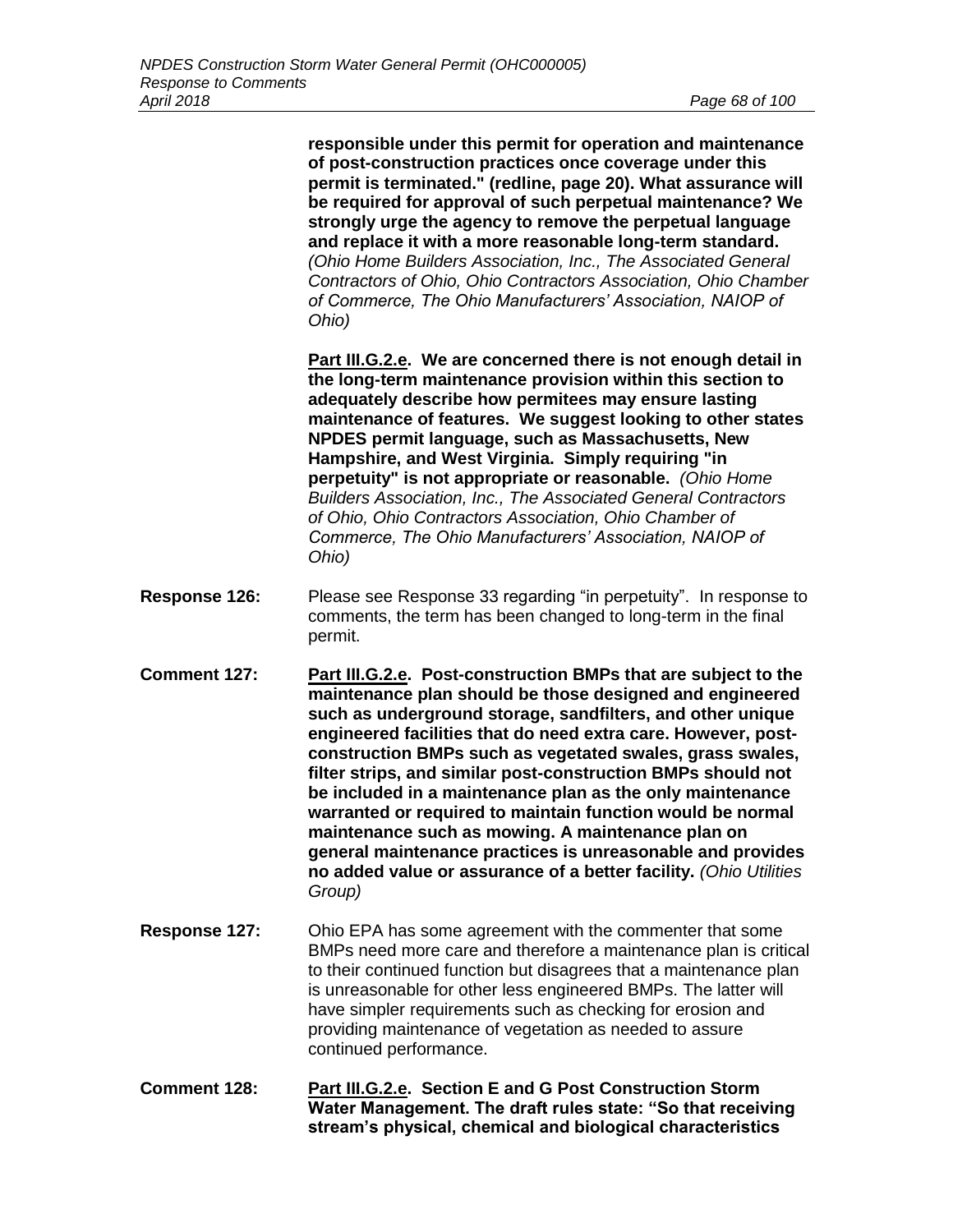**are protected, and stream functions are maintained, postconstruction storm water practices shall provide perpetual management of runoff quality and quantity." OUG members interpret that this would be required where there is a postconstruction maintenance plan or in instances where there is a stream on a station site with only vegetated swales but no vault or other designed post-construction BMP. OUG members do not think this should be required for those BMPs that require normal maintenance.** *(Ohio Utilities Group)*

- **Response 128:** This purpose statement has been included in the permit since its inclusion in 2003 and provides the overall purpose of providing post-construction practices that treat pollutants and curb the erosive effect of runoff before leaving the site. It does not imply obligations not listed elsewhere in the permit.
- **Comment 129: Part III.G.2.e. The term "perpetual management" is a loaded statement. OUG members recommend that this language be revised. OUG members suggest that the post-management storm water management controls should take into consideration stream characteristics and design accordingly. Further, in regard to the requirement of "perpetuity," there are some local entities that are now requiring a conservation easement and deed restriction. OUG members are concerned the perpetual management is leading to something more involved, burdensome, and unreasonable.** *(Ohio Utilities Group)*
- **Response 129:** Please see Response 33 regarding that term being changed to long-term.
- **Comment 130: Part III.G.2.e. Of concern to the CDAO include any reference to "perpetual care/management" or any reference to undefined terms like the term "Contaminated Soil" in the proposed general permit. Terms as such, create ambiguity that can influence other permits and create waste streams that the waste industry may not be capable of handling.** *(Construction and Demolition Association of Ohio)*
- **Response 130:** Please see Response 51.
- **Comment 131: Part III.G.2.e. Post-construction maintenance plans are normally required for MS4 areas. OUG members are not concerned with maintenance plans for active MS4 areas. However, there are some MS4s listed but are inactive and do not have regulations. For these MS4 areas, OUG members have serious concerns with developing post-construction maintenance plans without any guidance from a MS4. OUG members are also concerned with developing a postconstruction maintenance plan for areas outside of a MS4**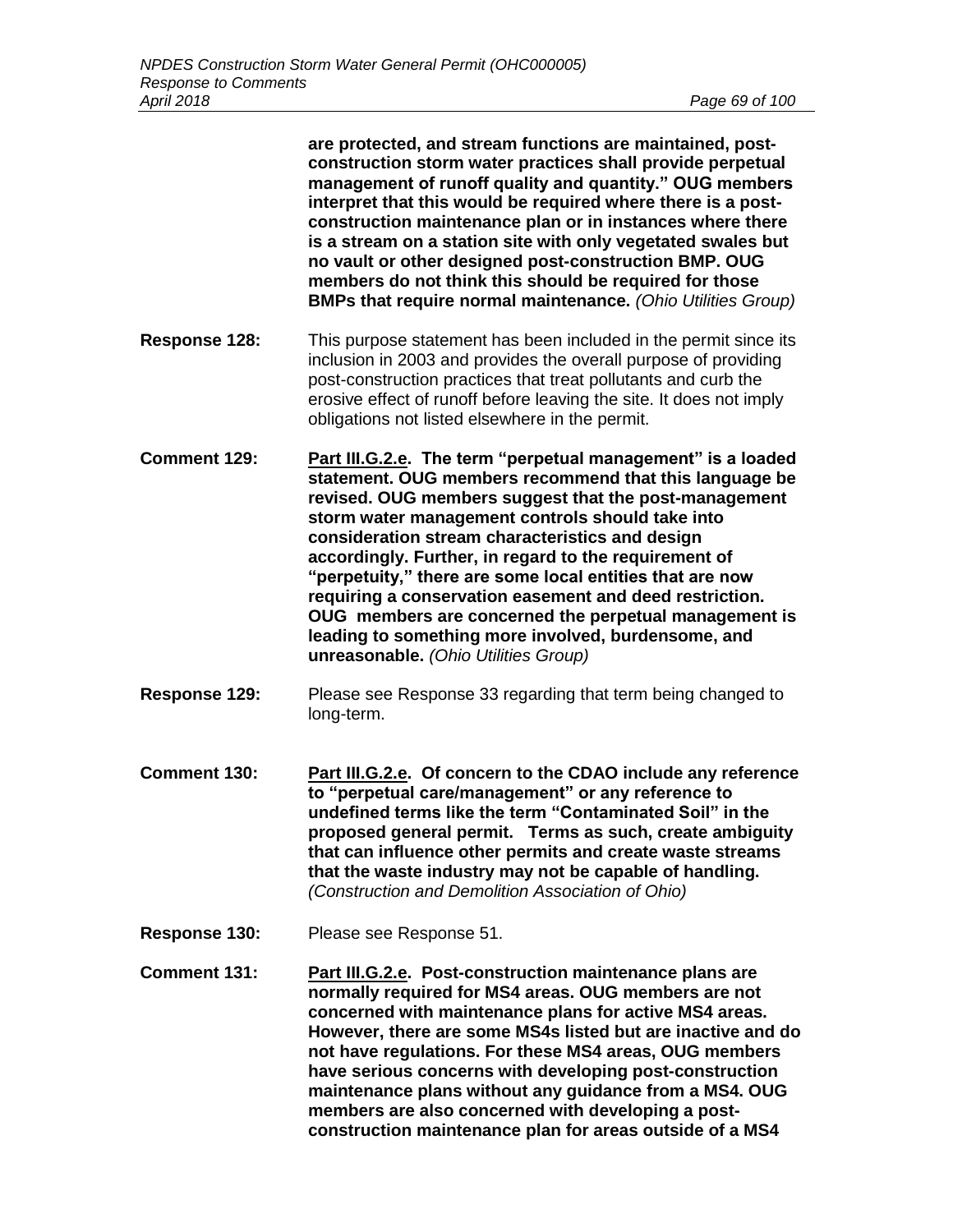#### **under somecircumstances.** *(Ohio Utilities Group)*

**Response 131:** Developing a maintenance plan has been a requirement since 2003 and Ohio EPA will try to develop examples that will assist MS4 communities and designers in having a similar approach to maintenance plan development and review.

## **Surface Water Protection**

**Comment 132: Part III.G.2.f. Surface Water Protection. On page 32 of the red line draft, reference is made to the Louisville District as the appropriate US Army Corps of Engineers District Office for Ohio. Please remove reference to the Louisville District as the Huntington District Office is the one that has jurisdiction over 404 permitting in areas previously regulated by Louisville. [See http://www.lrh.usace.army.miIiPortals/38/docs/regulatory/publ icnotices/Huntington%20Regulatory%20Boundaries%20Map %201 %20.pdf for current boundaries.]** *(City of Columbus)*

- **Response 132:** The Louisville, KY District Office does retain jurisdiction over portions of the Ohio River. No changes to the final permit were made.
- **Comment 133: Part III.G.2.g.i. Non-sediment Pollutant Controls. Many MS4s reference OEPA's CGP in their erosion and sediment control regulations to avoid duplicative regulations and potential inconsistencies as CGP requirements change. The City suggests adding "an MS4" to the second sentence of the paragraph to read: "The permittee must implement all necessary BMPs to prevent discharge of non-sediment pollutants to the drainage system of the site or surface waters of the state, or an MS4." The addition of such language will facilitate support of local regulations.** *(City of Columbus)*
- **Response 133:** Ohio EPA agrees with this suggestion and the suggested language has been added to the final permit.

**Comment 134: Part III.G.2.g.iv. Trench and Groundwater Controls. The City suggests adding well-point drilling and discharge to the paragraph on dewatering activities.**

> **The City suggests that OEPA provide guidance, or reference to guidance, that defines when groundwater is not considered to contain "pollutants".** *(City of Columbus)*

#### **Response 134:** If there are any pollutants of concern other than sediment, the NPDES construction storm water discharge permit does not allow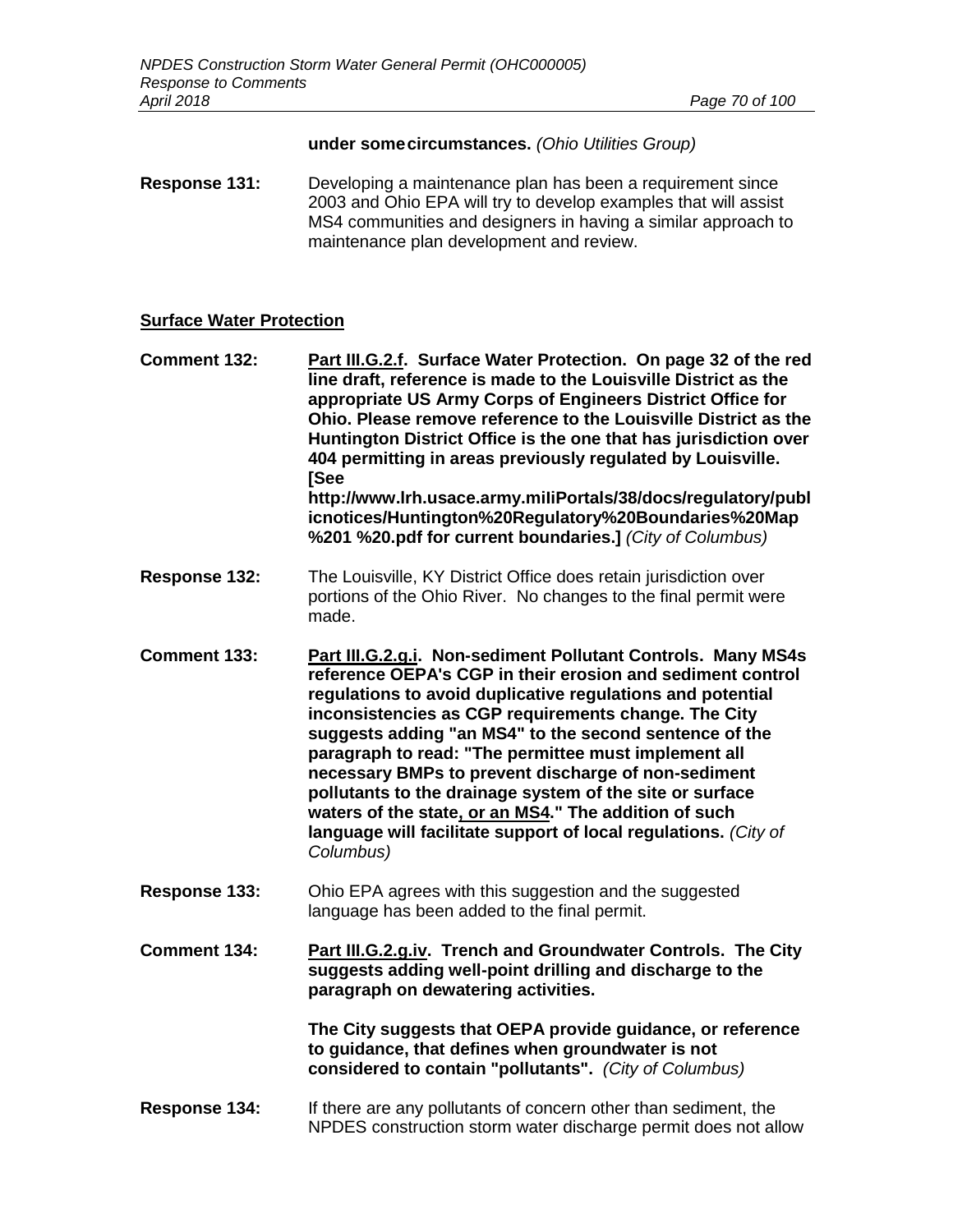the discharge. If the groundwater is clear (not turbid), then the general permit allows for its discharge as long as the pump does not cause the water to be turbid and the groundwater is not discharged directly onto exposed soil. The operator must keep the discharge clean. If the groundwater is sediment-laden (turbid), the discharge must be treated by a filter bag or a settling pond. Due to the very high level of sediment in well-point drilling water, this discharge cannot be treated by a filter bag and must first be discharged to a settling basin.

## **Inspection Requirements**

| Comment 135: | Part III.G.2. i. For the purposes of reflecting the definition<br>provided in Part VII, it is suggested the following clarifying<br>edit (underlined) to this language: |
|--------------|-------------------------------------------------------------------------------------------------------------------------------------------------------------------------|
|              | "Once a definable area has achieved final stabilization, the<br><b>area may be</b> " (Northeast Ohio Regional Sewer District)                                           |

- **Response 135:** The final permit was revised to include the proposed language.
- **Comment 136: Part III.G.2.i. In the second full paragraph of page 35 of the redline draft, the CGP states that a permittee shall maintain for three years following the submittal of a NOT, a record summarizing the results of the inspections, etc .... The City requests an answer to the question: If the permit terminates upon approval of the NOT, is there a penalty for a permittee that fails to maintain records as indicated, and if so what is it?** *(City of Columbus)*
- **Response 136:** 40 CFR Section 122.41 identifies standard permit conditions that are applicable to all NPDES permits. Specifically, Section 122.41(j) includes standard conditions applicable to "Monitoring and Records" that must be included within an NPDES permit. The 3-year timeframe is to satisfy this federal requirement. Regarding penalties, Ohio EPA can assess maximum penalties of \$10,000 per day per violation but enforcement discretion is utilized on a case-by-case basis.
- **Comment 137: Part III.G.2.i. In this Inspection section, on pages 34 - 35 there are four references to the lower case "i", "ii", etc ... in addition to the initial reference to Part III.G.i -Inspections. This is confusing, and the outline should be reformatted in a way that allows for direct reference to the 4 sub-lists contained in the section.** *(City of Columbus)*
- **Response 137:** Ohio EPA agrees that the outline of Part III.G.2.i needs to be improved for less confusion. Ohio EPA has made this correction in the final permit.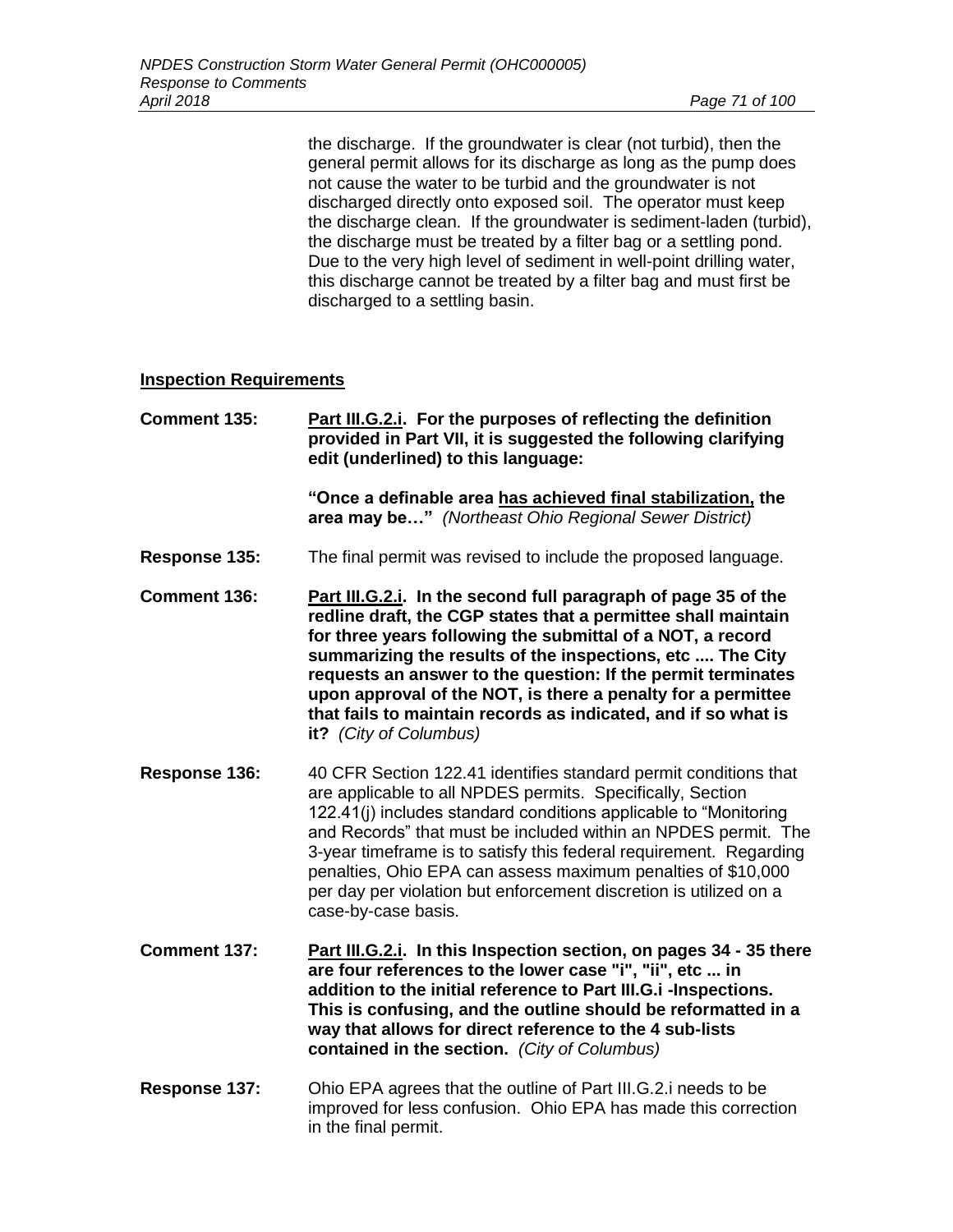**Comment 138: Part III.G.2.i. The paragraph preceding items i, ii and iii at [the] bottom of page 35 is unclear whether these items are relevant before** *or* **after the NOT is submitted.** *(City of Columbus)* **Response 138:** Ohio EPA agrees. The paragraph preceding i, ii, & iii will be moved to the end of Part III.G.2.i. **Comment 139: Part III.G.2.i. We support the change to Part III.G.2.i. of the draft permit which allows inspections to take place after a rainfall event by the end of the next work day (i.e., excludes weekends and holidays unless work is scheduled). We also request this exclusion be applicable to the inspection provisions of that section for** *"When practices require repair or maintenance," "When practices fail to provide their intended function,"* **and** *"When practices depicted on the SWP3 are not installed." (American Electric Power)* **Response 139:** Ohio EPA contends that the 3/10 calendar days is sufficient response time to repair silt fence and sediment basins

respectfully.

## **Notice of Termination Requirements**

**Comment 140: Part IV.B.1 and Part IV.B.2.c.** *A maintenance agreement is in place to ensure all post construction BMPs are adequately maintained in perpetuity;"*

> **Uncertainty abounds, and concern remains over new proposed permit terms requiring maintenance in perpetuity. What does Ohio EPA envision in terms of these maintenance agreements? Does Ohio EPA have any guidance on the establishment of this type of agreement maintained in perpetuity? What is the procedure, if any, that Ohio EPA will require for the substance, execution, submittal, and approval of such agreements?** (*The Ohio Manufacturing Association)*

> **Part IV.B.2.c. The Draft CGP states, "***A maintenance agreement is in place to ensure all post construction BMPs are adequately maintained in perpetuity"* **First of all, the operator's regulatory obligations end at the time the site is stabilized and no further "active construction operations" generate regulated stormwater. To attempt to extend the state's regulatory authority over a site by including this type of provision is illegal because the state is essentially attempting to contract with the permittee before filing an NOT that it will be responsible for ensuring BMPs forever. This**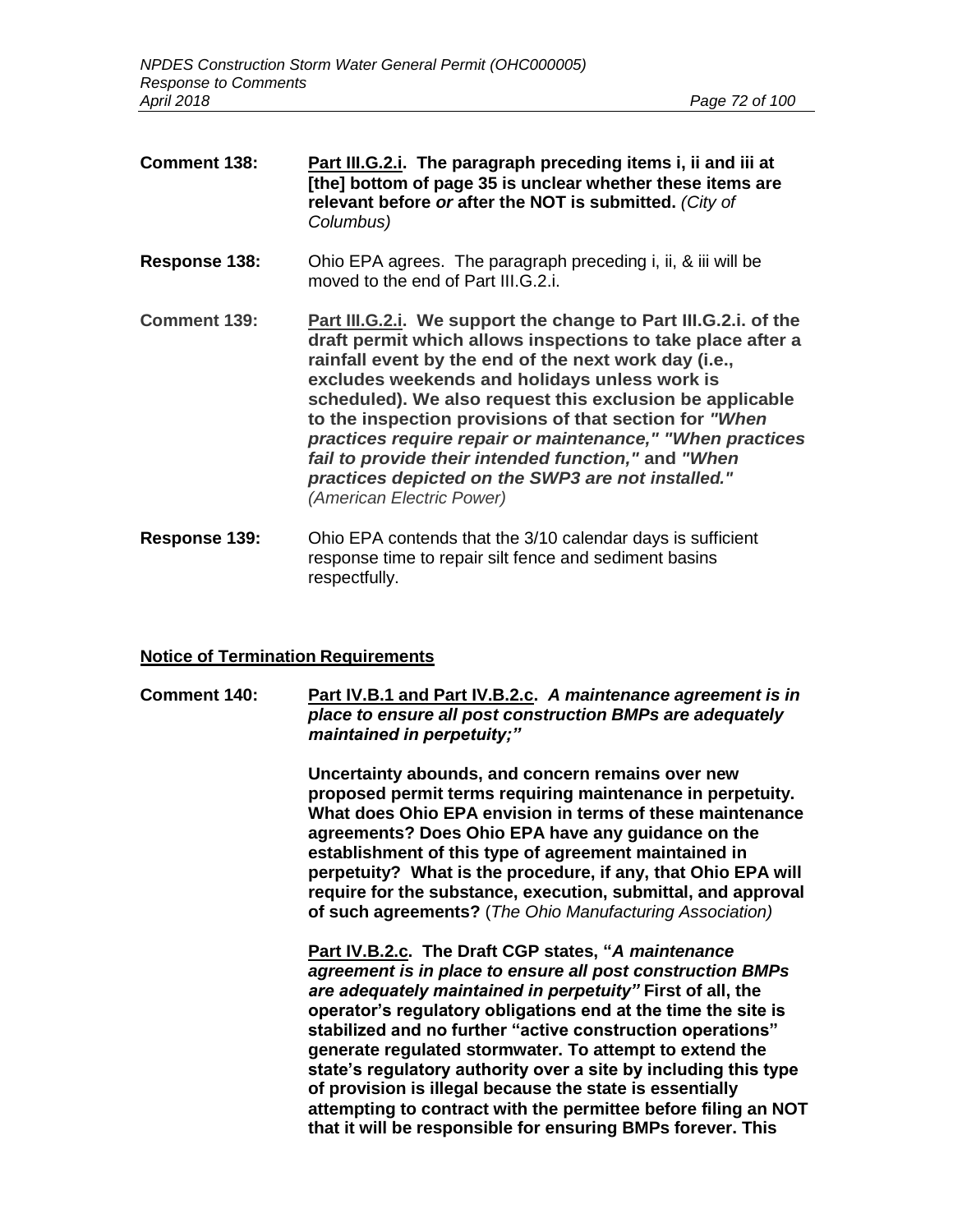|                     | provision must be deleted or revised. (General Motors)                                                                                                                                                                                                                                                                                                                                                                                                                                                                                                                                                                                                                                                                                                                                                                                                                                            |
|---------------------|---------------------------------------------------------------------------------------------------------------------------------------------------------------------------------------------------------------------------------------------------------------------------------------------------------------------------------------------------------------------------------------------------------------------------------------------------------------------------------------------------------------------------------------------------------------------------------------------------------------------------------------------------------------------------------------------------------------------------------------------------------------------------------------------------------------------------------------------------------------------------------------------------|
| Response 140:       | Please see Response 33 regarding the change of "in perpetuity"<br>to "long-term".                                                                                                                                                                                                                                                                                                                                                                                                                                                                                                                                                                                                                                                                                                                                                                                                                 |
| <b>Definitions</b>  |                                                                                                                                                                                                                                                                                                                                                                                                                                                                                                                                                                                                                                                                                                                                                                                                                                                                                                   |
| <b>Comment 141:</b> | Part VII. "Streamway" was a definition added to the draft<br>permit but is not used anywhere throughout the permit.<br>Therefore, we recommend the definition be removed.<br>(American Electric Power)                                                                                                                                                                                                                                                                                                                                                                                                                                                                                                                                                                                                                                                                                            |
| Response 141:       | Ohio EPA agrees. Since the word "Streamway" is not used in the<br>NPDES construction storm water general permit, it will be<br>removed from the final general permit.                                                                                                                                                                                                                                                                                                                                                                                                                                                                                                                                                                                                                                                                                                                             |
| <b>Comment 142:</b> | Part VII. The City suggests adding "Skimmer" to the list of<br>definitions. (City of Columbus)                                                                                                                                                                                                                                                                                                                                                                                                                                                                                                                                                                                                                                                                                                                                                                                                    |
| Response 142:       | Ohio EPA evaluated this comment, but no changes were made to<br>the final permit as the permit text on the type of discharge is<br>sufficient.                                                                                                                                                                                                                                                                                                                                                                                                                                                                                                                                                                                                                                                                                                                                                    |
| <b>Comment 143:</b> | Part VII.V. Definition of Operator. Operator is used<br>interchangeably with owner throughout this draft. The<br>definition Part VII. DEFINITIONS w. is "Owner or operator"<br>means the owner or operator of any "facility or activity"<br>subject to regulation under the NPDES program. The problem<br>with using operator is for requirements into perpetuity, such<br>as maintaining post construction facilities, inspection of<br>facilities, and maintenance of facilities. An example of a<br>facility ranges from detention or retention basins to<br>engineered components such as outlet or drop structures,<br>outlet protections such as rock chutes, vegetated swales, and<br>other similar structures. This is clearly an Owner<br>responsibility, not that of a construction contractor. (Envi-<br>Environmental)<br>Part VII.V. "V. Operator" means any party associated with a |
|                     | construction project that meets either of the following two<br>criteria: 1. Property owner and has operational control over<br>construction plans and specifications, including the ability to<br>make modifications to those plans and specifications; in<br>most cases this is the owner of the site;"                                                                                                                                                                                                                                                                                                                                                                                                                                                                                                                                                                                          |
|                     | This permit appears to now require the property owner to<br>become involved in running the day-to-day operations of the<br>permit. Is this Ohio EPA's intent? This is problematic, as<br>most property owners hire general contractors to handle                                                                                                                                                                                                                                                                                                                                                                                                                                                                                                                                                                                                                                                  |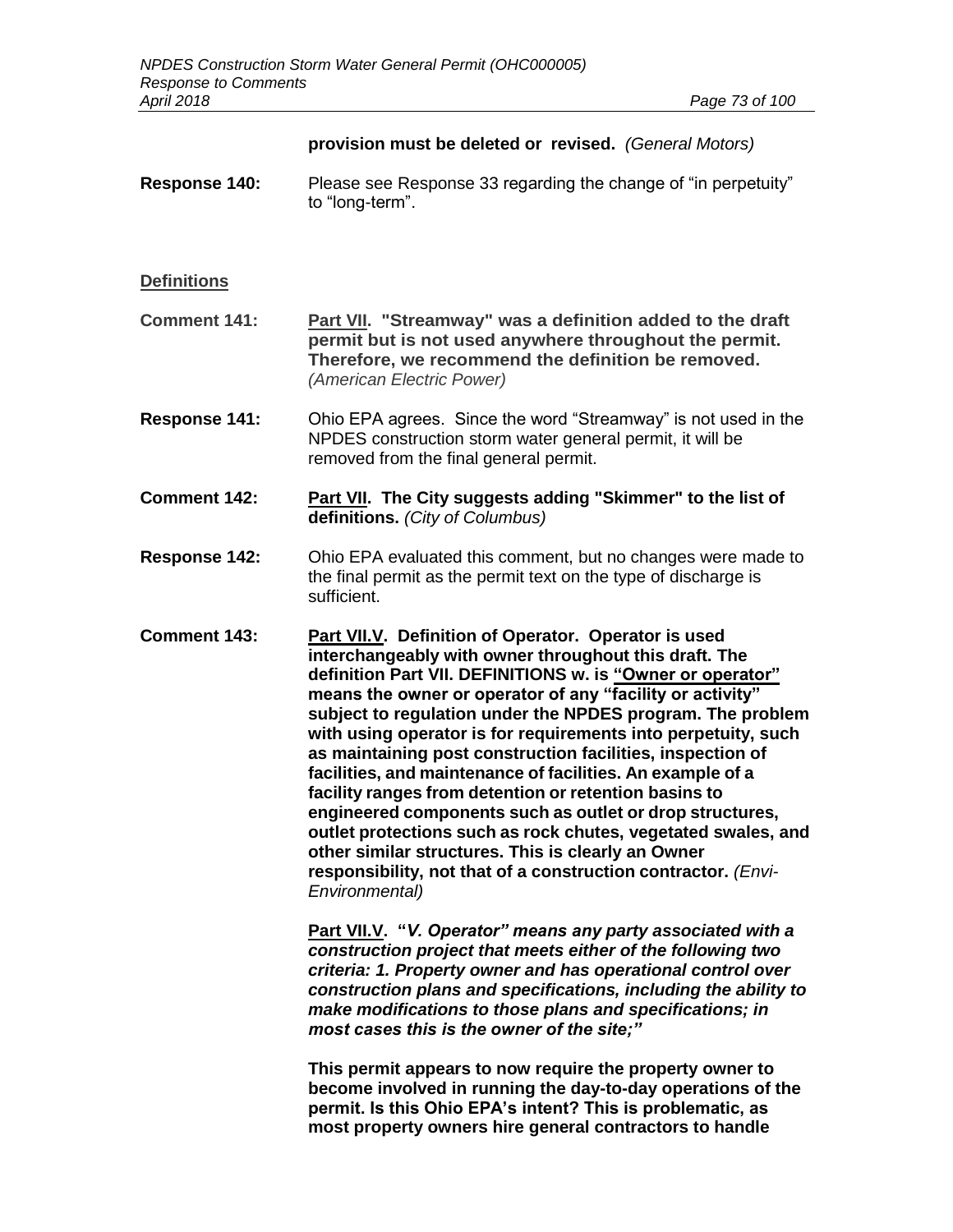**construction issues, to allow owners to attend to their manufacturing core competencies. The OMA shares the concerns more fully articulated by GM in its comment letter to Ohio EPA regarding the draft permit's change to the definition of "operator." What is Ohio EPA's reasoning and justification for this change? The OMA requests that Ohio EPA reinsert the "operator" definition used in the current permit.** (*The Ohio Manufacturing Association)*

**Part VII.V. Owner/Operator Permit Coverage Issues. The NPDES regulations are clear and indisputable, "when a facility is owned by one person but operated by another, then it is the duty of the operator to apply for the permit." 40 CFR § 122.21(b). In the case of regulated, active construction operations that meet the definitions of 40 CFR § 122.26(b)(14)(x) or (b)(15) depending upon the size of the disturbed land, the "facility" is the active construction area that requires and is subject to an NPDES permit. The property owner that includes the "construction site" often owns a larger parcel of land than the area subject to active construction needing the NPDES permit and that owner rarely conducts the operations associated with land-disturbing construction activities that are subject to permitting.**

**Instead, the owner – who likely will benefit from the final construction project and is intimately involved in hiring architects, consultants, and general contractors – most often delegates the overall daily responsibilities for that construction to a general contractor. This occurs through normal contracting procedures in which the general contractor is compensated to ensure compliance with environmental laws and regulations and often indemnifies the owner for such compliance.**

**U.S. EPA has long recognized these realities and originally structured its CGP permitting processes to provide such flexibility, while requiring appropriate permitting from the appropriate "operator" of the activity being regulated. In its original stormwater rulemaking, EPA explains clearly:**

*In response to these comments, EPA would clarify that the operator will generally be responsible for submitting the permit application. Under existing regulations at §122.21(b), when a facility is owned by one person but operated by another, then it is the duty of the operator to apply for the permit. Due to the temporary nature of construction activities, EPA believes that the operator is the most appropriate person to be responsible for both short and long term best management practices included on the site. EPA considers the term "operator" to include a general contractor, who would generally be familiar enough with the site to prepare*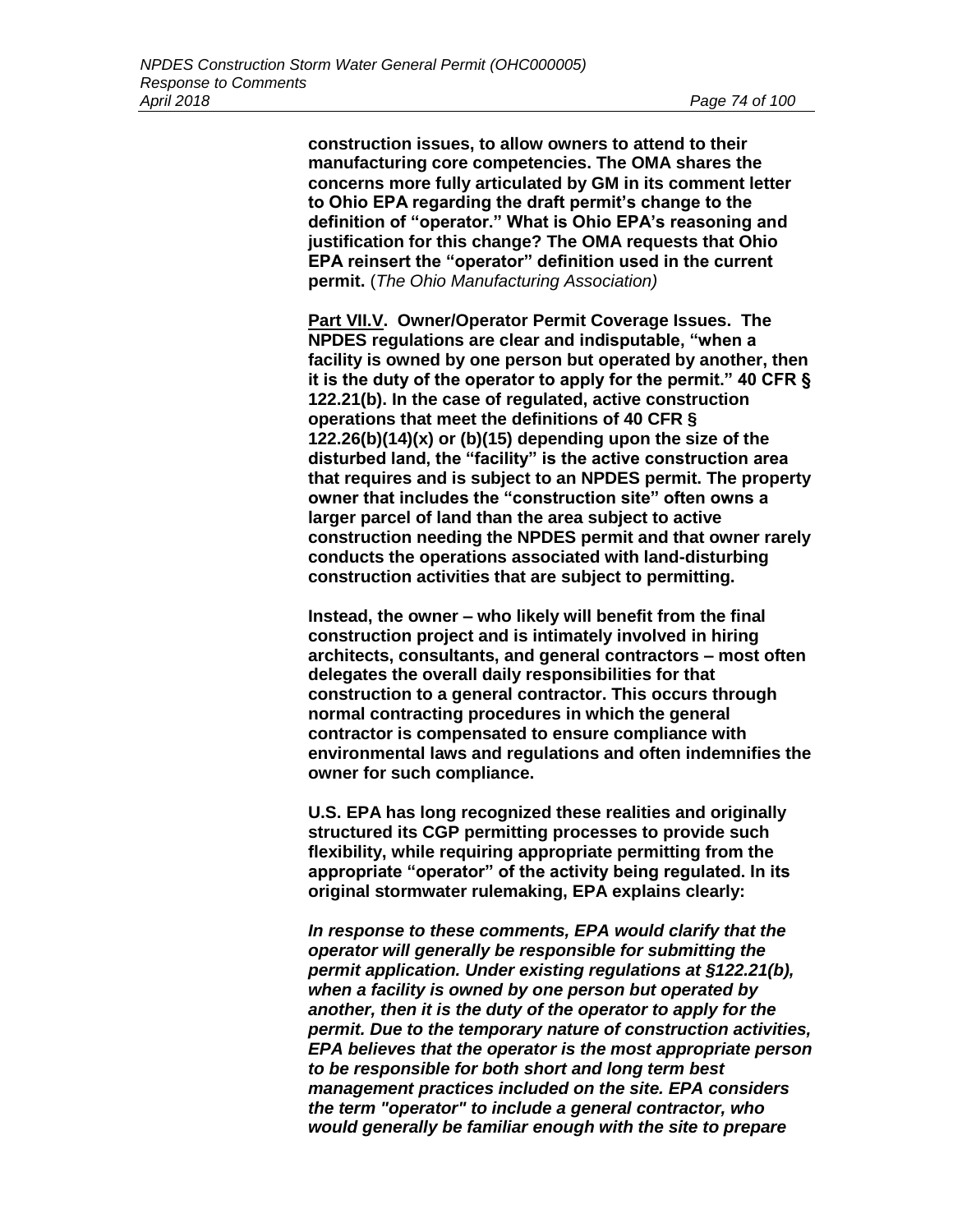*the application or to ensure that the site would be in compliance with the permit requirements. General contractors, in many cases, will often be on site coordinating the operation among his/ her staff and any subcontractors. Furthermore, the operator/general contractor would be much more familiar with construction site operations than the owner and should be involved in the site planning from its initial stages.* **55 Fed. Reg. at 48,034 (Nov. 16, 1990); see also EPA's current NPDES Permit Writer's Manual at 4-1 [link].**

**Problems arise in this permitting scheme when permitting authorities, such as Ohio EPA, attempt to expand the concept of "operator" to any party that has any "ability" to modify any construction plans or specifications. See proposed permit definition of "operator" at Page 46 of 69. The notion that the property owner, merely by its authority to make final decisions, is an "operator" of the active construction areas subject to permitting is unnecessary, creates confusion, and interferes unreasonably with the CGP permit compliance and enforcement. Ohio EPA does not gain any additional enforcement authority through this process but, rather, causes confusion among enforcement staff and regulated parties, while adding unnecessary and wasteful paperwork through requiring multiple NOIs from various entities that are most often not engaged in any of the active construction operations being permitted.**

**The most likely case in which there will be multiple "operators" at a large construction site is in the case of new housing developments. In those cases, a developer typically installs the infrastructure for the development and, as the owner typically, also is the operator. Once the infrastructure is completed, typically at least some of the individual housing lots are then sold to other vertical homebuilders for actual home construction. At that time, the developer may still be responsible for various parcels of the property while other homebuilders operate on subparcels.**

**But, Ohio EPA addresses these concerns and issues in Part 1. D. of the draft permit. No further discussion or provisions are needed for those scenarios. However, OEPA's expanded definition of "operator" could impact that process negatively. Assume that an individual bought a single lot from a developer and then hired a general contractor to build a house. OEPA would then have that individual also file an NOI since they might be able to affect site plans. That individual has no basis from which to assess stormwater permit compliance, but the builder that they hired is the party that must be responsible for obtaining a permit and permit compliance. In fact, that obligation is addressed in the general contractor's agreement and is an essential element of**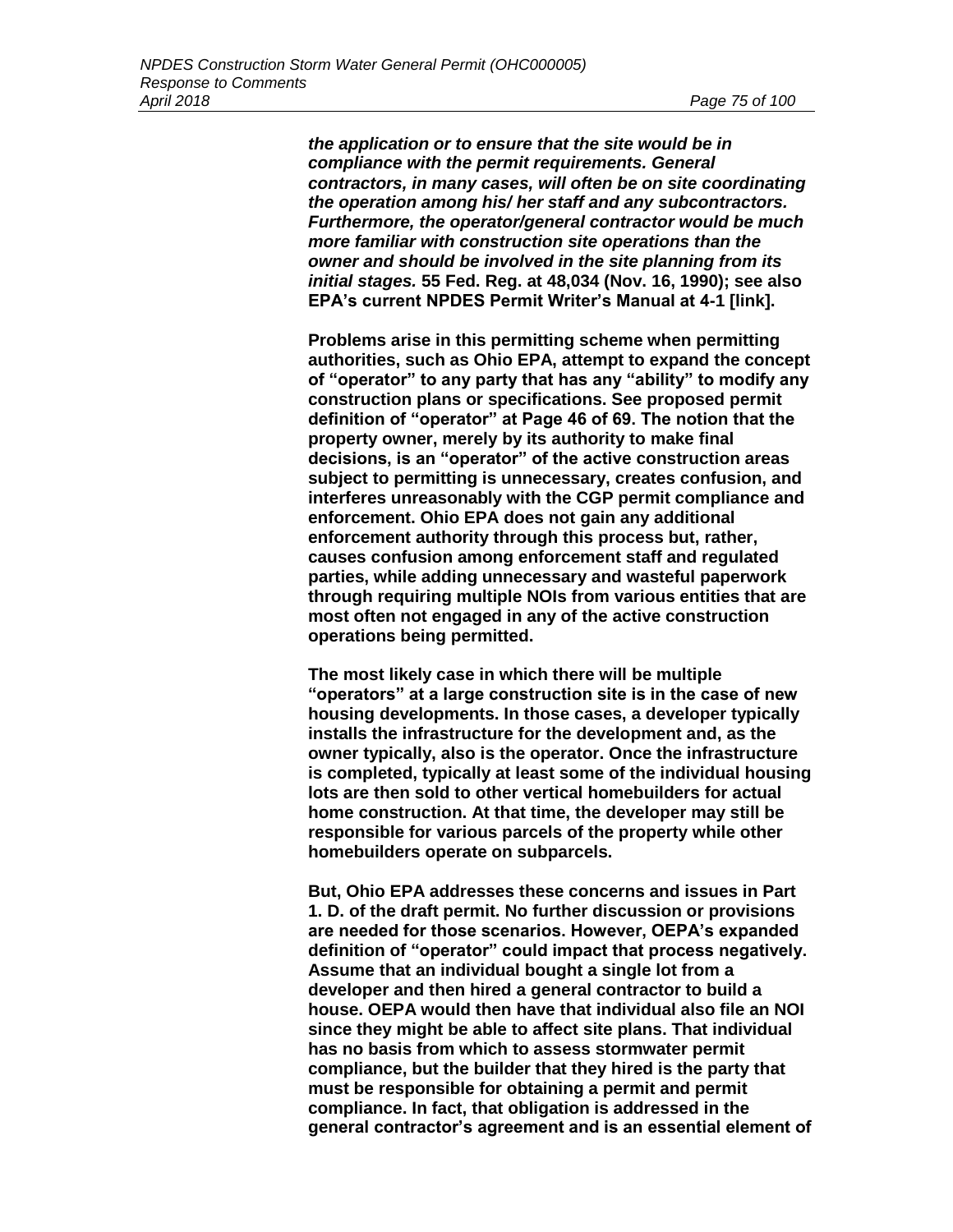**the general contractor obtaining a building permit (and soil and erosion control plan) as a condition precedent to initiating the home construction.**

**If OEPA is concerned that general contractors will not be provided sufficient resources or authorization to ensure full environmental compliance through the contracting process, or that the property "owner" will somehow work to thwart complete stormwater permit compliance, there is a much easier fix than requiring multiple NOIs. The simple fix is to modify the NOI to include information about the permittee, the role that permittee has relative to the construction, and who "owns" the property if different than the permittee. OEPA could add a few simple questions to the NOI after the "applicant" identifies itself. "Are you the owner of the property, the operator, or both?" "If not the owner, identify the owner and confirm that the owner has authorized you to be the responsible individual for permit compliance." Ohio could obviously add boxes to be checked or filled-in as appropriate.**

**GM has seen the confusion created by Ohio EPA's owner/operator approach and has witnessed/experienced the misuse of time and resources related to attempting to address how a party, on the one hand, might be required to file an NOI even though they are not involved in day to day operations, while on the other hand must "comply" with a permit that requires compliance based on being involved in day to day operations. This concern clearly is not unique to industrial manufacturers in Ohio as evidenced by ongoing litigation over this issue (and others) regarding U.S. EPA's 2017 CGP, which GM understands is in settlement discussions between homebuilders and U.S. EPA. While the outcome of that case will be instructive, GM asserts that there are more efficient and effective ways of protecting state interests and those of the regulated community, such as the suggestions above. Ohio EPA's proposed revisions to the definition of "Operator" could hinder construction projects, particularly design-build projects, and cause parties to consider siting projects outside Ohio. OEPA should delete its proposed revisions to "Operator," and retain the language currently in place supplemented with the suggested fix provided in the paragraph immediately above, if needed.**  *(General Motors)*

- **Response 143:** In response to comments, Ohio EPA has changed the definition of operator(s)
- **Comment 144: Part VII.V. Requirements for becoming a co-permittee of the site Owner's NOI need to be clearly defined for situations where the site will have post-construction care required into**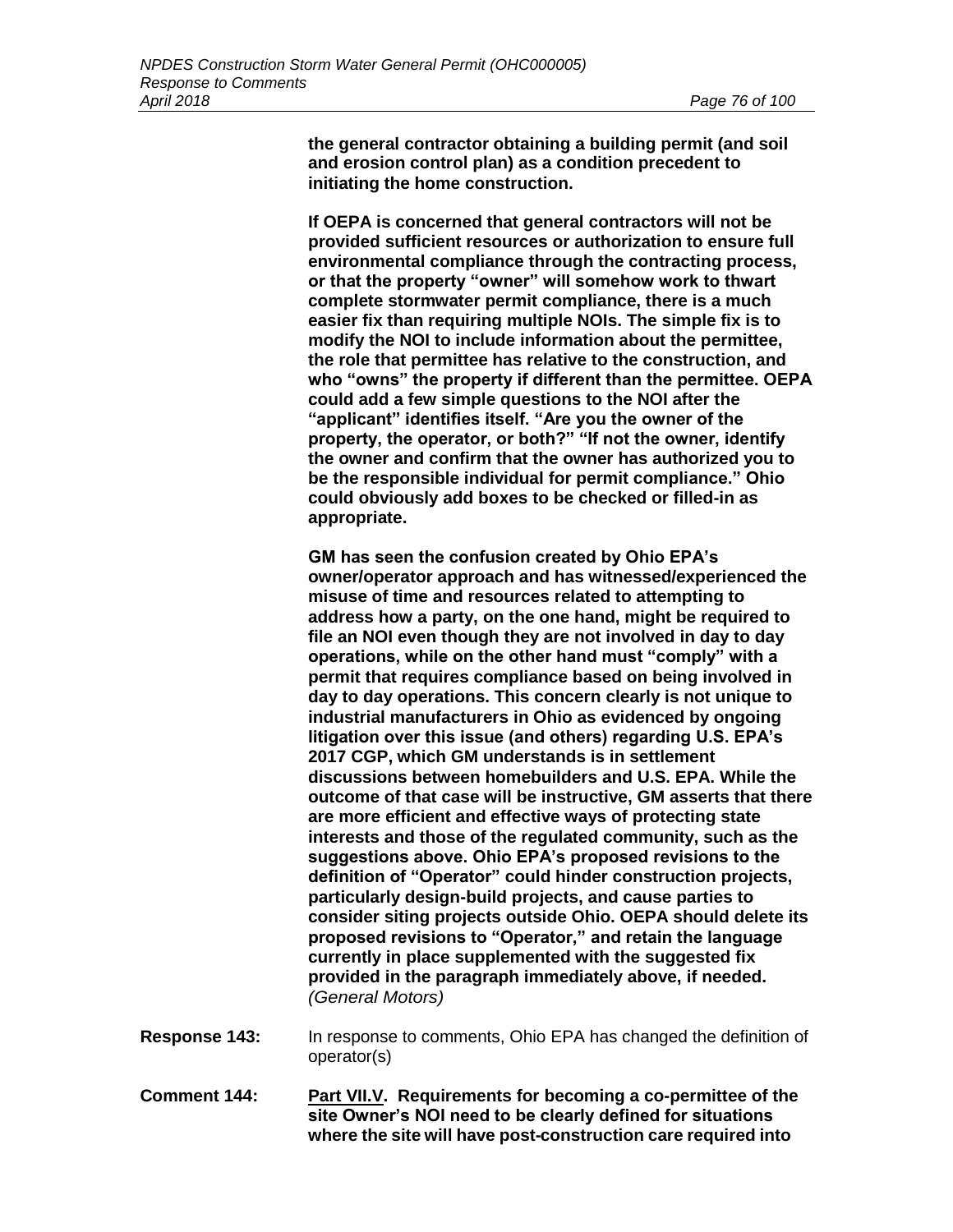#### **perpetuity so that there are not post-construction requirements of a construction contractor into perpetuity when the intent is for the owner to have those perpetual responsibilities.** *(Envi-Environmental)*

**Response 144:** Once the NPDES construction general permit coverage is terminated, the contractor is no longer responsible for the activities on the property. Only the land owner will be responsible to maintain the post-construction best management practice. The intent of the language is to have the design and implementation of the practices so that they will continue to function after permit coverage has ceased. The terms in perpetuity and perpetual have been changed to in the long term and long-term when referencing storm water practices.

# **Appendix A (Big Darby Creek Watershed) Appendix B (Olentangy River Watershed)**

**Comment 145: Appendix A. We object to the continued use of this requirement in its current form. We agree that buffers are important and are effective at reducing sediment and nutrient loading to surface waters. However, a large body of published, peer-reviewed research on vegetative buffers for water quality indicate that relatively narrow buffers (< than 50-feet) yield extensive water quality benefits. The primary focus of the CGP is to prevent/minimize sediment loading of surface waters during construction of jobsites. Therefore, we strongly believe that a minimum buffer width of 50-feet should be specified rather than the greatest of the three options specified. If the intent is to remove development from the floodplain, we believe that this provision in the CGP is not necessary since floodplains are already regulated by FEMA as well as by the Ohio Department of Natural Resources Division of Water Resources and by county floodplain administrators across the state. Furthermore, the use of the formula provided (W=133DA0.43) can yield buffer widths substantially greater than 50-feet (and greater than the 100-year floodplain). Prior to continuing with the use of the current buffer requirements, OEPA should be required to provide detailed justification, including cost benefit analysis, as to why a riparian buffer greater than 50-feet is necessary to achieve the goals of the Darby and Olentangy CGP. Furthermore, OEPA should be prepared for the legal challenges that are likely due to impacts to private property rights. The proposed CGP for the Darby and Olentangy both require mitigation for impacts to the riparian setback. Once the buffer width criteria are adjusted (as suggested above), we believe**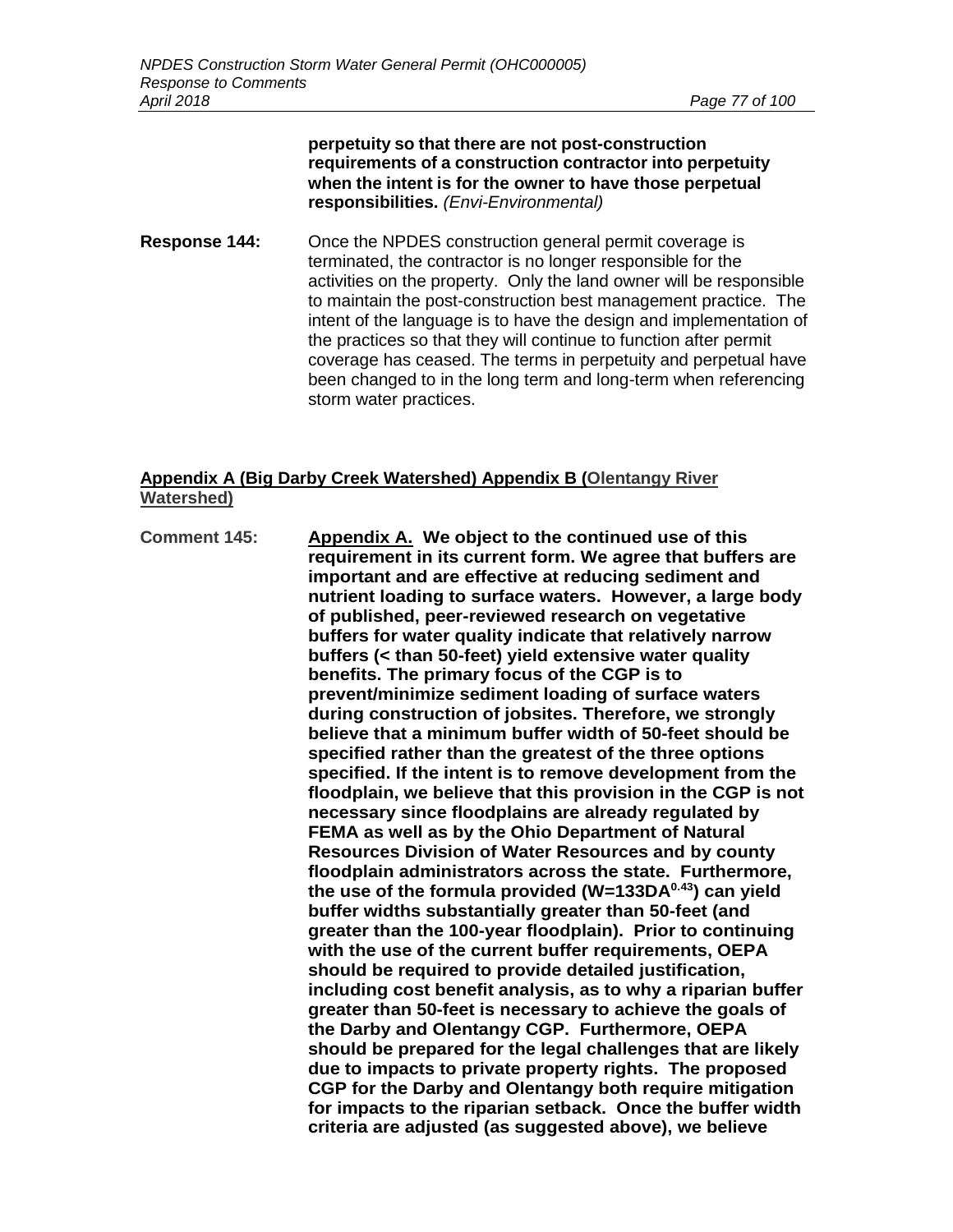**that the zones for mitigation should also be revised. Additionally, the location of any mitigation should not be required to take place in the same 12-digit HUC. Rather we believe that locating mitigation within the same 10 digit HUC as the impact should be sufficient and that exceptions to this requirement should be provided in cases when suitable mitigation cannot be located within the IO-digit HUC (e.g. in an adjacent IO-digit HUC). Details should be developed by OEPA on how an applicant may be allowed to complete a mitigation project. Currently, applicants are left scrambling to locate options and this places an undue burden on applicants as well as watershed groups and local agencies and park districts to identify potential mitigation options. We are unaware of any in-lieu fee sponsors that exist that were established to provide riparian buffer mitigation. Lastly, we are unaware of any criteria that allow for the establishment and operation of an in-lieu fee sponsor. Until these details are addressed by OEPA this provision should not be included in the CGP.** *(Ohio Home Builders Association, Inc., The Associated General Contractors of Ohio, Ohio Contractors Association, Ohio Chamber of Commerce, The Ohio Manufacturers' Association, NAIOP of Ohio)*

**Response 145:** Thank you for your comments. Please note that the riparian setback requirements were not proposed for any change during this permit renewal. In the case of a hardship that would make the application of the setbacks infeasible for a construction project, these situations can be presented to the agency for potential alternatives. The setbacks do not prohibit construction in the floodplain. Should the permittee find it necessary to intrude on the setbacks, it is permissible under the permit conditions, however mitigation is required. The mitigation is generally served in placing the remainder of the setback in preservation in accordance with the mitigation ratio's. As a result, this option does not serve as a significant economic hardship.

> We recognize that the permit's riparian corridor considers additional benefits due to floodplain form than many literature sources. Namely, these areas are considerable natural sediment sinks as well as the area natural occurring meander migrations occur. The equations were developed by ODNR with reference to empirical stream measurements for each watershed. While FEMA and local floodplain control programs do curtail the amount of rise of flood flows, these programs do not meet the same water quality objectives as the riparian setbacks contained within the Big Darby Creek and portions of the Olentangy river watershed requirements. Regarding mitigation, this permit did not consider enlarging the possible mitigation areas changing the mitigation ratios.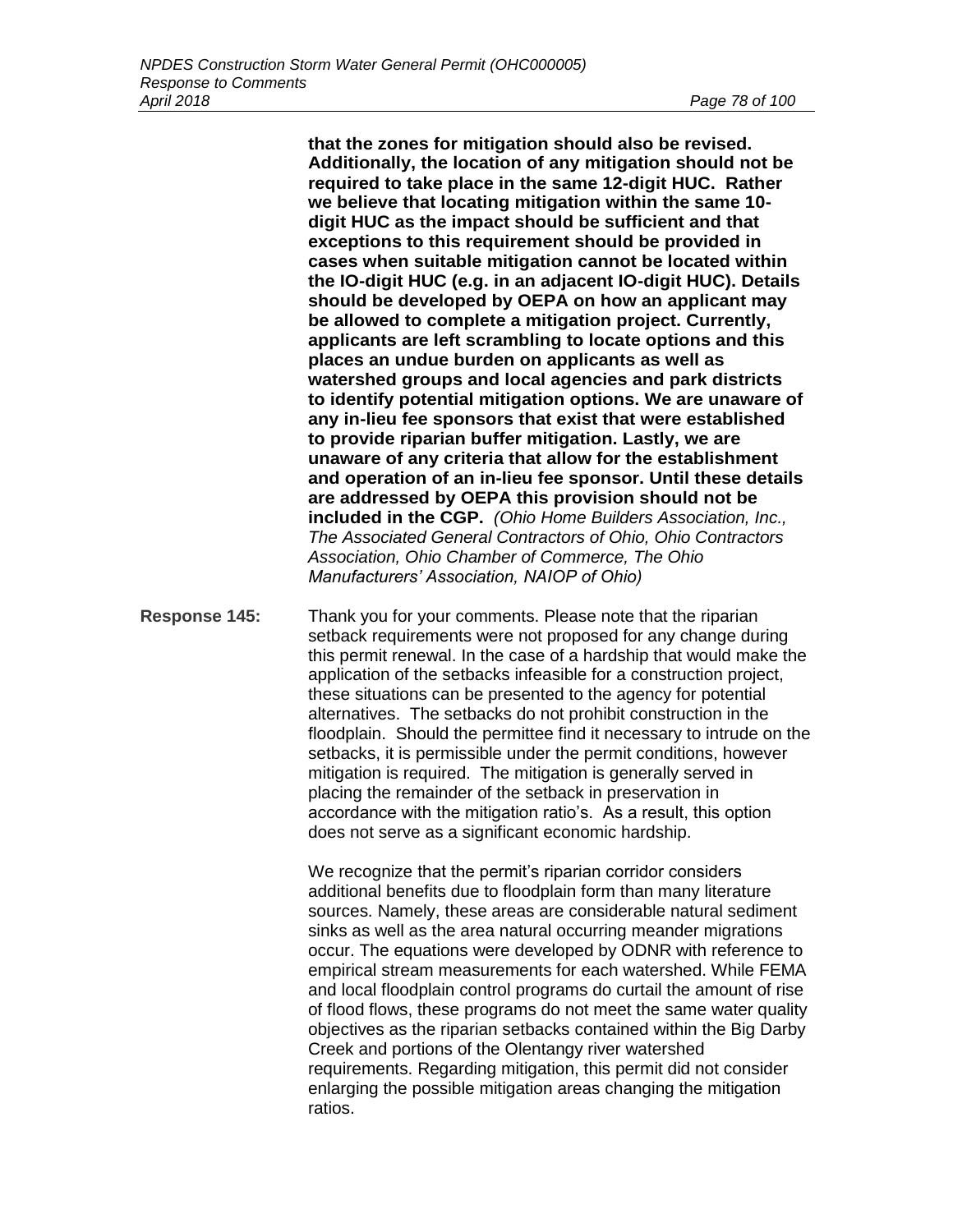| <b>Comment 146:</b> | Appendix A. The Darby Creek is a state and national<br>scenic river and should be protected. However, we believe<br>that the groundwater recharge requirements are onerous<br>and unjustified. The Darby Accord (adopted in June 2006)<br>went to great lengths to help ensure that urbanization of<br>the watershed is abated through the adoption and<br>implementation of a thorough land management plan. To<br>add the requirement for groundwater recharge places<br>additional burdens on landowners of the watershed with<br>regulations that depress land values, in addition to the<br>burdens required by the Darby Accord. Furthermore, the<br>dominant soil types in this watershed are clay and silty-<br>clay soils such as Kokomo, Crosby and Lewisburg. The<br>Crosby and Lewisburg soils are included in the "C"<br>hydrologic soil group while Kokomo soils are in the "BID"<br>hydrologic soil group. Most of these soils are in crop<br>production and are systematically drained with surface<br>and subsurface drainage systems. Therefore, it is unlikely<br>that a substantial amount of groundwater recharge is<br>currently taking place in the watershed (precipitation and<br>snow melt are intercepted by the systematic drainage<br>systems before recharge takes place). When considering<br>the Darby Accord, the physical attributes of the dominant<br>soils in the watershed, and existing systematic drainage<br>systems, it is unclear why OEPA is requiring CGP<br>applicants to provide for mitigation of losses groundwater<br>recharge, especially when its scale and extent is<br>questionable due to current land use. Due to these<br>reasons, we believe that mitigation for groundwater<br>infiltration should be removed from the CGP until OEP A<br>can provide a detailed hydrogeologic analysis that<br>supports any mitigation program for loss of groundwater<br>recharge. (Ohio Home Builders Association, Inc., The<br>Associated General Contractors of Ohio, Ohio Contractors<br>Association, Ohio Chamber of Commerce, The Ohio<br>Manufacturers' Association, NAIOP of Ohio) |
|---------------------|-----------------------------------------------------------------------------------------------------------------------------------------------------------------------------------------------------------------------------------------------------------------------------------------------------------------------------------------------------------------------------------------------------------------------------------------------------------------------------------------------------------------------------------------------------------------------------------------------------------------------------------------------------------------------------------------------------------------------------------------------------------------------------------------------------------------------------------------------------------------------------------------------------------------------------------------------------------------------------------------------------------------------------------------------------------------------------------------------------------------------------------------------------------------------------------------------------------------------------------------------------------------------------------------------------------------------------------------------------------------------------------------------------------------------------------------------------------------------------------------------------------------------------------------------------------------------------------------------------------------------------------------------------------------------------------------------------------------------------------------------------------------------------------------------------------------------------------------------------------------------------------------------------------------------------------------------------------------------------------------------------------------------------------------------------------------------------------------------------------------------------------------|
| Response 146:       | This section was already established in the previous permit cycle                                                                                                                                                                                                                                                                                                                                                                                                                                                                                                                                                                                                                                                                                                                                                                                                                                                                                                                                                                                                                                                                                                                                                                                                                                                                                                                                                                                                                                                                                                                                                                                                                                                                                                                                                                                                                                                                                                                                                                                                                                                                       |

and was not considered for removal. Additional options for on-site mitigation was provided with the additional calculation method for groundwater recharge. It is important to note the diversity of Big Darby Creek is significantly attributed to interaction between ground water, Big Darby Creek, and the associated tributaries. In many areas the flow is largely contributed from shallow groundwater contributions. This was identified in the TMDL for the Big Darby. To preserve this significant water quality benefit, the groundwater recharge requirements were included. There are many options in meeting this requirement from land conversions to structural controls based on the location of the proposed site.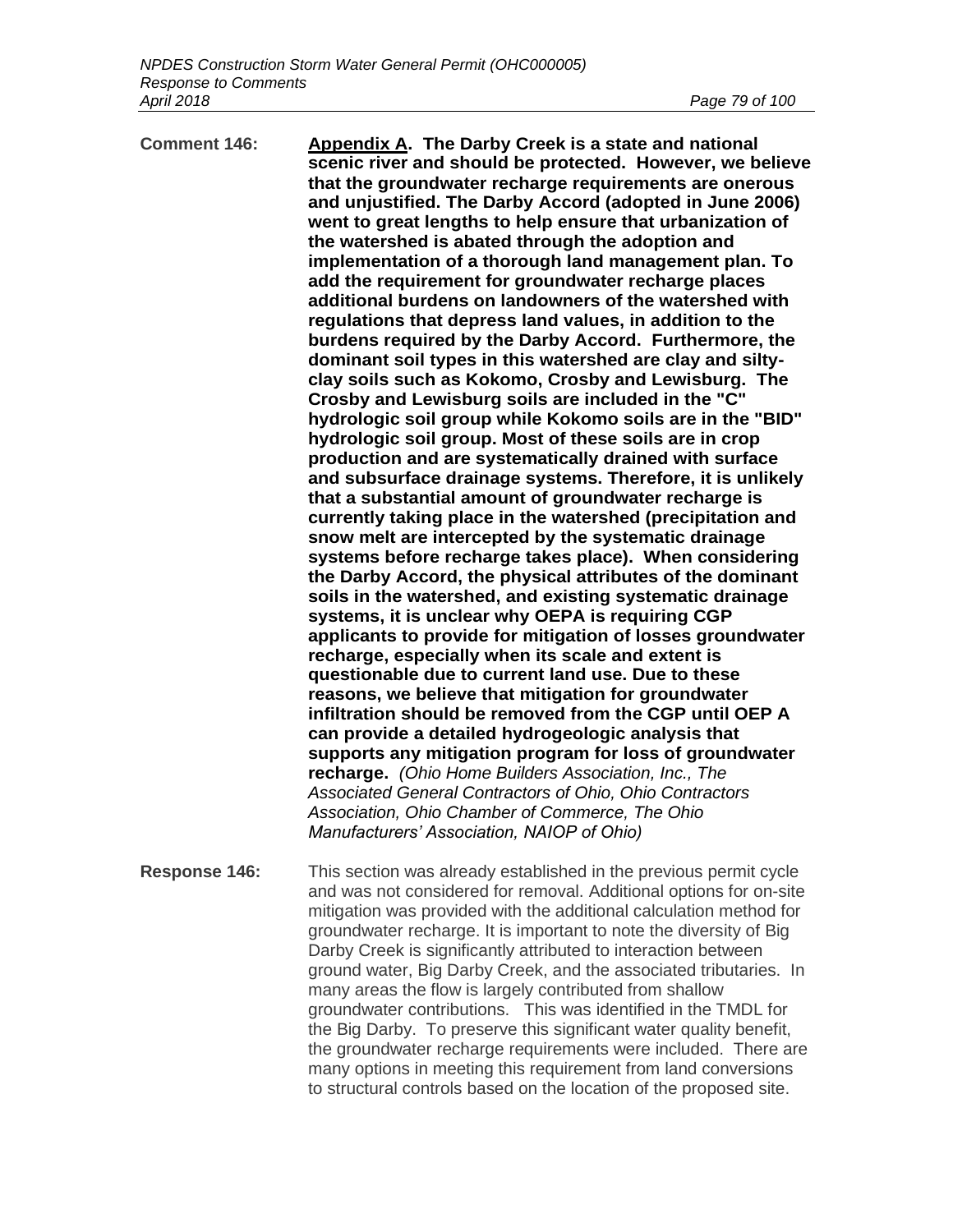| <b>Comment 147:</b>  | Appendix A and B. The conditions of the Big Darby Creek<br>and Olentangy River watersheds in Appendices A and B of<br>the draft permit include riparian setback distance<br>calculations in Equation 1 of each appendix, respectively. A<br>review of these equations identifies their constant and<br>exponent values are different. While there are no changes<br>proposed for these calculations, we are unclear on the<br>difference and request Ohio EPA provide guidance on how<br>the riparian setback distance calculations were derived.<br>(American Electric Power)                                |
|----------------------|---------------------------------------------------------------------------------------------------------------------------------------------------------------------------------------------------------------------------------------------------------------------------------------------------------------------------------------------------------------------------------------------------------------------------------------------------------------------------------------------------------------------------------------------------------------------------------------------------------------|
| Response 147:        | The formulas were developed by ODNR from different empirical<br>measure in each watershed.                                                                                                                                                                                                                                                                                                                                                                                                                                                                                                                    |
| <b>Comment 148:</b>  | Appendix A. New Jersey BMP's also require groundwater<br>recharge in most areas, unless it can be proven that in-situ<br>infiltration rates are less than 0.2 inches/hour. In this case,<br>the requirement is waived. Inclusion of a similar provision for<br>Ohio should be considered. More information here:<br>http://www.njstormwater.org/bmpmanual/NJSWBMP6%20prin<br>t.pdf (BIA of Central Ohio)                                                                                                                                                                                                      |
| Response 148:        | The inclusion of this will be considered over the next permit term.                                                                                                                                                                                                                                                                                                                                                                                                                                                                                                                                           |
| <b>Comment 149:</b>  | Appendix A.4. Riparian Setback Requirements. 4. ii.<br>Stream Restoration with 100 feet (each side) Riparian<br>Setback.                                                                                                                                                                                                                                                                                                                                                                                                                                                                                      |
|                      | The Conservancy supports the change in paragraph i.2.<br>(Page 51) from "centerline of the stream" to "top of the<br>streambank" as a much-appreciated improvement. (The<br><b>Nature Conservancy)</b>                                                                                                                                                                                                                                                                                                                                                                                                        |
| <b>Response 149:</b> | Thank you for your comment.                                                                                                                                                                                                                                                                                                                                                                                                                                                                                                                                                                                   |
| <b>Comment 150:</b>  | Appendix A.4. i.1. "W shall be centered over the meander<br>pattern of the stream such that a line representing the<br>setback width would evenly intersect equal elevation lines<br>on either side of the stream."                                                                                                                                                                                                                                                                                                                                                                                           |
|                      | This is an existing section, not proposed for changes. But<br>it is one that needs to be significantly improved, as the<br>revision is less protective than the original 2006 Big Darby<br>Creek watershed stormwater permit and results in<br>significant reductions of the riparian setback. The<br>proposed permit in section i.1. reduces part of the<br>protection provided by riparian setbacks that was in the<br>2006 permit. The present option (2013 permit) centers the<br>setback along the midline of the meander belt. However,<br>when this is used, the outer portion of this meander belt is |

**inadequately protected by this option, as the stream would**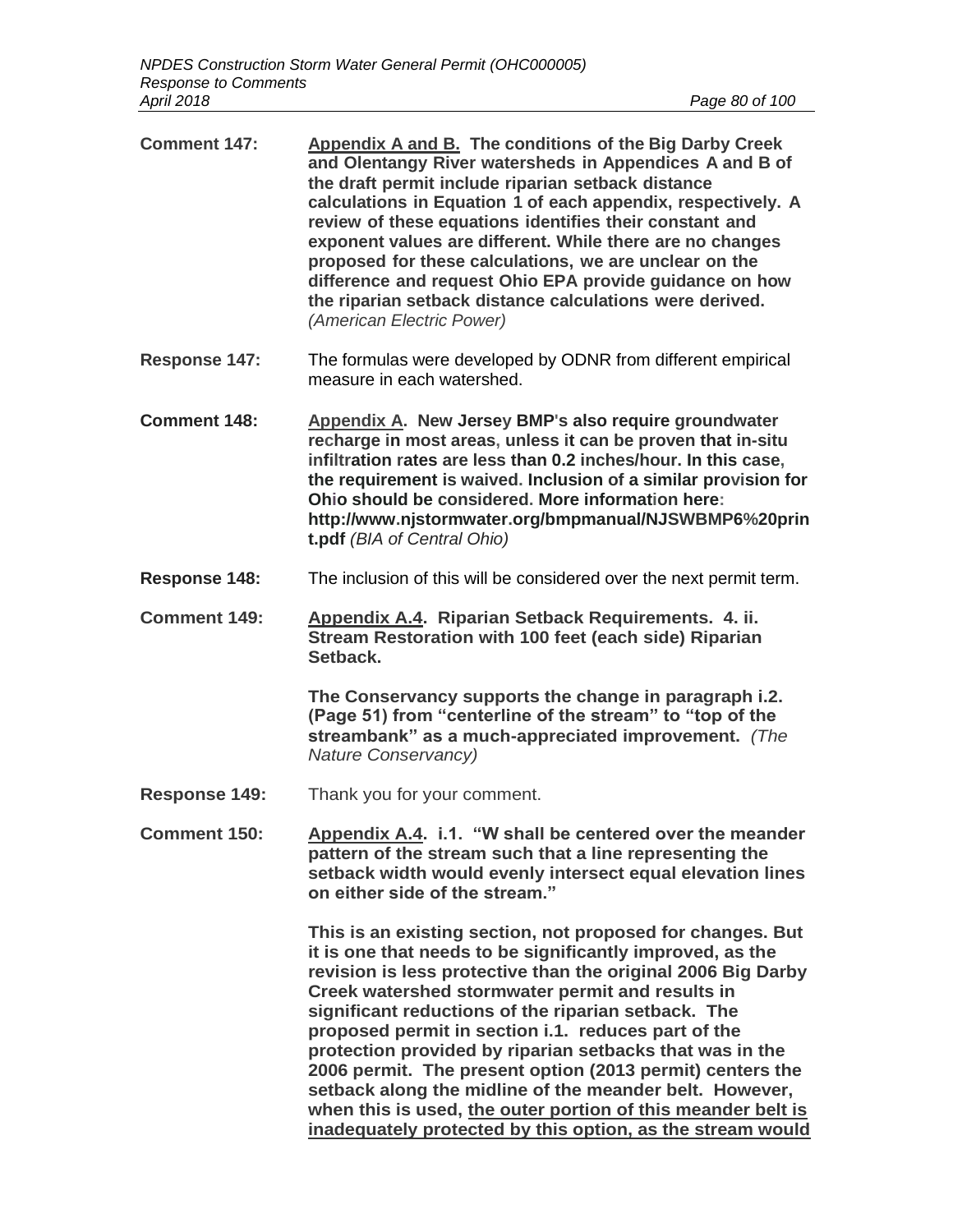**have less riparian protection near the margins of the meander belt, even though the stream might be as close as a few feet away. Therefore, we ask that for all streams the outer portion of the riparian setback be drawn such that those areas near the meander belt margin are not reduced in riparian setback protection compared to the 2006 permit. By "outer portion," we mean the part of the meander belt that approaches the outer limits of this belt. Streams are not protected with an adequate setback distance by this present rule, in particular as the stream meanders toward the edge of the meander belt and approaches the outer margin.** 

**The present riparian setback width is less than the pre-2006 Big Darby Scenic Rivers program setback recommendation of 120 feet from the ordinary high-water mark. When local governments adopted this Scenic Rivers riparian setback, it typically stated a 120-foot setback. If they adopt the 2013 permit (e.g., which Franklin County did), this might reduce the distance protected in the cases where the stream meanders toward the edge of the meander belt and approaches the outer margin.**

**There should be additional distance when steep slopes are within the setback. The steep slope should not be counted as part of the setback, as they provide little groundwater recharge or absorption of pollutants as water travels to the receiving stream.** *(The Nature Conservancy)*

- **Response 150:** Ohio EPA considered your comment. As stated there are no proposed changes to pre-existing conditions. The agency's intent is to provide protection of areas which are more prone to interactions between the stream and floodprone areas providing significant water quality benefits. As such the agency contends the protection of the setbacks as defined in the permit are sufficient in the protection of water quality.
- **Comment 151: Appendix A.5. Riparian Setback Mitigation. "linear transportation projects which result in total new right-ofway greater than one acre and less than two acres, … shall provide Riparian Setback Mitigation at a ratio of 1.5 to 1."**

**Because they have the same impacts, these projects should be subject to the same mitigation ratios as other projects under A.5 Riparian Setback Mitigation.**

**"Mitigation shall be protected in perpetuity by binding conservation easements or environmental covenants which must be recorded within 6 months of receiving permit authorization."**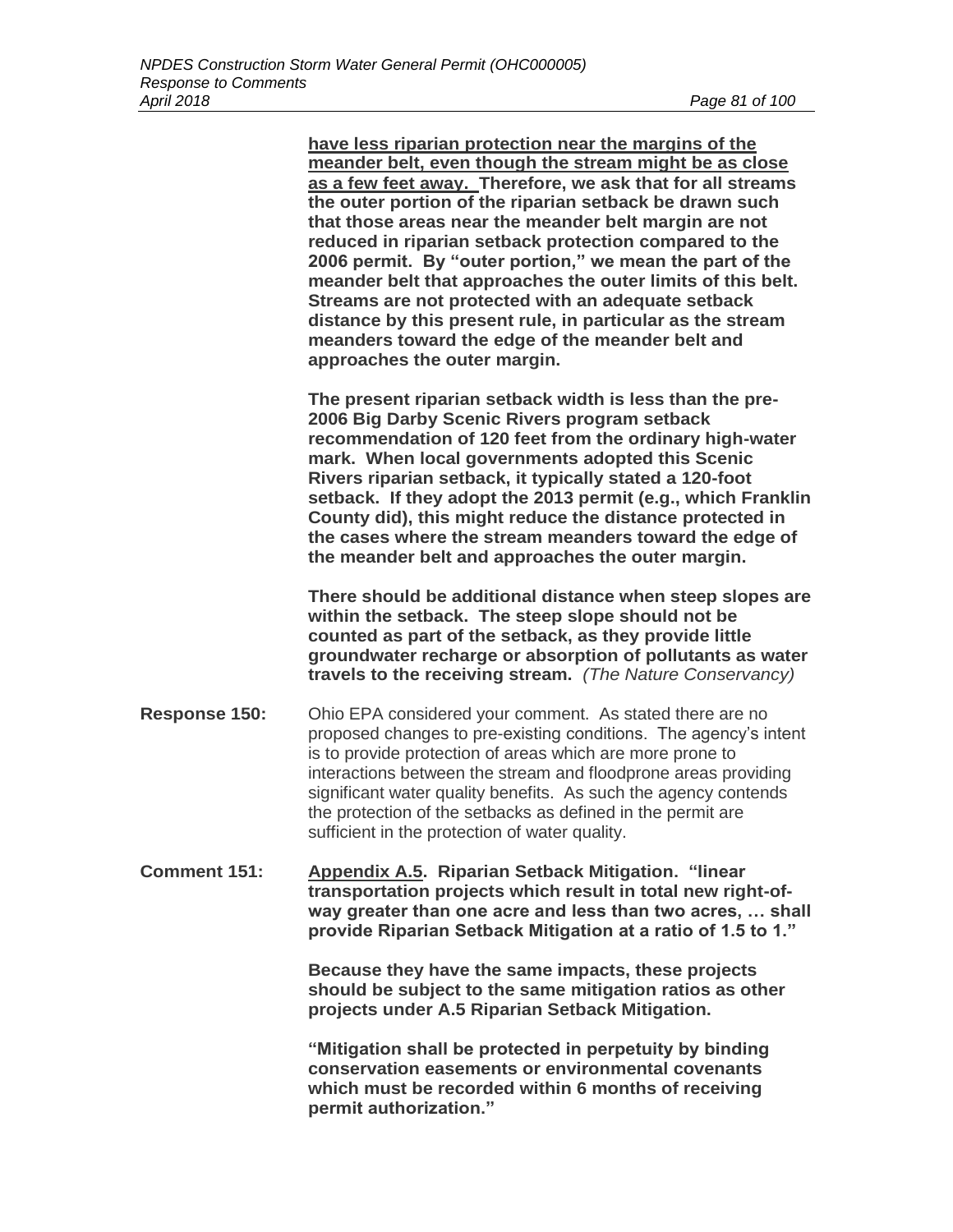**We strongly support the proposed language above requiring conservation easements or environmental covenants. These should include a third party in the legal documents to better assure the requirements are adhered to. Other approaches, such as deed restrictions, are too easy to modify and therefore do not provide adequate protection and therefore should always be avoided.** 

**We recommend that Ohio EPA maintain a list of sites with any type of easements or covenants (or any type of longterm legal restrictions), that this list be made public, and the Agency regularly check compliance. Making these lists public will more likely result in long-term compliance.**

**"Mitigation may also be satisfied by approved pooled mitigation areas and in-lieu fee sponsored mitigation areas."**

**We do not support this proposed language and strongly encourage it be significantly modified. Because pooled mitigation areas will result in local impacts at the site of the project, they should be avoided whenever possible. A case in point is The Nature Conservancy's Agnes Andreae Preserve in Madison County. A recent adjacent development resulted in a significant increase in impervious area and stormwater management, yet no mitigation was provided at the site, and stormwater management resembled, and might be identical to, other stormwater management in the statewide permit found across Ohio. The above development provided no groundwater recharge BMPs, and therefore the result is likely detrimental to the natural flow regime and likely to result in low flow, among other (e.g., thermal), impacts.** 

**The permit applicant should demonstrate that to have an alternative selected, they must demonstrate that on-site mitigation is not possible.** *(The Nature Conservancy)*

- **Response 151:** Thank you for your comments and the agency is responding by internally tracking all establish mitigation easements or covenants. We have not required the discussed demonstration that onsite mitigation is not possible as there is a significant onsite economic incentive to mitigate onsite. The utilization of a  $3<sup>rd</sup>$  party was considered; however, the agency has found there were several sites where no third party was interested in participating.
- **Comment 152: Appendix A.6. Groundwater Recharge Requirements. Tables 1 and 2, (Appendix A) Annual Average Expected Total Groundwater Recharge/Annual Average Expected Baseflow Recharge**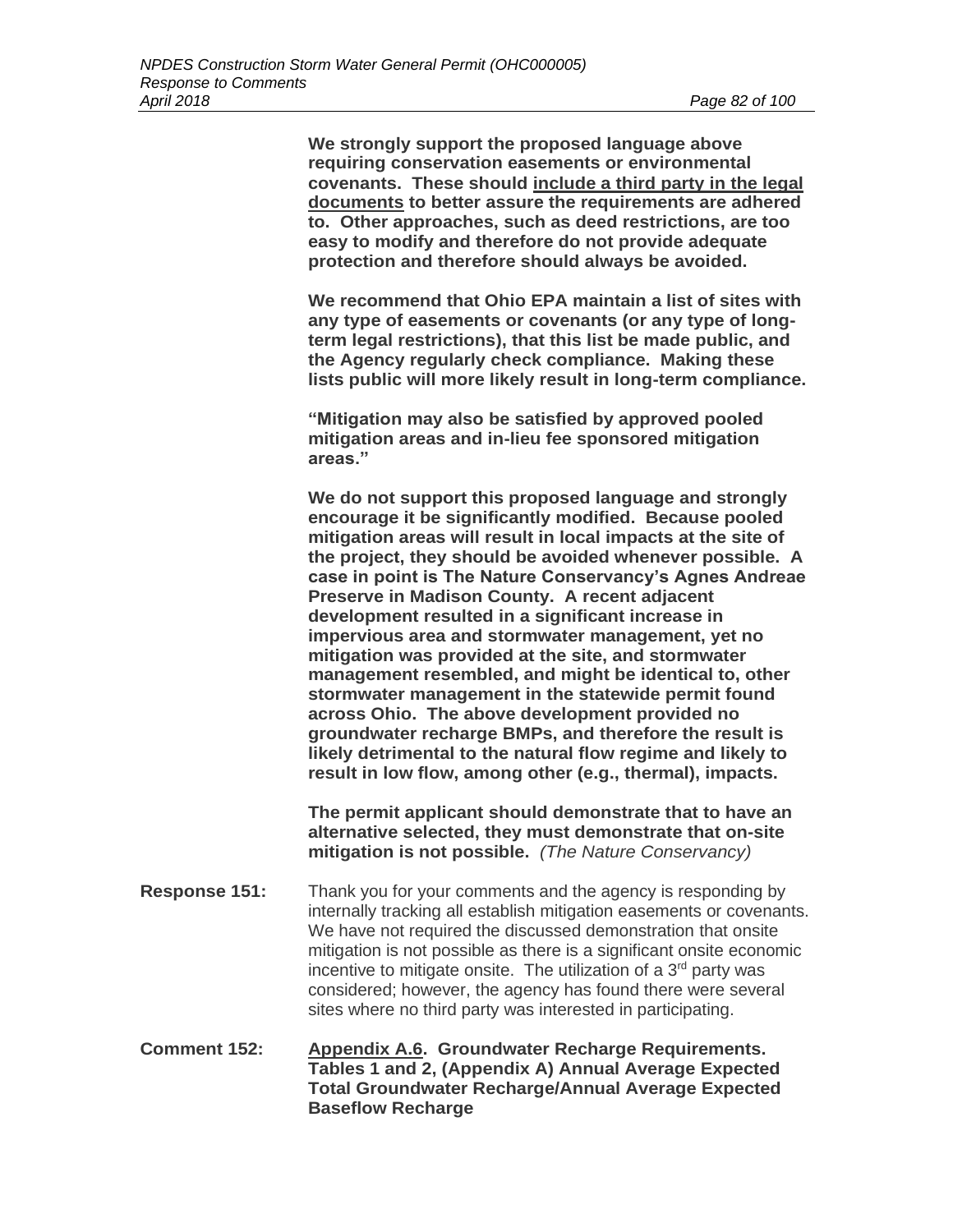**These tables set a "predevelopment" recharge amount that is too high to be comparable between Residential and Row Crop land uses in terms of steam health impacts. Here is a comparison of how "predevelopment" is not comparable to agricultural results in terms of the recharge amount, the flow regime and resultant stream quality. For example, in this draft permit's Table 2, (Appendix A) Annual Average Expected Baseflow Recharge, Row Crop agriculture in Class D soils has a value of only 6.2 inches of Recharge assigned. Medium Density Residential has a recharge value of 6.5 inches assigned, with 38% imperviousness. Yet, the environmental outcomes of developed areas with 38% imperviousness do not perform as well as areas with less imperviousness and a preponderance of agricultural soils. See the graphs of Ohio EPA data in Figure 2 that illustrate that agriculture has less impact than moderate to high levels of development.** 



# Urban impact is additive (not mitigated or "cancelled out" by natural area); decline is very likely

**MBI** 



# Fish Diversity vs. Land Use in Ohio

**Figure 2. Fish diversity versus land use in Ohio, based on Ohio EPA data. The key points of this set of graphs is that: 1) there are no urban high scores, therefore, other land uses like forest do not appear to adequately mitigate development, and 2) development does not show it supports high diversity to the right of the diagonal bar. It is very rare to have scores above 40 (WWH) and no EWH scores are seen. As shown by the middle graph, agriculture, while it does have impacts, still can allow high**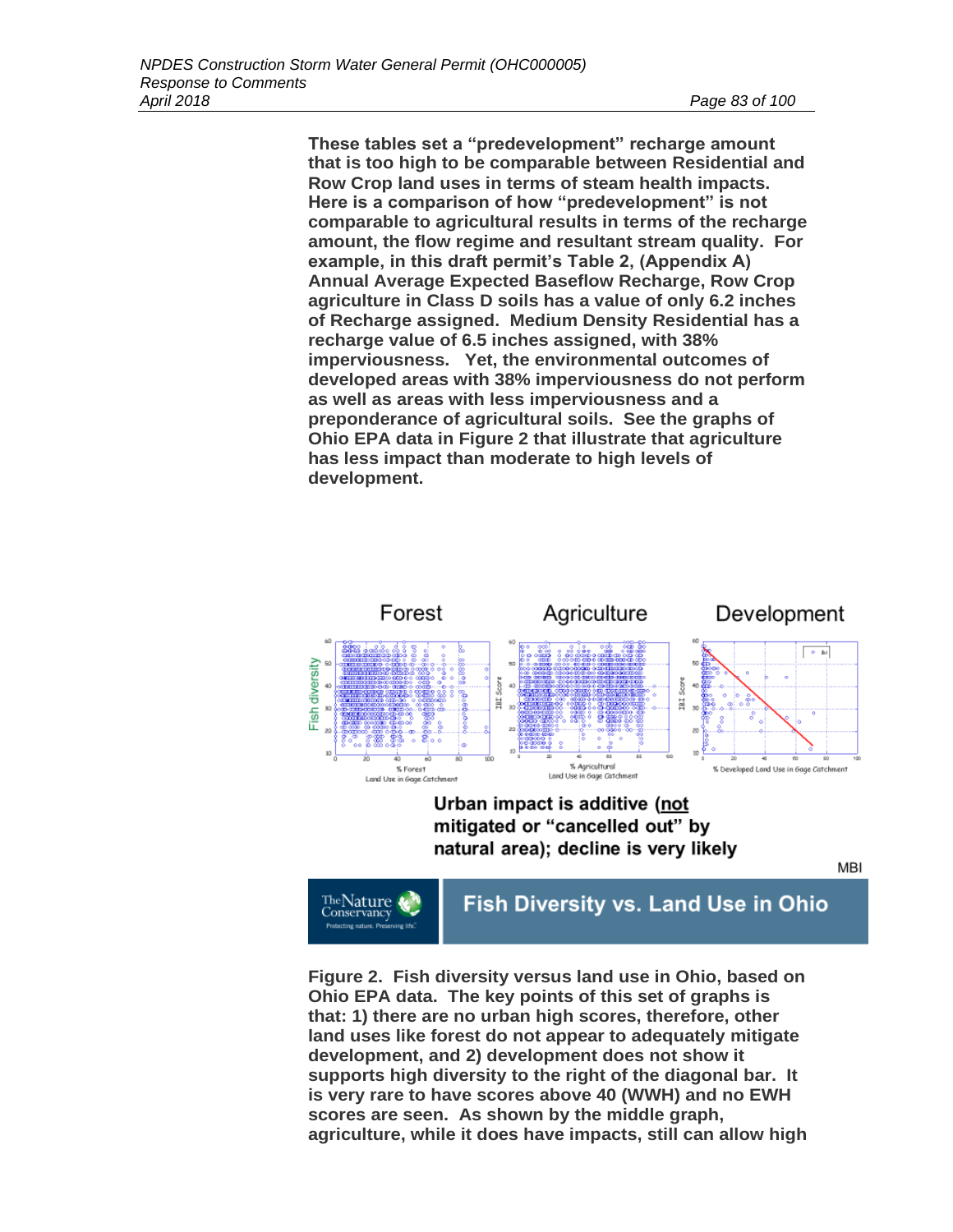**biodiversity at high levels of agriculture (i.e., above 50 or 60 %).** 

**Therefore, "predevelopment" needs to be set at a higher rate of recharge to be comparable to the overall stream quality impacts related to agriculture. Clearly, other factors are responsible for degradation, and using the recharge rates from row crop agriculture leads to higher levels of residential development than can be justified based on stream impacts that have been measured by Ohio EPA.** *(The Nature Conservancy)*

- **Response 152:** Thank you for your comments. Ohio EPA established the levels of groundwater recharge and did not propose changes to these land use tables.
- **Comment 153: Appendix A. Attachment B. This section exempts "restored" streams from riparian setbacks. The option and section should be removed, as the Agency has not provided evidence that not providing a riparian setback does not lead to degradation, even with a "restored" stream. In addition, these steams might not be "restored" since the project could fail to provide significant ecological lift; see "Part 2 Restoration, item b. below, and Figure 1 of these comments, where "restoration" failed.**

**Paragraph 1, Line 2 "(a drainage ditch)"** 

**This implies that "a previously channelized, low-gradient headwater stream" is only a drainage ditch. Instead, it should be recognized as a modified stream, not a ditch. We recommend that this be changed to "a stream that has been managed as a drainage ditch."**

**Paragraph 3 Line 1: "drainage ditches" – Same comment as above for paragraph 1, line 2.** 

**"Less than 10 square miles of drainage area" – This is a very large area of drainage area at over 6000 acres, and should not be exempt from setbacks. In many cases, this would cover most streams and a watershed's drainage area. A drainage area of this size would clearly have formed a stream and should be assigned at least a Warmwater Habitat use designation, if not Exceptional Warmwater Habitat and Coldwater Habitat (e.g., Big Darby Creek in Logan County, or many tributaries, including those unnamed, through this and other watersheds).**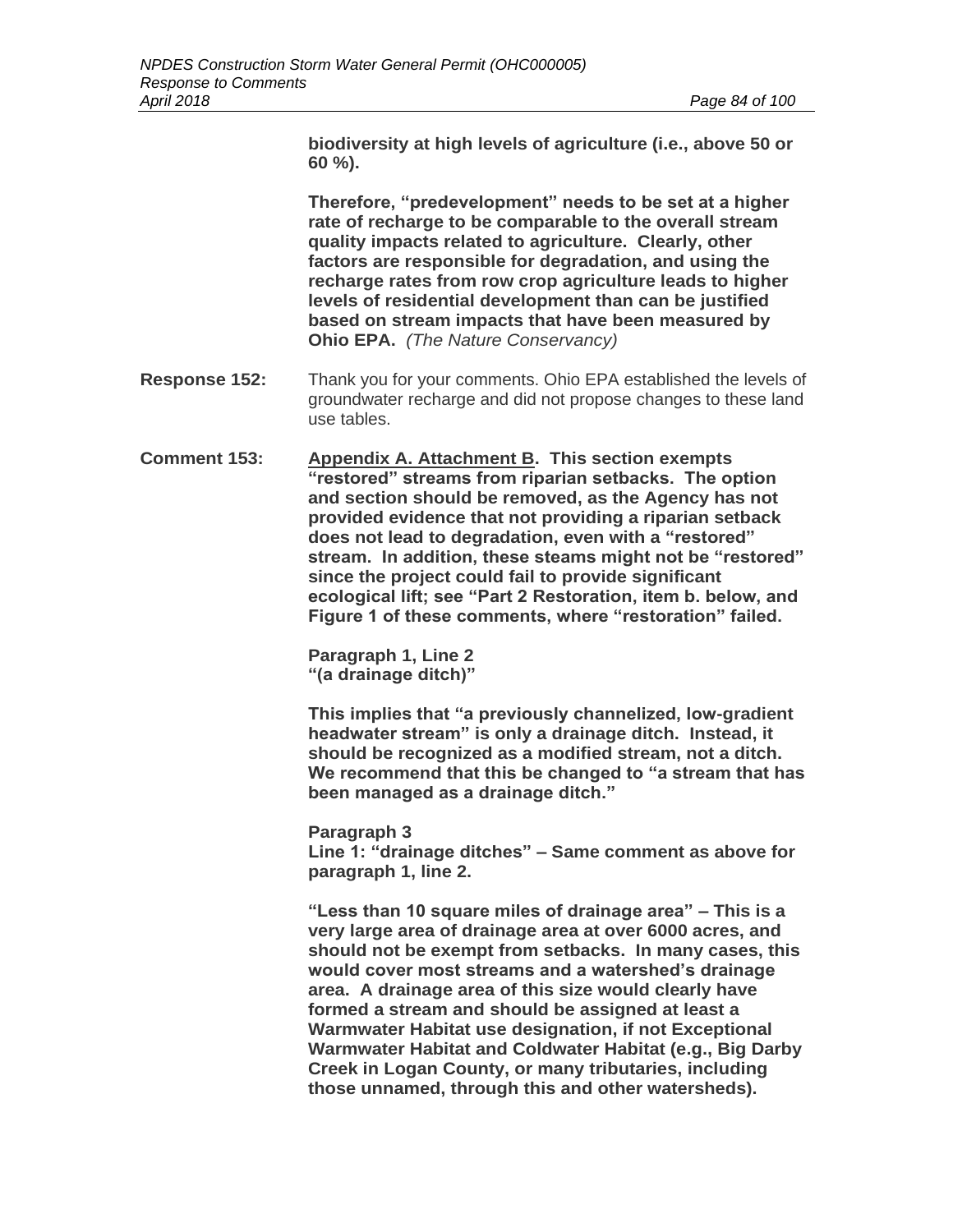#### **Part 2 Restoration**

**a. "Over-wide channel design by excavation down to the elevation of the stream bed uniformly across the entire frequently flooded width (Figure 1)"**

**We strongly agree that this section should be stricken, i.e., the over-wide channel design is not appropriate for stream restoration and should not be an option, as it does not provide adequate improvements in habitat design and results to attain the Warmwater Habitat (WWH) use designation, or better. In the case of one such design that was used on the upper Hamilton Run in Franklin County (see Figure 1, photo below), the site is a detriment to stream quality, providing a wide, long surface resembling a "detention pond" instead of a stream channel. The wide, shallow waterbody is continually exposed to the sun. Therefore, this site contributes to thermal impacts to the channel downstream. Such designs cannot be "selfforming" channels, as today's geologic conditions do not resemble those of the Pleistocene Epoch, when Ohio's present-day streams and valleys were first formed, had extended periods of significant runoff that formed stream valleys, and upstream channel and floodplain-forming materials are not being significantly supplied from upstream in today's environment. In today's environment, with its low gradient, this site does not have the stream energy or flow to form a channel.**



**Figure 1***. Hamilton Run above Muir Parkway, west of Alton-Darby Road, over-wide channel design result, 11/2/2014. This condition remains in 2018. We also note that the "restoration's" water exits through the culvert in the foreground, which might not provide adequate aquatic*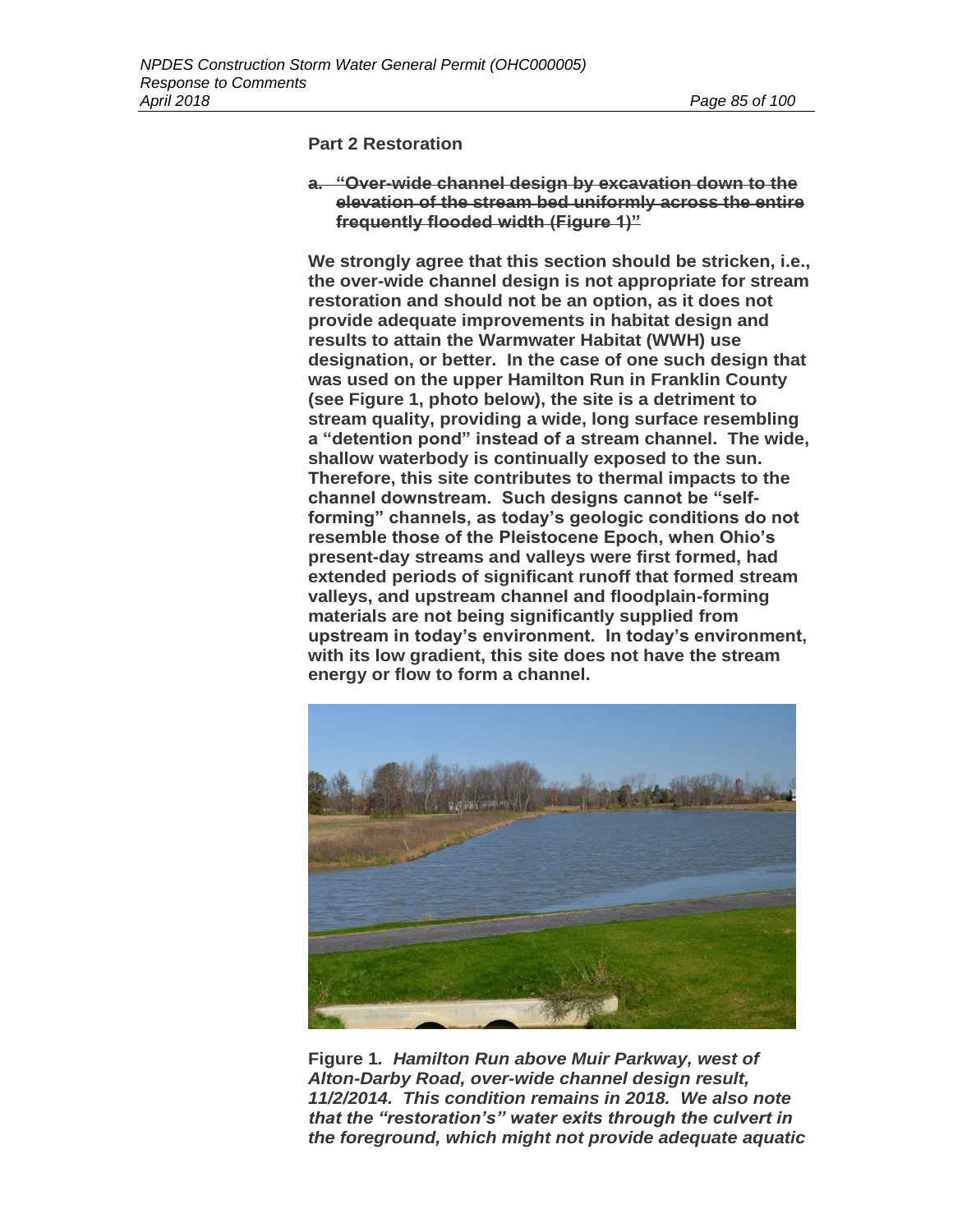*organism passage due to its design without an apparent natural substrate bottom.* 

**All stream restorations with associated culverts allowing for aquatic organism passage and should comply with Ohio EPA's 401 certification (2017 Nationwide Permit Reauthorization of 3/17/2017).** *(The Nature Conservancy)*

- **Response 153:** Thank you for your comments. Requirements for setbacks on restored channels are less to incentivize the restoration. The agency contends restored channels provide a water quality improvement. The suggested changes were not incorporated.
- **Comment 154: Appendix B. Olentangy River Watershed, references Sections B.5., Groundwater Recharge Requirements, and B.6., Groundwater Recharge Mitigation, but these sections were not included in the draft permit for review.** *(American Electric Power)*
- **Response 154:** Thank you for your comment, the error was corrected by removing Groundwater Recharge Requirements and Groundwater Recharge Mitigation from the Contents Outline on page 54.
- **Comment 155: Appendix B. To alleviate our significant concerns over riparian setbacks being introduced in the first generation of the Olentangy River permit in the 2007 to 2009 timeframe, Ohio EPA indicated to City staff that the riparian setback requirements would eventually be expanded across the state. The riparian setback requirements are associated in part with the total maximum daily load (TMDL) developed for the Olentangy River. According to OEPA's website there are 56 United States EPA approved TMDLs in the state of Ohio as of 2015. Twenty-six of these TMDLs were in place prior to the Olentangy River TMDL. Twenty-nine TMDLs have been put in place since the Olentangy River TMDL. Since only two watersheds out of the 56 TMDL watersheds in the state have additional riparian setback requirements, it is apparent that OEPA is not moving forward with statewide implantation of the more restrictive riparian setback requirements. Furthermore, there are 14 rivers and streams in Ohio with a "scenic designation" including the Olentangy River. What is the reasoning for requiring additional riparian setback and mitigation rates on the Olentangy River watershed and not the others with a scenic designation or a TMDL?** *(City of Delaware)*
- **Response 155:** The Olentangy River TMDL report specifically identifies construction storm water as a concern. Not all watersheds or TMDL project areas have the same concerns. Watersheds with high rates of development expected may be more likely to have recommendations in a TMDL report to address construction storm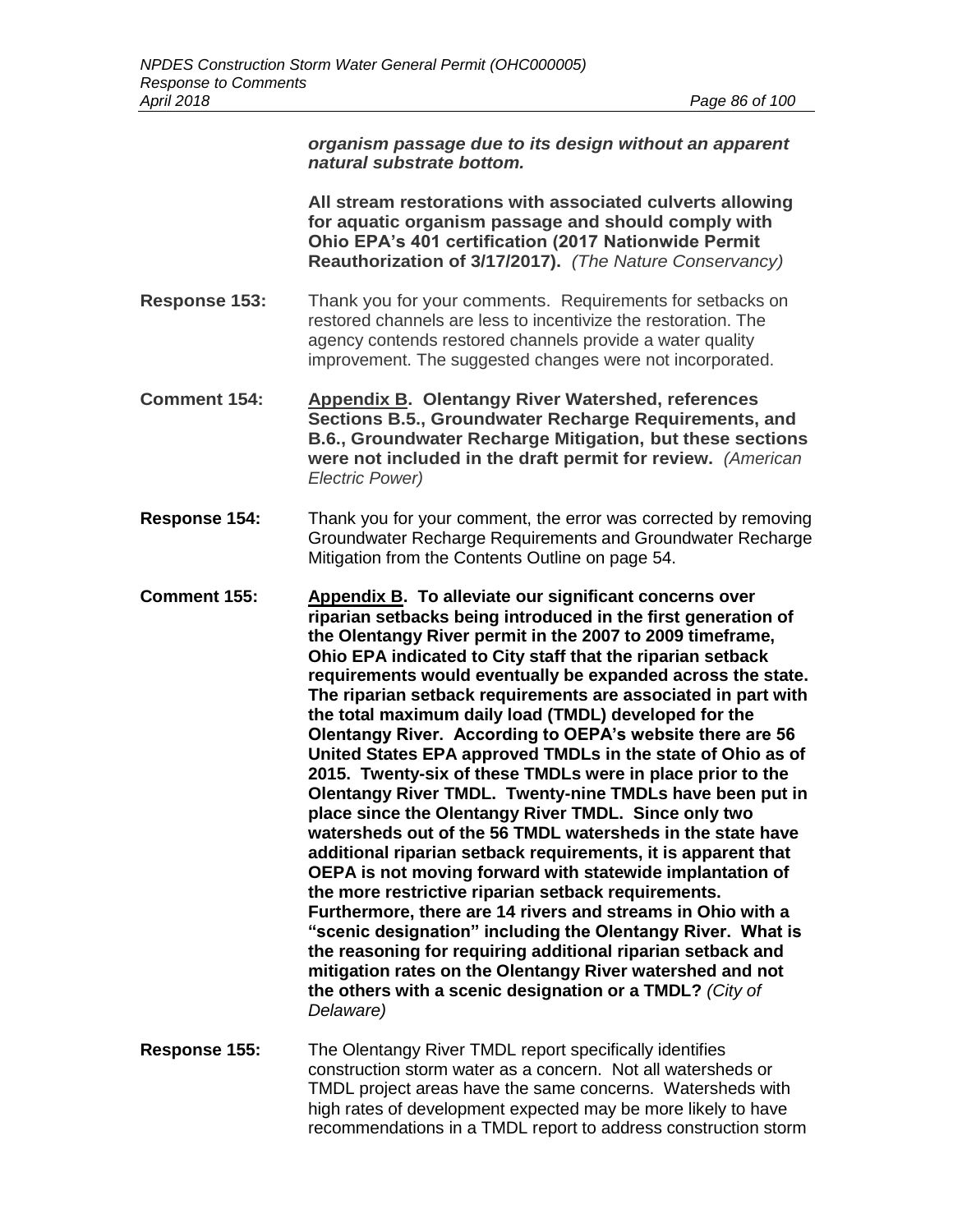water. While Ohio has 56 final TMDL reports approved by U.S. EPA, there are approximately 49 additional TMDL reports in progress. The potential remains for additional TMDL projects to include specific riparian setback requirements for a given watershed. In addition, as Ohio EPA re-assesses watersheds with existing TMDL reports, the Agency may find the need for additional storm water controls where the statewide permit is not protective enough and local requirements are not in place to restore the water quality impairments. Any recommendations, if applicable, will be included in the next construction storm water general permit renewal.

- **Comment 156: Appendix B. We believe that Ohio EPA should "level the playing field" across the state with respect to environmental regulations contained in the Olentangy permit. We propose that the Olentangy River specific requirements not be included as an appendix to the statewide permit at this time. Additionally, we propose that the current Olentangy River permit be allowed to expire on May 31, 2019 without being renewed, after which time construction activities in the Olentangy River watershed would be permitted under the statewide permit without the riparian setbacks. It should be noted that the City of Delaware has similar stream buffering requirements in its codified ordinances that predate the first generation of the Olentangy River permit that would remain in place without special conditions of the Olentangy River permit.** (City of Delaware)
- **Response 156: In addition, to response 155,** The Ohio EPA has previously agreed to allow the City's requirements to apply on developments within its jurisdiction (see Appendix B, Part B.2) and has chosen to leave the existing requirements in place.
- **Comment 157: Appendix B. The Olentangy River permit only includes the watershed area north of Interstate 270. It is not clear why the more restrictive permit conditions begin at this location. If due to the area south of 270 being heavily developed, why does these criteria not also apply to southern Delaware County and the City of Delaware?** (City of Delaware)
- **Response 157:** The selected area was based on the scenic river designation and TMDL study results.

## **Legal/Authority Comments**

**Comment 158: Post Construction Mandates are Misplaced and Unauthorized There are many new and expanded post construction mandates in the Draft CGP, including, for example: Part II.G. –**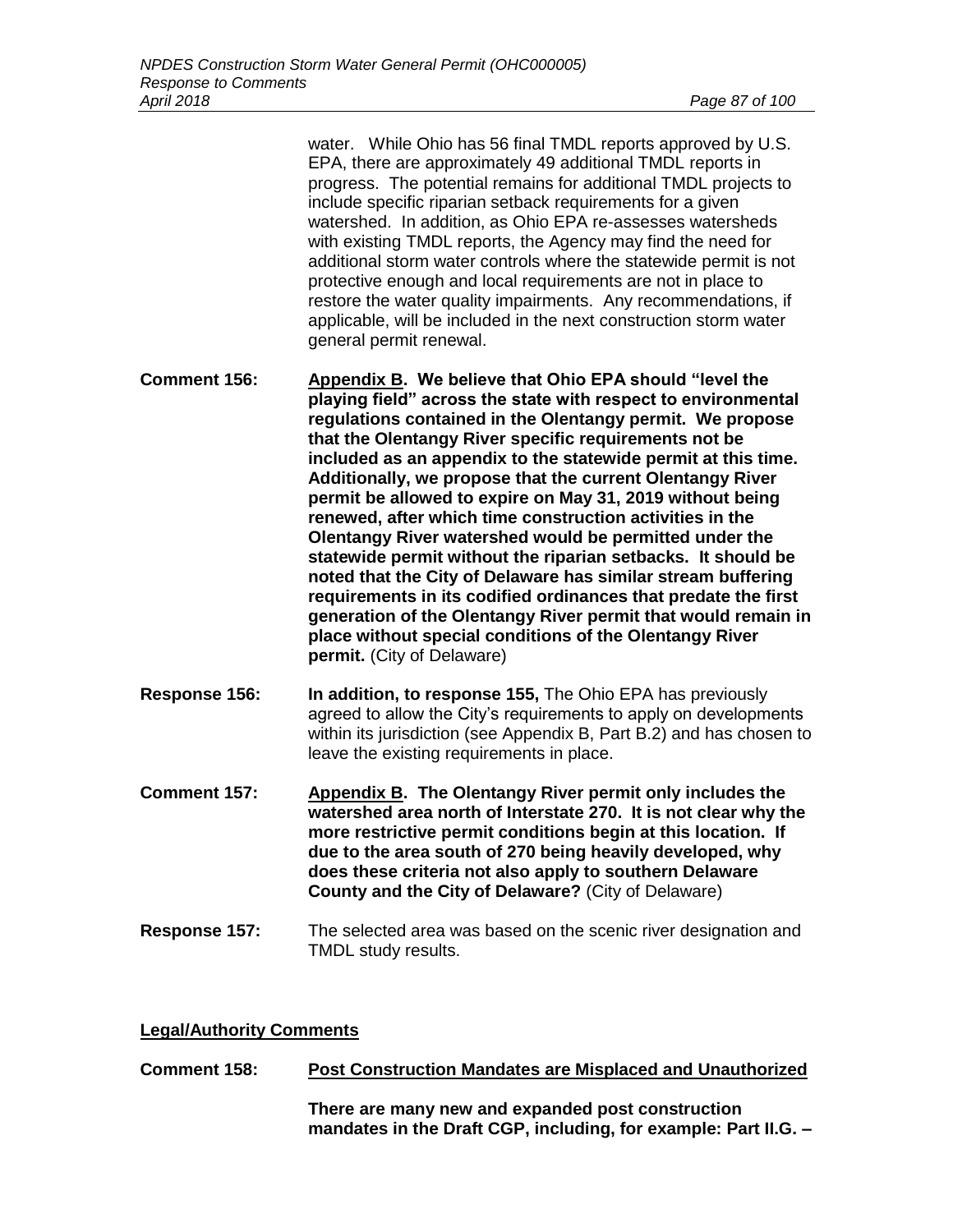**Non-Numeric Effluent Limitations: Post-Construction Stormwater Management Controls (pp. 10 of 69), a new subsection that incorporates post-construction stormwater management control requirements; and Part III. G.2.e Stormwater Pollution Prevention Plans: SWP3 Requirements: Post-Construction Stormwater Management Requirements (pp. 19-31 of 69), (1) providing conservative volume and flow values, and resulting calculations for stormwater management units, (2) establishing new criteria for changes to previously developed areas within a construction site, and (3) adding requirements to have all alternative postconstruction alternate BMPs approved prior to the NOI and SWP3 package being submitted to OEPA.**

**GM will provide limited comments on these particular provisions below, but as an initial matter, GM asserts that Ohio lacks legal authority to mandate post-construction requirements in any CGP or NPDES permit program.**

# **Limited Federal/State Authority to Regulate Stormwater Discharges**

**Under CWA Section 301, EPA must develop effluent limitations for "pollutants." 33 U.S.C. § 1311. "'[P]ollutant' means dredged spoil, solid waste,…chemical wastes, biological materials,…heat,…rock, sand, cellar dirt and industrial…waste discharged into water." 33 U.S.C. § 1362(6). The Supreme Court has held that the term "means" in a definition is restrictive; it excludes anything unstated.**  *Colautti v. Franklin***, 439 U.S. 379, 393 n.10 (1978);** *National Wildlife Federation v. Gorsuch***, 693 F.2d 156, 172 (D.C. Cir. 1982). Therefore, EPA cannot add to the CWA list of pollutants.**

**CWA Section 402 provides an exception to CWA Section 301's prohibition by allowing certain pollutant discharges to be authorized by a NPDES permit, provided that the discharges meet appropriate "effluent limitations" contained in the permit. 33 U.S.C. § 1342(a). Thus, the CWA, through the NPDES permit program, limits the discharge of pollutants from "point sources" into waters of the United States based upon the capabilities of the practices or technologies available to control such discharges. 33 U.S.C. §§ 1311(b)(2), 1314(b), 1316(b)(1)(B).**

**In 1987, Congress added CWA Section 402(p), which established a phased approach to regulating stormwater discharges, as needed. In Phase I, Congress required NPDES permits for stormwater discharges "associated with industrial activities" and "from" certain large and medium municipal separate storm sewer systems (MS4s). 33 U.S.C. § 1342(p)(1)-**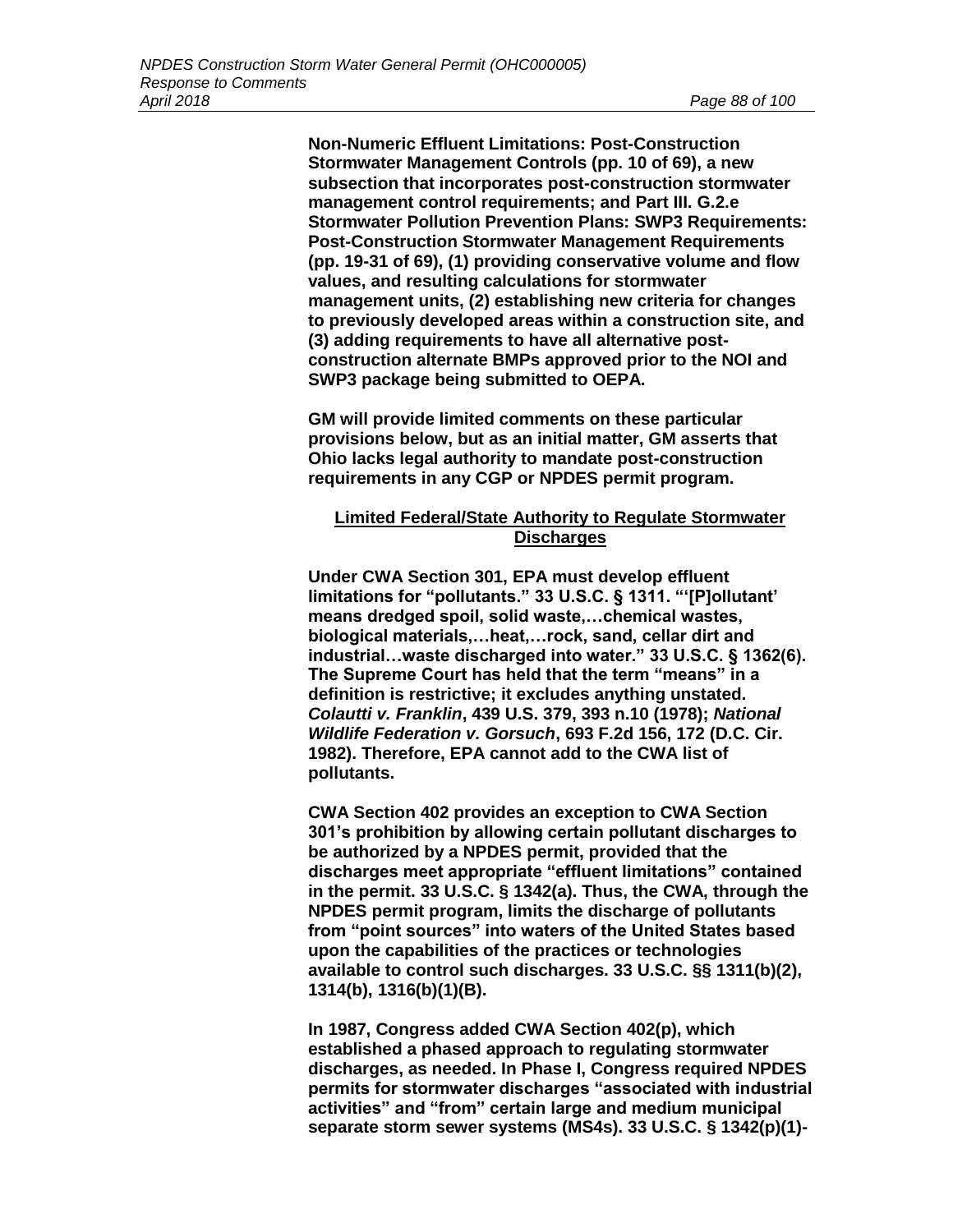**(4). The industrial permit program was intended to more-orless mirror the existing NPDES permit program for industrial and sanitary wastewaters. The new MS4 program was intended to have a more limited scope than traditional NPDES permits. For Phase II, Congress instructed EPA to study all remaining stormwater discharges to determine the nature of pollutants in those discharges, and establish "procedures and methods to control stormwater discharges to the extent necessary to mitigate impacts on water quality."** *Id.*  **§1342(p)(5). Based on that study, EPA was required to promulgate regulations designating any additional sources of stormwater discharges to be regulated and to establish a "comprehensive program to regulate such designated sources."** *Id.* **§1342(p)(6).**

**To implement CWA Section 402(p)'s Phase I stormwater program, EPA promulgated new regulations that defined the term "associated with industrial activity" to identify 11 categories of industrial operations that must obtain NPDES stormwater permits. The industrial stormwater program regulates only those discharges specifically enumerated as associated with industrial activity, and other non-industrial stormwater discharges that commingle with regulated industrial stormwater discharges. Purely administrative buildings, administrative parking lots, and stormwater discharges from "non-industrial" areas are not covered by the industrial stormwater program unless they are commingled with industrial stormwater.**

**U.S. EPA defined "industrial stormwater" to also include discharges from construction activities that disturb at least five acres of land or are part of a larger common plan to disturb at least five acres. 40 CFR § 122.26(b)(14)(x).1 During its Phase II stormwater program expansion, EPA expanded the active construction stormwater permit program to include sites that disturb one or more acres of land or are part of a common plan of development that disturbs that amount. For all regulated construction sites, the operator must file a Notice of Termination to end permitting obligations once the disturbed land has been stabilized. In other words, the NPDES permit obligations and requirements are relevant to construction sites only during active land-disturbing operations. Importantly, once stabilized and a Notice of Termination is filed, the developed property is not subject to the NPDES permit program unless the final developed property meets EPA's industrial categories.**

**In 1999, EPA put forth a comprehensive 12-year plan to address post-construction stormwater discharges through its MS4 permitting program. This plan included evaluating a number of research initiatives, pilot projects, two rounds of**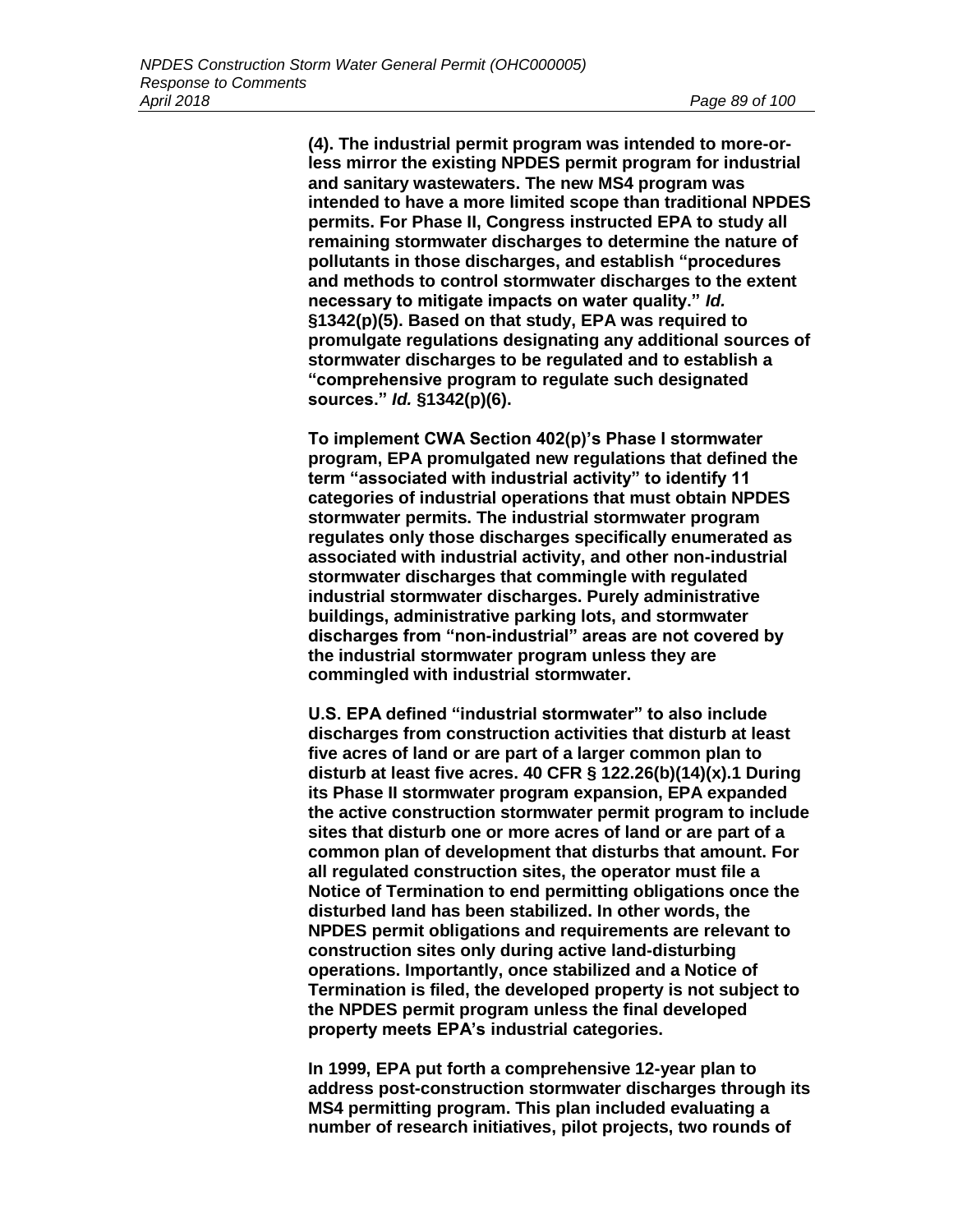**MS4 permits since EPA's Phase II stormwater program was promulgated, and other related supporting efforts. In the preamble to EPA's 1999 Phase II stormwater rulemaking, EPA explained that it had developed a long-term strategy for assessing and improving municipal stormwater regulations over two permit terms (at least 10 years). Essentially, EPA promised in 1999 to assess progress under its permitting program, stating that:**

**Gathering and analyzing data related to the stormwater program, including data regarding the effectiveness of BMPs, is critical to EPA's stormwater program evaluation. EPA does not intend to change today's NPDES municipal stormwater program until the end of this period, except under the following circumstances: a court decision requires changes; a technical change is necessary for implementation; or the CWA is modified, thereby requiring changes. 64 Fed. Reg. 68,771 (Dec. 8, 1999)**

**To codify that promise, EPA included the following regulatory language in its final Phase II stormwater rulemaking (codified at 40 CFR § 122.37):**

**EPA will evaluate the small MS4 regulations at §§ 122.32 through 122.36 and § 123.35 of this chapter after December 10, 2012 and make any necessary revisions. (EPA intends to conduct an enhanced research effort and compile a comprehensive evaluation of the NPDES MS4 stormwater program. EPA will re-evaluate the regulations based on data from the NPDES MS4 stormwater program, from research on receiving water impacts from stormwater, and the effectiveness of best management practices (BMPs), as well as other relevant information sources.)**

**Elsewhere, EPA provided that:**

**Guidance: EPA strongly recommends that until the evaluation of the stormwater program in § 122.37, no additional requirements beyond the minimum control measures be imposed on regulated small MS4s without the agreement of the operator of the affected small MS4, except where an approved TMDL or equivalent analysis provides adequate information to develop more specific measures to protect water quality.** *See* **40 CFR § 122.34(6)(e)(2).**

**However, EPA has not been consistent in this matter. It has not provided for planned research, pilot projects, nor other important steps that would generate the information and technology necessary to support or justify any final standard. Despite a limited foundation upon which to base a difficult two-part stormwater program expansion effort, on October**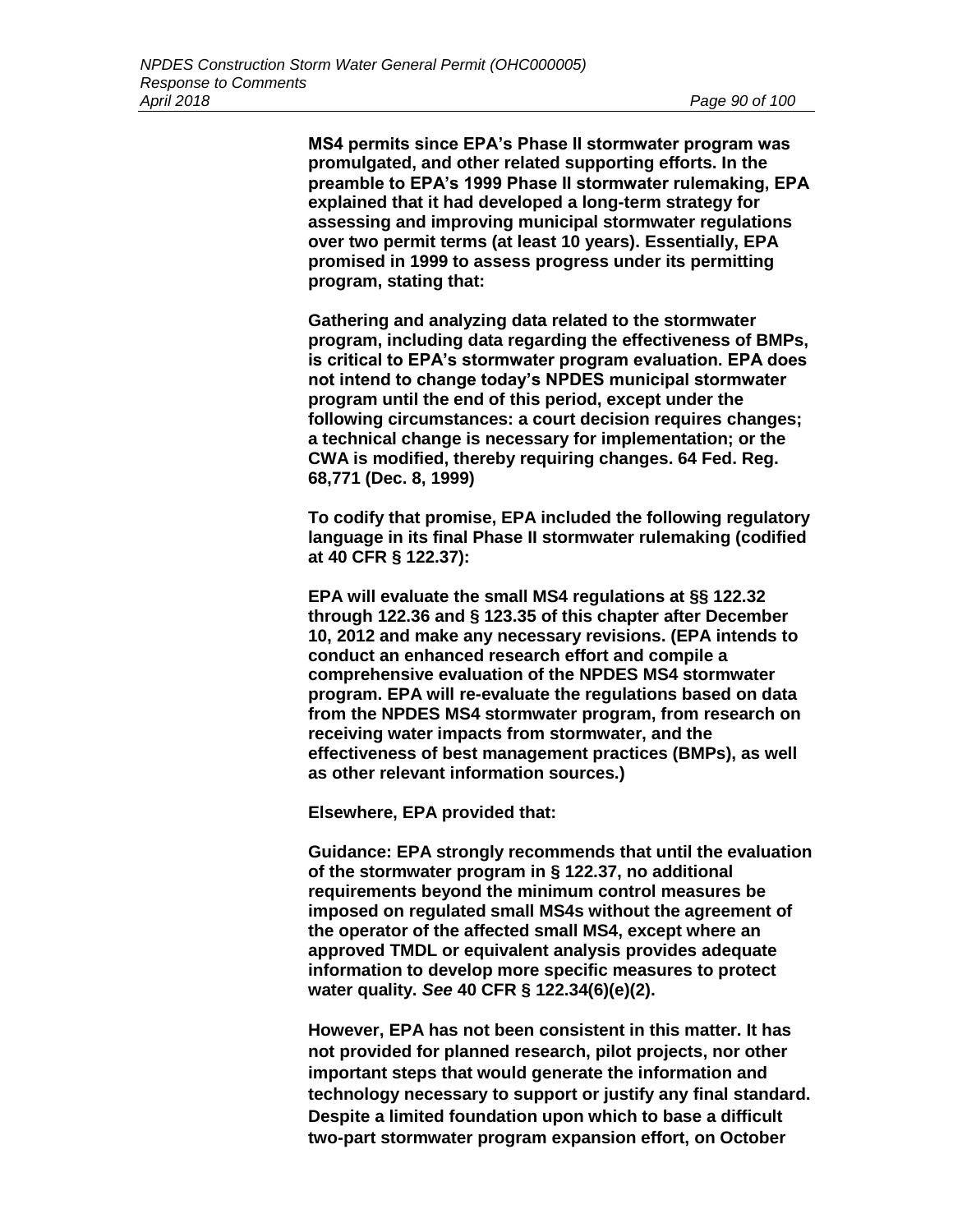**30, 2009, EPA began developing new stormwater discharge regulations under the NPDES for newly constructed and reconstructed properties. EPA's intent was to significantly expand the scope of its existing stormwater program to regulate "post-construction" stormwater discharges; namely to regulate the amount of impervious surface at a newly or redeveloped site and the stormwater "flow, velocity or volume" leaving such a site.**

**Over the following five years, EPA issued Information Collection Requests to developers and other "target" groups, requested comments through various** *Federal Register*  **notices, and pursued all of the regulatory procedures expected to inform a new regulatory scheme targeting newly and redeveloped properties. EPA had agreed with environmental groups through unrelated settlement agreements to promulgate final post-construction regulations no later than June 2013; however, it missed that deadline and in early 2014, EPA announced that it was "reallocating" resources away from the post-construction rulemaking effort.**

**EPA's failure to pursue its planned rulemaking to expand its permitting authority to include "post-construction" discharges otherwise precludes OEPA from now attempting to regulate such discharges, particularly through its CGP, in which the entire focus and need for that permit is the presence of active construction activities that are required by existing regulations to obtain NPDES permits.**

## **Neither EPA Nor States Can Regulate Stormwater "Flow" Pursuant to the NPDES Program**

*Stormwater Permitting Program Expansion Requires Studies, Reports to Congress, and Formal Rulemaking*

**U.S. EPA (and Ohio EPA) has no authority to regulate developed sites that are otherwise exempt from permitting pursuant to CWA Section 402(p)(1). Section 402(p)(1) is a broad exemption from NPDES permitting for all stormwater discharges except those identified in Section 402(p)(2). Developed sites and impervious surfaces are not listed in Section 402(p)(2) or in EPA's Phase I or Phase II regulations implementing the stormwater permitting program. Active construction activities that disturb at least five acres of land have been subject to permitting under EPA's industrial stormwater permit program (40 CFR § 122.26(b)(14)(x)) since 1990 and those disturbing at least one acre of land pursuant to 40 CFR § 122.26(b)(15) since 1999. In each instance, the permittee may terminate permit coverage when the site is**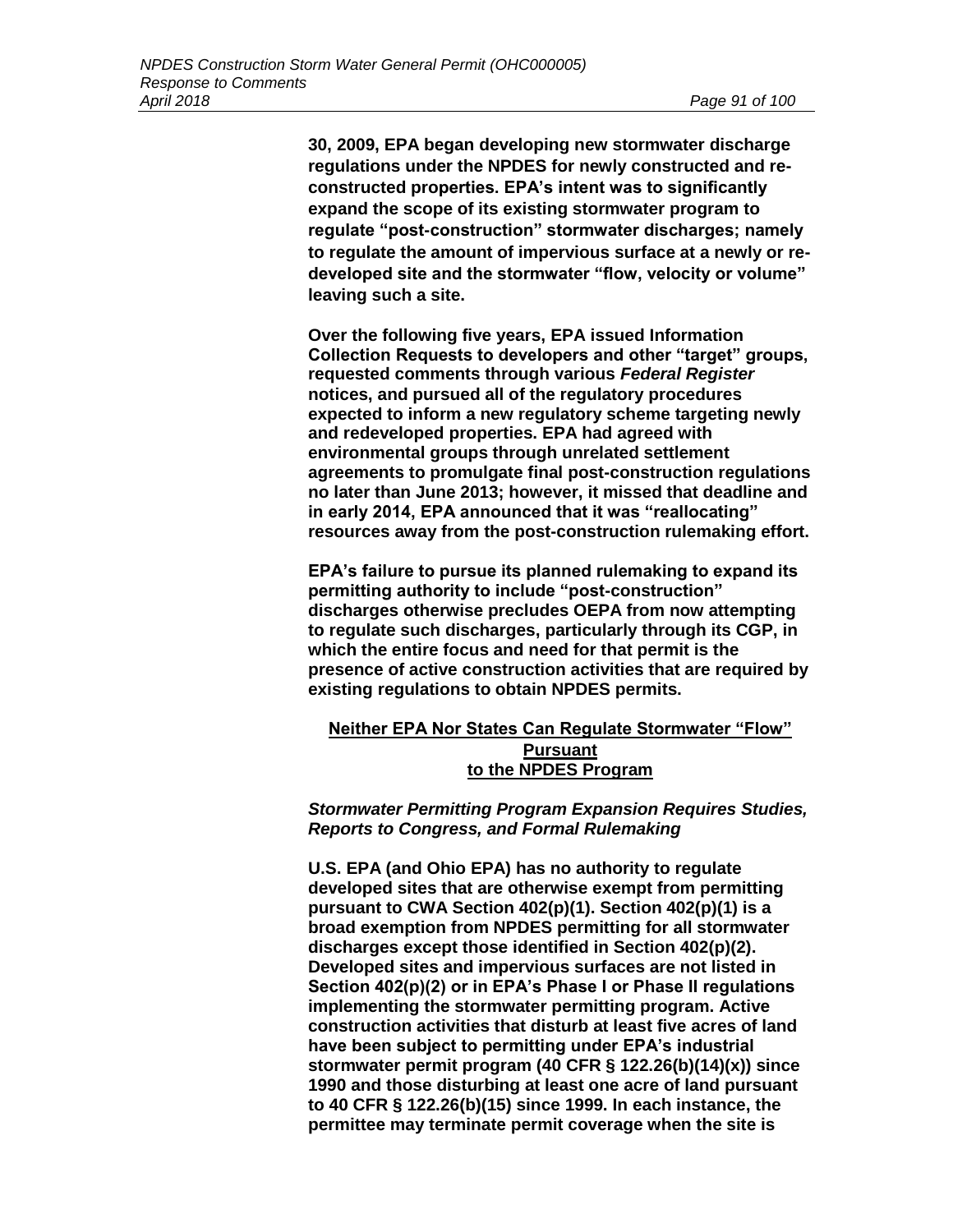**stabilized.** *Id.* **Currently, EPA does not have authority or regulations to control stormwater discharges from developed sites that are not "associated with industrial activity." 40 CFR § 122.26(b)(14).**

**The CWA sets forth specific processes that allow EPA to designate new sources or categories of sources for NPDES permitting. It may designate an individual site ("a discharge") that contributes to a violation of a water quality standard or is a significant pollutant discharger on a site-specific basis. Or, as it did for the Phase II expansion, EPA may designate classes or categories of pollutant discharges for permitting through a process Congress laid out in CWA § 402(p)(5)-(6) that requires EPA to study stormwater discharges or classes of stormwater dischargers that currently are not regulated by the NPDES stormwater permit program. To the extent that EPA identifies any such dischargers that it believes should be included in the NPDES permitting program, Congress required EPA to submit a report to Congress containing the results from its study. In CWA Section 402(p)(6), Congress granted EPA authority to develop a regulatory program for those designated dischargers based on the results of the studies and the report it submitted to Congress.**

**During its now discontinued post-construction national rulemaking, EPA claimed that it had drafted a Report to Congress, but has never released a copy of that draft or provided specific information to support a Phase II-like program expansion. More significantly, without a formal rulemaking process, EPA should be prohibited from attempting on a permit-by-permit basis that which it otherwise is prohibited from doing without a rulemaking – establishing post-construction retention standards though its MS4 permitting powers.**

#### *Flow Cannot Be Regulated Because it is Not a Pollutant.*

**In** *Virginia Department of Transportation v. U.S. Environmental Protection Agency***, 2013 U.S. Dist. LEXIS 981 (E.D.Va. Jan. 3, 2013) (hereafter referred to as "***Accotink,***" the name of the creek at issue in that case) the federal district court held that the CWA did not confer authority to regulate stormwater flow because stormwater is not a "pollutant," under that term's statutory definition.** *Id.* **at 5. The court rejected EPA's argument that stormwater flow could be regulated as "proxy" or "surrogate" to effect levels of pollutants already present within a waterbody, while acknowledging that it may be appropriate, in different circumstances, to impose stormwater flow restrictions as a means to regulate** *specific pollutant levels demonstrated to be discharged into a waterway within the stormwater flow***.** *Id.*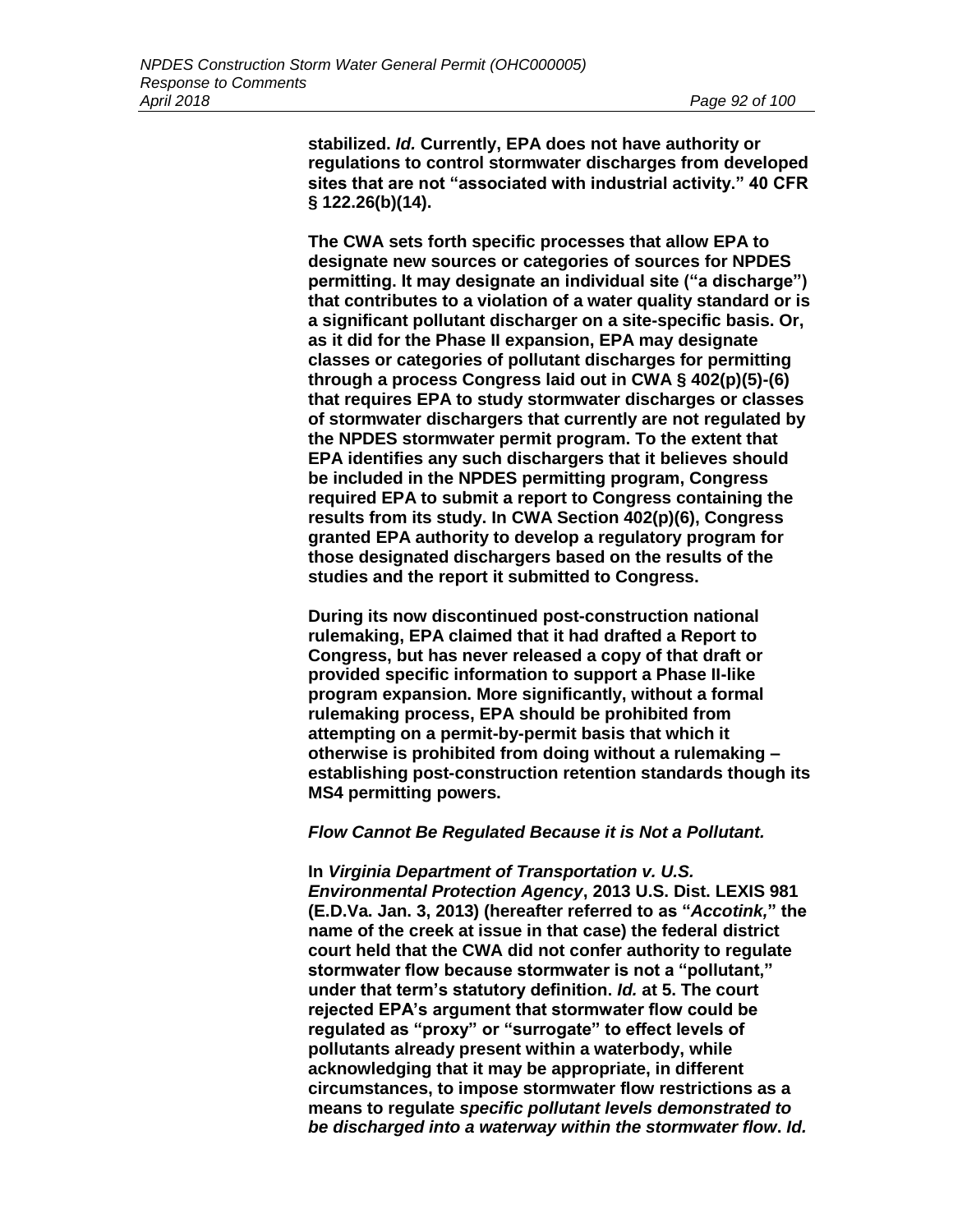#### **at 5-6.**

**U.S. EPA has responded to** *Accotink* **by attempting to limit its applicability to the development of Total Maximum Daily Loads (TMDLs) under CWA §303(d). That argument is unavailing. The** *Accotink* **court's logic – based upon the CWA's explicit focus on controlling pollutant discharges into waters of the U.S. – applies with equal force in the context of the NPDES permitting program. Both the NPDES permit program and TMDLs that are incorporated into NPDES permits are expressly limited to the authority conferred by the CWA to regulate the "discharge of pollutants." EPA improperly attempts to confuse the central issue in** *Accotink*  **by framing it as a TMDL controversy that is somehow unrelated to NPDES permitting. The critical issue in** *Accotink*  **relates to the discharge of pollutants (of which "flow" is not one), which is equally and directly applicable to NPDES permitting as it is to setting TMDLs that must be implemented through effluent limitations in those permits. 33 U.S.C. §§ 1311(a), 1313(d), 1314, 1342(a).**

**In other instances, EPA has attempted to argue that stormwater flow causes stormwater "pollution," attempting to skirt the precise definition of "pollutant" that served as the basis for the** *Accotink* **decision. In fact, the CWA definition of "***pollution***" is broader than the definition of "pollutant," but EPA cannot substitute the term "pollution" for "pollutant" to expand its authority.**

**Congress defined "pollution" as "the man-made or maninduced alteration of the chemical physical, biological and radiological integrity of water." 33 U.S.C. § 1362(19). The Supreme Court of Washington, in a case affirmed by the U.S. Supreme Court, succinctly provided that under CWA § 1362(19) "man-induced alteration of streamflow level is 'pollution.'"** *State of Washington, Dept. of Ecology v. PUD No. 1 of Jefferson County***, 121 Wash.2d 179, 187 (1993),** *aff'd* **511 U.S. 700 (1994);** *see also United States v. Tennessee Water Quality Control Board***, 717 F.2d 992, 998-99 (6th Cir. 1983) ("Although alterations in the properties of the water are 'pollution'… all alterations do not fit the narrower definition of 'pollutants'… .").**

**The Supreme Court has affirmed the importance of the distinction between "pollutants" added to a waterbody versus "pollution" already contained therein. In** *Los Angeles County Flood Control District v. Natural Resources Defense Council, Inc.,* **the Supreme Court described the difference between the discharge (addition) of pollutants to a water body and the**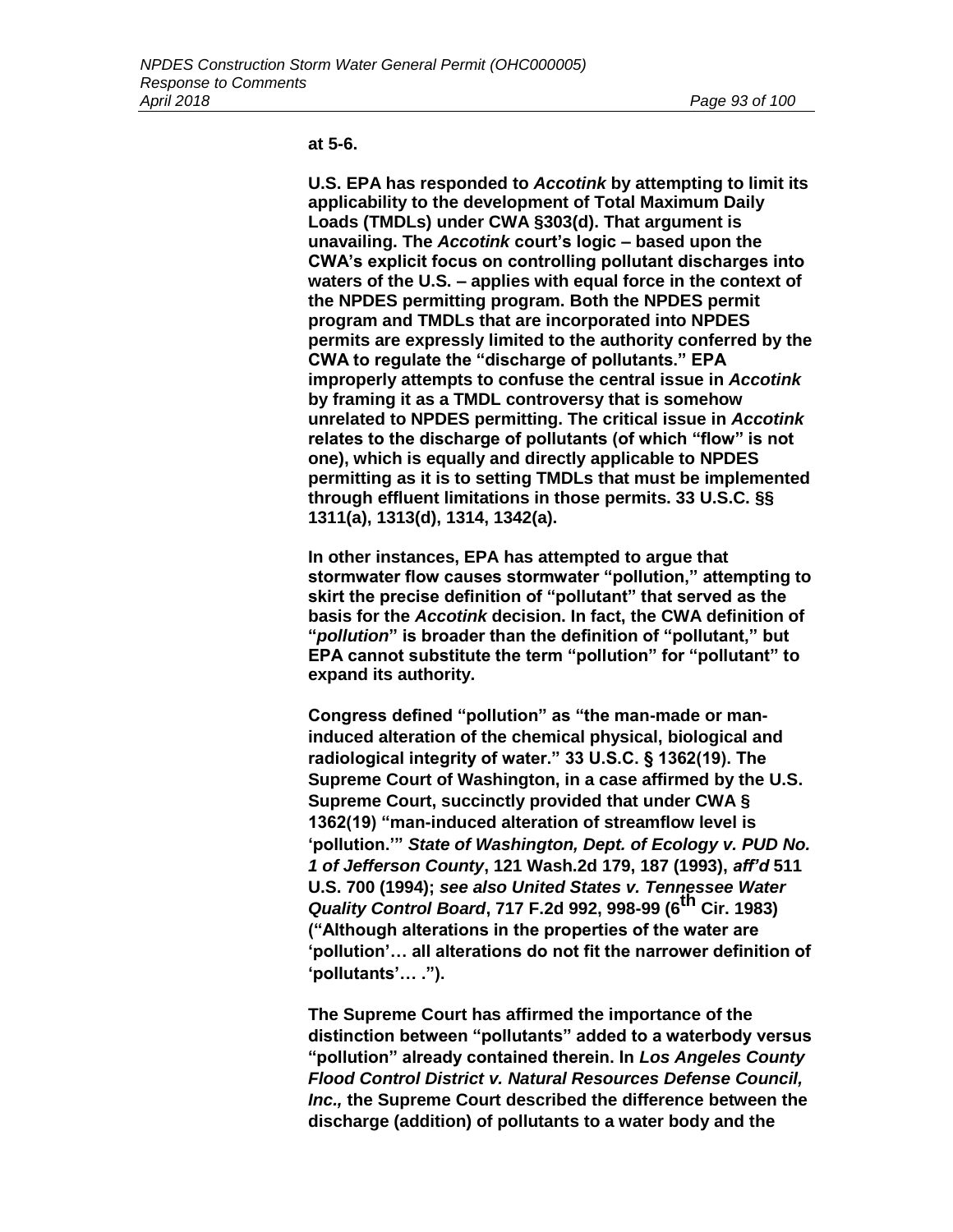**movement of pollutants within a waterbody. 568 U.S. (2013)(Slip Opinion at 3)(further explaining the Court's decision in** *South Florida Water Management Dist. v. Miccosukee Tribe* **541 U.S. 95, 109-112 (2004)).<sup>3</sup> Thus, when substances redistribute within a waterbody, that substance is not being "added" to the waterbody under the CWA. In light of the Court's holding that the movement of pollutants within a waterbody does not constitute an "addition" or discharge, U.S. EPA (and Ohio EPA) cannot now credibly take the position that it can regulate flow to prevent streambank erosion down-stream or the impacts of sediment already contained in the streambanks.**

#### *Impervious Surfaces Are Not Point Sources.*

**EPA's desired stormwater retention standards are based in part on its authority to specifically regulate impervious surfaces. But impervious surfaces such as roofs, parking lots, and roads do not meet the definition of "point source." Impervious surfaces do not channelize water. Instead, sheet flow that travels across impervious surfaces is considered non-point runoff, which cannot be regulated under the NPDES stormwater permitting program.** *Id***.**

**Congress did not provide EPA with unbridled authority. Rather, the CWA "authorizes the EPA to regulate, through the NPDES permitting system,** *only* **the discharge of pollutants."**  *Waterkeeper Alliance, Inc. v. EPA***, 399 F.3d 486, 504 (2d Cir. 2005) (emphasis added)." As the D.C. Circuit has explained, "[t]he statute is clear" and contains no language that "undercuts the plain meaning of the statutory text;" EPA may not "meddl[e] inside a facility" because it only has authority over the discharge of pollutants from a point source, and "Congress clearly intended to allow the permittee to choose its own control strategy."** *American Iron and Steel Institute v. EPA***., 115 F.3d 979, 996 (D.C. Cir. 1997). EPA "is powerless to impose conditions unrelated to the discharge itself."** *N.R.D.C. v. EPA.,* **859 F.2d 156, 170 (D.C. Cir. 1988) (EPA cannot regulate point sources themselves, only the discharge of** 

**pollutants);** *Service Oil, Inc. v. EPA***, 590 F.3d 545, 551 (8th Cir 2009) ("the Clean Water Act gives EPA jurisdiction to regulate… only** *actual* **discharges—not potential discharges, and certainly not point sources themselves.") (emphasis in original).**

**In fact, the CWA focuses on point sources rather than nonpoint sources because "differences in climate and geography make nationwide uniformity in controlling nonpoint source pollution virtually impossible. Also, the control of nonpoint source pollution often depends on land use**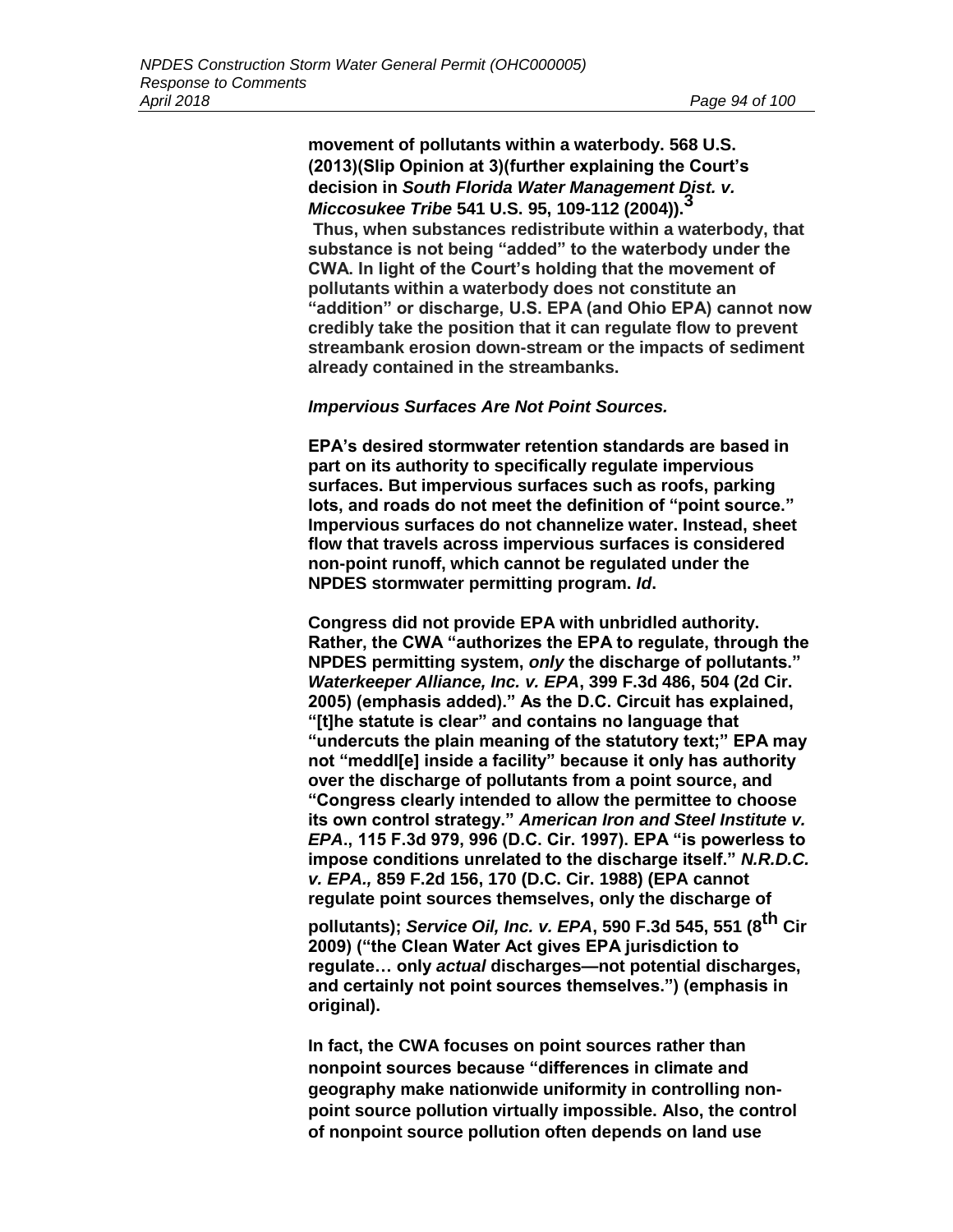**controls, which are traditionally state or local in nature."**  *Oregon Natural Desert Assoc. v. United States Forest Service***, 550 F.3d 778, 785 (9th Cir. 2008) (quoting Poirier,**  *Non-point Source Pollution***, § 18.13);** *see also Rapanos v. United States***, 547 U.S. 715, 738 (2006) (recognizing that the "[r]egulation of land use . . . is a quintessential state and local power.").**

**If EPA now interprets "point source" to include impervious surfaces, it renders that term meaningless and clearly contradicts congressional intent to define the term and differentiate "point sources" from "nonpoint sources." As noted by the Second Circuit Court of Appeals, "the phrase 'discernible, confined, and discrete conveyance' cannot be interpreted so broadly as to read the point source requirement out of the statute."** *Cordiano v. Metacon Gun Club, Inc.,* **575 F.3d 199, 219 (2d Cir. 2009). Such a broad interpretation would be contrary to the text and structure of the CWA. The Act defines the term "point source," and leaves all other flows of water to be considered "nonpoint sources," the regulation of which is left to the states.** *Id***. At 219-220.**

**EPA's NPDES regulations define the extent to which surface runoff can in certain circumstances constitute point source pollution. The definition of "[d]ischarge of a pollutant" includes "additions of pollutants into waters of the United States from: surface runoff** *which is collected or channeled by man.***" 40 CFR § 122.2 (emphasis added). By implication, surface water runoff which is neither collected nor channeled constitutes nonpoint source pollution and, consequentially, is not subject to the CWA permit requirement.** *See Hardy v. N.Y. City Health & Hosps. Corp.,* **164 F.3d 789, 794 (2d Cir. 1999) (relying on "the familiar principle of** *expressio unius est exclusio alterius,* **the mention of one thing implies the exclusion of the other").**

## *EPA's MS4 Permitting Authority is Limited to Discharges From the MS4, Not Into the MS4.*

**EPA's authority to issue NPDES permits to MS4s also cannot be interpreted to provide authority over discharges that enter the MS4. Congress specifically limited that authority to the discharges from MS4s into navigable waters. Managing stormwater to restore a site to its predevelopment hydrology exceeds EPA's CWA authority because it goes beyond the regulation of a point source discharge by regulating "site design" and EPA's limited authority to mandate control strategies.** *See* **Section I.A.1. above. It also raises questions about federal usurpation of local land use planning in violation of constitutional protections.**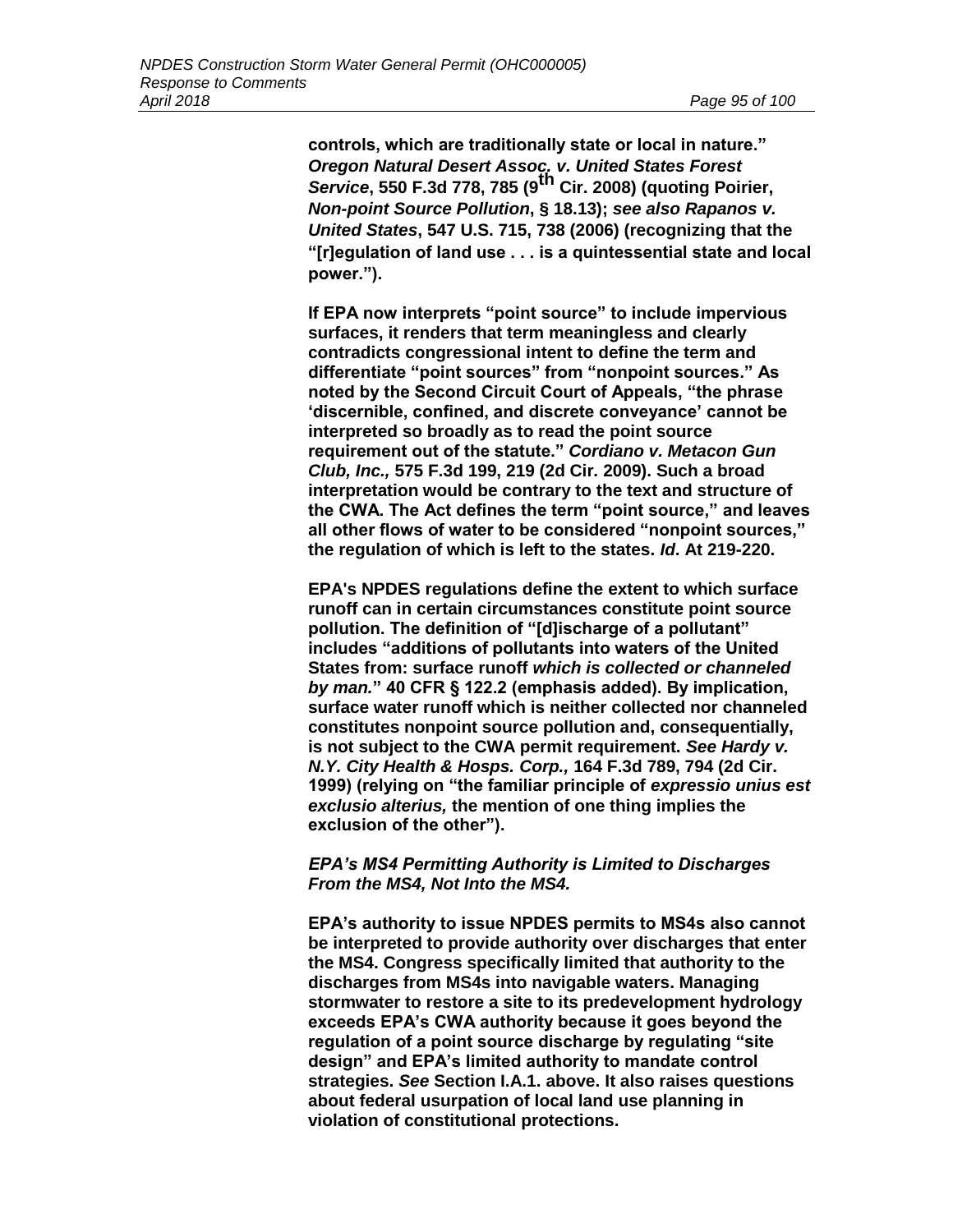**The Supreme Court has repeatedly rejected assertions of federal authority under the CWA that usurp the "quintessential state and local power" found in the "[r]egulation of land use."** *Rapanos v. U.S.***, 547 U.S. 715, 738 (2006) (Scalia, J. plurality) (citations omitted).** *See also Solid Waste Agency* **v.** *U.S. Army Corps of Eng'rs,* **531 U.S. 159, 174 (2001) (rejecting expansive reading of CWA jurisdiction because of "significant constitutional questions raised" by "impingement of the States' traditional and primary power over land and water use").**

**These cases turned on the interpretation of the jurisdictional phrases "the waters of the United States" and "navigable waters," and held that even by using those terms to broadly define the proper subject matter of federal jurisdiction under the CWA, Congress did not authorize federal regulators to supplant local land use decision-making.** *Rapanos***, 547 U.S. at 738-39 ("We ordinarily expect a 'clear and manifest' statement from Congress to authorize an unprecedented intrusion into traditional state authority. The phrase 'the waters of the United States' hardly qualifies." (citation omitted));** *Solid Waste Agency***, 531 U.S. at 174 ("We thus read the statute as written to avoid the significant constitutional and federalism questions raised by respondents' interpretation."). EPA's current permit-by-permit strategy to compel certain MS4s to make specific choices with regard to post-construction performance standards is arguably a more direct and unauthorized affront on local land use mandates than the waters of the U.S. cases cited above.**

**As demonstrated above, the Draft CGP is not an appropriate "vehicle" for regulating post- construction stormwater discharges. OEPA should rely upon voluntary programs or local building permit processes for ensuring that final, "as built" structures do not have unreasonable environmental impact. Ohio's CGP program is an inappropriate conduit to achieving those results.** *(General Motors)*

**Response 158:** Pursuant to Ohio Revised Code (ORC) Chapter 6111, the Director of Ohio EPA has the authority to develop permit conditions to be protective of Ohio Water Quality Standards. Given, most of our studies, i.e., TMDL and Total Support Documents (TSD's), show impacts from construction and urbanization is a leading contributor to the impairment of Ohio surface waters, Ohio EPA contends the Construction Storm Water General Permit and the conditions therein is a lawful action by the Director in the protection of Ohio Water Quality Standards from impacts associated with urbanization. The Clean Water Act inherently recognizes and protects the right of the state to prevent, reduce and eliminate pollution that go beyond federal requirements.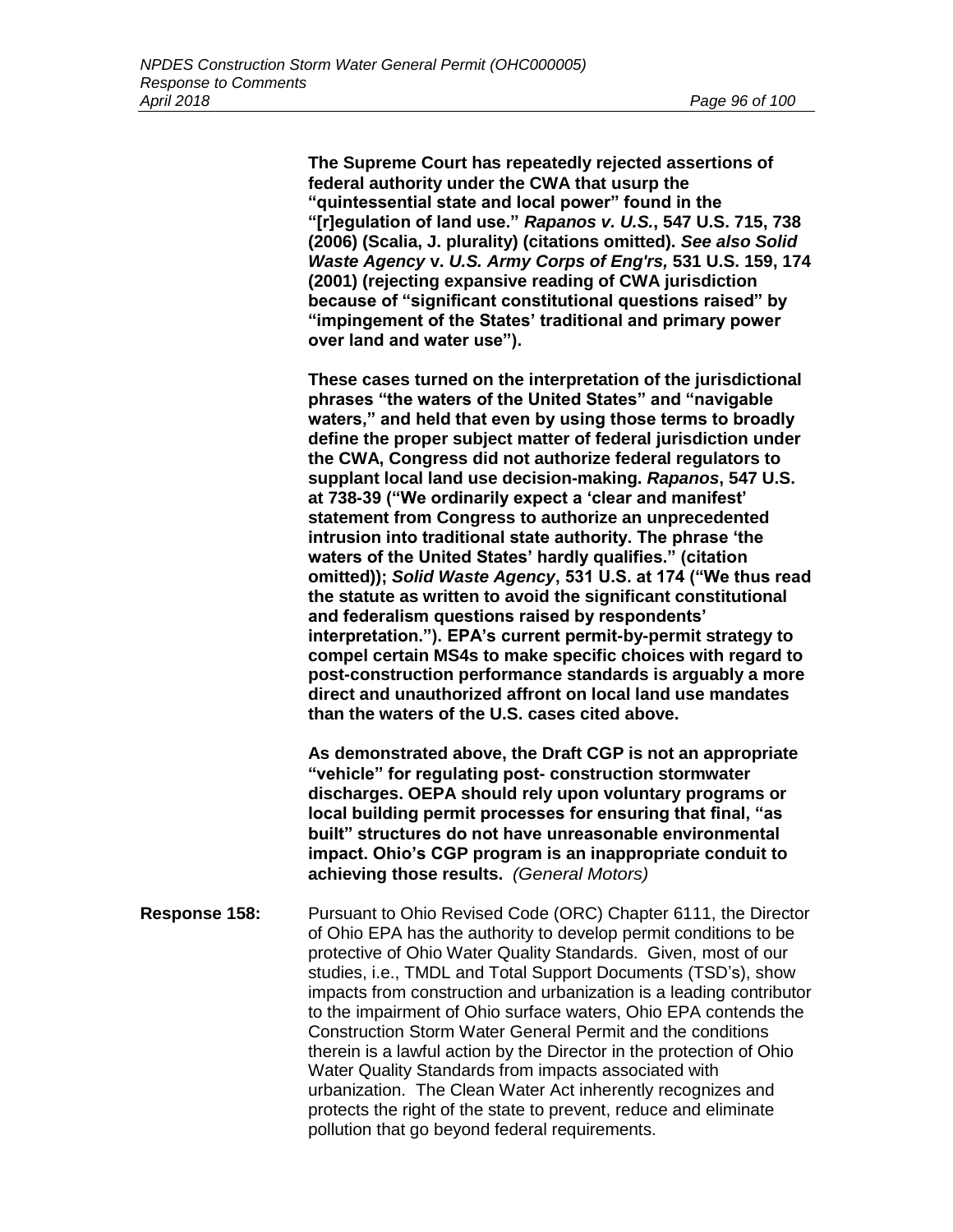**Comment 159: Part II. The text on minimum BMPs reflects USEPA's original Construction and Development ELG, not the revised current version. We recommend replacing this section with a copy of USEPA's 2014 ELG's for construction stormwater. The regulated community worked for many years to negotiate a simple, baseline list of best management practices. Adopting the USEP A ELG language would increase clarity and legal defensibility to the permit. The lack of a list of approved BMPs causes confusion and re-design, if perceived solutions are not then approved by the EPA. We would request a completed list prior to issuing the permit, as well as request that the list be updated as additional BMPs are approved for use.** *(Ohio Home Builders Association, Inc., The Associated General Contractors of Ohio, Ohio Contractors Association, Ohio Chamber of Commerce, The Ohio Manufacturers' Association, NAIOP of Ohio)*

> **Part III. OEPA Must Clarify that Construction Site Pollution Prevention Plans are not Enforceable. In USEPA's 2017 CGP, the agency acknowledged that individual details of a SWPPP are not directly enforceable. If a SWPPP ceases to reflect activity on a site, it must be modified within a certain timeframe. It follows that USEPA enforcement by law can only hold site operators accountable for permit requirement violations, not specific details contained within daily compliance plans. The SWPPP itself does not create new permit terms or conditions but is used as a tool to help carry out permit responsibilities. We would urge OEPA include a similar clarification in the final permit to help inspectors focus on violations causing real environmental harm, as opposed to paperwork issues.** *(Ohio Home Builders Association, Inc., The Associated General Contractors of Ohio, Ohio Contractors Association, Ohio Chamber of Commerce, The Ohio Manufacturers' Association, NAIOP of Ohio)*

> **Part III.G of the Draft CGP contains the specific SWPPP details and minimum requirements being proposed. As a general note, this Part attempts to implement the Construction & Development Effluent Limitations Guidelines (40 CFR Part 450), but improperly relies upon an old version of those ELGs that subsequently were modified pursuant to litigation. That litigation and resulting settlement helped to clarify EPA's authority to regulate only active construction operations that generate point source discharges to U.S. waters, and not otherwise unlawfully regulate non-point source discharges that are unrelated to active construction.**  *See* **Preamble for Final Effluent Limitations Guidelines and Standards for the Construction and Development Point Source Category (79 Fed. Reg. 12,661 (March 6, 2014)).**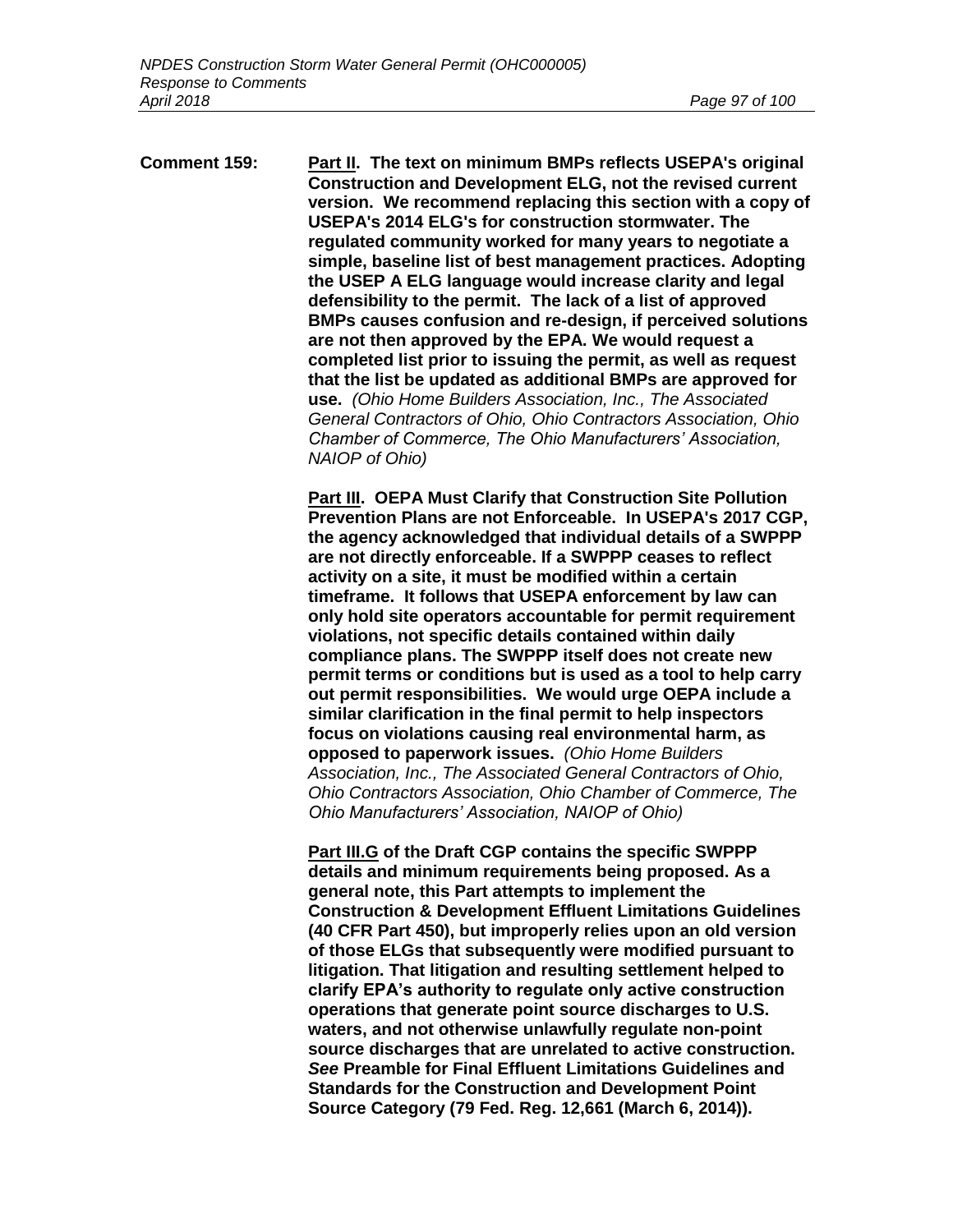**Likewise, Ohio EPA cannot exceed its authority by mandating BMPs that improperly restrict the internal processes within the construction site. Courts have rejected EPA's regulation of internal processes that exceed its authority.** *AISI v. EPA***, 115 F.3d 979, 996 (D.C. Cir. 1997);** *NRDC v. EPA***, 859 F.2d 156, 170 (D.C. Cir. 1988) (invalidating NPDES permit conditions based on NEPA review findings rather than effluent limitations). For example, in AISI, the D.C. Circuit vacated EPA's "Final Water Quality Guidance for the Great Lakes Systems" because it imposed water quality-based effluent limitations on internal facility waste streams.** *AISI***, 115 F.3d at 996 (declining to vacate the monitoring and reporting requirements on internal waste streams). The D.C. Circuit found that EPA's authority is limited to controlling pollutant discharges from a point source, not internal processes, and that Congress intended to give permittees the flexibility to select their own internal control strategies.** *Id.* **(internal facility restrictions constituted impermissible regulatory "meddling inside a facility" and unlawfully imposed "effluent limitations upon non-point-source discharges."). Because both water quality-based and technology-based limits are constrained by the definition of "effluent limitation," AISI applies with equal force here.**

**Exposed soil, steep slopes, soil compaction, and topsoil are not necessarily point sources at a construction site; they are merely conditions within a site that may or may not contribute to a point source pollutant discharge to U.S. waters. As discussed, "the CWA does not empower the agency to regulate point sources themselves; rather EPA's jurisdiction under the operative statute is limited to regulating the discharge of pollutants" from a point source.** *NRDC v. EPA***, 859 F.2d 156, 170 (D.C. Cir. 1988) (emphasis added). The CWA requires that an "effluent limitation" must control "discharge[s] from point sources."** *See e.g., Citizens Coal Council***, 447 F.3d at 895-97 (interpreting the meaning of "restriction" but not addressing whether the "effluent limitation" controlled "discharge[s] from point sources into navigable waters"). EPA cannot impose effluent limitations – numeric or otherwise – except to control "discharge[s] from point sources into navigable waters . . . ." 33 U.S.C. § 1362(11).**

**By contrast and consistent with the revised C&D ELGs, EPA lawfully may impose BMPs that control point source discharges, including for example:**

- **"Minimize sediment discharges from the site."**
- **"Discharges from dewatering activities, including discharges from dewatering of trenches and**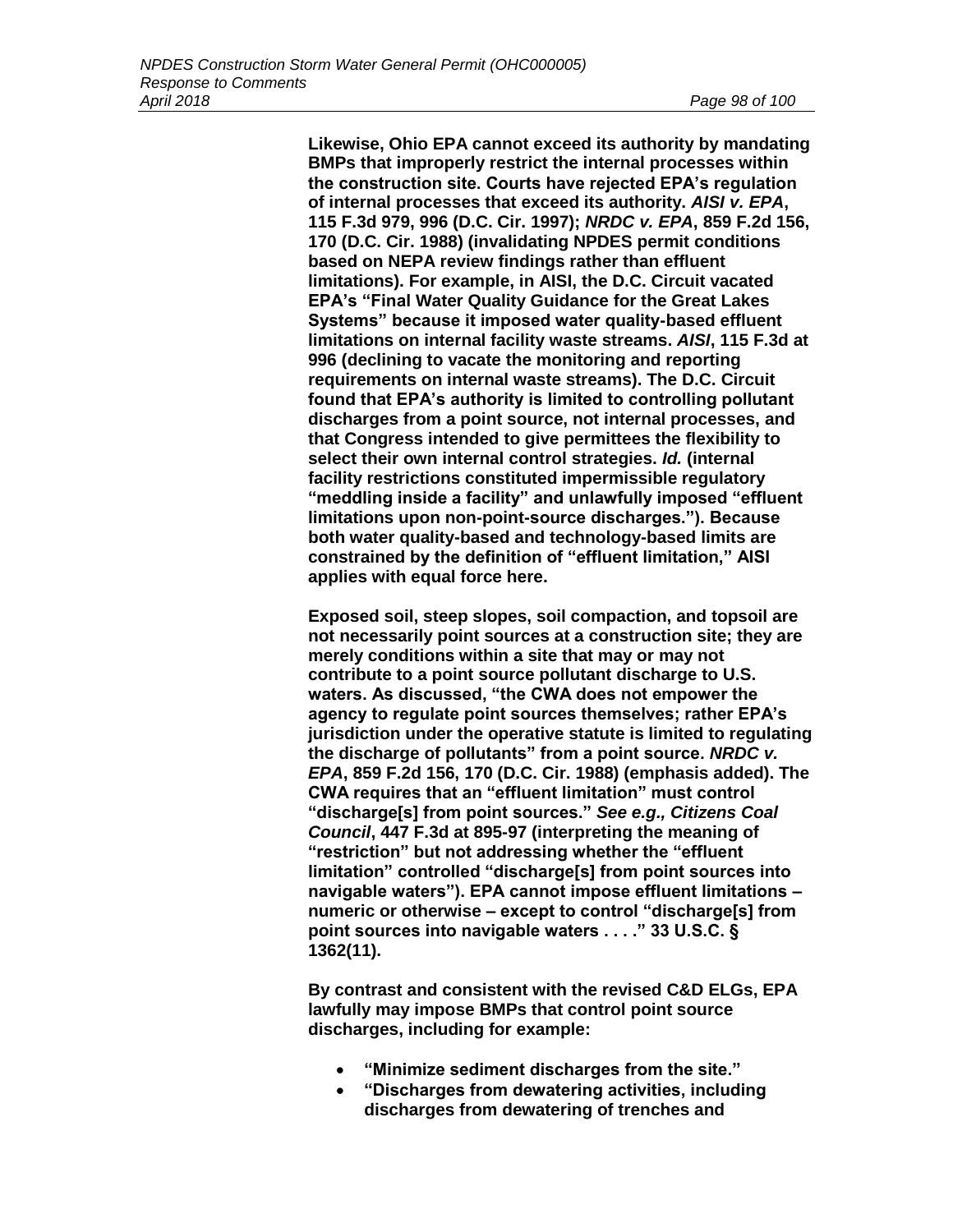**excavations, are prohibited unless managed by appropriate controls;" and**

• **"Minimize the discharge of pollutants from equipment and vehicle washing, wheel wash water, and other wash waters."**

**EPA specifically recognized these limitations in the revised 2014 Final C&D ELGs. EPA was forced to focus minimum BMPs specifically on the discharge of pollutants through point sources to waters of the U.S. In explaining its limited authority, EPA states:**

**EPA has authority to promulgate non-numeric effluent limitations that regulate internal processes at construction sites in order to control and minimize the discharge of pollutants to surface waters. See EPA– HQ–OW–2008–0465– 2124 through EPA–HQ– OW–2008–0465–2134 for discussion linking up-slope/on-site activities to controlling or minimizing the discharge of pollutants from the site to surface waters. See also Citizens Coal Council, et al. v. EPA, 446 F.3d 879, 895 (6th Cir. 2006)(''under the [Clean Water] Act, effluent limitations are not limited to numeric discharges but encompass 'any restriction' on discharges''); Waterkeeper Alliance, Inc. v. EPA, 399 F.3d 486, 502 (2nd Cir. 2005)(''rather than setting forth numerical effluent limitations for land application of manure, the CAFO Rule establishes nonnumerical effluent limitations in the form of best management practices''); Texas Municipal Power Agency v. EPA, 836 F.2d 1482, 1488 (5th Cir. 1988) (''it is sometimes necessary to regulate discharges within the treatment process to control discharges at the end . . . [t]his position has support in the language of the CWA, its legislative history, and common sense.''); Public Service Company of Colorado, Fort St. Vrain Station v. EPA, 949 F.2d 1063, 1065 (10th Cir. 1991) (''We find no clear Congressional or Presidential intent expressly forbidding EPA from imposing internal waste stream effluent limitations when such limitations would be impracticable to monitor at the end of the pipe.'')….In general, stabilization represents sound industry practice to minimize discharges from an active construction site. 79 Fed. Reg. at 12,663-4.** 

**Ohio EPA's final CGP must be consistent with EPA C&D ELGs and must make appropriate revisions to reflect the final version from 2014 and not prior iterations.** *(General Motors)*

**Response 159:** Part III of the permit contains the specific design criteria to meet the objectives of the Part II. Non-Numeric Effluent Limitations. The permit requires the permittee to develop and implement the SWP3 in accordance with Part III of the permit to satisfy these